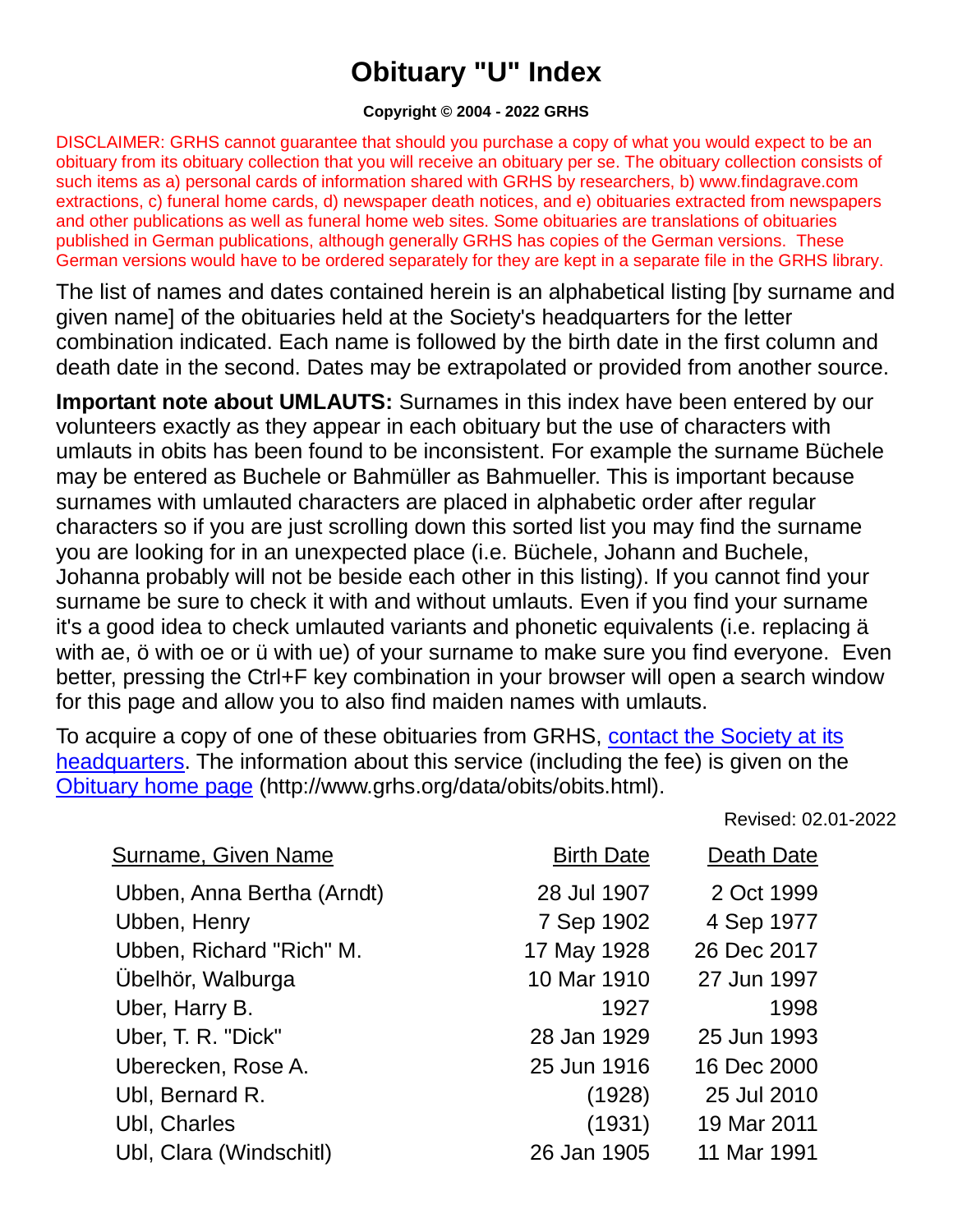| Ubl, Elmira Bertha (Hofmeister)         | 31 Dec 1922 | 11 Feb 2014   |
|-----------------------------------------|-------------|---------------|
| Ubl, Leo Francis                        | 8 Sep 1928  | 6 Jan 2012    |
| Ubl, Lucille C.                         | 27 Oct 1905 | 4 Oct 1995    |
| Uchner, Else (Erdmann)                  | 27 Jun 1898 | 23 Sep 1990   |
| Uchner, Emilie (Fregien)                | 13 Jan 1893 | (24 Oct 1960) |
| Uchner, Friedrich                       | 2 Feb 1906  | 21 Nov 1996   |
| Uchner, Johann                          | 1899        | 1988          |
| Uchner, Johanna (Mintz)                 | 29 Oct 1880 | (25 May 1952) |
| Uchner, Johannes                        | 31 Dec 1892 | 1 Apr 1973    |
| Uchtymchuk, Mark                        | 29 Jun 1904 | 28 Mar 1994   |
| Uckerman, Otto                          | 27 Aug 1917 | 22 Nov 2015   |
| Uckert, Agnes Marie (Makens)            | 12 Feb 1920 | 1 Nov 2013    |
| <b>Uckert, Mark James</b>               | 21 Sep 1955 | 12 Jul 2012   |
| Uckert, Thelma (Krause)                 | 17 Apr 1903 | 25 Dec 1990   |
| Udall, Lou                              | 1931        | 3 May 2021    |
| Ude, Andrew                             | 30 Dec 1885 | 11 Sep (1950) |
| Ude, Clara H. (Wegner)                  | 2 Sep 1928  | 20 Dec 2006   |
| Ude, Clarence                           | 4 Apr 1912  | 1938          |
| Ude, Frederick                          | 19 Sep 1915 | 19 Apr 1986   |
| Ude, Samuel                             | 19 Jul 1922 | 28 Jun 1999   |
| Udelhofen, Hazel (Korolsky)             | 15 Jul 1909 | 19 Sep 1996   |
| Udelhofen, Marcia M. (Kane)             | 11 Aug 1904 | 11 Feb 1996   |
| Udelhofen, Mary "Mame" (Richard)        | 8 Mar 1900  | 27 Feb 1994   |
| Udelhofen, Ray A.                       | 30 Oct 1906 | 9 Nov 1994    |
| Udelhofen, Ray Allen                    | 18 Aug 1941 | 30 Apr 2003   |
| Udelhoven, C. Andrew                    | 29 Apr 1910 | 19 Feb 1995   |
| Udelhoven, Retha (Ashby)                | 4 Mar 1909  | 21 Dec 1996   |
| Udell, Arthur "Art" A.                  | 24 Mar 1915 | 16 Jul 2005   |
| Udell, Barry Laverne                    | 31 Dec 1939 | 17 Mar 2018   |
| Udell, Elma F. (Kusler)                 | 28 Mar 1917 | 15 Apr 2002   |
| Udell, Glenn Earl                       | 28 Aug 1923 | 18 Oct 2012   |
| Udell, Helen M. (Kramer)                | 15 Apr 1918 | 11 Feb 1995   |
| Udell, Ina (Fraase)                     | 29 Oct 1933 | 16 Jul 2009   |
| Udell, Margaret "Margie" Ann (Brunelle) | 13 May 1938 | 31 Jul 2011   |
| Udell, Maureen "Reenie" (Miller)        | 19 Apr 1933 | 14 Sep 2006   |
| Udell, Neil                             | 13 Jul 1932 | 14 Sep 2006   |
| Uden, Jennie A. (Kittleson)             | 17 May 1898 | 18 Feb 1990   |
| Udenberg, Lionel Leroy                  | 9 Dec 1925  | 12 Sep 2020   |
| Udens, Doris (Kienast) Farley           | 6 Jul 1909  | 19 Jul 2016   |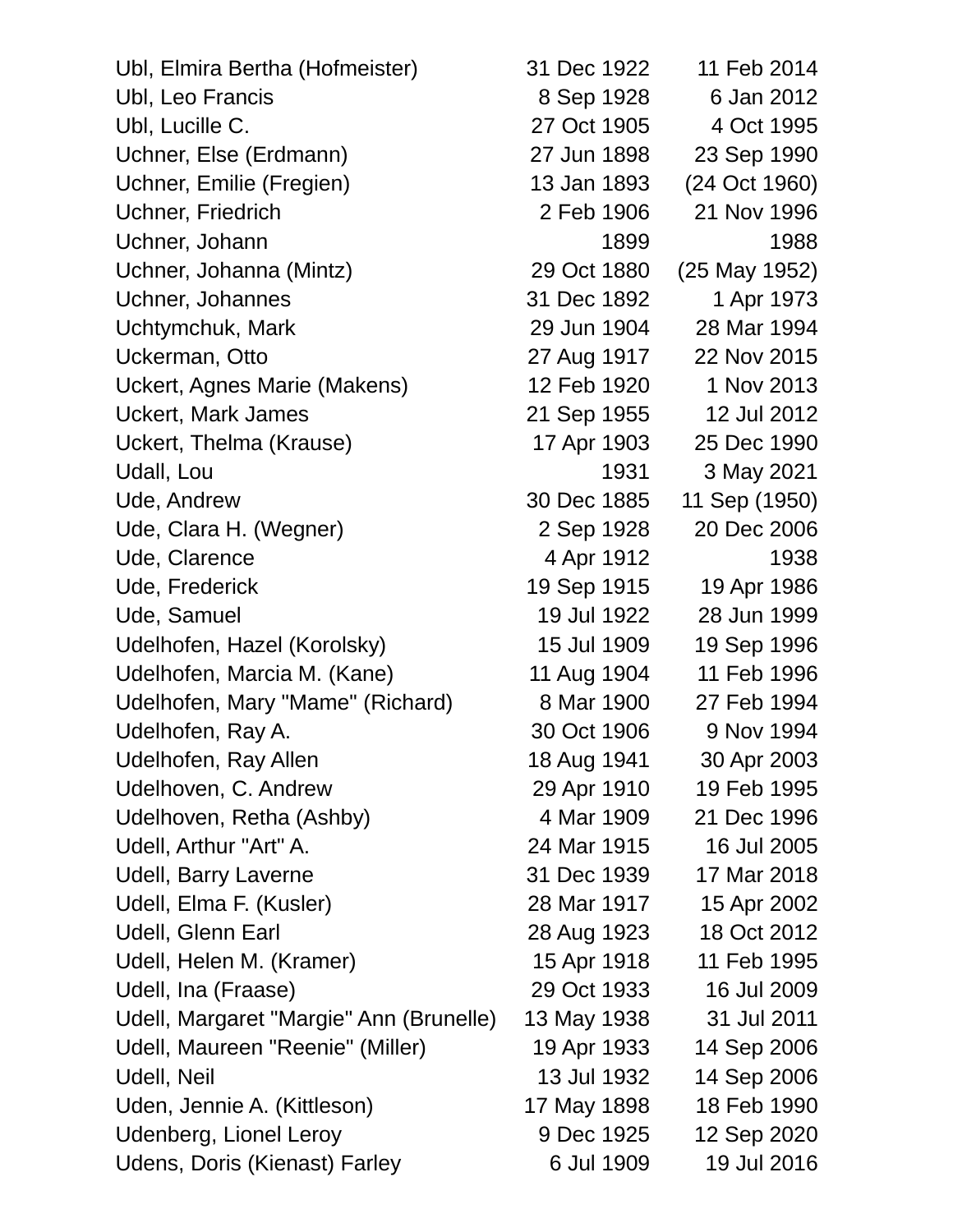| Udland, Karen M.                        | 24 May 1909 | 29 Jul 1991     |
|-----------------------------------------|-------------|-----------------|
| Udvardi, Shirley Jean (Ulven)           | 29 Mar 1945 | 15 Oct 2013     |
| Udy, Katherine M. (Heinzen)             | 7 Sep 1918  | 29 Mar 1992     |
| Uebelher, Joseph C.                     | (not given) | 1996            |
| Ueberschaer, Fritz Gustav Wilhelm       | 1901        | 4 May 1977      |
| Uebersetzig, Katherine (Teske)          | 15 Sep 1899 | 17 Nov 1982     |
| Uebersetzig, Lawrence "Larry"           | 19 Aug 1895 | 14 Sep 1981     |
| Uecker, Albert                          | 29 Jan 1917 | 1986            |
| Uecker, Charles F. CCD                  | 22 Aug 1925 | 1 Dec 2012      |
| Uecker, Dale F.                         | (1923)      | 3 Apr 2008      |
| Uecker, Edna B. (Wiechmann)             | 18 Sep 1921 | 17 Apr 2009     |
| Uecker, Edward C.                       | 30 Nov 1900 | (9 Jan 1984)    |
| Uecker, Esther                          | 3 May 1913  | 1 Apr 1995      |
| Uecker, Evelyn                          | 18 Feb 1920 | 5 Oct 2003      |
| Uecker, Florence Anna (Goldhammer)      | 27 Aug 1905 | 21 Aug 2004     |
| <b>Uecker, Francis</b>                  | 26 Oct 1937 | 11 Jul 2013     |
| Uecker, Frank L.                        | 23 Aug 1908 | 26 Sep 1998     |
| Uecker, Fredrick Paul "Fred"            | (1940)      | 8 Feb 2014      |
| Uecker, Harold W.                       | (1909)      | $(11$ Nov 1983) |
| Uecker, Harry                           | 14 Feb 1912 | 12 Jan 1988     |
| Uecker, Herbert John                    | 5 Jan 1952  | 15 May 2018     |
| Uecker, James A.                        | (1917)      | 30 May 2003     |
| Uecker, James Ewart "Jim"               | 7 Jul 1921  | 23 Sep 2010     |
| Uecker, Joseph                          | 30 Dec 1915 | 4 Aug 2000      |
| Uecker, Josie (Parfit)                  | 10 May 1909 | 17 Jan 1998     |
| Uecker, Kathleen Jeanette "Kathy" (Edd) | 21 Oct 1943 | 22 Aug 2011     |
| Uecker, Kathryn E. "Kay"                | 8 Aug 1922  | 8 Feb 2019      |
| Uecker, Lela Mae (Weiland)              | 29 Nov 1928 | 14 May 1992     |
| Uecker, Leonard "Len" Charles           | 9 Jul 1931  | 17 Mar 2020     |
| <b>Uecker, Leonard Earl</b>             | 18 Jan 1923 | 6 Dec 2014      |
| Uecker, Margaret S. (Schwindt)          | 19 Jun 1916 | 5 Mar 2006      |
| Uecker, Marjorie (Jensen)               | 14 Sep 1925 | 9 Aug 1997      |
| Uecker, Nan (Conner)                    | 2 May 1904  | 12 Jan 1991     |
| <b>Uecker, Richard Bryan</b>            | 14 Apr 1936 | 6 Dec 2010      |
| <b>Uecker, Robert Charles</b>           | 31 May 1924 | 28 Jun 2007     |
| Uecker, Robert L.                       | (1932)      | 9 Jan 2005      |
| Uecker, Roberta Louise                  | (1937)      | 21 Nov 2014     |
| Uecker, Roger L.                        | (not given) | 1996            |
| Uecker, Ruth V. (Guthmiller)            | 30 Jun 1916 | Dec 1989        |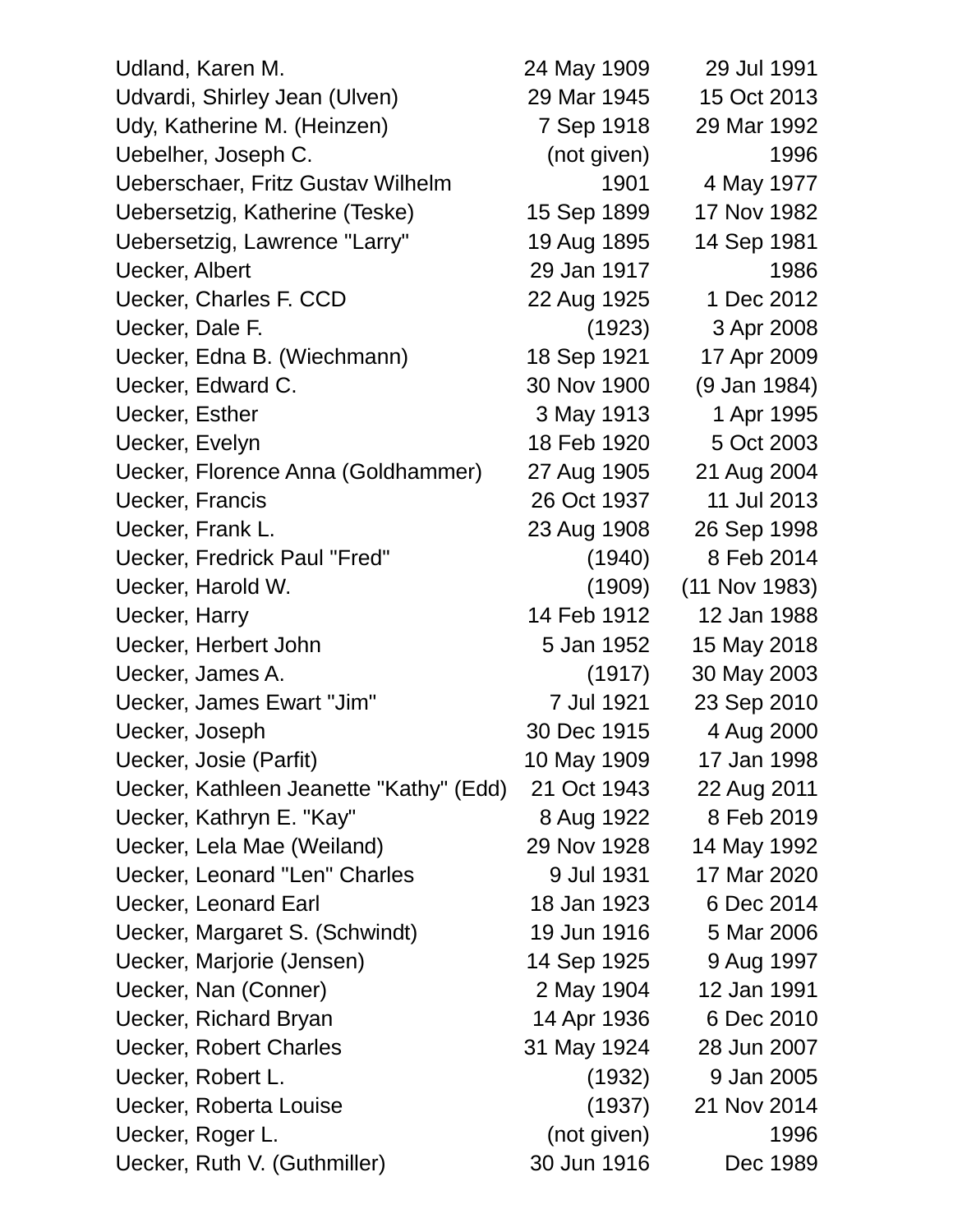Uecker, Sherida Rae 2 Apr 1953 6 Mar 1993 Uecker, Vera (Eriicksen) 17 Mar 1922 18 Mar 2019 Uecker, William J. 23 Sep 1942 19 Jun 1989 Uecker, Wilma Faye (Cochran) 3 Sep 1938 18 Jan 2019 Uecker, Wilmont "Bill" M. 4 May 1914 26 Jun 2002 Ueckert, Alfred William Herman 17 Oct 1908 25 Sep 2002 Ueckert, Angie D. (Davis) (1928) 9 Nov 1992 Ueckert, Beverly Ann (Sparks) 28 Jun 1937 (22 Jun 1984) Ueckert, Carl Ernest 27 Apr 1913 15 Jun 2006 Ueckert, Darrel A. 3 Aug 1934 11 Feb 2008 Ueckert, Ervin Emil Henry 21 Jun 1913 20 Jul 2001 Ueckert, Johanna Erika (Kahles) 17 Jan 1915 5 Mar 2013 Ueckert, Joyce Frances 14 Mar 1926 26 Apr 1990 Ueckert, Lawrence Kenneth 10 Mar 1921 5 Feb 1977 Ueckert, Lillie Esther (Wojahn) 15 Jun 1917 8 Mar 2005 Ueckert, Martin "Jim" James 3 Jun 1935 7 Feb 2004 Ueckert, Nanette M. 25 Jun 1965 (22 Nov 1980) Ueckert, William 3 Dec 1881 (9 Nov 1969) Ueckert, William Lowell (1937) 5 Jan 1995 Ueda, Benichi "Ben" (1915) 16 Jan 1985 Uehran, Darla (Fredrickson) 14 Dec 1935 6 Jan 1997 Uehran, H. M. "Doc" 15 Sep 1897 27 Jan 1978 Ueke, George E. The Contract of the SMay 1906 Apr 1987 Ueland, Agnes Frances (Wittkopp) (1923) (5 Apr 2007) Ueland, Barbara "Barbie" Jo 30 May 1963 14 Oct 2016 Ueland, Duane O. 18 Oct 1936 5 May 2017 Ueland, Gustav 6 Jan 1901 (20 Mar 1982) Ueland, Kaylie Marie **8 Jul 1993** 20 Nov 2021 Ueland, Ronald "Ron" Dean 28 May 1938 18 Oct 2021 Uelman, Eugene Jerome 1 Oct 1913 15 Jul 1990 Uelman, Irene R. (Douthit) 14 Sep 1914 (27 Mar 1984) Uelpenich, M. Seraphica SMS 1 Mar 1908 12 Jan 1994 Uerling, Lona Joyce 10 Oct 1941 27 Jan 2013 Uetz, Charles "Chuck" John 15 May 1935 22 Jun 2019 Uetzmann, Clarence D. 3 Oct 1911 30 Oct 1994 Ufen, Helen Floy (Ades) 8 9 Apr 1918 29 May 2021 Ufer, Neva Floy (Bundey) 16 Jun 1894 30 Mar 1992 Uffelman, Alex 17 Dec 1928 27 Jun 2020 Uffelman, Lydia (Michael) 5 Jan 1932 28 Apr 2005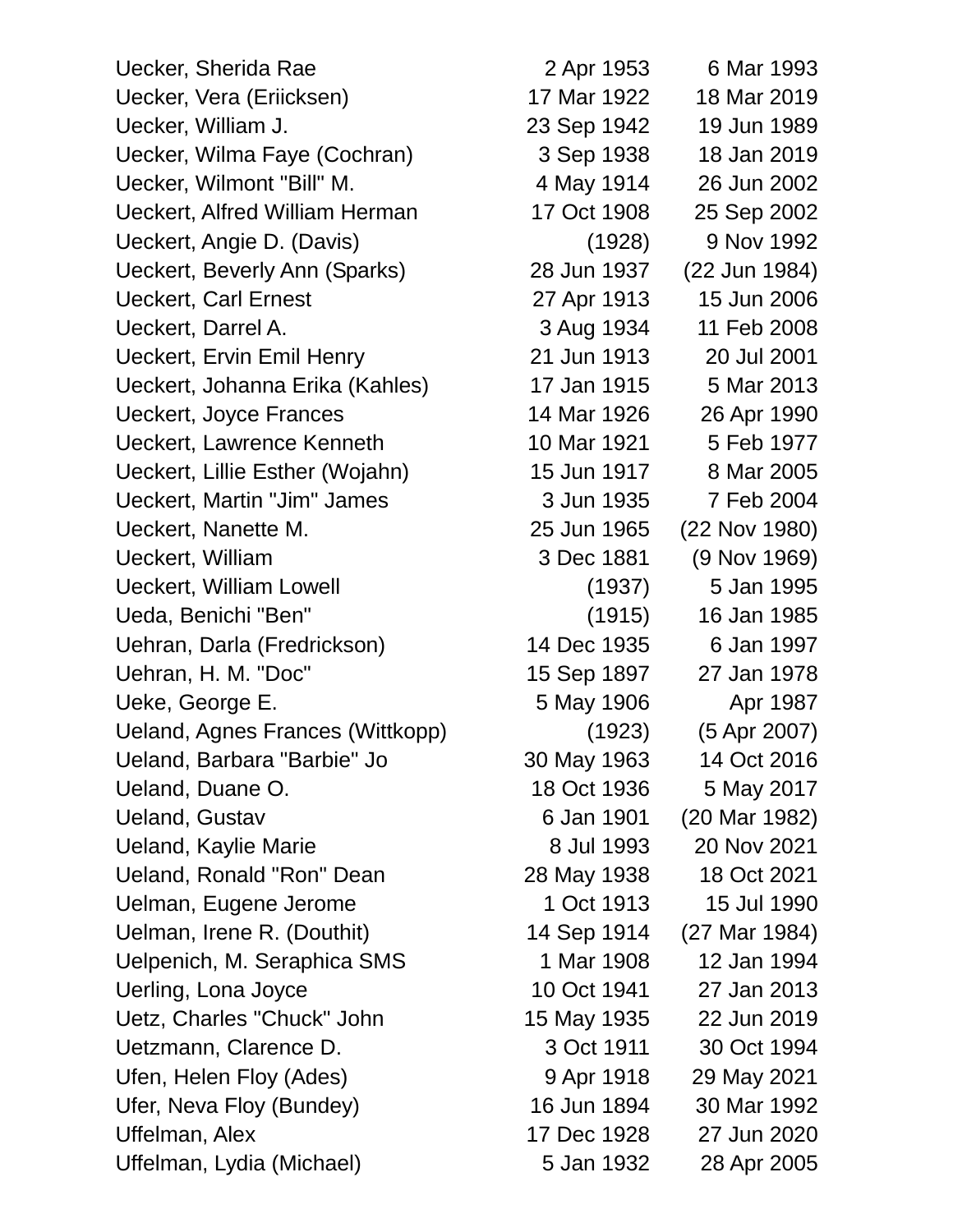| Uffenbeck, William               | 28 Oct 1851        | 23 Nov 1942  |
|----------------------------------|--------------------|--------------|
| <b>Uffleman, Daniel Henry</b>    | 28 Oct 1959        | 7 Jun 1975   |
| Ugar, Margaret Kathryn           | 23 May 1916        | 18 Jun 1989  |
| Uggen, Dixy (Neuharth)           | 22 Feb 1913        | 8 Mar 1995   |
| Uglem, Ralph Soley               | (1925)             | 12 Apr 2005  |
| Uglick, John                     | (1909)             | 9 Mar 2000   |
| Uglove, Trofim                   | (1900)             | 25 Sep 1988  |
| Uglum, Anne M.                   | 21 Dec 1909        | 21 Mar 1997  |
| Ugolini, Lewis Robert            | 17 Mar 1915        | 14 Feb 1998  |
| Ugrin, Marguerite "Marge" (Butz) | 22 Nov 1923        | Nov 1999     |
| Uhalt, William E.                | 6 Aug 1920         | 2 Sep 1996   |
| Uhde, Fred C.                    | 27 Mar 1897        | 1980         |
| Uhde, Mary (Doyle)               | 28 Mar 1908        | 4 Sep 1996   |
| Uhde, William M                  | 17 Oct 1893        | (6 Dec 1979) |
| Uhden, Fredrick W.               | (1913)             | 1998         |
| Uhden, Vera (Martens)            | 17 Mar 1889        | 14 Nov 1990  |
| Uhe, Bertha Louise (Krull)       | 12 Jan 1908        | 19 Apr 1999  |
| Uhe, James                       | 27 Jun 1932        | 9 Oct 2016   |
| <b>Uhing, Bruce Gerald</b>       | 24 Jan 1974        | 2 Apr 2020   |
| <b>Uhing, Hubert Clement</b>     | 12 Apr 1929        | 28 Apr 2019  |
| Uhing, Joshua Ray                | (not given)        | 11 Oct 1991  |
| Uhing, Kenneth John              | 13 Nov 1931        | 22 Dec 2019  |
| Uhing, Leann D. (Burbach)        | 5 Mar 1930         | 10 Dec 2018  |
| Uhing, William "Bill" Joseph     | 1 Apr 1934         | 8 Apr 2018   |
| Uhl, Allan Frank                 | 25 Mar 1949        | 19 Sep 2004  |
| Uhl, Diane Marie (Steinbrecker)  | 29 Aug 1943        | 31 Aug 1995  |
| Uhl, Edna (Riess)                | 8 Aug 1927         | 7 May 2004   |
| Uhl, Elizabeth (Weigner)         | 22 Feb 1877        | 9 Apr 1947   |
| Uhl, Frank                       | (1917)             | 5 Jul 2014   |
| Uhl, Margaret (Hammer)           | 4 Jan 1898         | 11 May 1994  |
| Uhl, Patricia Ann (Dunagan)      | 1945               | 9 Jul 1999   |
| Uhl, Perry                       | 4 Jul 1937         | 2 Jul 1999   |
| Uhl, Reinhold Frank              | 12 Feb (not given) | 16 May 2014  |
| Uhl, Robert "Bob" M.             | 10 Oct 1924        | 8 Jun 1998   |
| Uhl, Theophil                    | 1852               | 1914         |
| Uhle, Henry                      | 29 May 1864        | 1 Jun 1938   |
| Uhlenberg, Helene (Koebe)        | 14 Sep 1912        | (2004)       |
| Uhlenhopp, James "Jim"           | 21 Dec 1937        | 4 Nov 1998   |
| Uhlenkott, Herman H.             | 19 Oct 1882        | (4) Nov 1965 |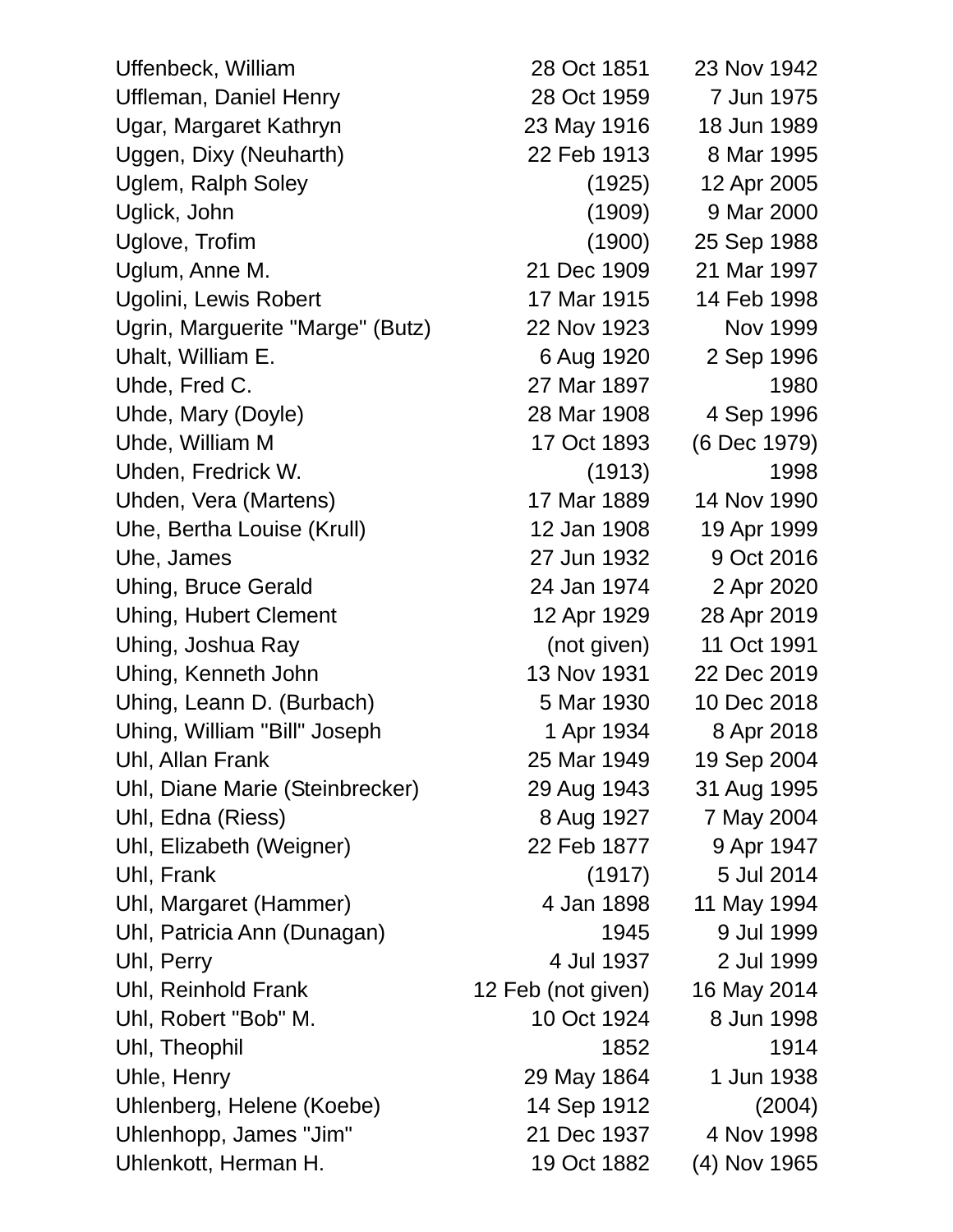| Uhlenkott, Judith                | 1942          | 31 Oct 1997   |
|----------------------------------|---------------|---------------|
| <b>Uhler, Albert Henry</b>       | 27 May 1927   | 8 Jun 2011    |
| Uhler, Barbara "Bobbi" (Heintz)  | 16 Mar 1933   | 1 Apr 2015    |
| Uhler, Fern Lorraine (Beaumont)  | 11 Jul 1925   | 20 Feb 2017   |
| Uhler, Joseph F.                 | 5 Mar 1919    | 31 Aug 1997   |
| Uhler, Richard F.                | 9 Dec 1929    | (16 Mar 1984) |
| Uhlich, Adolf                    | 28 Oct 1927   | 7 Apr 1986    |
| Uhlich, Albert "Alex"            | 30 Jan 1928   | 1 Mar 1999    |
| Uhlich, Alvin                    | 25 Jan 1923   | 10 Mar 1998   |
| Uhlich, Anna "Unna" Maria (Wolf) | 3 Oct 1946    | 4 May 2004    |
| Uhlich, Arlue (Lerza)            | 2 Apr 1930    | 2 Jun 2019    |
| Uhlich, Arthur                   | 26 Aug 1911   | 14 Oct 1999   |
| Uhlich, Catherine Evangaline S   | 13 Apr 1931   | 19 Oct 2019   |
| Uhlich, Christ                   | 5 Sep 1895    | 22 Jan 1977   |
| Uhlich, Christian                | 5 Feb 1906    | 30 Jul 1979   |
| Uhlich, Christian                | 26 Dec 1913   | 26 Jun 1979   |
| Uhlich, Daniel                   | 8 Sep 1917    | 9 Mar (1982)  |
| Uhlich, Daniel J.                | 22 Feb 1988   | 14 Jun 1988   |
| Uhlich, David "Dave"             | 15 Jun 1920   | 5 Jan 1990    |
| <b>Uhlich, David Darrel</b>      | 27 Apr 1946   | 20 Oct 2021   |
| Uhlich, Edna (Henne)             | 6 Apr 1913    | 11 Aug 1997   |
| Uhlich, Emelia                   | 15 Mar 1903   | 24 Feb 1981   |
| <b>Uhlich, Ervin Harold</b>      | 7 Sep 1928    | 27 Feb 2012   |
| Uhlich, Friedrich                | 18 Oct 1863   | 22 Sep 1930   |
| Uhlich, Harold                   | 30 Mar 1925   | 6 Dec 2018    |
| Uhlich, Jacob                    | 26 Apr 1899   | 20 Feb 1987   |
| Uhlich, James "Noops" Henry      | 6 Mar 1933    | 15 Feb 2005   |
| Uhlich, James Arthur "Jim"       | 30 Sep 1941   | 9 Apr 2020    |
| Uhlich, Katherine (Jans)         | 2 Jan 1889    | 24 Apr 1974   |
| Uhlich, Lorraine (Huettl)        | 4 Apr 1931    | 7 Mar 2007    |
| Uhlich, Magdalena                | (1915)        | (2007)        |
| Uhlich, Magdalene                | 28 Dec 1892   | 28 Nov 1992   |
| Uhlich, Margarethe (Hohloch)     | 24 Nov 1903   | 14 Nov 1988   |
| Uhlich, Marian Jean (Strobel)    | 18 Nov 1931   | 12 Nov 2015   |
| Uhlich, Marvin D.                | (1950)        | 1 Nov 2002    |
| Uhlich, Pearl Ruth (Erman)       | (1925)        | (24 Nov 2001) |
| Uhlick, Emilia (Weber)           | (15 Jan 1901) | (4 Mar 1983)  |
| Uhlig, Althea (Benedict)         | 29 Mar 1928   | 1 Mar 2016    |
| Uhlig, Erna Maria (Dietrich)     | 9 Dec 1924    | 15 Jan 2010   |
|                                  |               |               |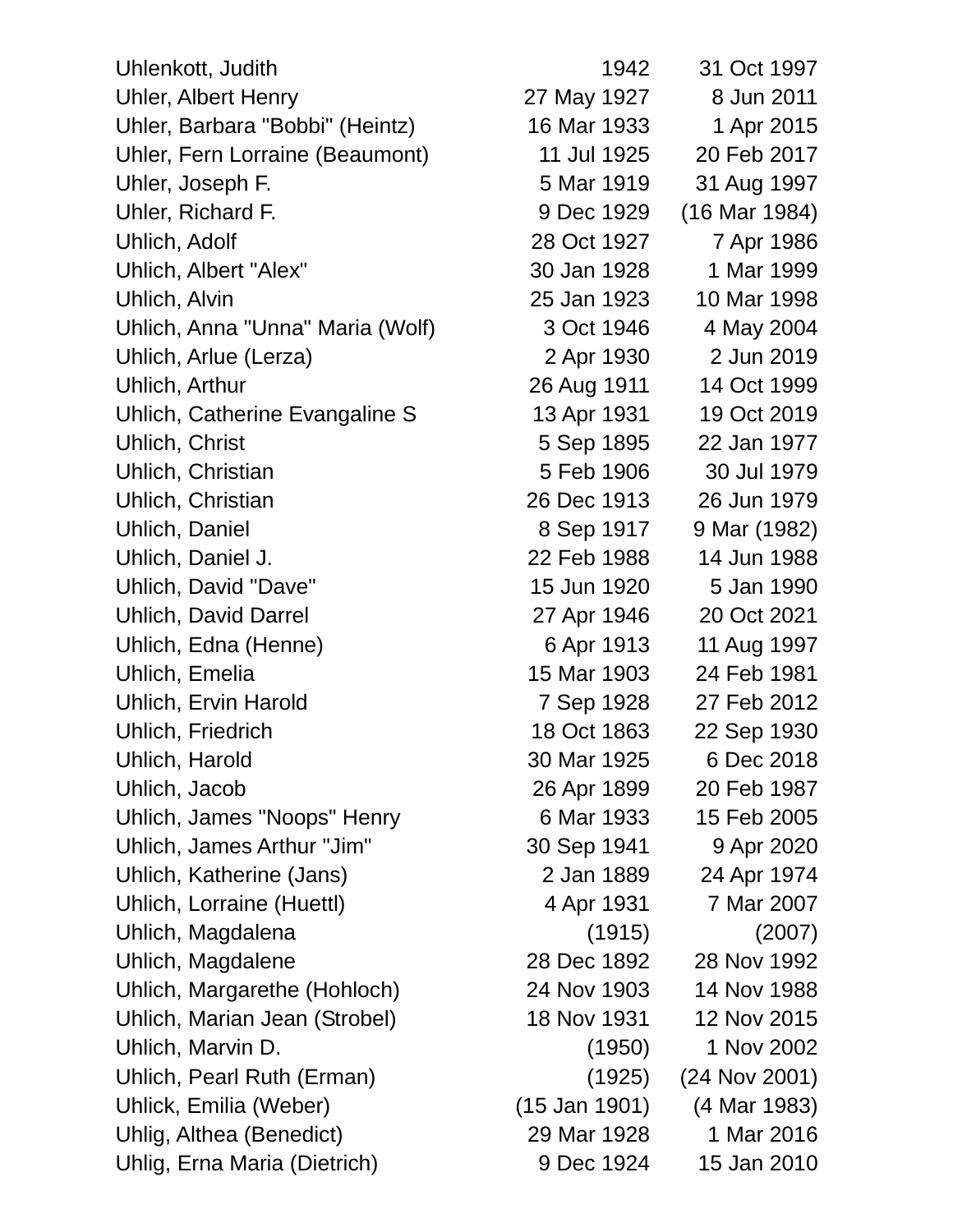| Uhlig, Walter D.                      | 17 Sep 1914 | 28 Mar 2004   |
|---------------------------------------|-------------|---------------|
| Uhlir, Gertrude Ann (Riske)           | 14 Mar 1915 | 3 Nov 2001    |
| Uhlir, Henry                          | 11 Dec 1912 | (21 Nov 1980) |
| Uhlir, Lydia Frances (Krajsa)         | 3 Dec 1912  | (1983)        |
| Uhlir, Mary (Pavek)                   | 7 Jul 1892  | (25 May 1982) |
| <b>Uhlir, Stanton "Beef"</b>          | 3 Sep 1932  | 30 Sep 1990   |
| Uhlman, Betty Lou (Kienitz)           | 27 Aug 1928 | 15 Nov 2016   |
| Uhlman, Edith Wright (Wallander)      | 11 Feb 1897 | 8 Feb 1997    |
| Uhlman, Garland Kenneth               | 25 Sep 1921 | 9 Jan 2005    |
| Uhlman, Gordon                        | (1917)      | 18 Sep 2013   |
| Uhlman, Rose (Gustin)                 | 13 Dec 1919 | 9 Apr 2014    |
| Uhlman, Walter "Wally"                | 7 Aug 1924  | 2 Oct 2016    |
| Uhlmann, John Arthur                  | 12 Mar 1958 | 2 Jan 2001    |
| Uhlmann, Reinhard                     | 3 May 1950  | 20 Jun 2019   |
| Uhlmann, Robert                       | 20 Sep 1949 | 23 Oct 2017   |
| Uhlmann, Stella (Frederick)           | 17 Dec 1894 | 17 Dec 1996   |
| Uhlrich, Gerald                       | 21 Feb 1951 | (29) May 1971 |
| Uhlrich, Herman F. "Harm"             | 17 May 1915 | 8 Apr 1995    |
| Uhlrich, Marjorie Ann (Sternhagen)    | 18 Apr 1920 | 25 May 2010   |
| Uhlrich, Paul                         | 25 Dec 1922 | (19 May 2004) |
| Uhlrich, Philip J.                    | (1905)      | (15 Dec 1986) |
| Uhmann, Gertrud "Gertie"              | 26 Oct 1914 | 9 Feb 2016    |
| Uhr, Judith A. "Judy"                 | 22 Aug 1939 | 12 Dec 1999   |
| Uhre, Bernard                         | 15 Feb 1920 | 17 Mar 1998   |
| Uhren, Eva (Merk)                     | (1912)      | 13 Jun 2000   |
| Uhren, Joseph                         | 7 Jan 1907  | 3 Sep 1984    |
| Uhrich, Adam                          | 8 Mar 1885  | 4 Sep 1953    |
| <b>Uhrich, Alfred Victor</b>          | 24 Mar 1912 | 28 Oct 1992   |
| Uhrich, Alice Wilhelmina (Biesenthal) | 28 Nov 1919 | 22 Dec 2005   |
| Uhrich, Allan                         | 14 Aug 1952 | 26 Jun 1977   |
| Uhrich, Ann Elizabeth (Busch)         | 8 Apr 1926  | 21 Oct 2021   |
| Uhrich, Anna Barbara                  | 11 Nov 1921 | 30 Apr 2011   |
| Uhrich, Anna Elisabeth (Klehr)        | 13 Apr 1897 | 10 Dec 1934   |
| Uhrich, Anna Elisabeth (Koch)         | 17 Dec 1862 | 30 Mar 1943   |
| Uhrich, Anna Elizabeth (Klein)        | 17 Jun 1862 | 12 Jan 1955   |
| Uhrich, Anna Maria (Lesser)           | 27 Dec 1885 | 9 Dec 1958    |
| Uhrich, Anna Maria (Schaefer)         | 6 Dec 1852  | 9 Jul 1936    |
| Uhrich, Anton                         | 29 Jun 1909 | 6 Feb 1990    |
| <b>Uhrich, August Ernest</b>          | 8 Aug 1917  | 14 Sep 2002   |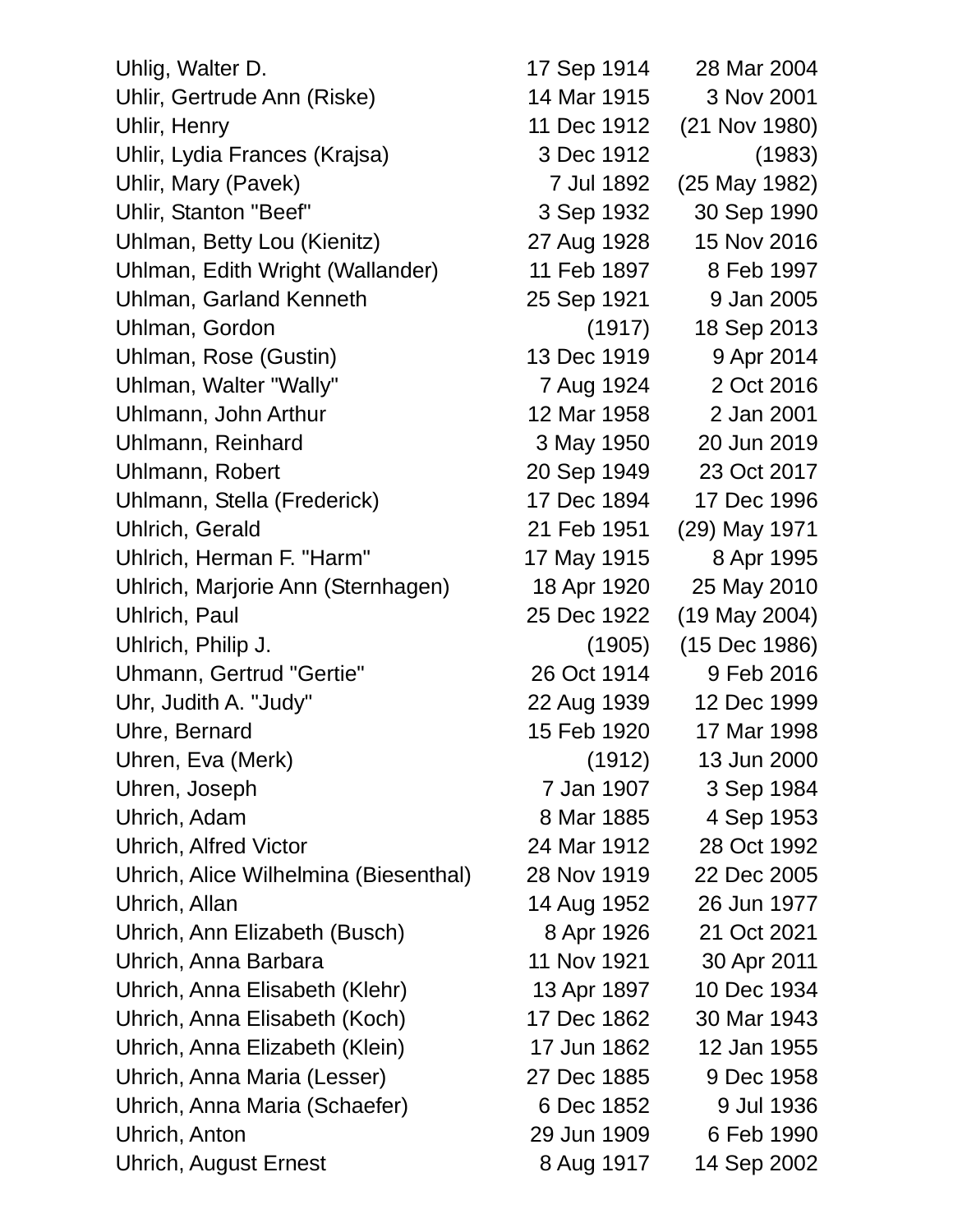| Uhrich, Beatrice Laverne                 | (1923)        | 15 Aug 2000   |
|------------------------------------------|---------------|---------------|
| Uhrich, Bernard V.                       | 15 Aug 1901   | (16) Oct 1951 |
| Uhrich, Bernice                          | 15 Mar 1941   | (13) Feb 1958 |
| Uhrich, Bessie May (Hurdle) Morrison     | 20 May 1882   | 18 Aug 1957   |
| Uhrich, boy                              | Sep 1969      | Sep 1969      |
| Uhrich, Carolyn                          | 16 Nov 1939   | 12 Mar 2015   |
| Uhrich, Clara (Glatt)                    | 20 May 1903   | 7 Nov 1991    |
| Uhrich, Clara A.                         | 13 Mar 1920   | 7 Apr 1989    |
| Uhrich, Conrad                           | 31 May 1863   | 14 Jan 1958   |
| Uhrich, Conrad                           | 17 Jun 1923   | Dec 1997      |
| Uhrich, Conrad                           | 9 Dec 1865    | 28 Jan 1937   |
| Uhrich, Dale                             | 8 Aug 1956    | 19 Dec 2012   |
| Uhrich, Dale                             | (1942)        | (14 Mar 1974) |
| Uhrich, Dale Ivan                        | 16 Sep 1963   | 23 Aug 2005   |
| Uhrich, David Alan                       | 1 Oct 1952    | 2 Sep 2018    |
| Uhrich, Dionesio Eduardo                 | 6 Jan 1959    | 28 Sep 1959   |
| Uhrich, Dolores M. (Walz)                | 5 Nov 1925    | 9 Dec (2003)  |
| Uhrich, Donald W.                        | (1927)        | (14 Mar 1982) |
| Uhrich, Doris                            | (1917)        | 28 May 2003   |
| Uhrich, Doris (Bullington)               | 16 May 1921   | 28 Nov 2005   |
| Uhrich, Edward                           | 26 Jun 1919   | 30 Oct 2003   |
| Uhrich, Edward                           | (1919)        | 31 May 1993   |
| Uhrich, Egidie                           | (18 Sep 1836) | 5 May 1920    |
| Uhrich, Elfrieda Erma (Rapp)             | 2 May 1927    | 23 Feb 2009   |
| Uhrich, Elisabeth (Weber)                | 24 Dec 1873   | 23 Dec 1958   |
| Uhrich, Elizabeth (Weitzel)              | 23 Feb 1897   | 20 Nov 1990   |
| Uhrich, Elmer                            | 1931          | 3 Apr 1997    |
| Uhrich, Elmer                            | 3 Mar 1920    | 6 Jun 1936    |
| Uhrich, Elmer Lieland                    | 9 Mar 1934    | 8 May 2016    |
| Uhrich, Elsie Edwina (Kuest)             | 22 Dec 1906   | 21 Jan 1983   |
| Uhrich, Emma (Rau)                       | 9 Jan 1927    | 31 Oct 1988   |
| Uhrich, Emma (Scheller)                  | 20 Dec 1924   | 14 Jan 2006   |
| Uhrich, Emma Alvina                      | (1919)        | 14 May 1993   |
| Uhrich, Ervin                            | 10 Feb 1933   | 17 Jan 2011   |
| Uhrich, Eugen                            | 16 Feb 1916   | 15 Sep 1981   |
| Uhrich, Eva Lisabeth (Michel) Kindsvater | 2 Jul 1875    | 24 Jan 1946   |
| Uhrich, Evan Warren                      | 6 Sep 1918    | 27 Aug 2005   |
| Uhrich, Evelyn                           | 22 Apr 1918   | 6 Oct 2007    |
| Uhrich, Frances "Fran" Ann (Sampson)     | 19 Mar 1950   | 14 Oct 2017   |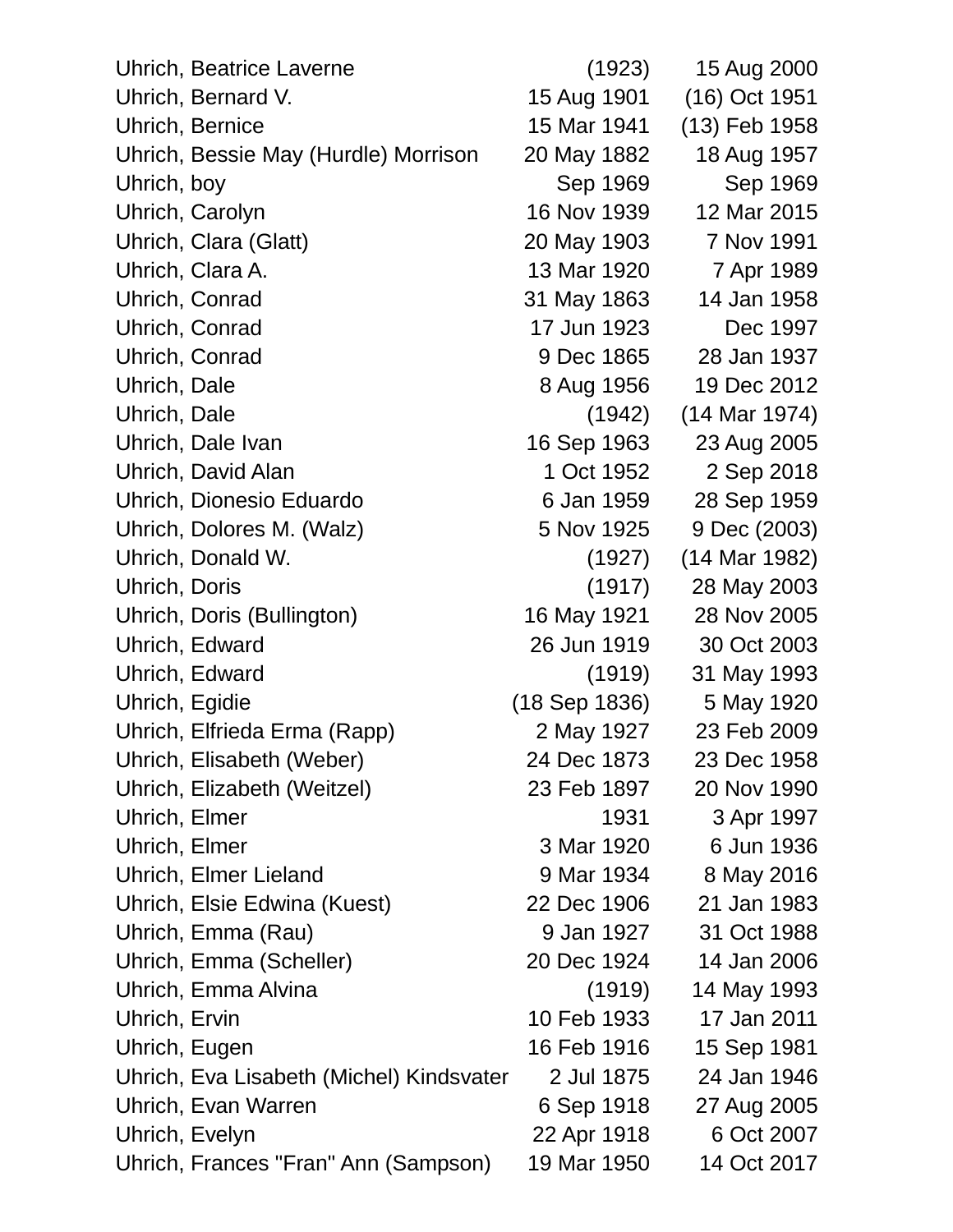| Uhrich, Frank Joe                      | 8 Oct 1902    | 22 Sep 1999   |
|----------------------------------------|---------------|---------------|
| Uhrich, Freda A.M.                     | (1904)        | 20 Jan 1974   |
| Uhrich, Gibson Stephen "Gib"           | 22 May 1923   | 7 Aug 2012    |
| Uhrich, Harold Ralph                   | 27 Feb 1925   | 11 May 2019   |
| Uhrich, Heinrich                       | 6 Jun 1855    | (4 Dec 1946)  |
| Uhrich, Heinrich                       | 15 Mar 1851   | 4 Nov 1927    |
| Uhrich, Henry                          | 19 Dec 1906   | 20 Apr 1967   |
| Uhrich, Idah Elizabeth (Leavitt)       | (1924)        | 25 Dec 1996   |
| Uhrich, Jacob                          | 12 Aug 1858   | 5 Oct 1942    |
| Uhrich, Jacob                          | 5 Feb 1914    | (12 Jul 1963) |
| Uhrich, Jacob J.                       | 27 Sep 1888   | 4 Dec (1944)  |
| Uhrich, Jakob                          | 29 Jan 1863   | (1943)        |
| Uhrich, Jakob J.                       | 27 Sep 1899   | 4 Dec (1943)  |
| Uhrich, Jean Marie (Roesch)            | 19 Nov 1938   | 14 Mar 2018   |
| Uhrich, Jeffrey "Jeff" Donald          | 16 Mar 1965   | 7 Nov 2006    |
| Uhrich, Joan Marie (Clark)             | 20 Aug 1935   | 13 Oct 2021   |
| Uhrich, Johannes                       | 9 Mar 1941    | 29 Aug 1992   |
| Uhrich, John "Jack" Harry              | 1931          | 5 Jul 2013    |
| Uhrich, John T.                        | 13 Jul 1878   | 22 Jul 1961   |
| Uhrich, John W.                        | 14 Aug 1896   | (27) Jun 1976 |
| Uhrich, Joseph                         | 10 Jan 1916   | 4 Mar (1980)  |
| Uhrich, Joseph "Joe"                   | 20 Sep 1928   | 24 Oct 2017   |
| Uhrich, Joseph J.                      | (1896)        | (9) Feb 1950  |
| Uhrich, Julie A.                       | 19 Jan 1973   | 11 Jul 1991   |
| <b>Uhrich, Julius Peter</b>            | 15 Apr 1913   | 14 Jan 1965   |
| Uhrich, Katharina (Schwartzkopf)       | 29 Jun 1875   | (3 Jul 1958)  |
| Uhrich, Katherina Margaretha (Weitzel) | 30 Nov 1877   | 30 Oct 1962   |
| Uhrich, Katherine "Kathy"              | 4 Jan 1952    | 29 Mar 2016   |
| Uhrich, Katherine (Held)               | 25 Jan 1940   | (14 Mar 1974) |
| Uhrich, Kenneth "Ken"                  | (1946)        | 17 Sep 2013   |
| Uhrich, L. Dean                        | 27 Dec 1937   | 22 Mar 1990   |
| Uhrich, Leander "Lee"                  | (1903)        | 17 Dec 1991   |
| Uhrich, Leo B.                         | 25 Aug 1920   | 6 Jan 1976    |
| Uhrich, Lester "Les" Allen             | 4 Jun 1953    | 28 Mar 2017   |
| Uhrich, Lorne                          | (1928)        | 31 Dec 2006   |
| Uhrich, Lydia Michels (Tornow)         | 9 Feb 1893    | 26 Feb 1993   |
| Uhrich, Margaret                       | (1840)        | (20 Jun 1937) |
| Uhrich, Maria (Frank)                  | 8 Nov 1909    | 1936          |
| Uhrich, Maria (Wenz)                   | (28) Feb 1926 | 22 Mar 2002   |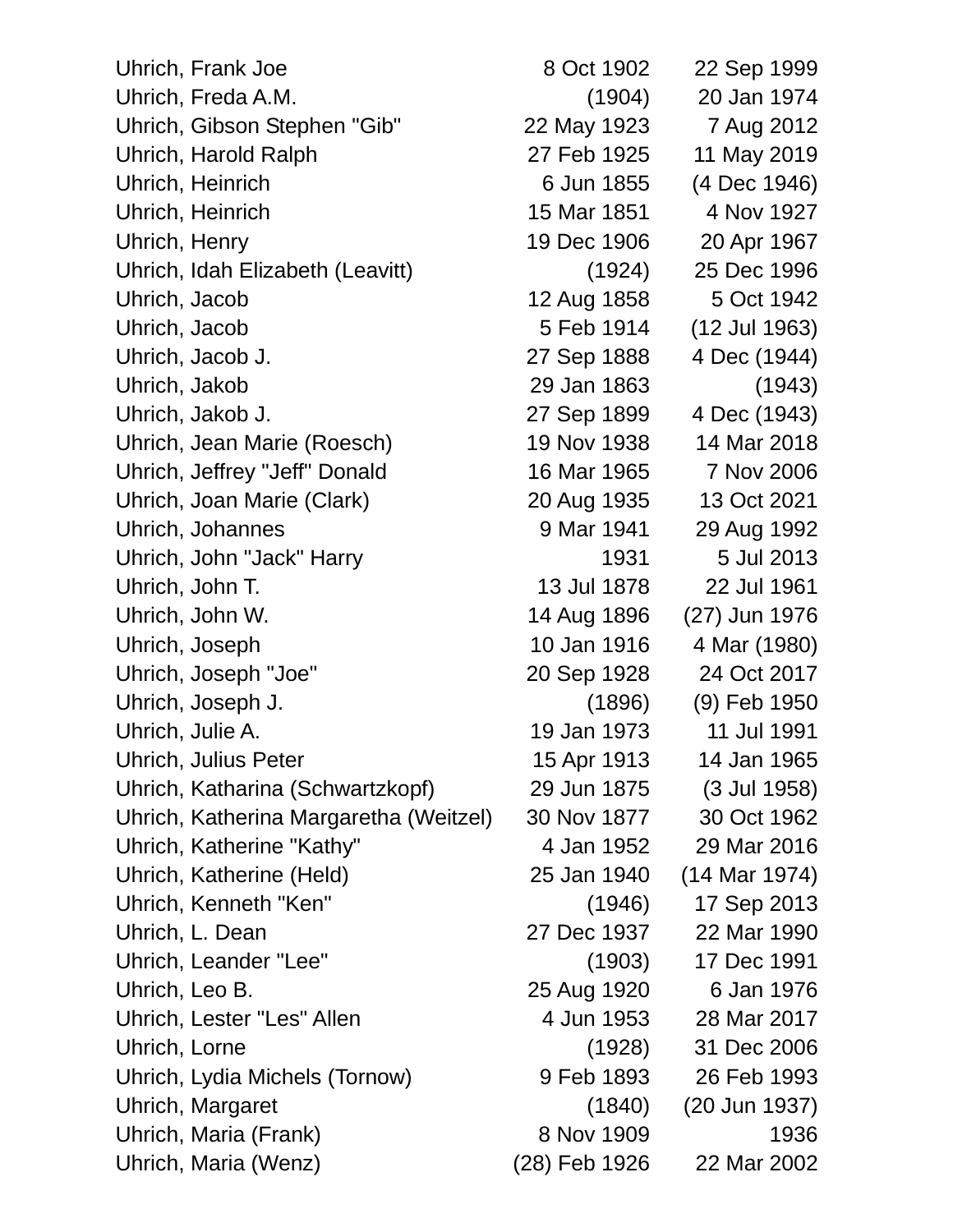| Uhrich, Marvin                     | 18 Mar 1935   | 18 Oct 2021       |
|------------------------------------|---------------|-------------------|
| Uhrich, Mary                       | 23 Oct 1908   | 10 Feb 1949       |
| Uhrich, Mary (Daschle)             | 26 Mar 1912   | 22 Sep 2009       |
| Uhrich, Mary (Osadchuk)            | (1940)        | 27 Jul 2005)      |
| Uhrich, Mary Ann                   | 2 Oct 1862    | (31) Mar 1948     |
| Uhrich, Mary Ann (Faust)           | 2 Oct 1862    | (31 Mar) 1948     |
| Uhrich, Mary Anna Matilda          | (1894)        | 22 Feb 1980       |
| Uhrich, Mary Katherine (Greenwalt) | 17 Jan 1864   | 24 Nov 1942       |
| Uhrich, Mathilda Julia (Kish)      | (1923)        | 13 Jan 2009       |
| Uhrich, Melvin                     | 27 Feb 1910   | 10 Jun 1963       |
| Uhrich, Merle M.                   | 4 Mar 1929    | 17 Sep 1995       |
| Uhrich, Murray "Teddy" Theodore    | 8 Aug 1932    | 15 Mar 2007       |
| Uhrich, Ona (Bullington)           | 5 Jun 1919    | 2 Jan 1991        |
| <b>Uhrich, Patrick Matthew</b>     | 3 Nov 1944    | 3 May 2017        |
| Uhrich, Paul                       | 8 Feb 1875    | 7 Aug (1948)      |
| Uhrich, Paul                       | 25 Jan 1855   | 19 Sep 1938       |
| Uhrich, Peter                      | 9 Oct 1911    | 1966              |
| Uhrich, Philip "Phil" Joseph       | 27 Aug 1948   | 27 Mar 2000       |
| Uhrich, Philip J.                  | 23 Dec 1908   | 8 May 1993        |
| Uhrich, Randal "Randy" C.          | 10 Jan 1954   | 16 Jan 2017       |
| Uhrich, Richard "Rick"             | (1954)        | 4 Sep 2014        |
| Uhrich, Robert William             | (12 Sep 2013) | 10 Sep 2013       |
| Uhrich, Roger E.                   | 1 Jun 1947    | 27 Sep 2012       |
| Uhrich, Roger Lee                  | 8 Aug 1938    | 9 Jul 2009        |
| Uhrich, Rose                       | 7 Jan 1918    | $(12 - 2 - 1984)$ |
| Uhrich, Roy David                  | 19 May 1935   | 1 May 2020        |
| Uhrich, Ruth D. (Chesnut)          | 1 Apr 1931    | 15 Apr 2011       |
| Uhrich, Sharon (Lane)              | 14 Dec 1944   | 23 Aug 2013       |
| Uhrich, Susan Ellen (Lennon)       | (1896)        | $(10$ Nov 1986)   |
| Uhrich, Thomas "Tom"               | 17 Aug 1937   | 27 Dec 2020       |
| Uhrich, Thomas Edward "Eddie"      | (1946)        | 19 Oct 1990       |
| Uhrich, Verla Rebecca              | 21 Mar 1943   | 24 Jan 2008       |
| Uhrich, Victor                     | 4 Apr 1856    | (17) Oct 1938     |
| Uhrich, Virgil Leroy               | 25 Dec 1912   | 11 Mar 2008       |
| <b>Uhrich, Walter Henry</b>        | 19 Feb 1920   | 22 Sep 2015       |
| <b>Uhrich, Wilfred Robert</b>      | 31 May 1933   | 21 Apr 2001       |
| Uhrich, William Serphim            | 11 Nov 1908   | 16 Dec 2007       |
| Uhrick, Richard                    | 23 Dec 1936   | 26 May 2013       |
| Uhrig, Agnes "Aggie" (Adsem)       | 5 Nov 1931    | 1 Sep 2021        |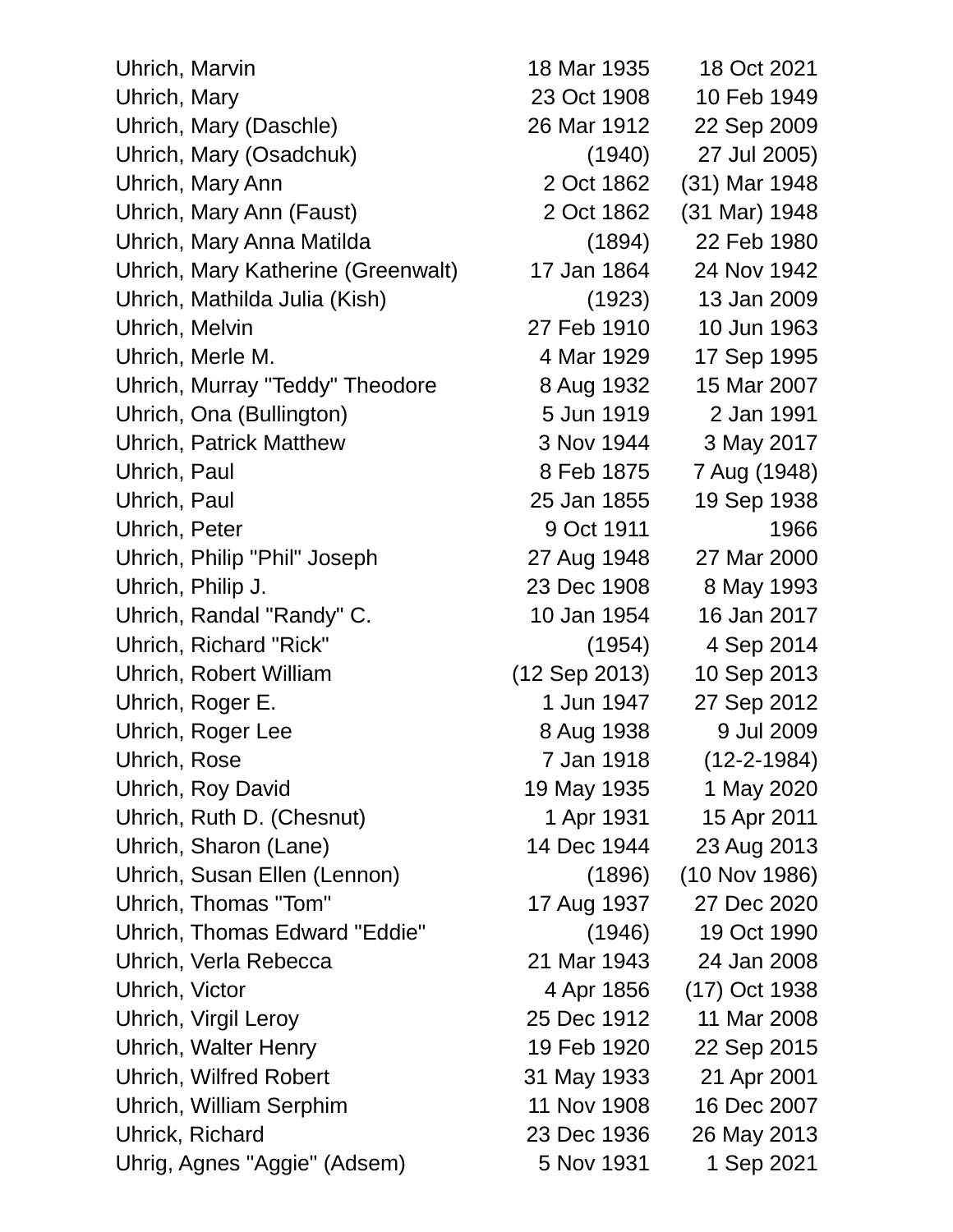| Uhrig, Alfred "Skeeze" Duane          | 1 May 1930  | 26 Mar 2015   |
|---------------------------------------|-------------|---------------|
| Uhrig, Ann "Roonie" (Hamlin)          | 14 Nov 1936 | 7 Jun 2018    |
| Uhrig, Bette Louise (McKinney)        | 30 Jan 1948 | 10 Aug 2021   |
| Uhrig, Beulah Marie "Cissie" (Beyers) | 19 Jul 1926 | 2 Mar 2001    |
| Uhrig, Danial Arthur "Dan"            | 24 Jan 1948 | 21 Nov 2019   |
| Uhrig, Darrell J.                     | 19 Dec 1944 | 9 Apr 2011    |
| Uhrig, Douglas Alan "Doug"            | 7 Jul 1955  | 20 Aug 2011   |
| Uhrig, Elton "Al"                     | 2 Jun 1927  | 8 Jan 2018    |
| <b>Uhrig, Frank George</b>            | 8 Aug 1930  | 4 Aug 2010    |
| Uhrig, Gary                           | 3 Jan 1959  | 2 Jan 2014    |
| Uhrig, Henry "Hank" Simon             | 4 May 1923  | 22 May (2007) |
| Uhrig, Ira John                       | 16 May 1957 | 21 May 2018   |
| Uhrig, James Bodean "Jimbo"           | 18 Sep 1977 | 1 Jul 1999    |
| Uhrig, John B.                        | 10 Jul 1924 | 5 Mar 1995    |
| Uhrig, Mary Ellen (Sturbaum)          | 5 Mar 1944  | 3 Jan 2021    |
| Uhrig, Pamela Joyce                   | 16 Dec 1950 | 10 Jun 2007   |
| Uhrig, Terry                          | 25 Apr 1956 | 23 Aug 2013   |
| Uhrig, Winola Jean (Herboldsheimer)   | 22 Dec 1925 | 12 Mar 2007   |
| Uhrle, Karl                           | 29 Dec 1931 | 18 Oct 2015   |
| Uilk, Herman                          | 29 Jun 1917 | 30 Jun 1990   |
| Uithoven, Ra Nae J. (Schroeder)       | 17 Jun 1938 | (Feb 1975)    |
| Uittenbogaard, Martin                 | 25 Jun 1915 | 25 May 1999   |
| Ujczak, Josephine                     | 27 Dec 1917 | 29 May 2000   |
| Uji, Wilma E. (Baessler) Gentry       | 8 Dec 1911  | (Jan 1997)    |
| Ujka, Ann (Scheller)                  | 20 Dec 1890 | $(5-10-1982)$ |
| Ujka, Treva (Matz)                    | 14 Nov 1919 | 5 Oct 1991    |
| Ukalchuk, Ardyth (Abigail)            | (1937)      | 5 Apr 1985    |
| Uken, Anne (Lambert)                  | 12 Feb 1911 | (30 Nov 1981) |
| Uken, Dorothy "Dot" (Lueken)          | 23 Nov 1923 | 17 Dec 2010   |
| Uken, Emil "Jake"                     | 9 Apr 1922  | 8 Jun 1990    |
| Uken, John Robert                     | 28 Aug 1923 | 11 Dec 2017   |
| Uken, Larry Gene                      | 8 Nov 1939  | 30 Aug 2010   |
| Uken, Leo Ervin                       | 26 Dec 1923 | 6 Apr 2005    |
| Uken, Mardell F. (Nase)               | 17 Mar 1926 | 29 Nov 2021   |
| Ukestad, Lawrence H.                  | 7 Sep 1904  | (1983)        |
| Ukestad, Violette (Berge)             | 7 Mar 1915  | 17 Jan 1967   |
| Ukrainetz, Jack                       | (not given) | 15 Sep 2016   |
| Uland, Grace Jeanette                 | 23 Aug 1917 | 24 Jun 2000   |
| Ulatowski, Patricia (Kowalczyk)       | (1938)      | 2001          |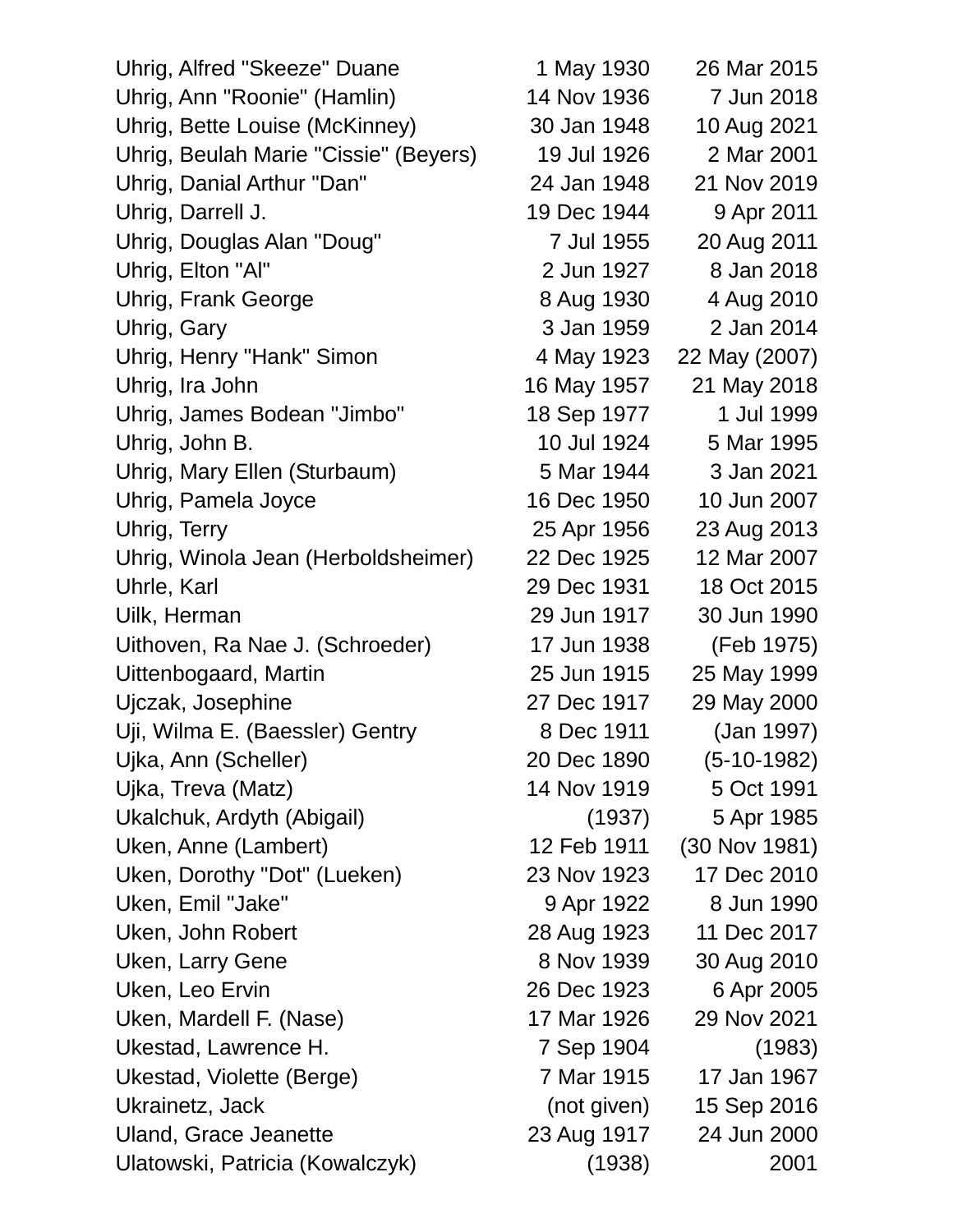| Ulberg, Howard M.                    | 1913        | 1996          |
|--------------------------------------|-------------|---------------|
| Ulbricht, Emil                       | 18 Nov 1871 | 10 Nov 1948   |
| Ulbricht, Jack                       | 6 May 1914  | 9 Jun 1992    |
| Ulbricht, Lucille genevieve (Baker)  | (1920)      | 1 Jan 1990    |
| Ulbricht, Lydia (Bauer)              | (1926)      | 27 Jun 2005   |
| Ulbricht, Lydia (Schon)              | 30 May 1911 | 10 Mar 1996   |
| Ulbricht, Mary (Ries)                | 29 Nov 1954 | 11 Oct 2020   |
| <b>Ulbright, Fred</b>                | 15 Mar 1903 | (24 Mar 1986) |
| Uleberg, Kathryn L. (Kalbfleisch)    | 1 Sep 1915  | 18 Jan 1997   |
| Ulery, Karen (Hammer)                | (1955)      | 12 Nov 2007   |
| Ulevog, Anna Mathilde (Mueller)      | 15 Oct 1921 | 12 Mar 2018   |
| Ulfers, Donald L.                    | 11 Mar 1918 | 1980          |
| <b>Ulfers, Edward Allen</b>          | 24 Feb 1927 | 24 Sep 2015   |
| Ulfers, Helen Rose (Kippley)         | 7 Jan 1917  | 28 Jan 2008   |
| Ulferts, Grace Alice (Lutterman)     | 17 Sep 1908 | 7 Jun 1994    |
| Ulianich-Johnson, Edith May (Axlund) | 20 May 1915 | 8 May 2000    |
| Ulijohn, Elke (Latzke)               | 10 Oct 1948 | 8 May 2020    |
| Ulin, John "Jack"                    | 4 Feb 1920  | 30 Jan (2002) |
| Ulin, Matthew M.                     | 8 Oct 1977  | 8 Jul 2010    |
| Ulinder, Ruth R.                     | (1910)      | (28 May 1999) |
| Ulisse, Donato                       | (1920)      | 17 Oct 1991   |
| <b>Ulland, Alvin Martin</b>          | 21 Oct 1908 | 9 Nov 1994    |
| Ulland, Charlene M. (Johnson)        | 19 May 1940 | 22 Jan 2004   |
| Ulland, Henry Clifford "Cliff"       | 31 Jan 1930 | 3 Aug 2009    |
| Ulland, Ida (Scheurer)               | 3 Mar 1912  | 3 Sep 2008    |
| Ulland, Inez (Steen)                 | 12 May 1896 | 19 Sep 1999   |
| <b>Ulland, Kenneth Jerome</b>        | 16 Aug 1914 | 30 Dec 2000   |
| Ulland, Lynn                         | 14 Feb 1913 | Dec 1983      |
| Ulland, Margaret "Peggy" EM          | 7 Nov 1923  | 26 Jun 2015   |
| Ulland, Mark B.                      | 24 Dec 1955 | 28 Aug 2010   |
| Ulland, Rose (Drescher)              | 9 Oct 1935  | 23 Dec 2020   |
| Ulland, Sidney M.                    | 23 Jun 1916 | (22 Jan 1982) |
| Ulland, Thomas J.                    | 30 Sep 1911 | (28 Aug 1980) |
| <b>Ulledahl, Donald Lars</b>         | 24 Jan 1941 | 14 Dec 2016   |
| Ulledahl, Kathleen Dorcas (Heuer)    | 8 Oct 1941  | 8 Sep 2019    |
| <b>Ulledalen, Dorothy (Bruins)</b>   | 12 Dec 1923 | 10 Sep 1985   |
| <b>Ullemeyer, Maxine Hayes</b>       | (not given) | 1997          |
| Ullerich, GayLynne (Lantis)          | 3 May 1961  | 15 Jan 2011   |
| Ullery, Catherine A.                 | 14 Feb 1924 | Mar 2000      |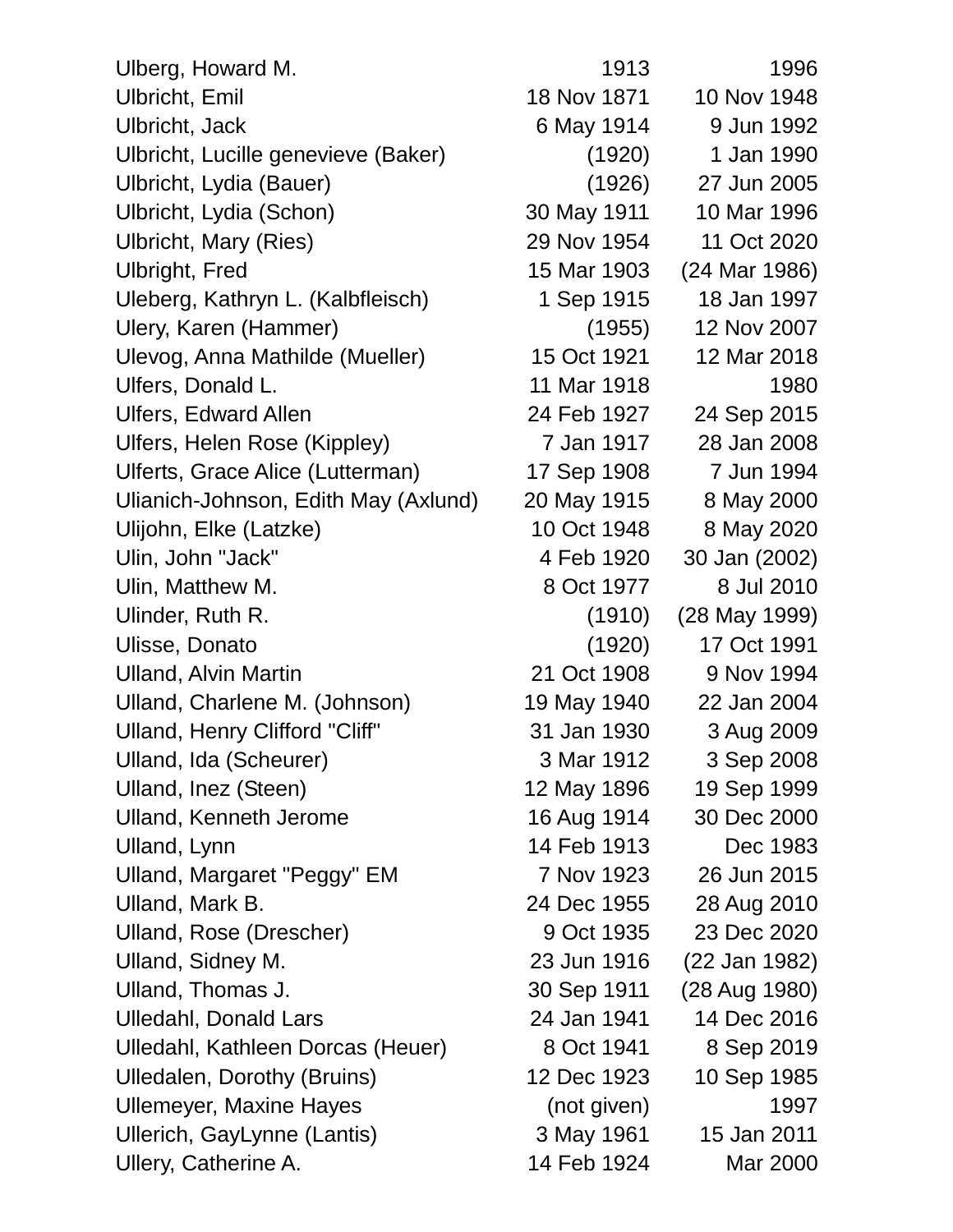Ullery, Loa Mae (Hartman) 13 Sep 1924 16 Oct 2009 Ullery, William Earl "Bill" 20 Apr 1941 29 May 1991 Ullman, Agnes 26 Feb 1886 (7 Jan 1960) Ullman, Albert Cornelius (1880) (19 Jan 1963) Ullman, Conrad 17 Mar 1855 (25) Oct 1947 Ullman, Conrad F. 26 Sep 1881 (10 Apr 1968) Ullman, Dustin Duane 12 Feb 1986 4 Oct 2012 Ullman, Evelyn Marie (Espeland) 28 Jun 1923 22 Oct 2016 Ullman, Grant 13 Apr 1942 9 Mar 1990 Ullman, Harold 14 Apr 1907 10 Apr 1997 Ullman, John H. (1914) 2 Mar 1985 Ullman, Mark "Spoon" Forrest 20 May 1950 25 Mar 2010 Ullman, Mary Eva 1988 1999 1 2002 1 Dec 2002 Ullman, Mike 12 May 1946 21 May 2015 Ullman, Naomi Nadine (Church) 30 Oct 1929 18 Aug 2014 Ullman, Peter 27 Jan 1913 (2-5-1982) Ullman, Rudolph 2 May 1913 21 Jun 1987 Ullman, Sadie D. (Rohlinger) 2 Apr 1887 (12) Jan 1973 Ullman, Sylvester "Buss" 13 Aug 1932 31 May 2019 Ullman, Wendell "Windy" R. 4 Dec 1924 14 Sep 1994 Ullman, Winston K. 24 Feb 1921 23 May 1998 Ullmann, Earl "Duane" 20 Oct 1939 3 May 2014 Ullmann, Elizabeth Anne (Pozensny) 16 Jul 1920 19 Jan 2015 Ullmann, Gilbert 22 Aug 1919 4 Aug 1997 Ullmann, James Keith "Jim" 5 Apr 1945 17 Apr 2021 Ullmann, Thomas "Tom" Frederick 5 Oct 1947 11 Feb 2017 Ullmann, Willi (1934) 24 Nov 1991 Ullmann, William "Emery" Jan 1959 29 Mar 1993 Ullmer, Joseph A. 15 Mar 1918 23 Mar 2000 Ullmer, Justine (Knecht) 24 Oct 1888 1 Sep 1961 Ullmer, Karoline (Schmidgall) 20 Mar 1890 1 Apr 1972 Ullom, James B. 29 Jun 1917 26 Jun 1998 Ullom, Marlene (Rothenbuehler) P 13 Jun 1935 8 Feb 2008 Ullom, Shirley Jean (Kroeger) (not given) 14 Jan 2020 Ullom, Thomas Everett (not given) 11 Jan 2019 Ullrich, Adolph E. 24 May 1900 14 Jul 1973 Ullrich, Albert 17 Dec 1929 21 Feb 2002 Ullrich, Alex 27 Sep 1872 24 Jan 1946 Ullrich, Anita (Neisz) 1 Jan 1935 5 Feb 2011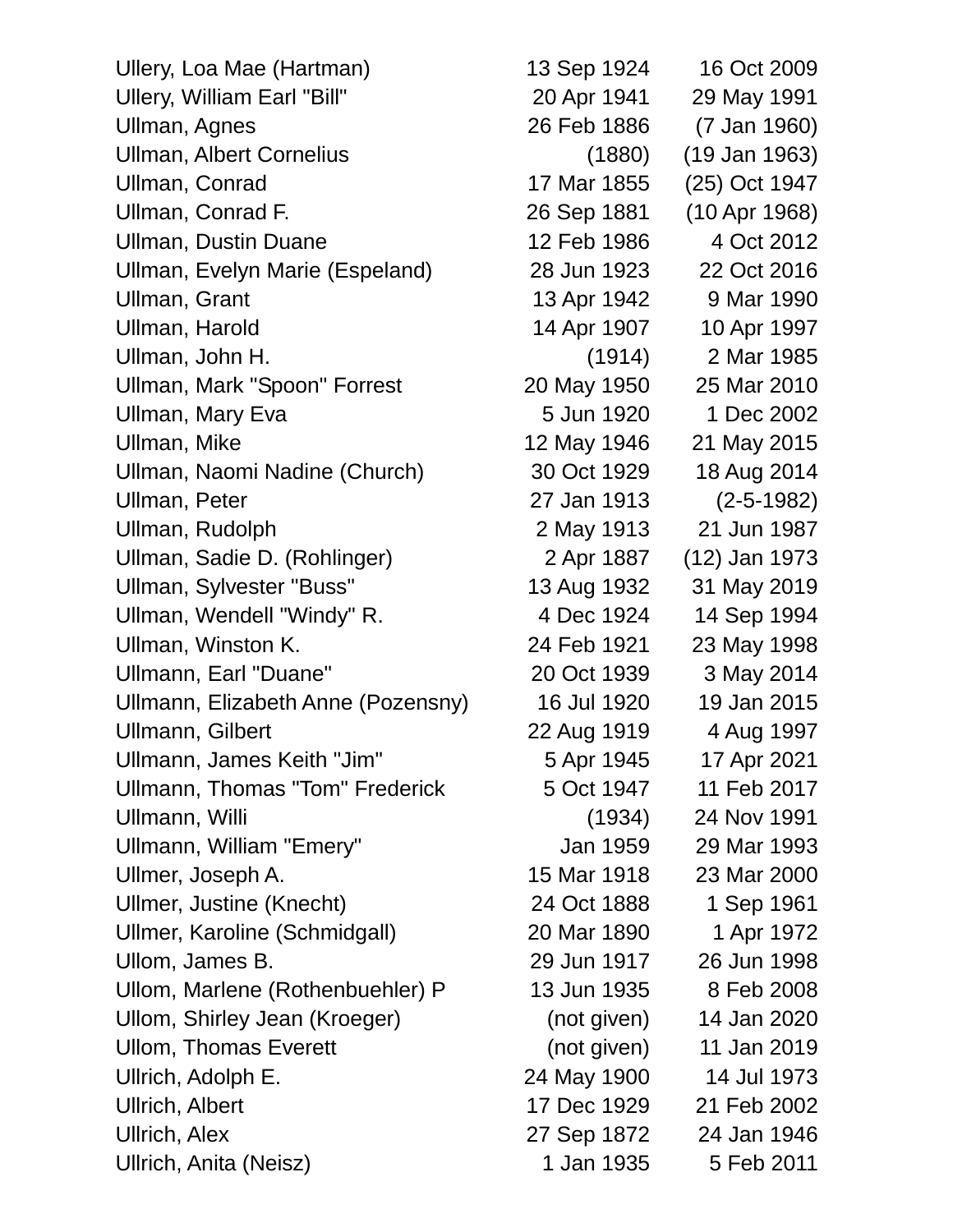Ullrich, Anna Viola (Stahlecker) 7 Sep 1907 29 Nov 2003 Ullrich, Arthur B. 7 Feb 1912 26 Dec (1979) Ullrich, Barbara 16 Mar 1879 Dec 1965 Ullrich, Bernice (Heinemann) 21 Jun 1929 12 Mar 2012 Ullrich, Clayton "Clay" Kenneth (1931) 4 Mar 2021 Ullrich, Edwin Herman 12 Jan 1920 16 Dec 2006 Ullrich, Egon Berthold 15 May 1920 16 Feb 2005 Ullrich, Emma M. (Allen) 24 Apr 1921 19 Dec 1994 Ullrich, Frank 3 Jul 1909 22 May 1988 Ullrich, Franz Simon 17 Feb 1949 13 Mar 2016 Ullrich, Fred W. 24 May 1927 Jun 2020 Ullrich, Freda (1907) 3 Feb 2004 Ullrich, Frieda 17 Jan 1923 8 Jun 1999 Ullrich, Gerald "Jerry" 31 Jul 1941 16 Nov 2018 Ullrich, Henry J. (1921) 29 Sep 1997 Ullrich, Herman (1887) Oct 1954 Ullrich, Ileine (Lauridsen) (1922) (20 Jun 2002) Ullrich, Irma (Böttcher) 3 Nov 1926 22 Apr 2002 Ullrich, James H. "Jim" 13 Nov 1946 21 Apr 2021 Ullrich, Jessie Jewel (Irby) 27 Feb 1925 3 Jan 1993 Ullrich, Karl Herman 28 Jan 1921 26 Mar 2007 Ullrich, Laura 6 Dec 1968 28 Sep 2016 Ullrich, Lena (Standley) 12 Jul 1908 19 Sep 1998 Ullrich, Margaret (Weisbarber) Fink 1 Sep 1918 2 Feb 2013 Ullrich, Maria (1933) 1992 Ullrich, Martha "Oma" (Strauss) 19 Sep 1909 21 Dec 2001 Ullrich, Mary Ann (Olheiser) 29 Apr 1946 9 Jan 2011 Ullrich, Otto (1919) 13 Mar 2002 Ullrich, Raymond C. 17 Jun 1924 23 Nov 1997 Ullrich, Robert "Bob" A. 27 Mar 1921 25 Mar 2009 Ullrich, Robert Henry "Bob" (1941) Jul 1997 Ullrich, Rosa Louise (Meyer) (1920) 31 Jul 2007 Ullrich, Rosie (Adam) 1 Nov 1906 24 Dec 1996 Ullrich, Ruby Bernita (Griff) 7 Sep 1922 8 Jul 2016 Ullrich, Rudiger "Rudy" Michael 9 Nov 1941 6 Nov 2015 Ullrich, Shirley J. (Mills) 8 Aug 1935 25 Aug 2011 Ullrich, William "Bill" 20 Feb 1901 8 Apr 1991 Ullrich, William "Bill" Jacob (not given) 23 May 1994 Ully, Reinhold Henry (1913) 19 May 1981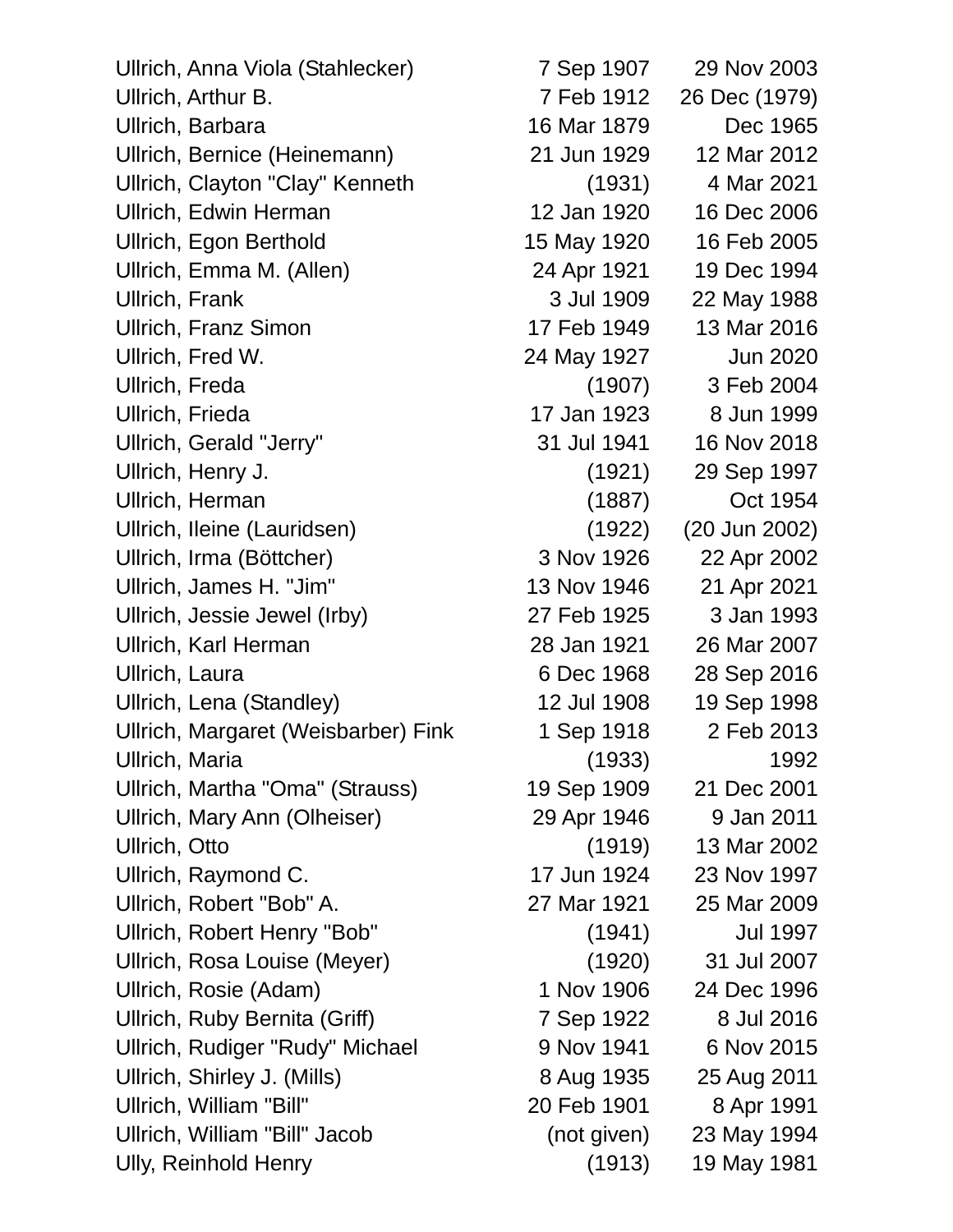| Ullyot, Pearl E. (Gregerson)           | 27 Mar 1916 | 3 Jul 2002      |
|----------------------------------------|-------------|-----------------|
| Ulm, Katharina (Hauk)                  | 13 Jul 1917 | 2 Aug 1997      |
| Ulm, Magdalena (Roth)                  | 19 Nov 1930 | 26 Jul 2014     |
| Ulman, Ewgeni                          | 1 Apr 1929  | 25 Jan 2005     |
| Ulman, Freeman                         | 4 Sep 1903  | 25 Jan 1993     |
| Ulman, Wilbert J.                      | 2 Jan 1931  | 1997            |
| Ulmen, Anne (Johnsrud)                 | 4 Jul 1907  | 8 Dec 2002      |
| Ulmen, David Paul                      | 9 Aug 1941  | 31 Oct 2008     |
| Ulmen, Frieda T. (Rasch)               | 3 Oct 1913  | 19 Jun 1992     |
| Ulmen, Margaret "Peggy" E. (Bohl)      | 10 Aug 1945 | 24 Feb 2007     |
| Ulmen, Paul Robert                     | 13 Jan 1921 | 27 Jun 2006     |
| Ulmer, Adam "Jake" Jacob               | 24 Jul 1930 | 13 May 2014     |
| Ulmer, Adolph                          | 1 Nov 1906  | 26 Jan 1998     |
| Ulmer, Albert F.                       | 31 Oct 1901 | (31 Jan 1990)   |
| <b>Ulmer, Albert Henry</b>             | 4 Oct 1903  | 3 May 1991      |
| Ulmer, Albert J.                       | 21 Oct 1902 | 3 Jun 1995      |
| Ulmer, Albert W.                       | 4 Dec 1930  | 30 Aug 2008     |
| Ulmer, Alfred                          | 20 Jul 1892 | <b>Jun 1988</b> |
| Ulmer, Alice                           | (not given) | 15 Nov 2003     |
| Ulmer, Alice (Arndt)                   | 27 Mar 1912 | Feb 1982        |
| Ulmer, Alice Lena (Gross)              | 12 May 1919 | 21 Jan 2010     |
| Ulmer, Alice M. (O'Dell)               | (1926)      | 17 Jun 2003     |
| Ulmer, Aline (Rube)                    | 8 Feb 1927  | 22 Oct 1988     |
| Ulmer, Alma V. (Dobler)                | 15 Jan 1918 | 8 Oct 1994      |
| Ulmer, Alvin Albert                    | 17 Jul 1925 | 16 Mar 2009     |
| <b>Ulmer, Andrew</b>                   | 11 Oct 1893 | 15 Jun 1981     |
| Ulmer, Ann (Kapor)                     | 8 Jan 1912  | (20) Feb 1954   |
| Ulmer, Anna (Buchholz)                 | 8 Nov 1895  | (1918)          |
| Ulmer, Anna Louise (Carda) Adam        | 10 May 1915 | 17 Aug 2018     |
| Ulmer, Anna Maria (Huber)              | 6 Jan 1872  | 1956            |
| Ulmer, Anna Marie                      | (1888)      | 9 May 1978      |
| Ulmer, Anna Marie Nitschke (Bendewald) | 9 May 1927  | 23 Sep 2000     |
| Ulmer, Anne                            | (1918)      | 23 Dec 1998     |
| Ulmer, Annie (Gust) Schmiedge          | (1925)      | 16 Apr 2006     |
| Ulmer, Arnold A.                       | 29 Apr 1926 | 14 Jul 1979     |
| <b>Ulmer, Arnold Peter</b>             | 10 Jan 1924 | 21 Oct 2015     |
| Ulmer, Arthur                          | 28 Mar 1912 | 3 Dec 1999      |
| Ulmer, Arthur John                     | (1925)      | 30 May 1991     |
| Ulmer, Arthur W.                       | 17 Sep 1926 | 15 Apr 2020     |
|                                        |             |                 |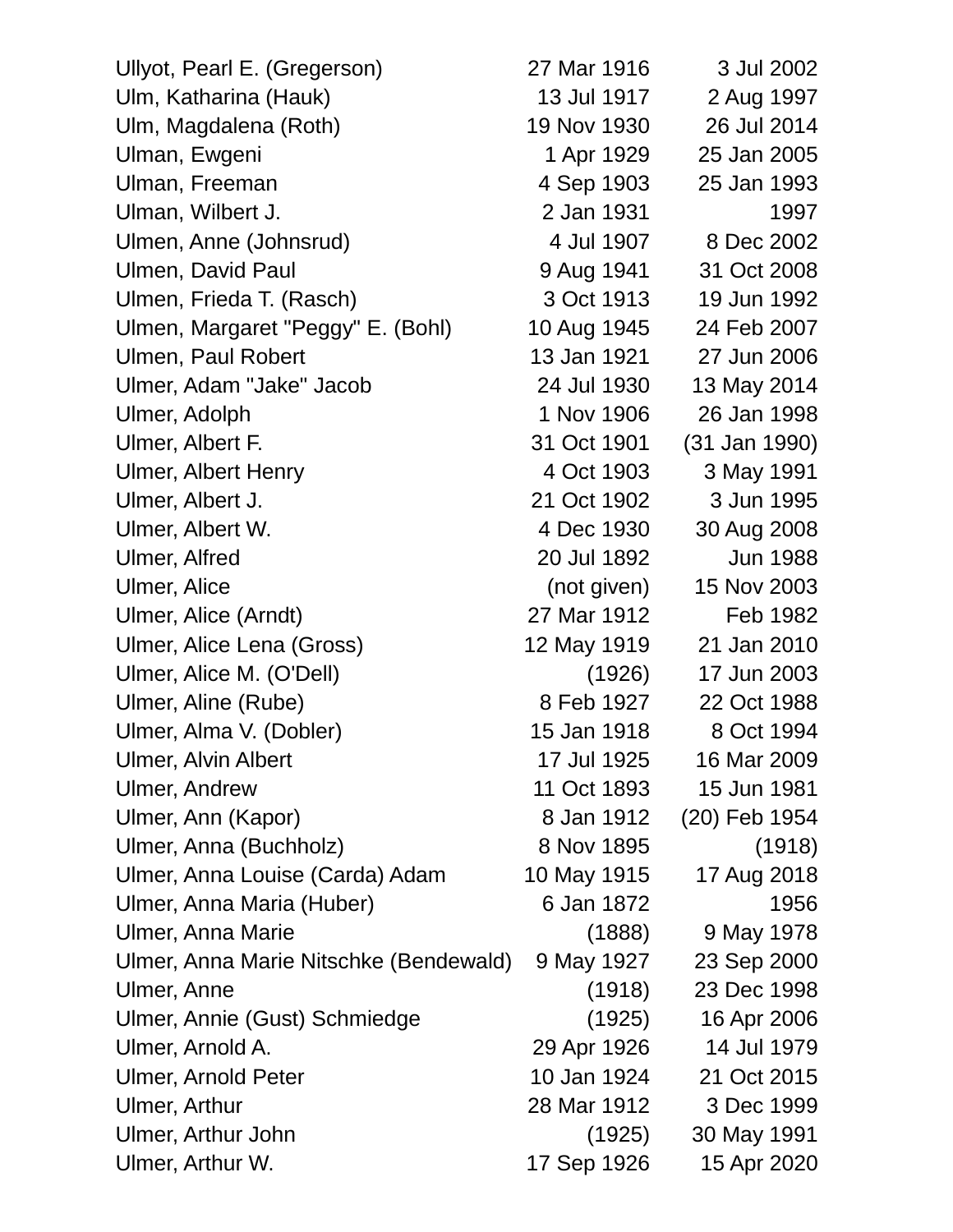| Ulmer, Barbara (Hollinger)              | 6 Sep 1919  | 2 Jul 2007    |
|-----------------------------------------|-------------|---------------|
| <b>Ulmer, Beatrice "Bea" FF</b>         | 23 May 1929 | 29 Sep 2017   |
| Ulmer, Ben                              | 1 Jul 1922  | 6 Aug 2017    |
| Ulmer, Benjamin A.                      | 8 May 1919  | 23 Aug 2015   |
| Ulmer, Bertha (Miller)                  | 4 Jan 1910  | (24 Oct 1980) |
| Ulmer, Betty Margaret (Speary)          | 28 Nov 1928 | 5 Dec 2017    |
| Ulmer, Brenda Lee (Leier)               | 28 Jan 1964 | 1 Nov 2015    |
| <b>Ulmer, Carl Frederick</b>            | (1918)      | 7 Jan 1998    |
| Ulmer, Carolina (Bender)                | 24 Mar 1895 | 24 Oct 1965   |
| <b>Ulmer, Charles</b>                   | 4 Feb 1887  | 4 Sep 1954    |
| <b>Ulmer, Charles</b>                   | 12 Oct 1878 | 21 Apr 1949   |
| Ulmer, Charlotte Louise (Lowery) Baxter | 30 Oct 1929 | 7 Sep 2021    |
| Ulmer, Christ                           | 3 Jan 1866  | 25 Oct 1929   |
| <b>Ulmer, Christ</b>                    | 27 Aug 1852 | 10 Nov 1930   |
| Ulmer, Christ                           | 12 Jan 1884 | 9 Mar 1959    |
| Ulmer, Christina                        | 19 Dec 1897 | (11 Jan 1983) |
| Ulmer, Christina (Zimbelman)            | 10 Nov 1888 | Apr 1983      |
| Ulmer, Christine (Renschler)            | 1889        | 8 Apr 1927    |
| Ulmer, Christine (Rudolf)               | 30 Apr 1902 | 9 Apr 1995    |
| Ulmer, Christopher "Kit" James          | 24 Dec 1950 | 18 Feb 2005   |
| Ulmer, Clara Belle (Shutt)              | 26 Jan 1935 | 24 Nov 2021   |
| Ulmer, Clara Gertrude (Fischer)         | 29 Aug 1921 | 9 Feb 2019    |
| Ulmer, Clarence                         | 12 Mar 1921 | 29 May 2010   |
| Ulmer, Clarence L.                      | 8 Jun 1920  | 8 Aug 2006    |
| Ulmer, Clifford                         | 18 Sep 1929 | 10 Nov 2012   |
| Ulmer, Cole Leonard                     | 31 Jul 1997 | 4 Oct 1999    |
| Ulmer, Cora O. (Samuelson)              | 9 Jul 1900  | 10 Jan 1988   |
| <b>Ulmer, Craig Matthew</b>             | (not given) | 13 Dec 2019   |
| Ulmer, Dale Alvin                       | 1953        | 11 Mar 2021   |
| Ulmer, Danny A.                         | 16 Mar 1959 | (23 Jul 1980) |
| Ulmer, Darlene (Hoffman) Werre          | 27 Jan 1941 | 27 Mar 2019   |
| Ulmer, Darwin                           | 6 Apr 1941  | 20 Dec 2019   |
| Ulmer, Dean G.                          | 1950        | 7 Aug 2021    |
| Ulmer, DeAnn Lynn (Twete)               | 8 Oct 1950  | 21 Nov 2020   |
| <b>Ulmer, Derald Dewayne</b>            | 22 Dec 1934 | 23 Aug 2005   |
| Ulmer, Deryk Jay                        | 19 Sep 1990 | 15 Dec 2018   |
| Ulmer, Donald A.                        | 19 Apr 1931 | 25 May 1999   |
| Ulmer, Donald H.                        | 27 Jun 1939 | 14 Sep 2012   |
| <b>Ulmer, Donald Louis</b>              | 4 Jul 1935  | 9 Jun 2011    |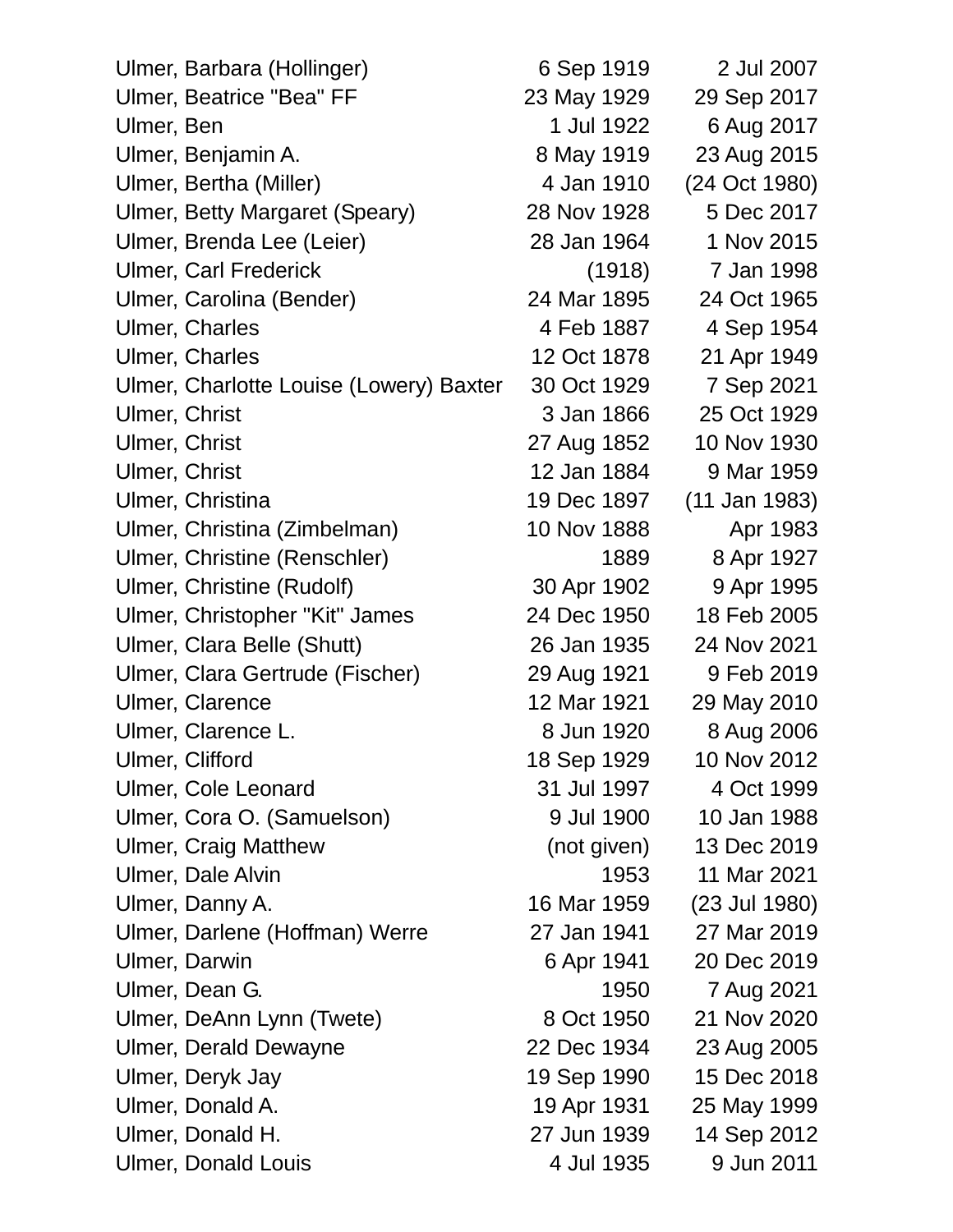| Ulmer, Donald R.                   | 2 Oct 1945   | 11 Aug 2010  |
|------------------------------------|--------------|--------------|
| Ulmer, Doreen Caroline (Miller)    | (1928)       | 25 May 1987  |
| Ulmer, Doris Marie (Carlson)       | 16 Aug 1935  | 14 Aug 2013  |
| Ulmer, Dorothea (Diede)            | 16 Nov 1843  | 10 May 1925  |
| <b>Ulmer, Dorothy May</b>          | 1914         | 17 May 2012  |
| Ulmer, Dowean Eli                  | 5 Mar 1927   | 5 Sep 1994   |
| Ulmer, Ed                          | 22 Jun 1908  | 12 May 1980  |
| Ulmer, Edgar D.                    | 7 May 1932   | 1 Feb 2011   |
| Ulmer, Edgar S.                    | 8 Jan 1928   | 18 Oct 1996  |
| Ulmer, Edith C. (Bloedel)          | (1943)       | 17 Mar 2011  |
| Ulmer, Edmund (Mrs.) (Heupel)      | 9 Aug 1898   | (1956)       |
| Ulmer, Edmund C.                   | 21 Aug 1892  | 30 Jan 1980  |
| Ulmer, Edna (Linstadt)             | 23 Sep 1903  | 16 Oct 1982  |
| Ulmer, Edna Margaret               | 1 Apr 1915   | 16 Mar 2006  |
| <b>Ulmer, Edward William</b>       | 15 Oct 1919  | 10 Dec 2011  |
| Ulmer, Edwin                       | 1 Aug 1911   | (7 Aug 1982) |
| Ulmer, Edwin H.                    | 10 Aug 1921  | 11 Dec 1978  |
| Ulmer, Elaine Elizabeth (Krislock) | 12 Jan 1935  | 2 May 2020   |
| Ulmer, Eldon Elwin Franklyn        | 22 Apr 1960  | 13 Jul 2021  |
| Ulmer, Eleanora M. (Walter)        | 28 May 1896  | 17 Jan 1986  |
| Ulmer, Eleanore "Ellie" Helene     | 25 Mar 1919  | 26 Dec 2003  |
| Ulmer, Elisabeth                   | 1841         | 12 Jun 1914  |
| Ulmer, Ella                        | 29 Jun 1913  | 22 Aug 2012  |
| Ulmer, Ella (Delzer)               | 30 Sep 1909  | 3 Feb 2008   |
| Ulmer, Ellenora (Dobler) Carlson   | 15 Mar 1923  | 22 Dec 2004  |
| Ulmer, Elmo J.                     | 2 Jul 1934   | 29 Jun 1990  |
| Ulmer, Elsie Bertha (Janz)         | (4 Apr 1921) | 15 Jun 2005  |
| Ulmer, Elsie Katherine (Herman)    | (1912)       | 5 Feb 2002   |
| Ulmer, Elsie W. (Sayler)           | 14 Jan 1922  | 22 Nov 1988  |
| Ulmer, Elton Jacob                 | 20 Jan 1918  | 5 Feb 1973   |
| <b>Ulmer, Emanuel</b>              | (not given)  | 24 Oct 1918  |
| <b>Ulmer, Emanuel</b>              | 5 Nov 1909   | 6 Apr 2003   |
| Ulmer, Emil                        | 15 Mar 1924  | 13 Jun 1989  |
| Ulmer, Emily (Giesler)             | 18 Jul 1917  | 17 May 2000  |
| Ulmer, Emma (Schock)               | 12 Dec 1926  | 17 Apr 2018  |
| Ulmer, Erwin C.                    | 2 Apr 1907   | 12 Feb 1992  |
| Ulmer, Eugene "Blackie" A.         | 15 Feb 1906  | 10 Dec 1987  |
| Ulmer, Eugene W.                   | 14 Feb 1919  | 16 Jul 1999  |
| Ulmer, Eugene William              | 10 Oct 1926  | 2 Jun 2015   |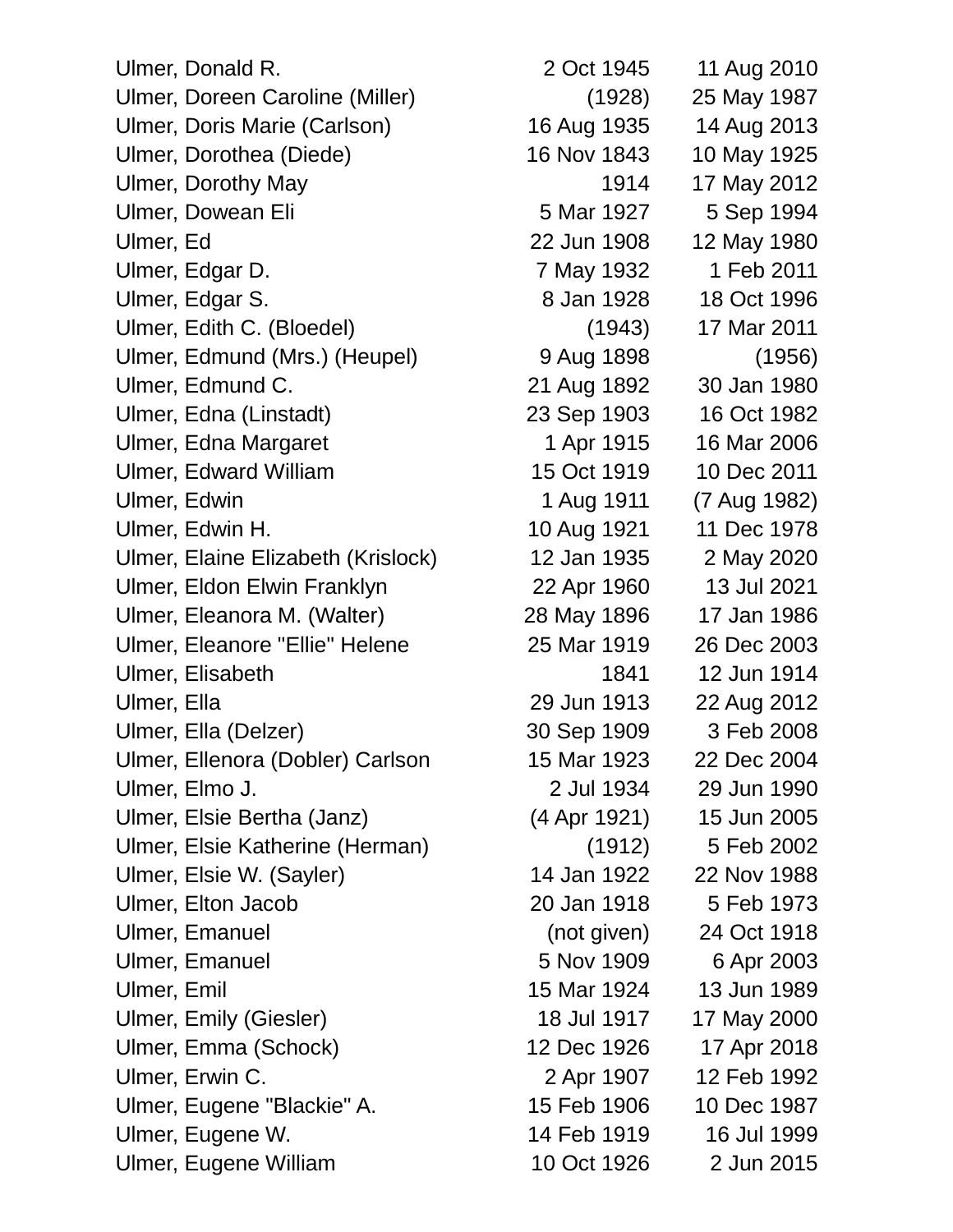Ulmer, Eva (Gisi) 28 Jan 1908 3 Aug 1992 Ulmer, Eva (Nitz) 24 Dec 1920 1 Aug 2018 Ulmer, Eva May (Baker) 19 Jul 1922 25 Oct 2008 Ulmer, Evelyn Fay (Rice) 9 Nov 1921 11 Apr 2006 Ulmer, Ewald H. 14 Dec 1921 17 May 2006 Ulmer, Fern M. (Crawford) 2 Aug 1915 3 Dec 1984 Ulmer, Florence (Steinweg) 28 Mar 1907 Jul 1989 Ulmer, Florence A. (Kunz) 24 Nov 1924 5 Aug 2016 Ulmer, Floyd E. "Curly" 9 Dec 1932 7 Apr 1998 Ulmer, Floyd J. 15 Mar 1930 27 Sep 1991 Ulmer, Frances May (Cook) Passey 1948 18 Aug 2020 Ulmer, Fred F. 26 Sep 1884 1 Jul 1941 Ulmer, Gary Lee 13 Jan 1951 5 Jan 1996 Ulmer, Gary Lynn 13 Jan 1953 8 May 2016 Ulmer, Geneice Mary (Meyer) 25 Aug 1921 25 Mar 2017 Ulmer, George 14 Jul 1916 19 Aug 1994 Ulmer, George F. 1910 7 Jul 1996 Ulmer, George Walter 8 Jul 1926 1 Apr 2019 Ulmer, George William 6 May 1927 8 Sep 2020 Ulmer, Ginger (Nelson) 17 Feb 1949 27 Jun 2005 Ulmer, Gladys Anna (Sheppard) 8 Sep 1912 13 Feb 1955 Ulmer, Glenn Allan 28 Apr 1953 23 Oct 2017 Ulmer, Gloria Rose (Fuchs) (1961) 23 Jun 2019 Ulmer, Gordie H. 19 Dec 1939 11 Jan 1999 Ulmer, Grace Elaine (Nixon) 1938 14 May 1997 Ulmer, Gustav 6 Aug 1888 19 Jul (1970) Ulmer, Harlan Arnold 7 Jun 1930 27 Sep 1964 Ulmer, Harold 10 May 1910 12 Dec 1995 Ulmer, Harold Henry 29 Aug 1936 10 Apr 2016 Ulmer, Helen (Norton) 13 Mar 1909 9 Jan 1999 Ulmer, Helena (Schmidt) 16 Jun 1919 6 Apr 2002 Ulmer, Helmuth M. (1898) 25 Aug 1976 Ulmer, Henry W. 13 Jul 1910 12 May 1988 Ulmer, Herbert "Herb" Arthur 5 Mar 1947 19 Jul 2014 Ulmer, Herbert B. 10 Mar 1912 11 Mar 1999 Ulmer, Herbert Douglas 21 Feb 1924 6 Dec 2000 Ulmer, Hermina (Pluimers) 30 Sep 1953 3 Jun 2011 Ulmer, Hilda Adella (Knittel) 22 Apr 1911 2 Oct 2003 Ulmer, Hilda E. (Weidenbach) 24 Jun 1905 18 Jun 1932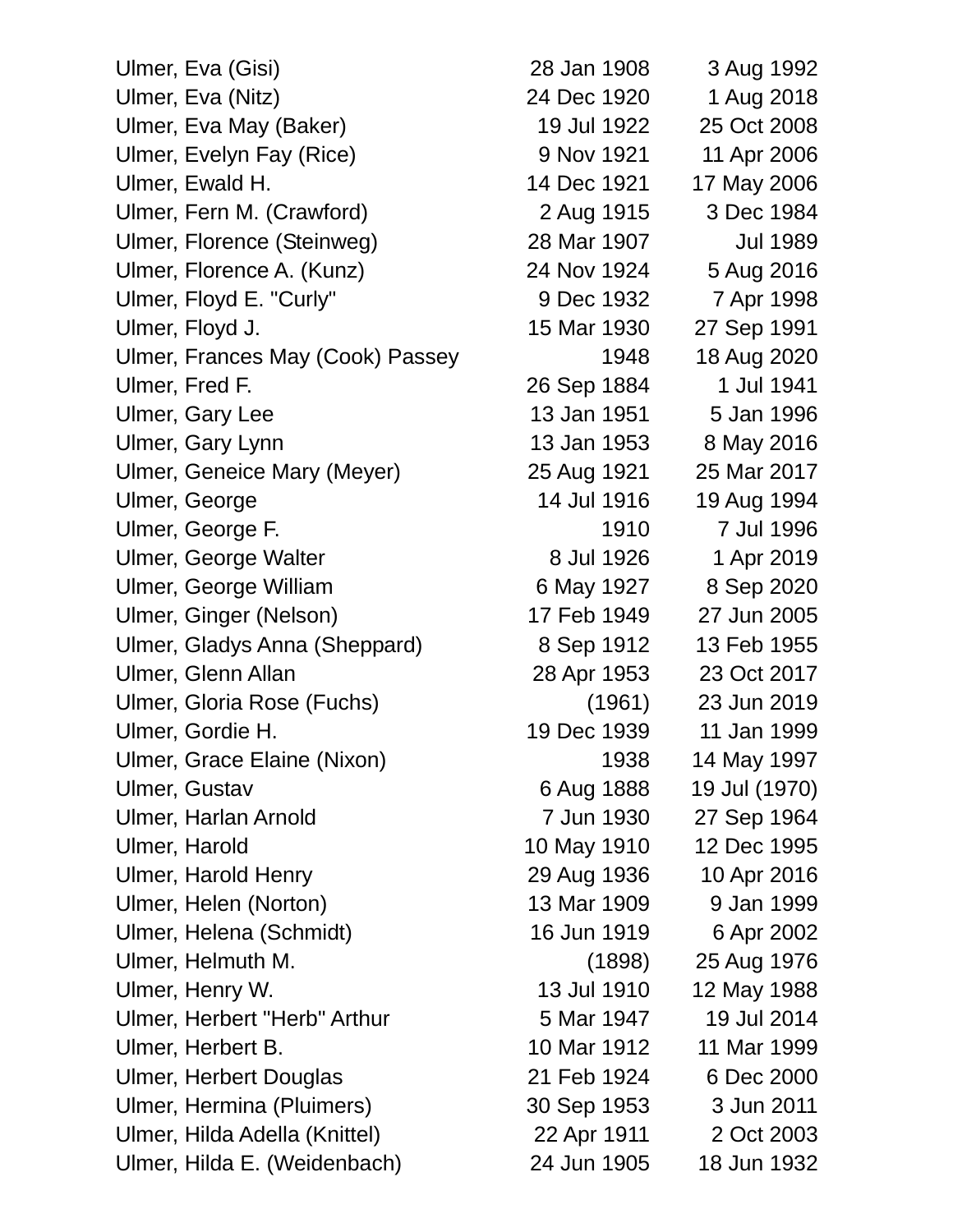| Ulmer, Hildegard Louise (Arndt)     | 26 Mar 1926 | 5 Feb 2021   |
|-------------------------------------|-------------|--------------|
| <b>Ulmer, Howard Theodore</b>       | 23 Sep 1935 | 8 May 2017   |
| Ulmer, Hugo                         | 19 Jun 1915 | 17 Jan 2000  |
| Ulmer, Hulda E.                     | 12 May 1909 | 16 May 1966  |
| Ulmer, Irene Devee (Meyer)          | 8 Jul 1920  | 12 Apr 2012  |
| Ulmer, Irene May (Hauck)            | 11 May 1929 | 28 Mar 1996  |
| Ulmer, Isabel Margaret (Gattinger)  | 10 Dec 1919 | 14 Mar 2014  |
| Ulmer, J. Wilhelm                   | 30 Jan 1862 | 1 Apr 1941   |
| Ulmer, Jack Theodore                | (1953)      | 28 Feb 1985  |
| Ulmer, Jacob                        | 12 May 1862 | 15 May 1931  |
| Ulmer, Jacob Dean                   | 14 May 1974 | 12 Apr 1999  |
| Ulmer, Jacob G.                     | 23 May 1880 | 23 Dec 1975  |
| Ulmer, Jake                         | 6 Apr 1896  | 1986         |
| Ulmer, James Francis "Turk"         | 13 Oct 1910 | 13 Apr 1995  |
| Ulmer, James L.                     | 29 Jun 1931 | 23 Apr 1994  |
| Ulmer, Janet                        | 4 Jun 1948  | 20 Aug 2010  |
| Ulmer, Janet Marie (Wendel)         | 4 Jun 1948  | 20 Aug 2010  |
| Ulmer, Jean (Wiseman)               | 19 Aug 1919 | 29 Sep 1991  |
| Ulmer, Jeanne "Jeannie" Marie       | 27 Oct 1970 | 13 Aug 2021  |
| Ulmer, Jerrod J.                    | 23 Jul 1971 | 9 May 2002   |
| Ulmer, Johanna (Steiger)            | 22 Apr 1897 | (1979)       |
| Ulmer, Johanna Katharina            | 27 Oct 1908 | 30 Oct 2009  |
| Ulmer, John                         | 5 Sep 1879  | 18 Jan 1911  |
| Ulmer, John                         | 12 Mar 1894 | 19 Aug 1937  |
| Ulmer, John C.                      | (1922)      | (1998)       |
| Ulmer, John Herman                  | (1917)      | 28 Apr 2007  |
| Ulmer, John R.                      | 10 Feb 1895 | (6 Jun 1980) |
| Ulmer, John R.                      | 15 Feb 1939 | Dec 1987     |
| Ulmer, Joseph J.                    | 21 Oct 1921 | 7 Jan 1990   |
| Ulmer, Joyce Ann (Mettler)          | 11 Jun 1951 | 18 Mar 1975  |
| Ulmer, Joyce Evelyn (Larimore) Roth | 26 Aug 1933 | 21 Aug 2015  |
| Ulmer, Judy L. (Munson)             | 10 Feb 1954 | 11 Jul 2017  |
| Ulmer, Julius "Joe"                 | 1 Jun 1905  | 9 Jun 1984   |
| Ulmer, JW "Bill"                    | 16 Oct 1922 | 17 Mar 2014  |
| Ulmer, Karissa                      | 7 Jul 1995  | 27 Sep 2014  |
| Ulmer, Karl A.                      | 3 Jan 1891  | 22 Jan 1970  |
| <b>Ulmer, Karl Louis</b>            | 1 May 1921  | 4 Aug 2002   |
| Ulmer, Karl M.                      | (1874)      | 1947         |
| Ulmer, Karolina (Schatz)            | (1860)      | (1926)       |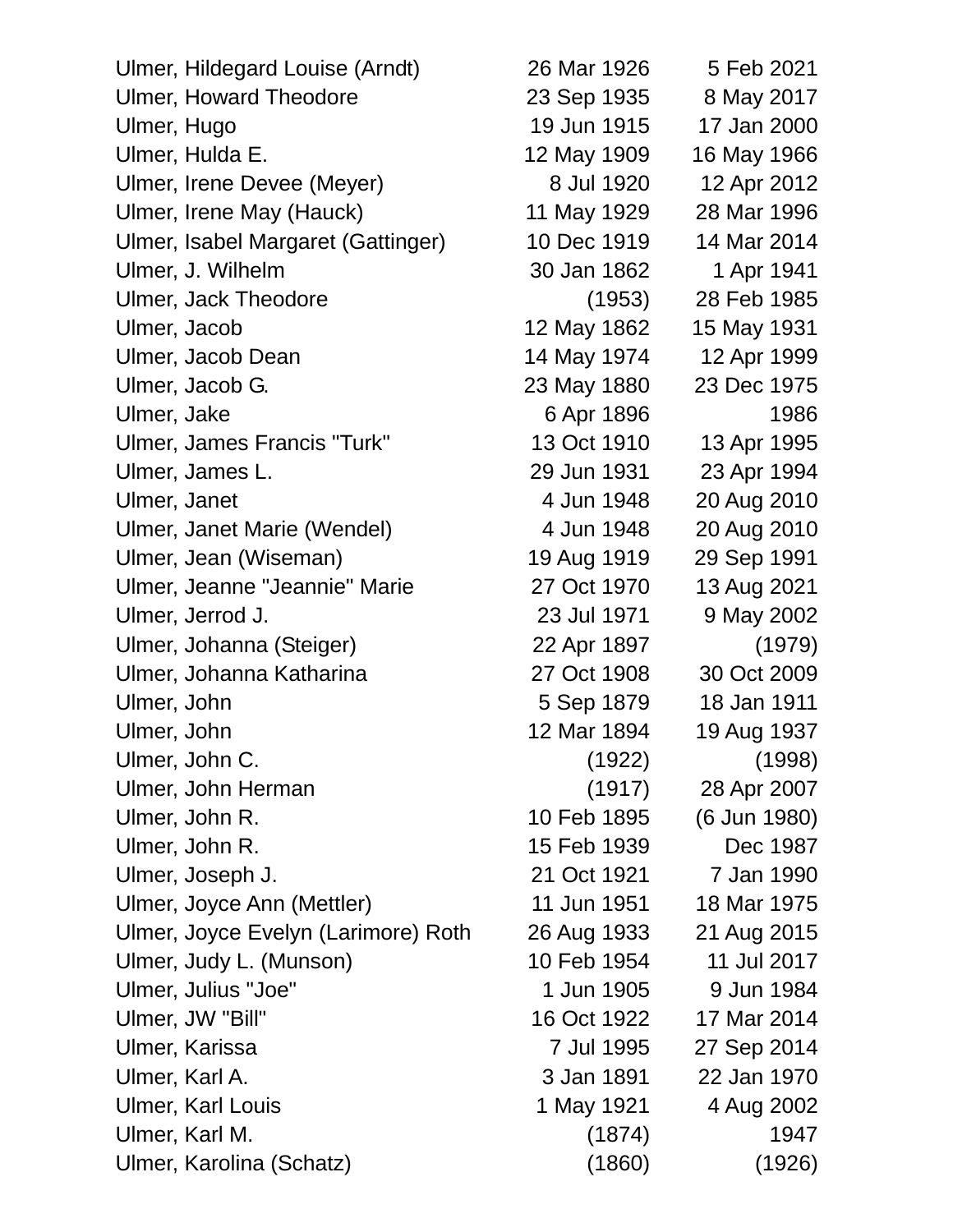Ulmer, Katharina (Deutcher) 7 Oct 1860 14 Jan 1942 Ulmer, Katharina (Heinle) Fischer 17 Nov 1871 (10 Sep 1948) Ulmer, Katherine (Fuehrer) 31 Dec 1853 11 Nov 1931 Ulmer, Katherine (Issler) 7 Feb 1888 22 Nov 1974 Ulmer, Katherine (Ulmer) 5 Feb 1864 8 Feb 1945 Ulmer, Kenneth (1935) 4 Feb 2011 Ulmer, Kenneth "Ken" 1 Nov 1950 18 Jun 2007 Ulmer, Kermit Calvin 19 Jan 1925 29 Nov 2013 Ulmer, Larry Lee 4 Aug 1942 12 Feb 2020 Ulmer, Laura LaVerne (Robins) 24 Oct 1916 23 Nov 1996 Ulmer, Lea (Lang) 21 Jan 1923 1 Aug 1997 Ulmer, Leland G. "Chub" 28 Dec 1922 27 Jul 1998 Ulmer, Lenora (Faire) 6 Feb 1931 20 Jan 2014 Ulmer, Lenora G. (Priebe) 5 Apr 1923 29 Mar 2011 Ulmer, Leola Mae (Vavruska) 9 Feb 1944 17 Apr 2018 Ulmer, Leon R. 11 Dec 1917 1988 Ulmer, Leona Lovella (Widmer) 23 Nov 1925 26 Mar 2010 Ulmer, Leontina (Pietz) 21 Nov 1925 31 Dec 2006 Ulmer, Lillian (Tramer) (1938) 24 Apr 2021 Ulmer, Linda (Pekrul) 3 Sep 1919 14 Apr 2016 Ulmer, Lloyd "Bud" 14 Nov 1932 8 Feb 2011 Ulmer, Lloyd C. 7 Oct 1929 23 Oct 2007 Ulmer, Lois A. (Wolf) 1 Nov 1910 16 Sep 1990 Ulmer, Lois Avelon (Borgen) 28 May 1930 5 Dec 2021 Ulmer, Lois Lorraine (Pate) 4 Nov 1924 2 Nov 2010 Ulmer, Loretta (Hipfner) 9 May 1908 29 Dec 1991 Ulmer, Louise (Hassman) 1917 20 Apr 2015 Ulmer, Lucille Virena (Oswald) 23 Jul 1931 24 Dec 2000 Ulmer, Ludwig 10 Jul 1839 17 Mar (1916) Ulmer, Lydia (Heupel) 8 Aug 1898 21 May 1956 Ulmer, Lydia (Woehl) 26 Aug 1886 Nov 1986 Ulmer, Lydia (Wollman) 7 Jul 1913 27 Dec 1999 Ulmer, Lydia B. (Magstadt) 11 Jul 1924 6 May 1991 Ulmer, Magdalena (1876) (1876) Ulmer, Magdalena (Heinle) (1891) 20 Oct 1918 Ulmer, Magdalena (Huber) 22 Oct 1890 23 Nov 1961 Ulmer, Magdalena (Maag) Orth 6 Apr 1839 18 Sep 1916 Ulmer, Margaret (Magstadt) MS 25 Apr 1922 20 Dec 1999 Ulmer, Margaret (Mokelky) 7 Aug 1940 29 Aug 2010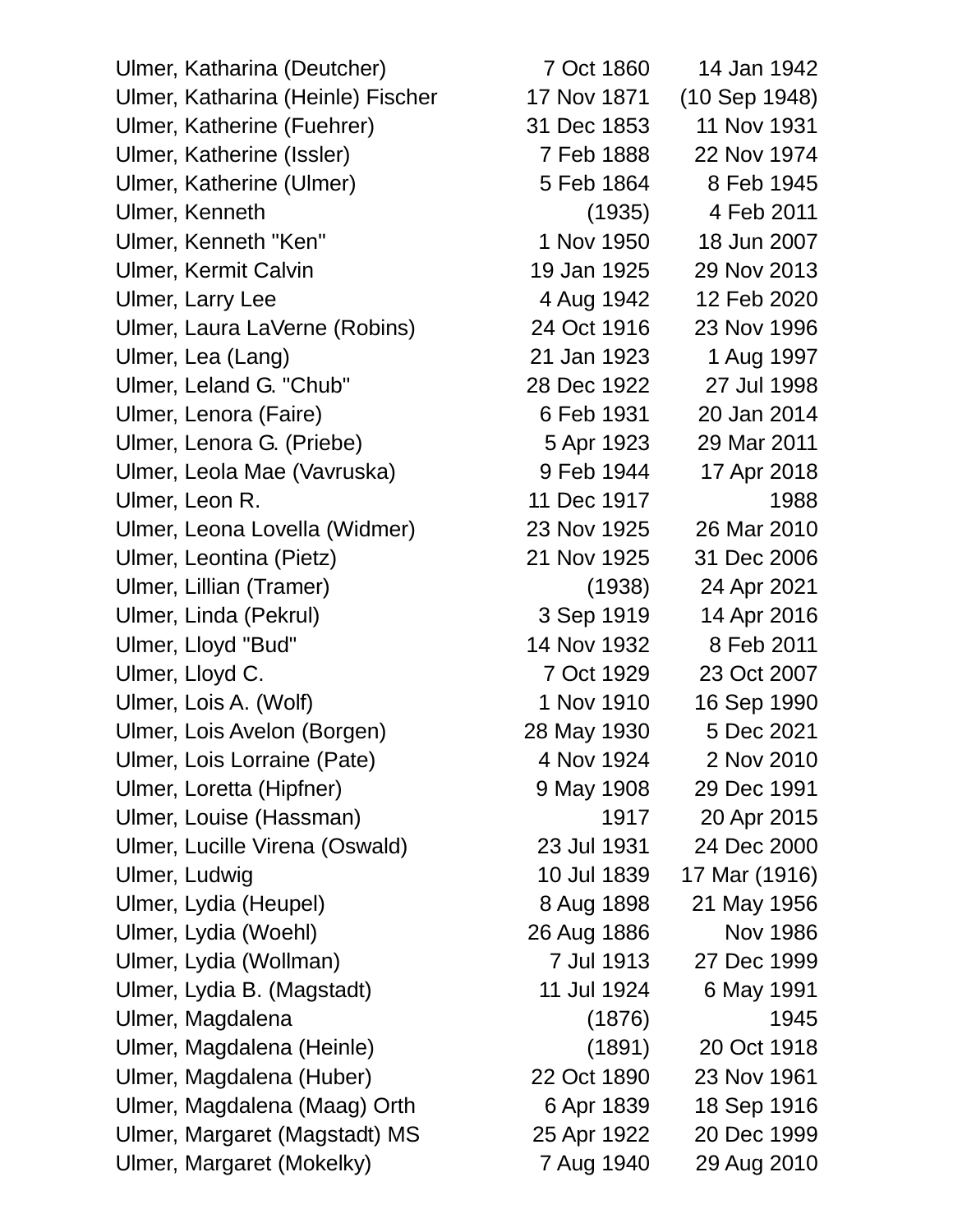Ulmer, Margarethe (Ridinger) 28 Nov 1856 16 Sep 1928 Ulmer, Marilyn Rose 10 May 2021 10 May 2021 Ulmer, Martha (Knoll) 7 Apr 1897 25 Mar 1990 Ulmer, Marvin **1927** 11 Jun 2016 Ulmer, Marvin Victor 29 May 1929 16 Nov 2019 Ulmer, Marvin Wayne 24 Apr 1930 (25 Sep 1991) Ulmer, Mary Jane (Pierce) 15 Dec 1926 17 Apr 2016 Ulmer, Mary Katherine (Geres) 15 May 1912 15 Oct 2002 Ulmer, Mary Katherine (Kremble) 9 Apr 1927 18 Mar 2010 Ulmer, Mary Ursula (Anderson) 24 Apr 1926 3 Jan 2019 Ulmer, Mathäus 2 Nov 1835 26 Jan 1906 Ulmer, Max M. 2 Sep 1923 24 Sep 2007 Ulmer, Melvin C. "Shorty" 7 Jun 1927 16 Apr 2004 Ulmer, Melvin Elroy 1932 4 Nov 1932 25 Dec 2017 Ulmer, Mercedes (Meidinger) 26 Jan 1937 1 Apr 2015 Ulmer, Meredith Jade 9 Feb 2011 30 Jun 2011 Ulmer, Merritt Edward 26 Jun 1921 14 Feb 2014 Ulmer, Michael "Mike" Duane 10 Mar 1966 18 Jan 1997 Ulmer, Michael Duane (1937) 18 Jan 1997 Ulmer, Milton J. 16 Dec 1929 21 Apr 2009 Ulmer, Mrya Marie (Reichenberger) 21 Jul 1928 6 Apr 2016 Ulmer, Nathan Carl 23 May 1907 27 Mar 2003 Ulmer, Nina (O'Neal) 25 Dec 1921 (17 Oct 1986) Ulmer, Norman 21 Oct 1934 17 Feb 2009 Ulmer, Norman "Norm" 14 Apr 1934 21 Nov 2013 Ulmer, Norman William 19 May 1935 2 Oct 2021 Ulmer, Olga (Emke) (1923) 21 Feb 2008 Ulmer, Oliver "Ole" Isadore 15 Nov 1913 13 Feb 1993 Ulmer, Orma (Gross) 9 Apr 1917 14 May 2000 Ulmer, Oscar R. 3 Dec 1941 29 Aug 2008 Ulmer, Oswald 14 Dec 1924 30 Jun 2019 Ulmer, Ottilia "Toots" (Weber) 8 Dec 1911 4 Jul 1990 Ulmer, Ottilie "Tillie" (Schappert) 28 Jun 1911 13 May 2001 Ulmer, Paul 3 May 1917 (22 Jun 1938) Ulmer, Pearl Violet (Beethe) 3 Apr 1915 20 Jul 1999 Ulmer, Randy Lee 29 Jul 1956 6 Nov 2014 Ulmer, Ray 31 Oct 1915 9 May 2008 Ulmer, Reinhold Jacob 9 Mar 1919 23 Aug 2012

Ulmer, Reuben A. 25 Mar 1914 17 Jan 2006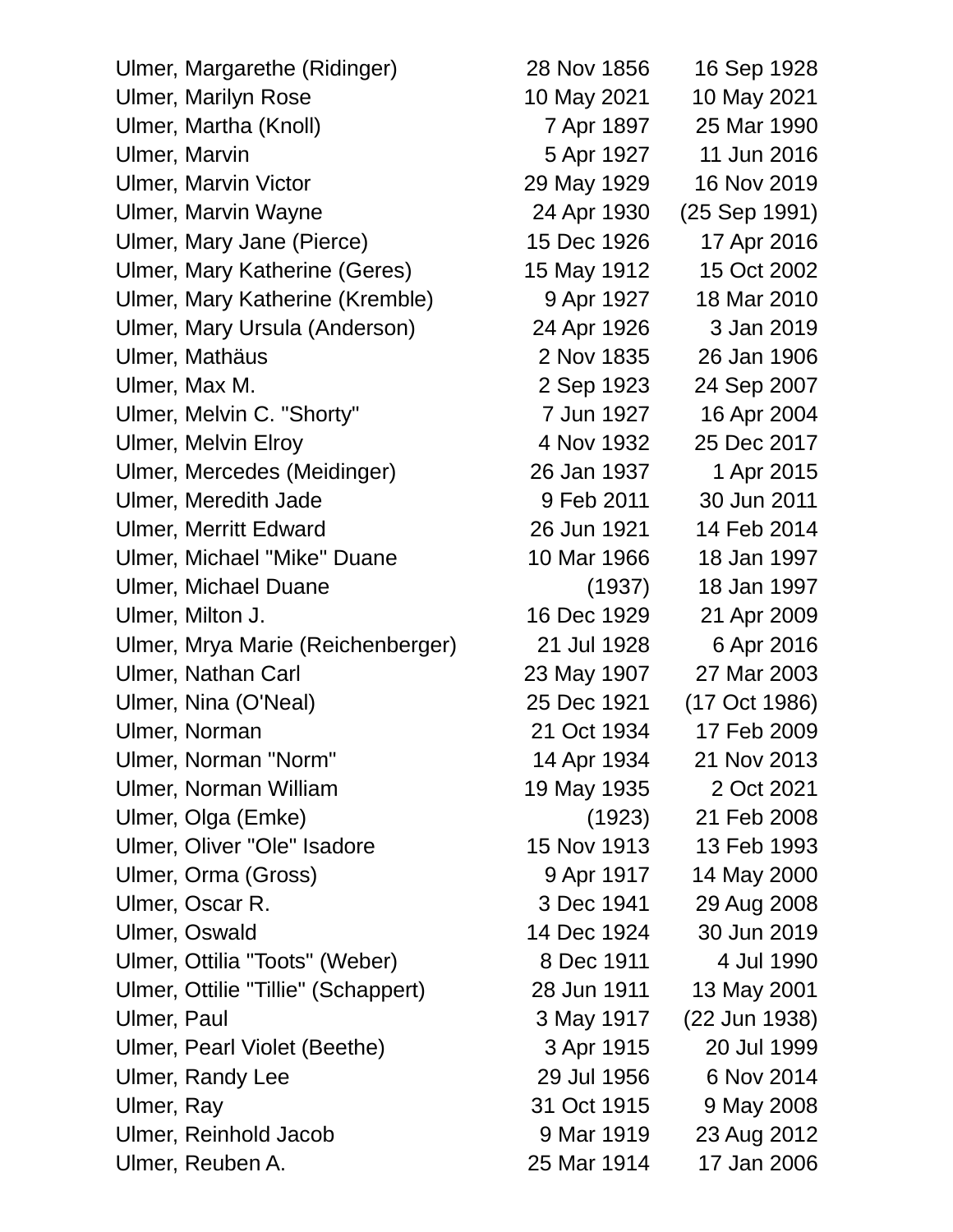| Ulmer, Reuben A.                       | 19 Dec 1914 | 23 Mar 1994   |
|----------------------------------------|-------------|---------------|
| Ulmer, Richard J.                      | 9 Apr 1906  | 3 Jul 1998    |
| Ulmer, Richard S.                      | 12 Jan 1945 | 25 Dec 1997   |
| Ulmer, Richard Victor "Rick"           | (1959)      | 7 Oct 1988    |
| Ulmer, Rita                            | (not given) | 7 Oct 2009    |
| Ulmer, Robert                          | (1894)      | 25 Oct 1918   |
| Ulmer, Robert "Bob"                    | 22 Sep 1932 | 17 Oct 2016   |
| Ulmer, Robert B.                       | 2 Sep 1925  | 14 Aug 2011   |
| Ulmer, Robert John                     | 15 Mar 1924 | 9 Jan 1997    |
| Ulmer, Ronald "Ron" Duane              | 21 Dec 1946 | 13 Jan 2007   |
| <b>Ulmer, Ronnie Dowean</b>            | 19 May 1951 | 2 Apr 2014    |
| Ulmer, Rose Marie (Kostelecky)         | 4 Jan 1935  | 7 Aug 2021    |
| Ulmer, Roy L.                          | 16 Dec 1933 | 17 Dec 2014   |
| Ulmer, Ruben                           | 16 Dec 1914 | 11 Dec 1985   |
| Ulmer, Rudolph Henry                   | 18 May 1905 | 25 Sep 2002   |
| Ulmer, Ruedow P.                       | 1 Jan 1927  | 23 Dec 2014   |
| Ulmer, Rupert A.                       | 3 Jun 1915  | 18 Apr 2013   |
| <b>Ulmer, Russell</b>                  | 6 Sep 1964  | 4 Oct 1964    |
| <b>Ulmer, Russell Darwin</b>           | 16 Aug 1968 | 20 Jul 1972   |
| Ulmer, Ruth "Bunny" Louise (Bonin)     | 1925        | 30 Jul 2018   |
| Ulmer, Ruth (Colgrove)                 | (1898)      | (20) Aug 1968 |
| <b>Ulmer, Ruth Faber</b>               | 7 Feb 1914  | 11 Jan 2002   |
| Ulmer, Sally Elizabeth (Schlaht)       | 10 Feb 1923 | 21 Jul 1997   |
| Ulmer, Samuel E.                       | (1905)      | 11 Dec 1978   |
| Ulmer, Sandra "Sandy" Jane (Pigeon)    | 18 May 1955 | 18 Sep 2016   |
| Ulmer, Scott Edgar                     | 30 Nov 1960 | 9 Apr 2018    |
| Ulmer, Sophia (Frank)                  | 18 Jun 1902 | 2 Mar 1994    |
| Ulmer, Sophia (Trautman)               | 15 Oct 1885 | 22 Apr 1959   |
| Ulmer, Sophie (Fuhrer)                 | 25 Sep 1881 | 17 Apr 1980   |
| Ulmer, Sophie (Ridinger)               | Jan 1858    | 15 May 1936   |
| Ulmer, Sylvia                          | (1925)      | 30 Jul 2017   |
| Ulmer, Sylvia Lillian (Nelson)         | 1 Apr 1919  | 13 Jun 2014   |
| Ulmer, Tamara "Tami" Louise (Buchholz) | 4 May 1964  | 21 Mar 2014   |
| <b>Ulmer, Terry James</b>              | 27 Aug 1952 | 20 Apr 1993   |
| Ulmer, Theodore "Ted" Donald           | 3 Apr 1930  | 7 Aug 1993    |
| <b>Ulmer, Tracy Alice (Podoll)</b>     | 28 Sep 1961 | 10 Sep 2018   |
| <b>Ulmer, Vance Harold</b>             | 24 May 1927 | 11 May 2016   |
| Ulmer, Verna Irene (Nixon)             | 31 Dec 1932 | 25 Apr 2006   |
| Ulmer, Vernon Lee                      | 28 Dec 1941 | 5 Feb 2020    |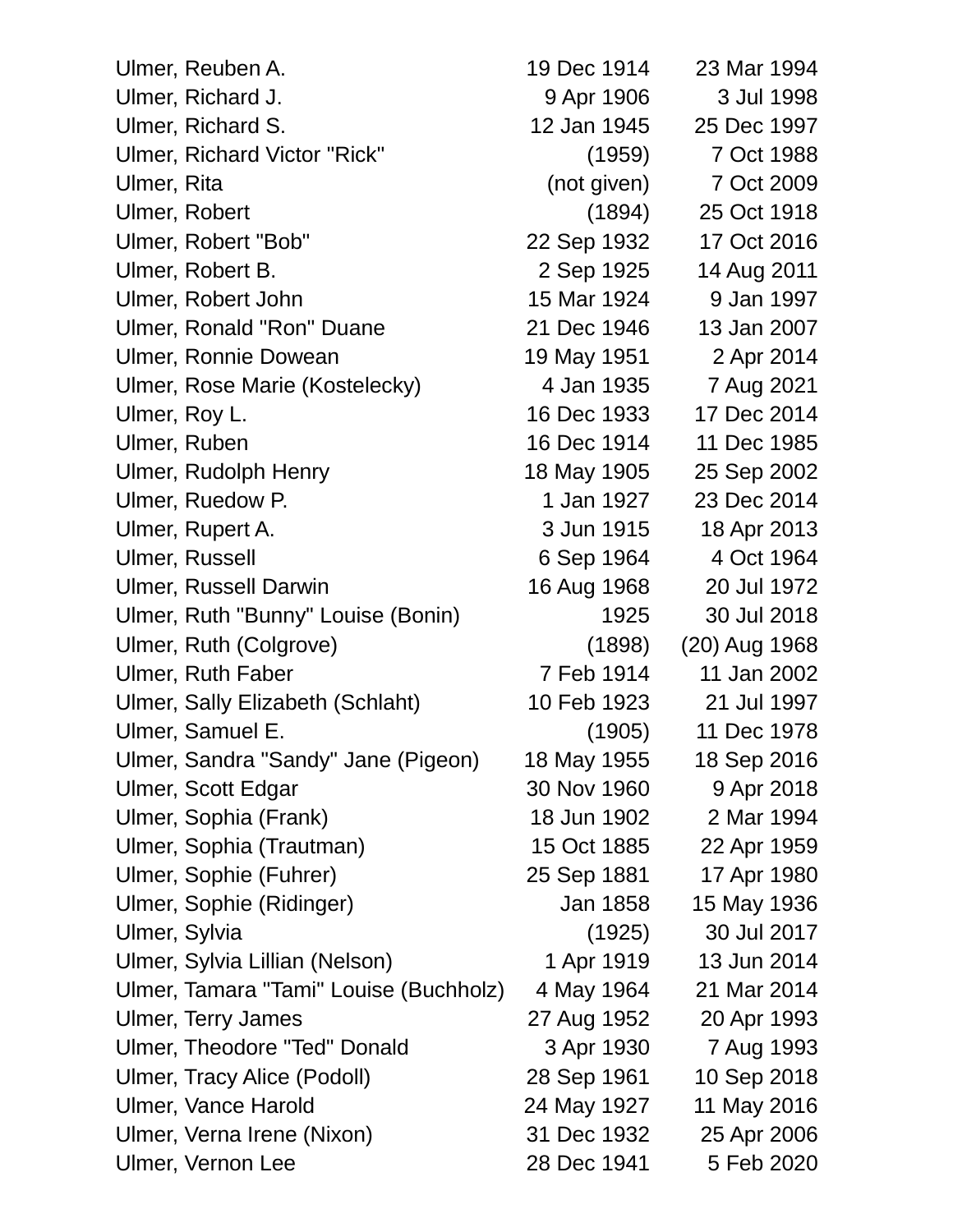Ulmer, Victor Henry 31 Jul 1917 23 Aug 2006 Ulmer, Viola Johanna (Luikens) 13 Feb 1923 12 Feb 2017 Ulmer, Vivian (Beethe) 26 Aug 1916 14 Jan 1998 Ulmer, W. J. "Walt" (1916) (18 May 1983) Ulmer, Wallace (1897) (31 Mar) 1955 Ulmer, Walter 2 May 1917 19 Dec 1999 Ulmer, Walter Herman 7 Feb 1926 1 Sep 2018 Ulmer, Wayne (1940) 1 Jun 2020 Ulmer, Wayne Jacob 21 Oct 1944 14 Apr 2012 Ulmer, Wilbert 16 Aug 1920 10 Jan 2006 Ulmer, Wilbert "Bert" W. 21 Nov 1923 28 Sep 2001 Ulmer, Wilhelm 5 Jan 1857 5 Oct 1913 Ulmer, Wilhelmina (Weickum) 1887 (22 Oct 1973) Ulmer, Willard R. 10 Jan 1917 10 Apr 2004 Ulmer, William 4 Apr 1893 21 Aug 1974 Ulmer, William "Bill" Richard (1932) 11 Nov 2016 Ulmer, William Donald (1944) 2 Jun 2019 Ulmer, William K. 11 Jul 1888 28 Apr 1963 Ulmschneider, Caroline (Burkhart) (1878) (12) Dec 1951 Ulmschneider, Emma 12 Feb 1894 (13 Nov 1968) Ulness, Annie (Lesmeister) 1 Mar 1914 26 Apr 1997 Ulness, Curtis 2 Nov 1924 28 Jan 1997 Ulness, Doris Mae (Greenwalt) 21 Jan 1928 16 Jun 2000 Ulness, Dorothy Marie (Lesmeister) 18 Feb 1918 Dec 1986 Ulness, Helga (Simonson) 22 Jan 1895 4 Jul 1985 Ulness, Helmer 26 May 1913 10 Mar 1994 Ulness, Lester "Les" Edgar 25 Aug 1920 24 May 2005 Ulness, Lillian B. 24 Dec 1899 10 Feb 1993 Ulness, Lynn E. 27 Feb 1922 5 Aug 1984 Ulness, Minnie (Opsahl) 11 Oct 1898 (27 May 1980) Ulness, Norman C. 11 Oct 1915 14 Jun 1991 Ulness, Viola (Longnecker) 2 Apr 1927 21 Mar 1991 Ulness, W. Rea (Corrington) 11 Jun 1901 19 Oct 1983 Uloth, Leonard W 19 Sep 1918 29 Jul 1992 Ulrey, Shirley Ann (Helm) 13 Feb 1943 7 May 2016 Ulrich, A. Otto (not given) 1991 Ulrich, Adolph 20 Sep 1888 (1964) Ulrich, Adolph "Slim" 21 Mar 1920 2 Aug (1983) Ulrich, Agnes J. (Sande) 2 Nov 1912 (23 Jul 1981)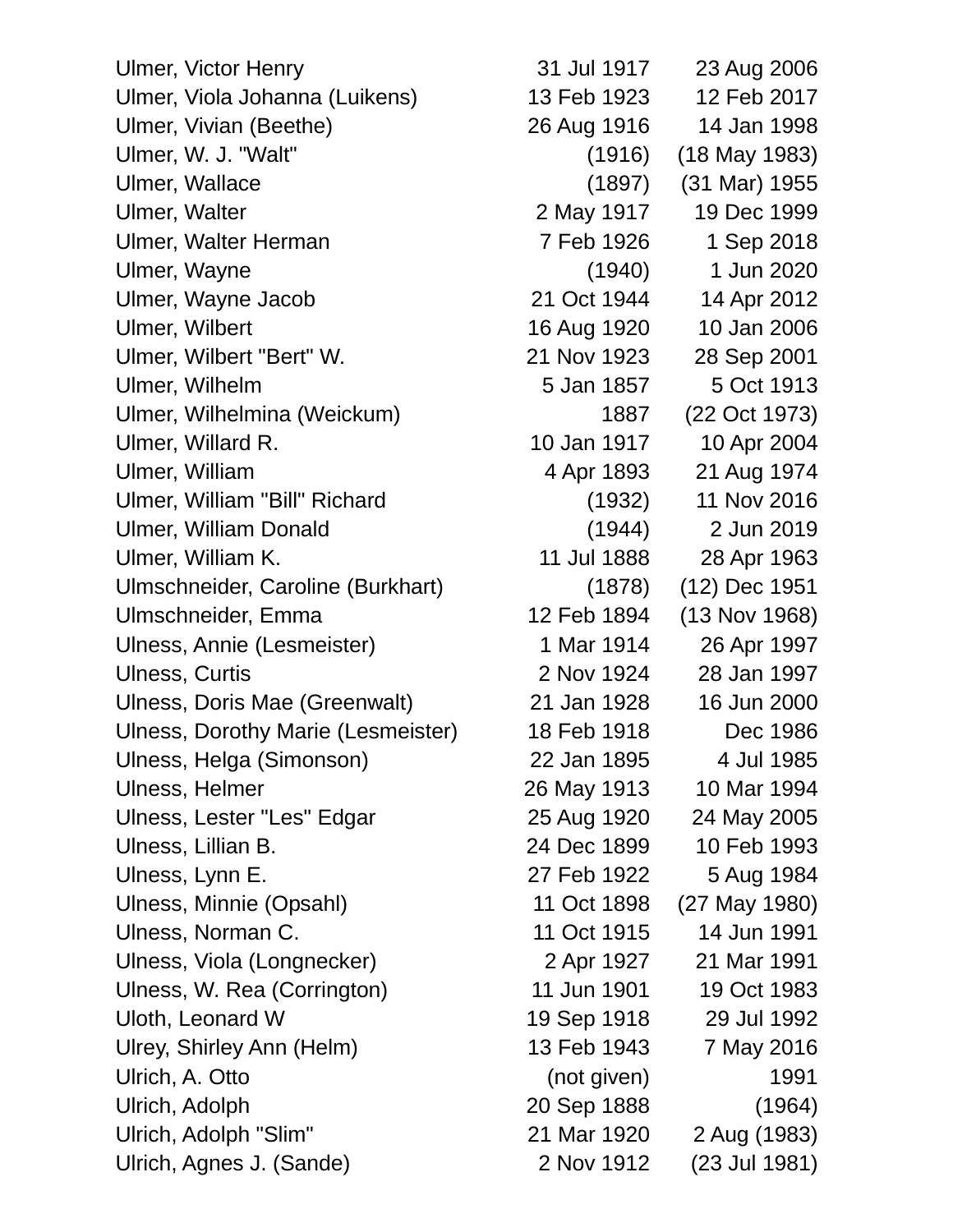| Ulrich, Albert                          | 1927               | 10 Aug 1997   |
|-----------------------------------------|--------------------|---------------|
| Ulrich, Albert                          | 8 Dec 1894         | 6 May 1981    |
| Ulrich, Albert John                     | (1915)             | 21 Jan 1997   |
| Ulrich, Albert Paul                     | 15 Feb 1891        | 22 Feb 1957   |
| Ulrich, Alex                            | 15 Mar 1900        | 29 May 1994   |
| Ulrich, Alexander                       | (not given)        | 11 Dec 1976   |
| Ulrich, Alfred                          | (1912)             | 16 Oct 1963   |
| Ulrich, Alfred J.                       | 12 Jun 1912        | 26 Aug 1993   |
| Ulrich, Alice (Wutzke)                  | 2 Jan 1927         | 23 Oct 2014   |
| Ulrich, Alice Mae                       | 12 Dec 1925        | Nov 1999      |
| Ulrich, Alois Anton                     | 4 Mar 1910         | 22 Jun 2013   |
| Ulrich, Alvina Christina                | 12 Mar 1925        | 8 Dec (2009)  |
| Ulrich, Amalie (Hollwarth)              | 1893               | 14 May 1973   |
| Ulrich, Anna (Hehr)                     | 25 Dec 1905        | 13 Jan 1981   |
| Ulrich, Arleen M.                       | 15 Dec 1952        | 29 Oct 2020   |
| Ulrich, Arnold "Arnie"                  | 4 Dec 1933         | 22 Jun 2016   |
| Ulrich, Artha (Schander)                | 5 Dec 1920         | 6 Sep 2002    |
| Ulrich, Arthur "Art" L.                 | 27 Sep 1914        | 15 May 2005   |
| Ulrich, Ashley Mae                      | (1998)             | (19 Jul 1998) |
| Ulrich, Audrey A. (Stubblefield)        | 23 Apr 1926        | 28 Jun 2013   |
| Ulrich, Audrey A. (Walker)              | 11 Nov 1924        | 18 Feb 2012   |
| Ulrich, August                          | 2 Jan 1910         | 23 Feb 1988   |
| Ulrich, Avon Benjamin                   | 1 Jan 1945         | 6 May 2016    |
| Ulrich, Benjamin George                 | 30 Jun 1902        | 14 Dec 1996   |
| Ulrich, Bernhard J.                     | 19 Oct 1907        | 24 Nov 1991   |
| Ulrich, Bertha Ida Ernestine (Panitzke) | 8 Nov 1909         | 21 Sep 2010   |
| Ulrich, Bessie (Nafus)                  | 20 Nov 1907        | 4 Feb 1989    |
| Ulrich, Beverly Ann (Albright)          | 7 Mar 1925         | 14 Dec 2014   |
| Ulrich, Blair                           | 6 Feb 1958         | 23 May 2019   |
| Ulrich, Bonnie May                      | 21 Mar 1922        | 2 Jun 2019    |
| Ulrich, Charlie K.                      | (1920)             | Sep 1993      |
| Ulrich, Christian                       | (1891)             | (1967)        |
| Ulrich, Christina (Gebhardt)            | 16 Jan 1888        | (26 Aug 1971) |
| Ulrich, Christine (Sandmeier)           | 27 Jan 1927        | 29 Aug 2006   |
| Ulrich, Clara (Glatt)                   | 20 May 1903        | 7 Nov 1991    |
| Ulrich, Clara (Kobobel)                 | 3 Oct 1923         | 11 Dec 2015   |
| Ulrich, Clarence                        | 19 Mar 1937        | 20 Jun 2009   |
| Ulrich, Clarence "Lefty"                | 12 Oct (not given) | 19 Jul 1991   |
| Ulrich, Clifford                        | (1920)             | (1983)        |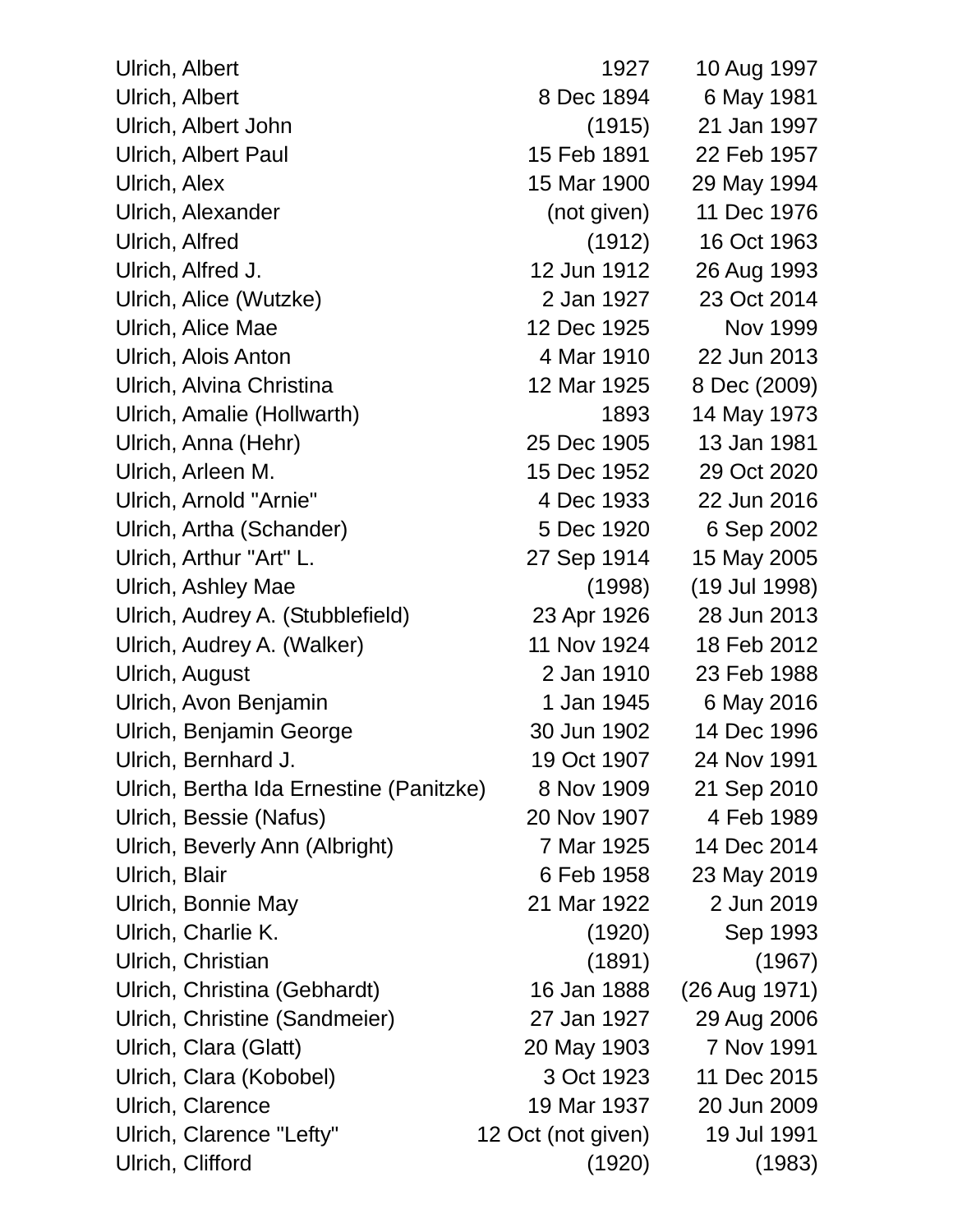| Ulrich, Curtis Orvin Lee           | 9 Jun 1943  | 3 Aug 2002      |
|------------------------------------|-------------|-----------------|
| Ulrich, Cyrus Calvin               | 11 Apr 1941 | 11 Dec 2016     |
| Ulrich, Dale R.                    | (1946)      | 12 May 1996     |
| Ulrich, Daniel "Dan" Joseph        | 13 Jul 1923 | 27 Aug 2021     |
| <b>Ulrich, Darold Eugene</b>       | 17 May 1929 | 21 Sep 2018     |
| Ulrich, Darwin C.                  | 26 Mar 1952 | Mar 1982        |
| Ulrich, David C.                   | 6 Mar 1923  | 1 Jan 2003      |
| Ulrich, Dean Ray                   | 20 Oct 1954 | 22 Jul 1973     |
| Ulrich, Dennis A.                  | 26 Aug 1922 | 24 Nov 2005     |
| Ulrich, Dennis Don                 | 14 Dec 1966 | 19 Dec 2016     |
| Ulrich, Donald "Don" Howard        | 7 Dec 1945  | 22 Feb 2021     |
| Ulrich, Donald "Don" S.            | 1 May 1942  | 4 May 2017      |
| <b>Ulrich, Donald George</b>       | (1917)      | 10 Sep 1994     |
| Ulrich, Donna Jane (Kilner)        | (1939)      | 24 Sep 1994     |
| Ulrich, Donna Jean (Steltz)        | 13 May 1930 | 27 Oct 2008     |
| Ulrich, Dorothea F. (Haff) Rhone   | 6 Feb 1935  | 6 Mar 2016      |
| Ulrich, Dorothy (Nelson)           | 29 Apr 1922 | 11 Oct 2016     |
| <b>Ulrich, Dorothy Agnes</b>       | 21 Apr 1921 | 12 Dec 2012     |
| Ulrich, Dorothy Katherine (Clobes) | 5 Oct 1923  | 12 Mar 2009     |
| Ulrich, Dorothy M. (Mehring)       | 10 Dec 1918 | 15 Aug 2004     |
| Ulrich, Dorothy Mae (Edington)     | 6 Nov 1930  | 22 Mar 2013     |
| Ulrich, Duane "Butch"              | 26 Sep 1951 | 13 Jun 2008     |
| Ulrich, Duane John                 | 19 Mar 1961 | 4 Jul 1998      |
| Ulrich, Eddie F.                   | (1919)      | 25 Sep 2006     |
| Ulrich, Eddy B.                    | 3 Nov 1958  | 16 Nov 2020     |
| Ulrich, Edna (Kembel)              | 2 Apr 1933  | 30 Nov 2000     |
| Ulrich, Edward                     | 13 Dec 1922 | May 1967        |
| Ulrich, Edward "Ed" Henry          | 31 Aug 1912 | 10 Feb 2001     |
| Ulrich, Edward O.                  | 19 Jan 1913 | 30 Aug 2001     |
| Ulrich, Edwin                      | 13 Dec 1934 | 9 May 2015      |
| Ulrich, Eleanora (Bottolfson)      | 14 Jul 1895 | 2 Feb 1990      |
| Ulrich, Eleanore Edna (Steitz)     | 29 Sep 1919 | 8 Apr 1999      |
| Ulrich, Elizabeth (Leicht)         | (1891)      | $(13$ Jan 1976) |
| Ulrich, Elizabeth (Mocko)          | 21 Sep 1910 | 31 Aug 2000     |
| Ulrich, Elizabeth (Opp)            | 12 Sep 1902 | 1930            |
| Ulrich, Elizabeth L. (Bakos)       | 24 Aug 1908 | 26 Oct 1997     |
| Ulrich, Elmer                      | 16 Jul 1931 | 3 Jan 1988      |
| Ulrich, Elmer                      | 30 Jun 1925 | 6 Sep 1998      |
| Ulrich, Elmer Henry                | 27 Nov 1922 | 18 Apr 2008     |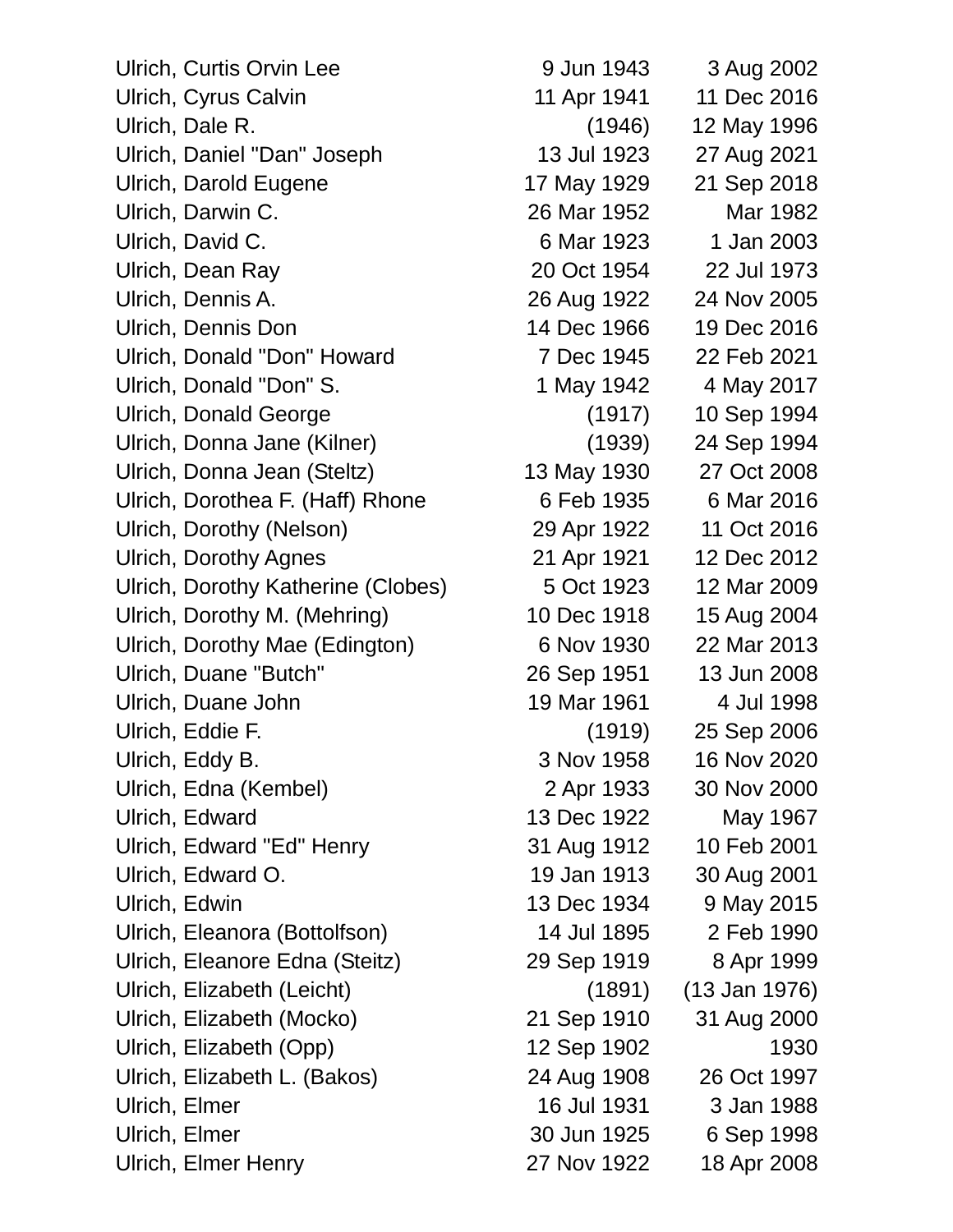Ulrich, Elsie Mae (Clark) 13 Dec 1905 31 May (2003) Ulrich, Emery "Ray" 3 Dec 1911 20 Oct 1990 Ulrich, Emil (1910) 15 Feb 1994 Ulrich, Emma (Fast) (1910) 5 Nov 2006 Ulrich, Emma (Geigle) 25 Nov 1925 2 Jan 2012 Ulrich, Emma (Vogele) 25 Oct 1915 (1982) Ulrich, Emma Stugelmayer (Walz) 25 Sep 1911 31 Jan 1994 Ulrich, Emmet (1923) 1998 Ulrich, Engiber 2 Feb 1879 (12) Mar 1976 Ulrich, Ernest Martin 28 Sep 1909 24 Jul 1996 Ulrich, Ervin 8 Jan 1918 3 Apr (1945) Ulrich, Ervin L. 31 Dec 1949 (12) May 1969 Ulrich, Erwin (1926) 26 Sep 1990 Ulrich, Esther (1895) 4 Aug 1991 Ulrich, Esther A. (Clark) 26 Jun 1904 19 Apr 1995 Ulrich, Ethel A. 10 Mar 1893 24 Jun 1993 Ulrich, Eugene "Gene" 6 Nov 1916 28 Nov 2016 Ulrich, Evelyn V. (Emery) 10 Aug 1910 25 Aug 2005 Ulrich, Faith Elizabeth 27 Sep 1942 5 Feb 1996 Ulrich, Florence M. (Fahlgren) 24 Nov 1913 (3 Sep 1978) Ulrich, Florine Joyce (Seibel) 17 Apr 1935 Mar 1988 Ulrich, Frances Arlene (Fagering) (1939) 3 Jul 2013 Ulrich, Frances Elsie 6 Dec 1928 24 Dec 2010 Ulrich, Frank 11 Jun 1900 (22 Feb 1973) Ulrich, Frank 9 Aug 1928 22 Aug 2007 Ulrich, Frank 20 Mar 1902 5 Jan 1992 Ulrich, Frank Joseph 15 Feb 1883 21 Sep 1952 Ulrich, Fred (1897) 1944 Ulrich, Frieda (Kohler) 8 Oct 1912 6 Oct 2011 Ulrich, Friedrich 24 Sep 1893 6 Apr 1974 Ulrich, Garfield 3 Jun 1921 27 Mar 1990 Ulrich, Garold S. 29 Jun 1913 1 Jul 1982 Ulrich, Gary William (not given) 11 Apr 2017 Ulrich, Gayle Kay (Anderson) 11 Nov 1941 14 Feb 2018 Ulrich, Gayle Kay (Anderson) 11 Nov 1941 14 Feb 2018 Ulrich, George Alfred 5 Nov 1934 17 Aug 2020 Ulrich, George H. 26 Dec 1923 1983 Ulrich, George M. 30 May 1916 8 Mar 1998 Ulrich, George V. 1 1 Jul 1904 (18) Nov 1965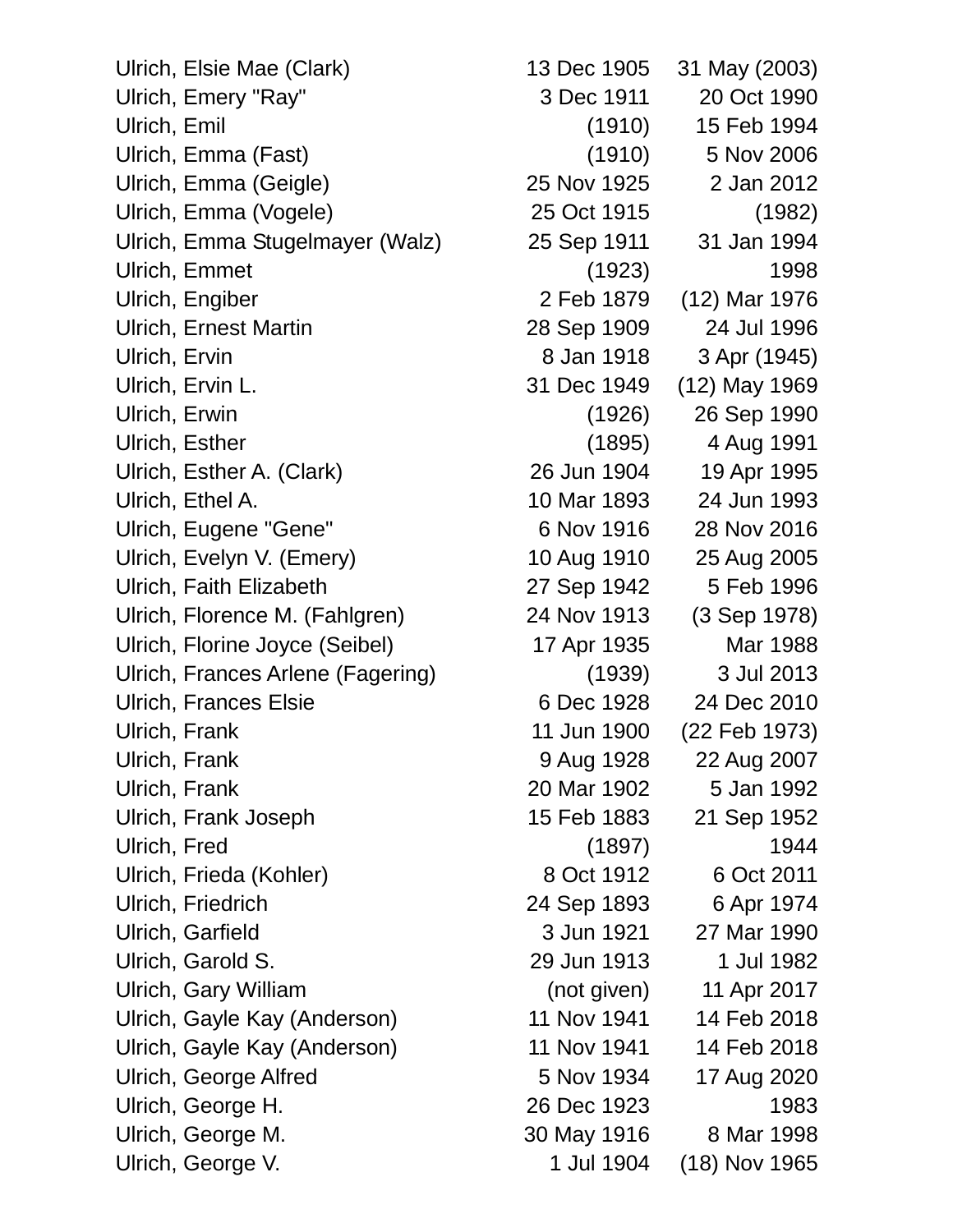Ulrich, Gyeion 25 Dec 1910 (24) Apr 1965 Ulrich, Harold Raymond 27 Oct 1906 13 Aug 1997 Ulrich, Hazel Ruth (Hedstrom) 9 Mar 1910 6 Jan 2003 Ulrich, Heinrich 6 Jun 1880 21 Jan (1953) Ulrich, Helen 27 Mar 1889 28 Jun 1965 Ulrich, Helen (Fehr) (1931) 24 Dec 2019 Ulrich, Henry 10 Apr 1900 19 Oct 1949 Ulrich, Henry 17 Sep 1872 23 Aug 1969 Ulrich, Herman Joseph 21 Jul 1919 23 Apr 2012 Ulrich, Hilda (1918) 5 Oct 2016 Ulrich, Jack LeRoy 17 Oct 1941 13 Jul 2017 Ulrich, Jacob Peter (not given) 15 Jun 1952 Ulrich, Jacob Peter 15 Mar 1913 8 Jan 1991 Ulrich, Jean 29 Jan 1903 8 Nov 2000 Ulrich, Jeffrey James 17 Sep 1954 23 Dec 2019 Ulrich, John 17 Aug 1906 9 Mar 1972 Ulrich, John 22 Feb 1890 1956 Ulrich, John 28 Feb 1904 2 Feb 1972 Ulrich, John Jack 21 Sep 1945 19 Apr 2005 Ulrich, Johnnie 22 Nov 1918 28 Nov 2009 Ulrich, Joseph Louie "Joe" 17 Mar 1908 22 Jun 1995 Ulrich, Julia 30 Aug 1874 31 Oct 1952 Ulrich, Karl A. 1 Sep 1906 9 Sep 1999 Ulrich, Katherine (Kränzler) 20 Nov 1865 12 Feb 1959 Ulrich, Katherine (Nikkel) (not given) 7 Feb 1999

Ulrich, Gerhardt "Hardy" 31 Dec 1928 19 Mar 2009 Ulrich, Gottlieb 8 Mar 1911 (7 Oct 1984) Ulrich, Guy John 21 Apr 1916 7 Dec 2000 Ulrich, Henry R. 31 Dec 1883 (3 May 1972) Ulrich, Ida (1876) (26) Oct 1958 Ulrich, Irene M. (Ortley) (1939) Jun 1990 Ulrich, Jacob (1914) (1963) Ulrich, Jacob 20 Nov 1881 15 Jun (1952) Ulrich, Jacob G. 10 Feb 1895 1 Jun 1986 Ulrich, Johannes 11 Nov 1912 3 Dec 1993 Ulrich, John Henry 5 Sep 1914 9 Sep 2003 Ulrich, Karolina (Meyer) 7 Feb 1918 9 Oct 1999 Ulrich, Katherina "Kay" (not given) 7 Mar 1999 Ulrich, Kenneth Lee "Kenny" (1951) 24 Dec 2017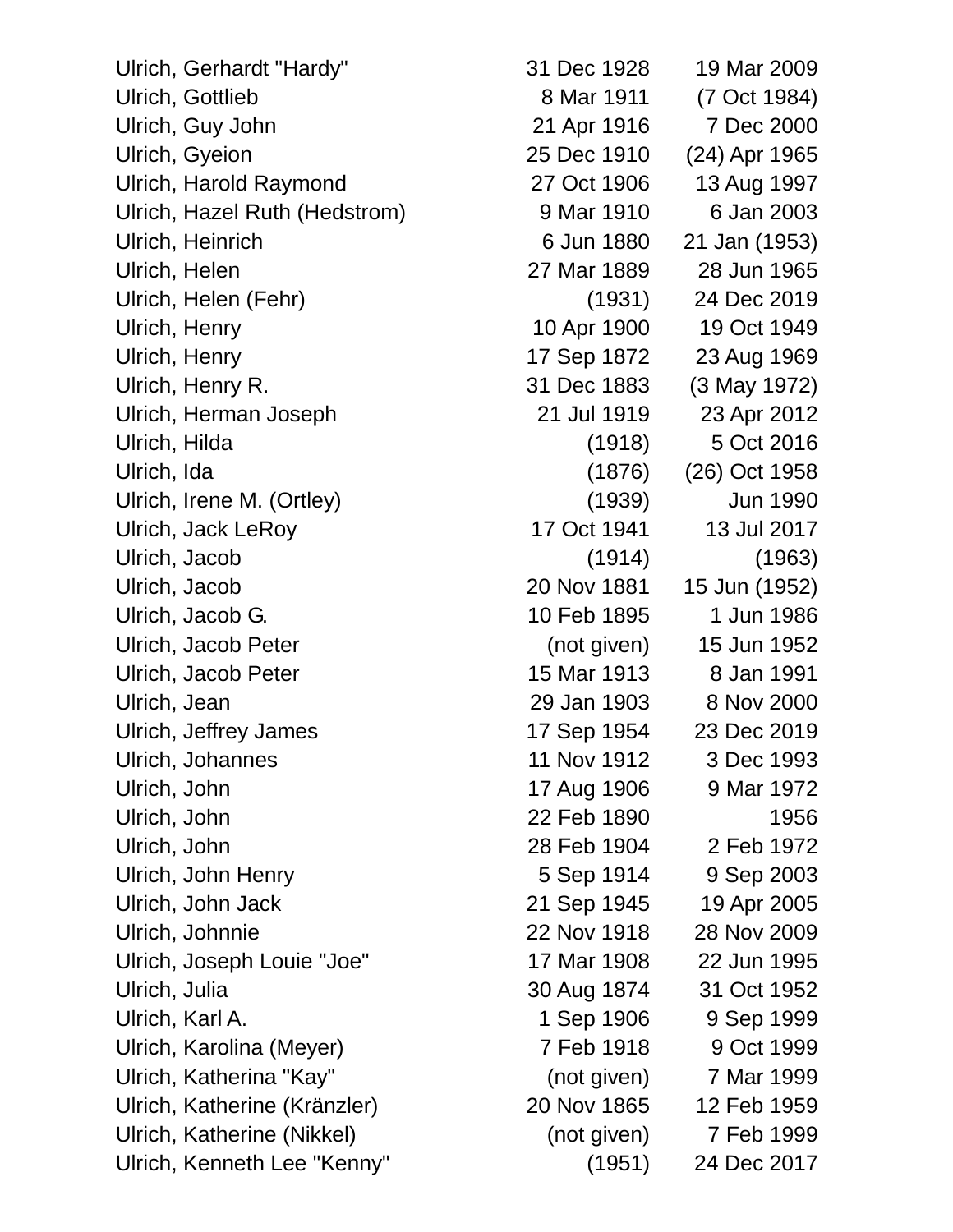Ulrich, Laura Courtnay 15 Jun 1932 21 Aug 2020 Ulrich, LaVonne (Slagel) 10 Mar 1931 22 Dec 2019 Ulrich, Lavonne Cynthia MS 24 Mar 1935 11 Jul 2016 Ulrich, Lawrence 3 May 1943 26 Jan 2009 Ulrich, Lawrence (1900) 2 Oct 1992 Ulrich, Leafie Isabell (Blackburn) 19 Nov 1904 4 Nov 1995 Ulrich, Leo Theodore 19 Jun 1934 23 Jan 1986 Ulrich, Leon 29 Oct 1907 18 May 1975 Ulrich, Leona Lydia (Wolf) 16 Dec 1929 20 Mar 2021 Ulrich, Leonard 5 Jun 1922 3 Mar 1998 Ulrich, Leonard Paul 5 Sep 1938 23 Jan 2005 Ulrich, Lila May 15 Feb 1911 19 Dec 2005 Ulrich, Linda (Petrie) 23 Apr 1901 2 Jan 1991 Ulrich, Lois (Ambers) 27 Feb 1941 28 Dec 2008 Ulrich, Lorraine (Spaid) 2 Mar 1916 18 Jan 1991 Ulrich, Louie 28 Jun 1923 31 Dec 1989 Ulrich, Louisa (Getzel) 14 Sep 1871 1 Jan 1958 Ulrich, Louise R. (1920) 23 Aug 2007 Ulrich, Lucille H. (Bright) 10 Dec 1915 11 Apr 1995 Ulrich, Lydia (1913) 1997 Ulrich, Lydia (Bender) 26 Jan 1897 18 Dec 1963 Ulrich, Lydia (Gaub) 4 Apr 1915 28 Jul 1998 Ulrich, Lydia (Gunthner) (1899) (1983) Ulrich, Lydia A. (Wagner) (1911) 2 Mar 1996 Ulrich, Lydid (Bender) 26 Jan 1897 18 Dec 1963 Ulrich, Magdalena 30 Mar 1906 17 Nov 1993 Ulrich, Manfred "Fred" (1931) 15 Aug 2009 Ulrich, Marcus Carl 1 Aug 1951 9 Apr 2021 Ulrich, Margaret Anna "Marg" 14 Feb 1930 21 Nov 2011 Ulrich, Margaret Jeanette (Cumley) 14 Apr 1921 Jul 1996 Ulrich, Marie 14 Nov 1915 10 Sep 1994 Ulrich, Marie L. (1936) 10 Feb 2013 Ulrich, Martha Virginia (Reimann) 9 Aug 1940 29 Mar 2018 Ulrich, Mary Catherine (Chapman) (1938) 21 Nov 2020 Ulrich, Mary M. 13 Apr 1883 8 Aug 1959 Ulrich, Mary M. (Marty) 3 Nov 1914 26 Jul 2020 Ulrich, Marylou Frances (James) 14 Feb 1927 25 Jan 2019 Ulrich, Maureen 7 May 1948 12 Jun 2018 Ulrich, Max 16 Oct 1912 8 Dec 1960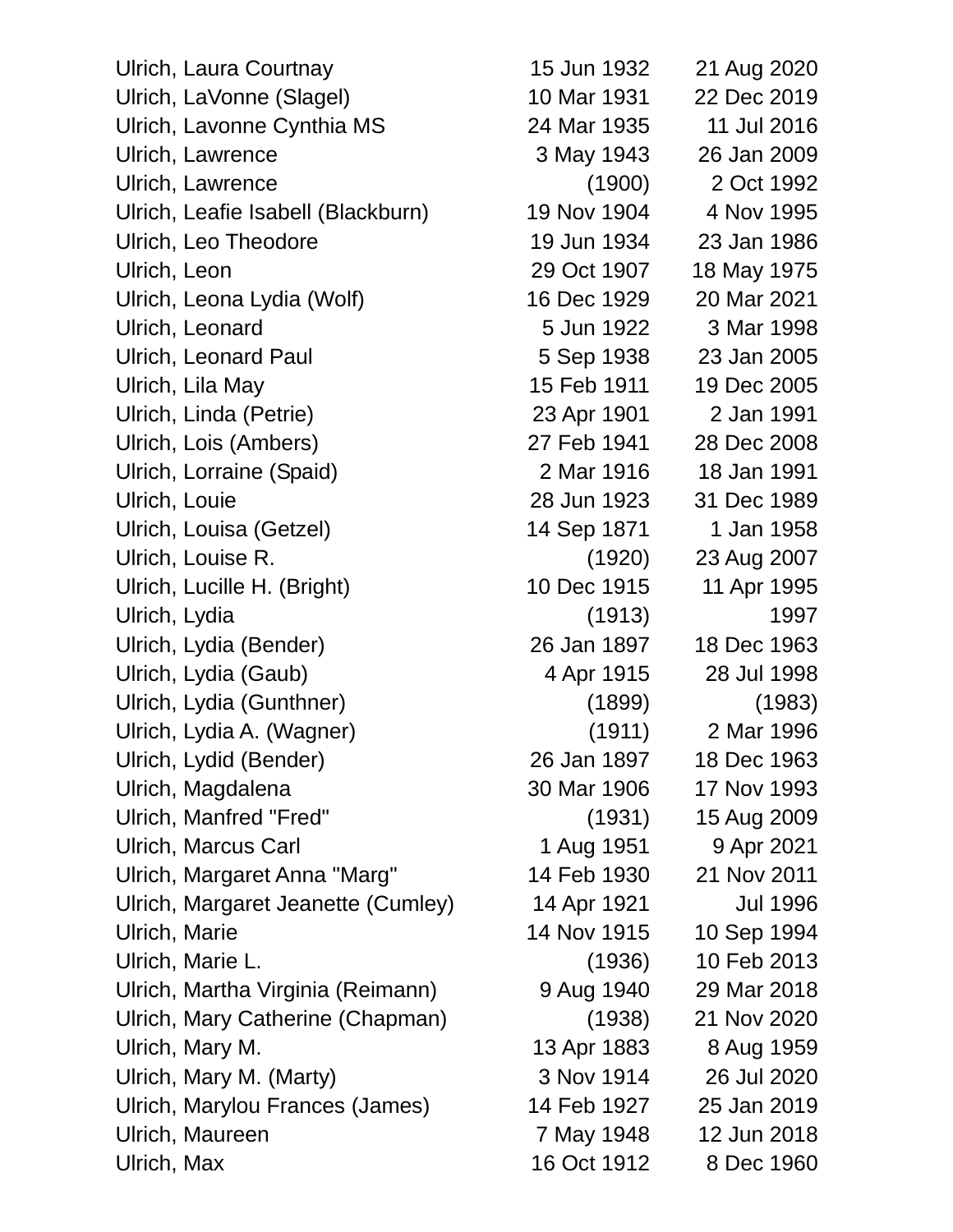Ulrich, Melvern "Mel" F. (1936) 26 Jul 2015 Ulrich, Merlin A. 18 Apr 1917 3 Mar 2002 Ulrich, Mikel Duane 14 Mar 1978 28 Apr 1995 Ulrich, Mildred Jennie (Van Riper) 29 Dec 1910 (21 Dec 1983) Ulrich, Myrtle, O. (Ozburn) 9 May 1883 (21) Feb 1972 Ulrich, Nancy Carolyn (Glover) 25 May 1943 (21 Feb 2000) Ulrich, Natalia (Kramer) Sulz (1913) 18 Oct 2002 Ulrich, Nellie Grace (Gavin) 25 Aug 1921 13 Dec 2007 Ulrich, Norma A. (Wischatadt) 23 Feb 1918 (1982) Ulrich, Ottilia "Tillie" Elizabeth (Hoff) 5 Dec 1918 10 Mar 2000 Ulrich, Ottilie (Hoffman) 28 Oct 1904 26 Sep 1996 Ulrich, Otto 28 Feb 1901 (21 Jan 1977) Ulrich, Otto H. 16 Jan 1881 4 Nov 1955 Ulrich, Peter "Pete" 24 Dec 1880 9 Sep 1963 Ulrich, Preston Carter (not given) 3 Jul 2016 Ulrich, Raymond "Ray" Richard 18 May 1925 19 Jun 2021 Ulrich, Raymond P. 10 Apr 1909 (14 Aug 1983) Ulrich, Reuben 1972 Ulrich, Rex D. 16 Jul 1910 (2) Oct 1975 Ulrich, Rex D. 16 Jul 1910 (2) Oct 1975 Ulrich, Richard "Dick" Albert 14 Apr 1940 7 Mar 2011 Ulrich, Richard Joseph 13 Jun 1938 1 Feb 2008 Ulrich, Richard Peter 19 Feb 1935 11 Aug 1996 Ulrich, Rick Allan 15 Jun 1959 3 Jan 1992 Ulrich, Robert "Bob" 12 Oct 1944 22 Jun 2017 Ulrich, Robert "Bob" C. 29 Jul 1937 12 Jul 2010 Ulrich, Robert "Lefty" C. 5 Oct 1934 11 Jan 2021 Ulrich, Robert W. 12 Sep 1918 23 Sep 1997 Ulrich, Roger John 1 Nov 1933 11 Jul 2000 Ulrich, Ronald "Ron" Kenneth 12 Sep 1933 9 Feb 2017 Ulrich, Rosie (Roth) (1895) 2 Feb 1979 Ulrich, Rudolph "Rudy" 26 Mar 1908 14 Feb 2001 Ulrich, Rudolph "Rudy" 12 Jul 1907 13 Dec 1992 Ulrich, Ruth Eleanor (Leum) 18 Mar 1918 29 Jul 2015 Ulrich, Ruth K. (Klein) 13 Sep 1915 25 Dec 1982 Ulrich, Sheryl Lynn (McInroy) 5 Oct 1960 8 Nov 2013 Ulrich, Shirley A. (Lundstrom) 16 Jun 1941 30 Aug 2015 Ulrich, Shirley M. (Cameron) 23 Jan 1929 7 Jul 2017 Ulrich, Sophia (Mayer) 17 Jan 1908 1 Nov 1997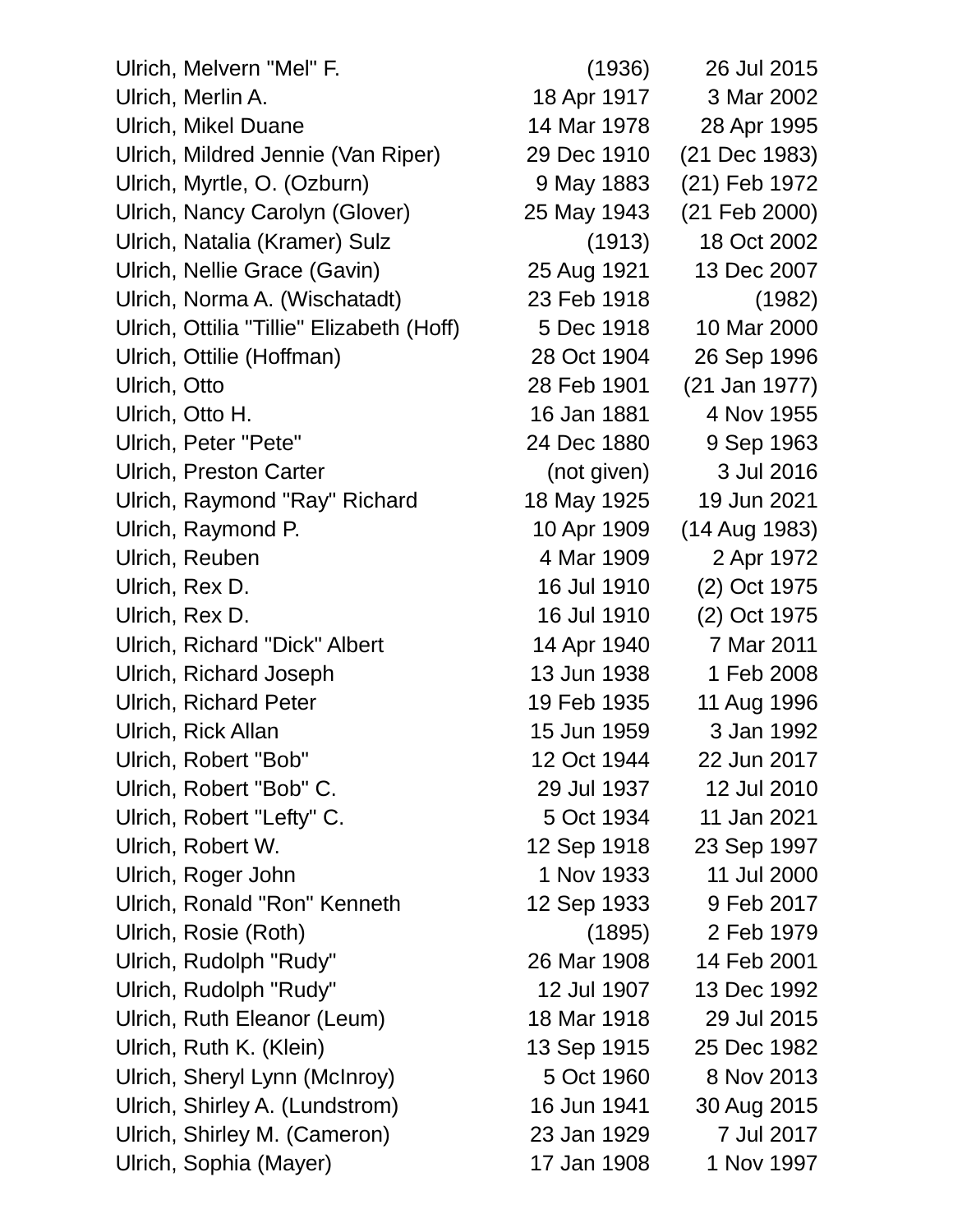Ulrich, Spenser Lee 13 May 1990 16 Oct 2018 Ulrich, Stella Mae (Huber) Rohrbach 7 Dec 1943 17 Nov 2006 Ulrich, Steven "Steve" 23 May 1962 6 Jun 2020 Ulrich, Tess (Deutsch) 1919 10 Aug 2001 Ulrich, Theososia "Teddy" (Ewald) (not given) 24 Feb 1997 Ulrich, Timothy "Tim" 6 Nov 1947 19 Jan 2021 Ulrich, Timothy James "Tim" 10 Mar 1982 12 Jul 2018 Ulrich, Vernice Leota (Wallace) 29 Jan 1895 (12 Mar 1959) Ulrich, Vernon Edward 28 Sep 1929 3 May (1961) Ulrich, Virginia "Jeannie" (Johner) 2 Jul 1949 17 Dec 2017 Ulrich, Walter "Wally" Henry 13 Oct 1947 8 Jul 2016 Ulrich, Wanda Marie **5 Aug 1950** 11 May 2011 Ulrich, Wayne John 12 Feb 1936 22 May 2006 Ulrich, Wilbert 16 May 1930 23 Dec 2018 Ulrich, William "Bill" 15 Oct 1926 30 Jul 2018 Ulrich, William "Bill" 10 Sep 1924 26 Feb 2011 Ulrich, William "Bill" 6 Oct 1933 25 Nov 1999 Ulrich, William "Bill" Alex (not given) (not given) Ulrich, William E. "Bill" 20 Jun 1900 1 May 1985 Ulrich, Willis 29 Nov 1913 Oct 1981 Ulrichsen, Myrtle Ann (Beisiegel) 21 Sep 1918 3 Jul 2021 Ulrick, Emelia (Schiermeister) 15 Mar 1903 (24 Feb 1981) Ulrick, Thomas Scott 7 Feb 1960 23 Dec 2016 Ulrickson, Alice Esther (Hochhalter) 16 Feb 1920 2 Oct 2010 Ulrickson, Allen "Bud" 1 May 1923 20 May 2000 Ulrickson, Gary "Ben" D. 8 Mar 1945 22 Sep 1997 Ulrickson, George Washington 22 Feb 1909 (11) Feb 1976 Ulrickson, Gertrude A. (Veiman) 13 Sep 1915 5 Aug 1997 Ulrickson, Jeanette Opal (Bjorneberg) 14 Mar 1919 21 May 2006 Ulrickson, John Peter "Jack" 14 Oct 1947 10 Jul 1996 Ulrickson, Kerwin 7 Aug 1919 26 Dec 2007 Ulrickson, Patrick Edward 2 Jun 1971 27 Jun 2015 Ulrickson, Stanley J. 7 Sep 1913 26 Nov 1969 Ulrickson, Vivian (Heffernan) 11 Aug 1922 28 Jan Ulrikson, Jurina (Stangeland) 1898 25 Feb 1992 Ulsaker, Mabel (Helling) 24 Jan 1895 (17 Oct 1980) Ulschak, Anna 1 Jul 1916 10 Feb 2003 Ulschak, Elizabeth "Betty" (Wehner) 16 Mar 1924 20 Jul 2008 Ulschak, Francis John 28 Jul 1904 30 Jun 1997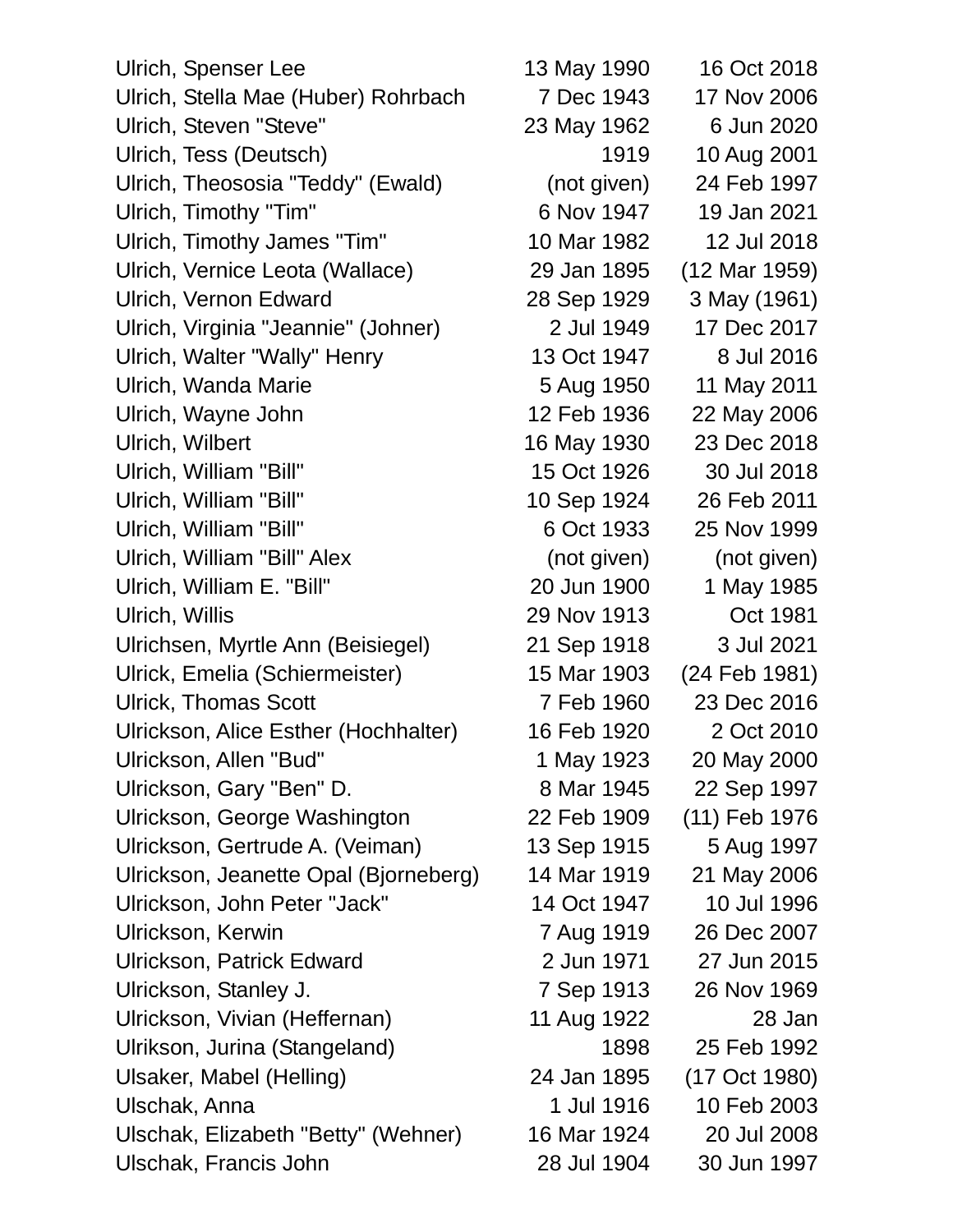Ulschak, Francis Lee 3 Apr 1944 21 Feb 2002 Ulschak, Frank 29 Aug 1926 26 May 1999 Ulschak, George A. 15 Feb 1918 15 Nov 1995 Ulschak, Mary Margaret MSS 20 Apr 1915 27 Dec 2003 Ulschmid, Agnes Angeline 26 Feb 1929 29 Dec 2006 Ulschmid, Ann Cecelia (Joachim) 4 Jul 1905 23 Aug 1996 Ulschmid, Emma (Hoffman) 28 Oct 1905 Dec 1983 Ulschmid, Everett Edward 14 Oct 1930 12 Apr 2000 Ulschmid, George L. 30 Apr 1926 Jan 1983 Ulschmid, Mary Ann (Joachim) 23 Jul 1899 (8-5-1982) Ulschmid, Peter Myron 11 Oct 1936 21 Jul 1999 Ulshafer, Elsie Christine (Freeberg) 4 Feb 1915 11 Jan 2001 Ulshak, Elizabeth B. (Wehner) 1 Oct 1893 (1983) Ulsifer, Leonard Joseph 23 Nov 1924 6 Jul 2000 Ulstad, Pauline Flo (DeLance) 16 Oct 1923 13 Mar 2014 Ulteig, Marie (1899) 23 May 1996 Ulteig, Mary Ellen (Bush) 26 Mar 1919 Feb 1983 Ulve, Doris Belle (Finckbone) 28 Nov 1922 24 Dec 1996 Ulve, Mary R. (Gasser) 10 Dec 1920 2 Jul 1996 Ulveling, Elizabeth (Sparkman) 26 Dec 1904 Oct 1995 Ulven, Douglas "Doug" Roy **5 Nov 1947** 17 Jul 2020 Ulven, Eileen C. 16 Mar 1908 1983 Ulven, Emily R. (1983) 3 Mar 1913 1983 Ulven, Irene Deloris (Schmitt) Auen 5 Dec 1934 11 Sep 2003 Ulven, Wilma Pearl (Schaaf) 5 Apr 1927 20 Feb 2017 Ulvestad, Eleanor (Langum) 18 May 1913 3 Nov 2012 Ulvilden, Carol Jean 28 Oct 1928 27 May 2000 Uman, Lois (Deadrich) (not given)19 May (not given) Umbach, Peter 29 Sep 1949 28 Aug 2008 Umback, Cathryn S. (Haseltine) 29 Nov 1908 6 Dec 1992 Umback, Charles H. 3 Jul 1902 29 Jan 1992 Umback, Erwin Theodore 9 Aug 1897 23 Mar 1974 Umback, Frank Dewey 14 Feb 1899 (28) Oct 1955 Umback, George 6 1925 1925 1980 1925 1980 1925 1980 1925 1926 1931 1926 1931 1926 1931 1932 1933 1934 1935 19 Umback, Noelle Joreen (Riis) 20 Dec 1969 15 Feb 2020 Umback, Rusty Lee 17 Nov 1980 26 Dec 2015 Umbarger, Jerry L. 6 Jul 1940 9 Sep 2016 Umber, Bernice M. "Bea" (Neal) 12 Jun 1905 6 Dec 2000 Umber, Emma (Reimer) Schmierer 29 May 1915 15 Nov 2010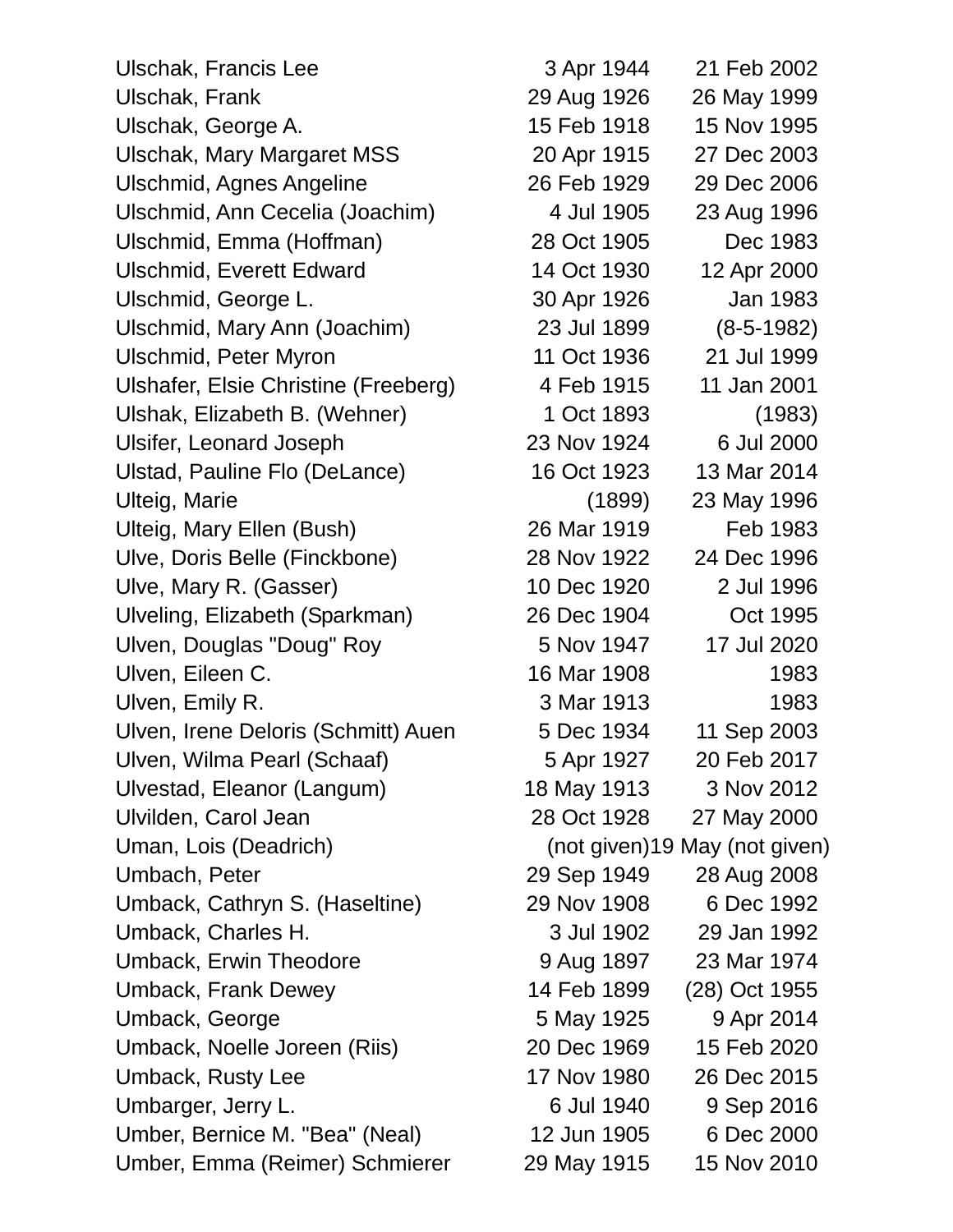Umber, Harold 15 Apr 1941 19 Jun 2002 Umber, Irene (Acheson) 8 Sep 1914 (1966) Umber, John R. 23 Oct 1908 10 Mar 1997 Umber, Larry Gene 1988 1990 9 Jul 1948 1988 Umber, Lorna (Herr) (1943) 27 Nov (1975) Umber, Rose Elizabeth (Panko) 14 Sep 1899 23 Apr 1993 Umber, Silas J. 21 Jan 1897 23 Nov 1987 Umber, Silas J. (1923) 26 Mar 1994 Umber, Sylvia 8 Oct 1932 25 Sep 2011 Umber, Viola "Peggy" (Knudtson) 5 Mar 1900 4 Nov 2000 Umberger, Charles Everett 6 Dec 1915 16 Oct 2006 Umberger, Curtis R. 6 Mar 1938 (2011) Umberger, Elsie Sarah (Deering) 31 Jan 1915 9 May 2000 Umberger, Frank D. 30 Sep 1906 24 Apr 1992 Umberger, Helen L. (Vosika) 5 Apr 1917 25 Mar 2012 Umberger, Ivan 19 May 1931 9 Jan 2008 Umberger, Marion "Leon" (1934) 15 Sep 2008 Umberger, Mildred Mary (Lubbers) 31 May 1918 21 Apr 2012 Umberger, Ralph Harold 12 Aug 1911 2 Nov 1999 Umberger, Rita Mae (Sabalka) 17 Apr 1954 9 May 2018 Umbreit, Florence (Baldt) 26 May 1919 5 Jun 2003 Umbreit, Roy H. 3 Apr 1917 24 Mar 1994 Umbriaco, Alberta E. (Milberger) 9 Jan 1915 9 Dec 1999 Umholtz, Ross Dwight 16 May 1926 23 Feb 2019 Umholtz, Thelma Marie (Drier) 22 Jul 1922 11 Feb 2015 Umiker, Edna Myrtle (Griese) 25 Feb 1914 3 Jul 1999 Umland, Aagot Gustava (Gabrielson) 26 May 1909 6 Aug 1997 Umland, Clarence H. "Tiny" 16 Mar 1923 22 Feb 2011 Umland, Elmer 10 Nov 1917 13 Jun 1990 Umlauf, Ardella (Lappi) 12 Dec 1937 9 Jan 2001 Umlauf, Carl Emil 6 Oct 1944 6 Dec 2020 Umlauf, Duane Lyle 2020 23 Nov 1950 30 Dec 2020 Umlauf, James 29 Aug 1938 6 Jan 1994 Umlauf, John Louie 23 Dec 1921 28 Jan 2002 Umlauf, Marjorie G. (Van Dyke) 21 Sep 1945 25 Mar 2007 Umpherville, Lena (1921) 19 Jun 1991 Umphrey, Gail Russell 25 Sep 1918 21 Feb 1975 Umphrey, Otto Harley 3 Mar 1928 (11 Nov 2006)

Umphrey, Paul Samuel 27 Aug 1926 13 Jul 1999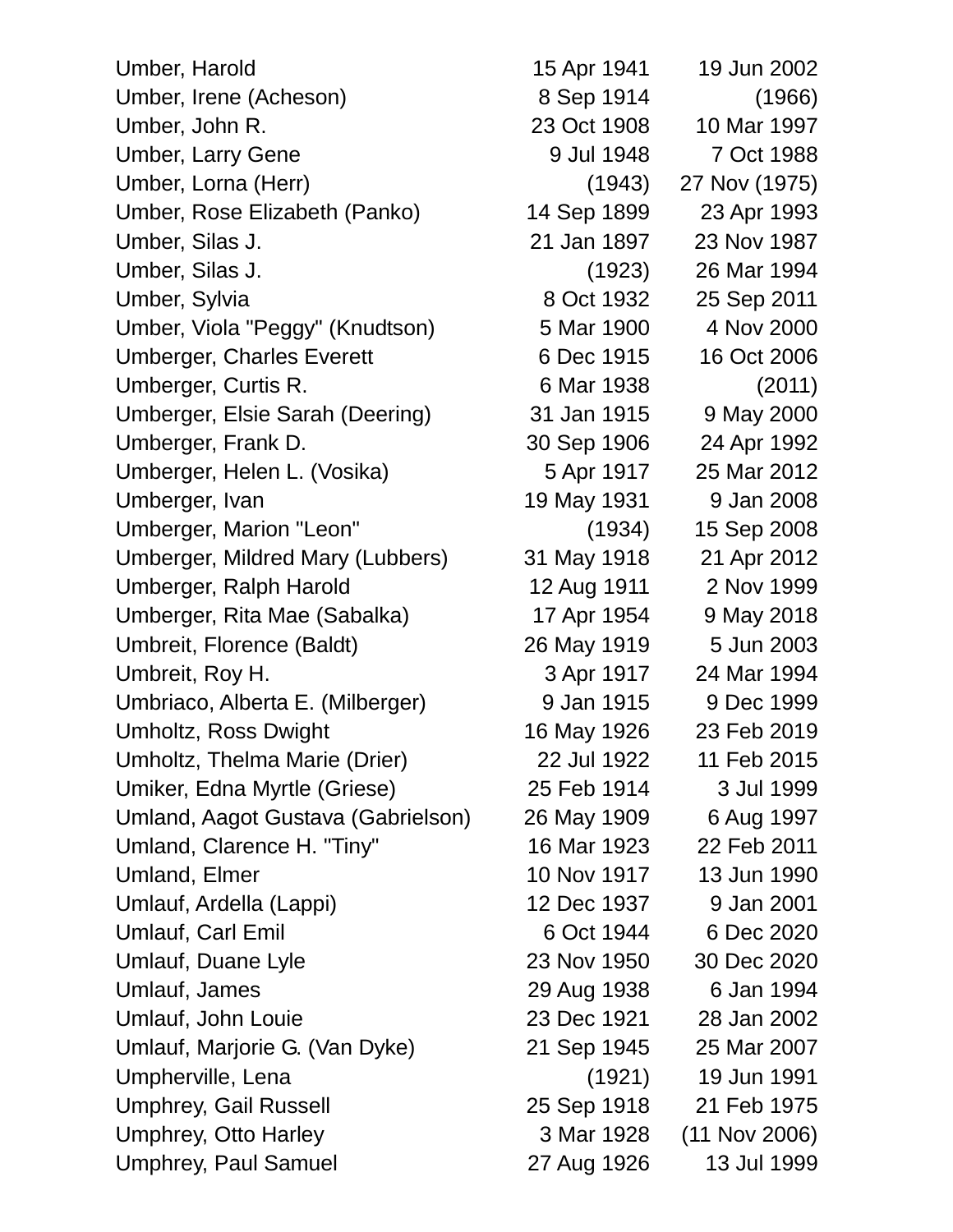| Umphrey, Wallace Earl "Wally"          | 8 Aug 1928  | 8 Feb 2006    |
|----------------------------------------|-------------|---------------|
| Umpleby, Charles                       | 26 Jun 1932 | 16 Feb 1998   |
| Umpleby, James Wesley                  | 10 Jan 1930 | 22 Nov 2000   |
| Umpleby, Mary Ellen (Rose)             | 23 Dec 1855 | 17 Jan 1904   |
| Umscheid, John Patrick "Pat"           | 8 Jul 1950  | 1996          |
| Unbewust, Adam                         | 1842        | (4 May) 1908  |
| Unbewust, Christina                    | Oct 1852    | 1936          |
| Uncapher, George Bleifeld              | 12 Aug 1909 | 24 Feb 1999   |
| Uncles, Virginia (Wagner)              | 10 Jun 1931 | 8 Aug 2015    |
| Undeberg, Harold E.                    | 21 Jul 1942 | 26 Oct 2005   |
| Undem, Alice Mae (Roller)              | 25 Dec 1927 | 10 Jul 2021   |
| Undem, Earl Wayne                      | 31 Oct 1924 | 18 Mar 2018   |
| Undem, Eugene "Gene"                   | 6 Feb 1935  | 14 Dec 2020   |
| Undem, Eva M.                          | (1901)      | 20 Dec 1994   |
| Undem, Helen Ethel (Young)             | 9 Sep 1914  | 12 Mar 2007   |
| Undem, Magdalene (Quarn)               | 9 Apr 1909  | (29 Nov 1975) |
| Undem, Myrtle Belle (Keister)          | 15 Sep 1923 | 11 Nov 2016   |
| Undem, Rebecca "Becky" DK              | 17 Sep 1951 | 7 Aug 2020    |
| Undem, Sophia C. (Fritz)               | 27 May 1895 | (19) Sep 1976 |
| Undem, Virginia "Ginny" Louise (Krohn) | 4 Jun 1927  | 1 Nov 2019    |
| Underberg, Carol Ellen                 | 1 Jun 1962  | Sep 1981      |
| Underberg, Darlene "Dar" (DeBoer)      | 30 Aug 1945 | 5 Jul 2017    |
| Underberg, Donnie                      | 2 Oct 1964  | 10 Sep 1995   |
| Underberg, Kathleen (Hull)             | 15 May 1951 | (1983)        |
| Underberg, Patrick J.                  | 12 Dec 1975 | 29 Nov 2018   |
| Underberg, Patrick Michael             | 20 Dec 1962 | 26 Dec 2021   |
| Underberg, Paul Joseph                 | 7 Aug 1933  | 20 Aug 2010   |
| Underberg, Peter W.                    | 19 Feb 1906 | 29 Sep 1990   |
| Underberg, Susan A. (Schintgen)        | 27 Aug 1915 | 18 Jan 1991   |
| Underdahl, Aaron                       | (1945)      | May 2016      |
| Underdahl, Alfred                      | 17 May 1918 | 12 Sep 2013   |
| Underdahl, Ardis (Riedlinger)          | 14 Dec 1947 | 31 May 2016   |
| Underdahl, Bertha (Dunkel)             | 29 Oct 1907 | 14 Nov 1991   |
| Underdahl, Clifford L.                 | (1927)      | 8 Dec 1982    |
| Underdahl, Ella (Berg)                 | 18 Nov 1920 | 30 Aug 1999   |
| Underdahl, Florence (West)             | 18 Apr 1906 | 18 Oct 1986   |
| Underdahl, Glenn                       | 27 Feb 1926 | 1 Feb 2009    |
| Underdahl, Harold Wilmer               | 2 May 1925  | 10 Dec 1999   |
| Underdahl, Harvey Joseph               | 31 Jan 1930 | 12 Mar 2000   |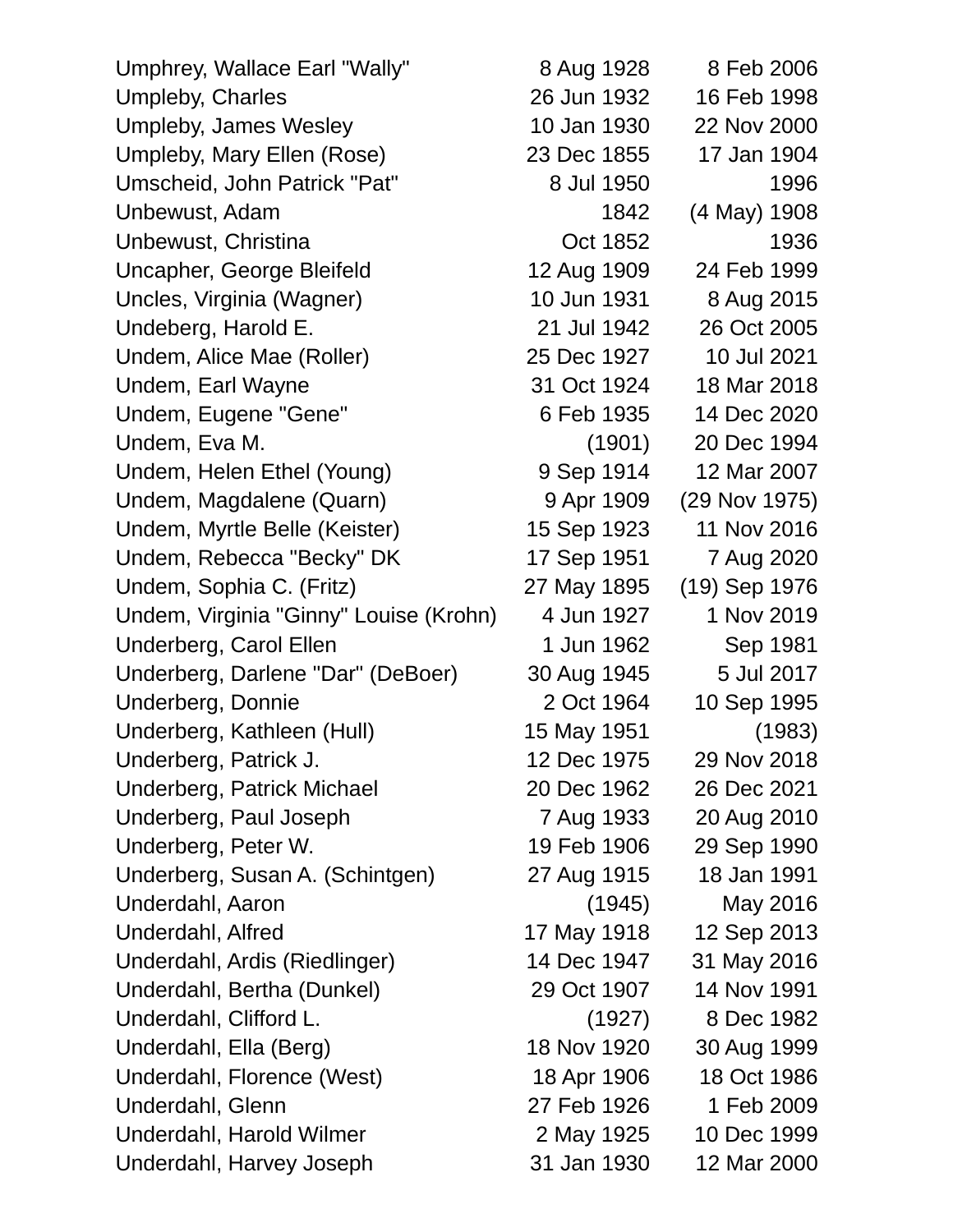| Underdahl, Irwin                              | 12 Dec 1924 | 17 Aug 2000    |
|-----------------------------------------------|-------------|----------------|
| Underdahl, Kenneth "Kenny"                    | 8 Jul 1923  | 10 Jun 1994    |
| Underdahl, Margery Kathryn (Krueger)          | 1 May 1917  | 21 Sep 2012    |
| Underdahl, Martha (Petri)                     | 25 Feb 1896 | 8 Jul 1988     |
| Underdahl, Norbert Martin                     | 20 Apr 1920 | 18 May 2012    |
| Underdahl, Olga (Gutknecht) Miller            | 30 May 1925 | 29 Jun 2014    |
| Underdahl, Opal (Johnson)                     | 29 Feb 1908 | 14 Sep 1992    |
| Underdahl, Theodore L.                        | (1896)      | 21 Nov 1993    |
| Underdal, Donna J. (Gaarder)                  | 3 Dec 1933  | $(1$ Nov 2006) |
| Underdal, Olav                                | (1888)      | (28 Aug 1980)  |
| Underdown, Ernest R.                          | 14 Oct 1913 | 5 Jun 1999     |
| Underhill, Alice Margaret Elizabeth (Houlton) | (1900)      | 4 May 1992     |
| Underhill, Herbert Marshall                   | (1915)      | 16 Oct 1991    |
| Underhill, Katherine (Pagenkoff)              | (not given) | 4 Feb 1990     |
| Underhill, Pepi (Daubner)                     | 17 Feb 1945 | May 1997       |
| Underkofler, Irene Ruth                       | 6 Apr 1899  | 14 May 1996    |
| Underland, Mark A.                            | 4 Sep 1952  | 25 Nov 2013    |
| Underland, Norman                             | 26 Jul 1950 | 7 Sep 1990     |
| Understock, David                             | 20 Nov 1953 | 7 Mar 2021     |
| Underwood, Aleen Louise (Miller)              | 28 Feb 1923 | 9 Aug 2004     |
| Underwood, Beatrice E.                        | (1909)      | Aug 1997       |
| Underwood, Earl                               | 9 Aug 1887  | (2 Mar 1974)   |
| Underwood, Elmer Franklin                     | 21 Jan 1932 | 25 Nov 2009    |
| Underwood, Eunice Seligman-                   | (1932)      | 9 Jun 1996     |
| Underwood, Gail (Siegle)                      | 8 Jan 1954  | 5 Jul 2015     |
| Underwood, Genevieve May (Remor)              | 10 Oct 1927 | 12 Mar 2015    |
| Underwood, George Arthur                      | 19 Jul 1934 | 29 Jan 2009    |
| Underwood, Gerda (Trautman)                   | 3 Jul 1911  | 27 Aug 1995    |
| Underwood, Helen Julia (Brozovich)            | 6 Jun 1917  | 19 Oct 1994    |
| Underwood, James Leroy                        | 5 Sep 1932  | 29 Jul 1999    |
| Underwood, Jerry (Christensen) HE             | 20 Jul 1929 | 24 Nov 1998    |
| Underwood, Lydia M. (Obgartel)                | 6 Aug 1945  | 22 Oct 1997    |
| Underwood, Margaret A. (Willey)               | 12 Aug 1928 | 5 Jun 2015     |
| Underwood, Mary (Voeltz)                      | 19 Sep 1911 | 6 Oct 2002     |
| Underwood, Mary Magdelena (Raugutt)           | 11 Mar 1905 | 4 Jun 1995     |
| Underwood, Myreon G.                          | 8 Oct 1921  | 13 Nov 1999    |
| Underwood, Robert D.                          | 10 Apr 1922 | 21 Jan 1998    |
| Underwood, Robert Wesley                      | 20 Feb 1940 | (1994)         |
| Underwood, Ruth L.                            | 29 Oct 1910 | 10 Oct 1994    |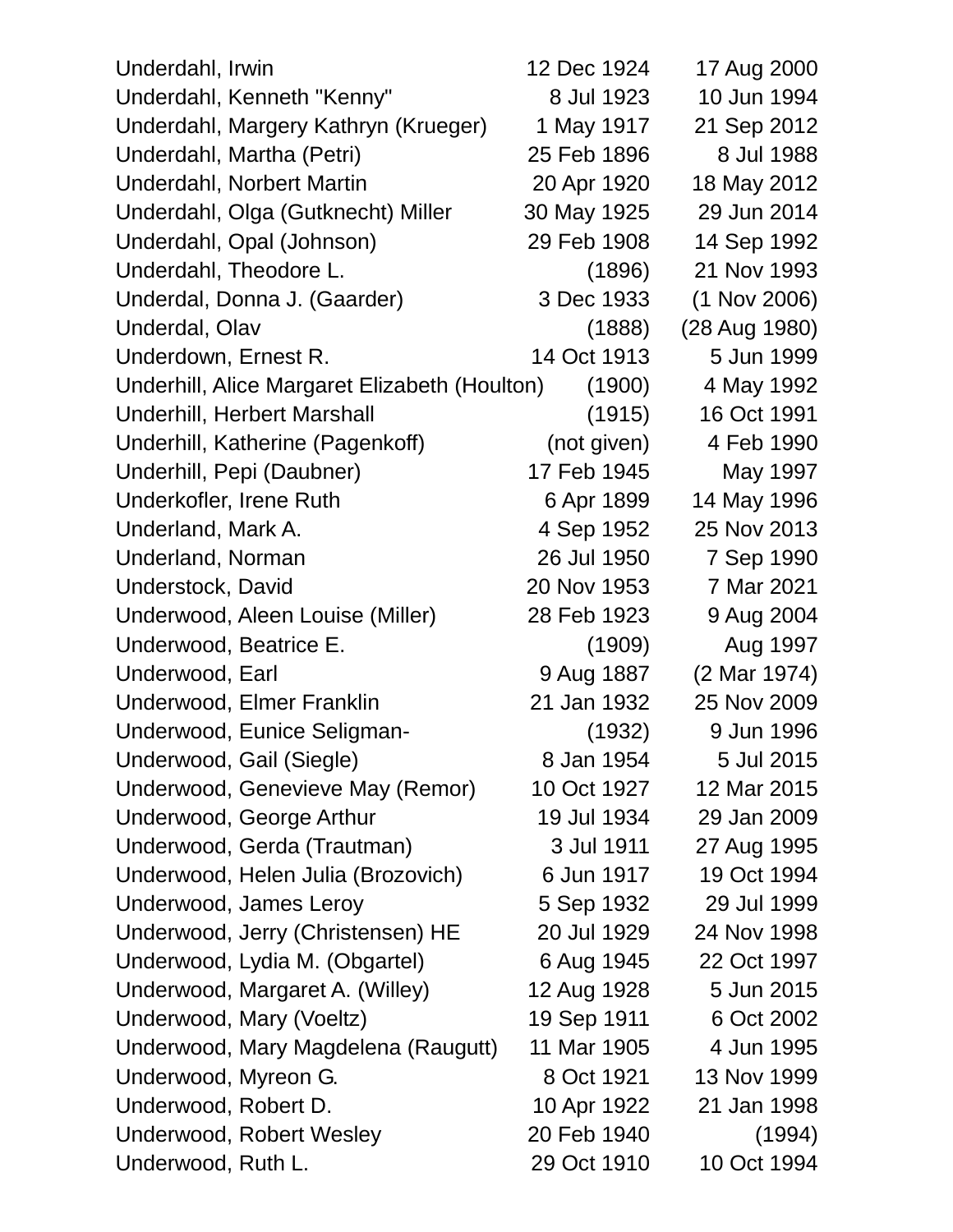Underwood, Sally A. (Strobel) 21 May 1937 3 May 2019 Underwood, Sarah (Critttenden) 4 Dec 1923 3 Apr 1997 Underwood, Shirley Meda (Gilliland) 23 Nov 1931 23 Aug 1993 Undhjem, Kjell Robert 9 Feb 1979 26 Aug 1999 Undlin, Ida (Odlund) 16 Sep 1892 (1983) Undlin, Marie Christianson (Mickelson) 25 Oct 1910 25 Feb 1997 Undlin, Monica M. (Gieser) 28 Jun 1923 10 Feb 2002 Undlin, Roger Leslie 13 Jun 1950 27 Jun 2019 Ungar, Mary Lou (Sheppard) 20 Apr 1923 (28 Jul 2000) Ungarian, Randolph "Randy" Steven 6 Apr 1955 28 Jan 2017 Ungefucht, Eddy "Ed" 17 Feb 1943 15 Sep 2008 Ungefucht, Lydia (Dobish) 5 Jun 1924 11 Jul 2003 Ungefucht, Sofie (Herchenreder) 26 Oct 1880 (20) Feb 1976 Ungefug, Claris M. (Lose) 3 May 1922 10 Dec 2014 Ungefug, Geraldind "Gerry" Mae (Sorg) 1 Oct 1936 15 Apr 2015 Ungefug, Hans 9 Sep 1921 30 Nov 1992 Ungefug, Herman 27 Sep 1917 7 Feb 2016 Ungefug, Irma (Mainhardt) 25 Sep 1922 27 Jan 1999 Ungefug, Jakob (1913) 4 Nov 2001 Ungefug, Johanna (Richter) 10 Aug 1914 3 Feb 1997 Ungefug, John William 28 Sep 1928 12 Feb 2009 Ungefug, Karl 10 May 1907 18 Aug 1973 Ungefug, Maria (Herber) 8 Mar 1912 7 Jun 2001 Ungefug, Mary (Schodt) 30 Jul 1910 (8) Feb 1974 Ungefug, Meriem (Fox) 11 Feb 1930 20 Oct 2000 Ungefug, Olinda 20 Feb 1865 (22) Jan 1960 Ungefug, Shirley Ann (Waters) 17 Oct 1933 3 Dec 2016 Ungefug, Sophie W. (Wagner) 19 Dec 1903 12 Jun 1994 Ungefug, Tobias "Tom" (1908) (15) Aug 1957 Ungefug, Waldemar 24 Nov 1921 11 Oct 1998 Ungemach, Georg 28 Feb 1935 27 Mar 2002 Ungemach, Lorenz 10 Sep 1909 16 Dec 1988 Ungemach, Lydia 29 Dec 1913 26 Jan 2015 Ungemach, Maria (Merk) 2 Feb 1935 3 Oct 2011 Ungemach, Peter 31 May 1933 21 Nov 2015 Ungemach, Rosa (Kopp) 26 Aug 1906 9 Aug 1995 Unger, Abram "Abe" 20 Jul 1926 30 Dec 2016 Unger, Abram "Abe" 1 Dec 1927 24 Jun 2012 Unger, Aganetha 6 Apr 1926 6 Sep 2015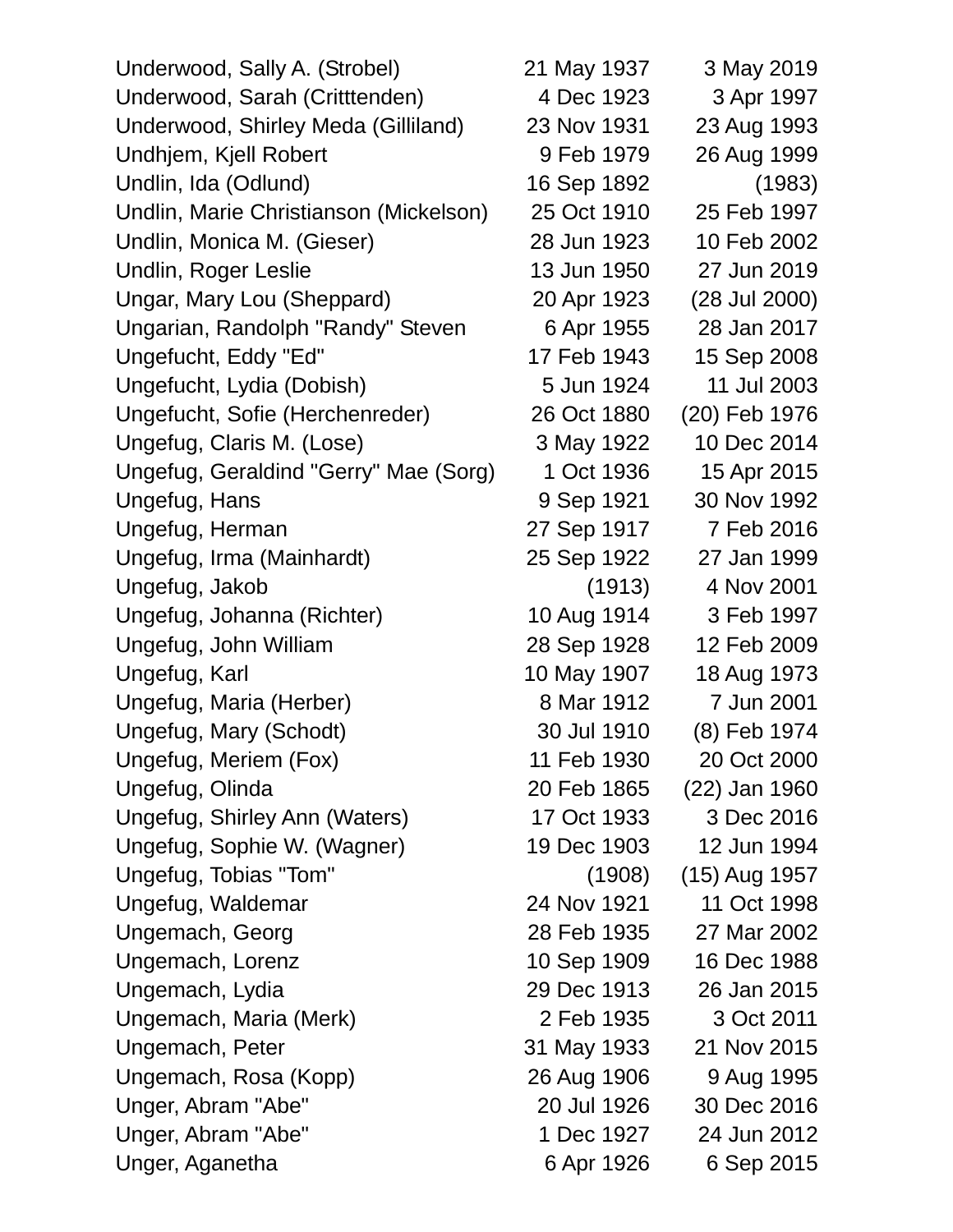| Unger, Agnes Marie (Studt)            | 4 Nov 1927    | 25 Sep 2006 |
|---------------------------------------|---------------|-------------|
| Unger, Alice                          | 24 Apr 1910   | 3 Feb 2001  |
| Unger, Allan Erdman                   | 22 Feb 1935   | 17 Sep 2019 |
| Unger, Allen "LeRoy"                  | 9 Dec 1921    | 10 Oct 2010 |
| Unger, Anna (Neufeld)                 | 1947          | 3 Jan 2016  |
| Unger, Anne                           | 25 Apr 1918   | 24 Jul 2018 |
| Unger, Benjamin Barkman               | 22 Jul 1917   | 14 Sep 2008 |
| Unger, Bertha (Stagman)               | 20 Sep 1895   | 12 Nov 1988 |
| Unger, Betty Irene (Friesen)          | 13 Mar 1944   | 9 Mar 2006  |
| <b>Unger, Brendan Grant</b>           | 6 Mar 1978    | 21 Dec 2019 |
| Unger, Carl                           | (1901)        | (1927)      |
| Unger, Carl H.                        | 3 Dec 1906    | 23 Mar 1994 |
| Unger, Charlotte Marie (Bryant)       | 23 Aug 1944   | 3 Oct 2021  |
| <b>Unger, Clayton Gregory</b>         | 7 Mar 1937    | 23 Jun 2017 |
| Unger, Cora Annette (Lee)             | 25 Jan 1900   | Apr 1986    |
| Unger, Cornelius "Cornie,"            | 4 Jan 1934    | 5 Feb 2021  |
| Unger, Cornelius K.                   | (1905)        | 2 Dec 2000  |
| Unger, Cynthia Lynette (Bjorndal)     | 4 May 1958    | 17 Nov 2012 |
| <b>Unger, Dale Archibald</b>          | 3 Oct 1951    | 22 Nov 2021 |
| <b>Unger, Daniel</b>                  | 12 Sep 1852   | 12 Mar 1929 |
| <b>Unger, Darel Gordon</b>            | (1957)        | 1 Feb 1995  |
| Unger, Darlene S.                     | (1933)        | 7 Sep 2005  |
| Unger, David "Bruce"                  | (1939)        | 26 Aug 2013 |
| Unger, David B.                       | (23 Mar 1921) | 25 Aug 2010 |
| Unger, Dayton "Bud"                   | 4 Jan 1928    | 14 Oct 2000 |
| Unger, Dennis "Denny" Doyle           | 26 Jun 1954   | 25 Apr 2020 |
| Unger, Dennis A.                      | 5 Sep 1930    | 15 Apr 2011 |
| Unger, Dorothy Ann (Toews)            | 1 Jun 1935    | 3 Nov 2012  |
| Unger, Durran "Hank" Henry            | 22 Jul 1928   | 26 Jun 2021 |
| Unger, Dwayne Dale                    | (1953)        | 14 Sep 2008 |
| Unger, Edna (Hehr)                    | (1931)        | 1 Feb 2013  |
| Unger, Edward                         | 1936          | 20 May 2003 |
| Unger, Edward "Eddy" Roland           | 19 Nov 1931   | 9 Mar 2018  |
| <b>Unger, Edwin Elwin</b>             | 11 Apr 1929   | 6 Jul 2009  |
| Unger, Elda (Enns) Thiessen           | 16 Mar 1919   | 24 Nov 2006 |
| Unger, Elizabeth                      | 31 Jan 1926   | 22 May 2010 |
| Unger, Elizabeth "Betty" (Giesbrecht) | 12 May 1927   | 16 Jan 2018 |
| Unger, Elizabeth (Toews)              | 13 May 1913   | 1 Sep 2001  |
| Unger, Elizabeth Mary "Betty" (Park)  | 22 Nov 1932   | 14 May 2013 |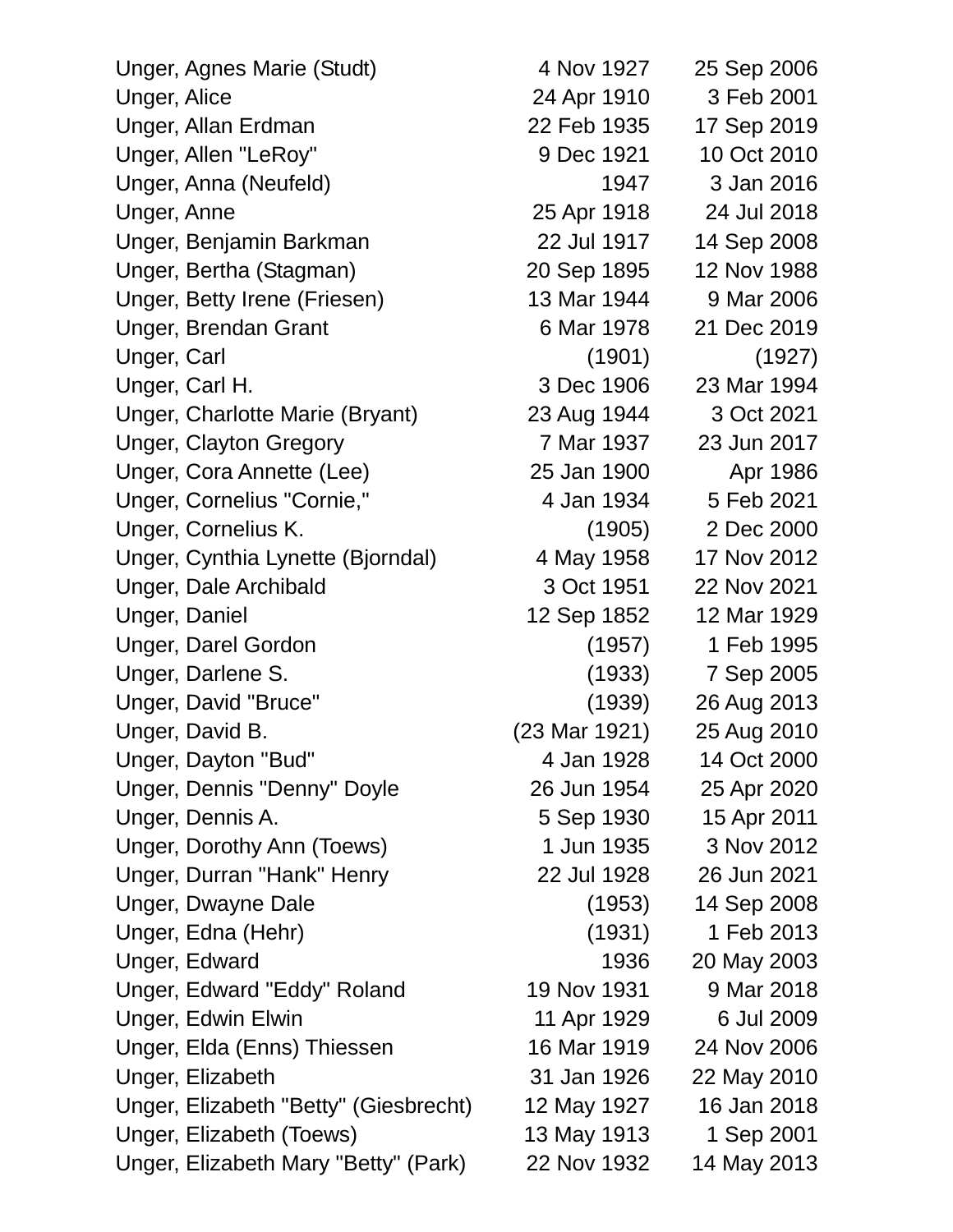| <b>Unger, Ernestine Louise</b>    | 20 Feb 1938 | 20 Feb 2016   |
|-----------------------------------|-------------|---------------|
| Unger, Ethel Emilie (Villneff)    | 19 Sep 1932 | 1 Apr 2021    |
| <b>Unger, Frances</b>             | (1931)      | 2 Apr 2021    |
| Unger, Frank                      | 17 Apr 1940 | 26 Jul 2021   |
| Unger, Fredrick "Fred" William    | 23 Oct 1940 | 23 Jan 2021   |
| Unger, Frieda                     | 1 Oct 1923  | 13 Sep 2015   |
| Unger, Gabrielle Anna             | 29 Jan 2008 | 29 Jan 2008   |
| Unger, Gary D.                    | 9 Jul 1957  | 29 Dec 2014   |
| Unger, George                     | 24 Oct 1930 | 3 Dec 2021    |
| Unger, George                     | 12 Feb 1927 | 18 Nov 2021   |
| Unger, Gilbert                    | 14 Oct 1940 | 15 Nov 2020   |
| Unger, Gilbert "Gil" John         | 22 Sep 1959 | 15 Aug 2020   |
| <b>Unger, Glen David</b>          | 15 Oct 1960 | 27 Sep 2006   |
| Unger, Gordon                     | 13 May 1932 | 15 Oct 2020   |
| Unger, Gordon                     | 10 Mar 1931 | 21 Dec 2015   |
| Unger, Gretel (Rettschlag)        | 11 Oct 1911 | 13 Apr 2007   |
| Unger, Harold                     | 31 Aug 1925 | 3 May 2009    |
| Unger, Harry                      | 11 Apr 1927 | 3 Feb 2010    |
| Unger, Heinrich "Henry"           | 1931        | 2 Mar 2017    |
| Unger, Helen (Driedger)           | 13 Sep 1916 | 18 Mar 2013   |
| Unger, Helen (Sawatzky) Zacharias | 5 Mar 1921  | 28 Mar 2008   |
| Unger, Helen Margaret (Tharalson) | 12 Jun 1932 | 18 Dec 2008   |
| Unger, Helma Theresa (Deutsch)    | 11 Dec 1918 | 21 Mar 1999   |
| Unger, Henry                      | 23 Jul 1925 | 4 Sep 2012    |
| Unger, Henry D.                   | 10 Jul 1929 | 24 Apr 2021   |
| Unger, Henry John                 | 21 Jun 1923 | 3 May 2011    |
| Unger, Henry S.                   | 4 Sep 1898  | (23 Feb 1982) |
| Unger, Herbert C.                 | 15 Mar 1914 | 28 Sep 1994   |
| Unger, Isaac                      | 23 Feb 1931 | 23 Jan 2017   |
| Unger, J. W. "Bill"               | 30 Oct 1925 | 13 Mar 2008   |
| Unger, Jack                       | 15 Oct 1920 | 11 Oct 2008   |
| Unger, Jacob Arnold               | 22 Jan 1942 | 30 Jun 2013   |
| Unger, Jacob F.                   | 21 Aug 1947 | 25 Jan 2017   |
| Unger, James "Jim" Paul           | 31 Jul 1941 | 24 Aug 2013   |
| Unger, James A.                   | 26 Jul 1909 | 6 Mar 1998    |
| Unger, Jeffrey "Jeff" Charles     | (1954)      | 31 Jul 2015   |
| Unger, Jerome F. "Jerry"          | 30 Aug 1927 | 31 Jan 2014   |
| <b>Unger, Jessica Nicole</b>      | (not given) | Mar 1996      |
| Unger, Jill                       | Jan 1990    | Jan 1990      |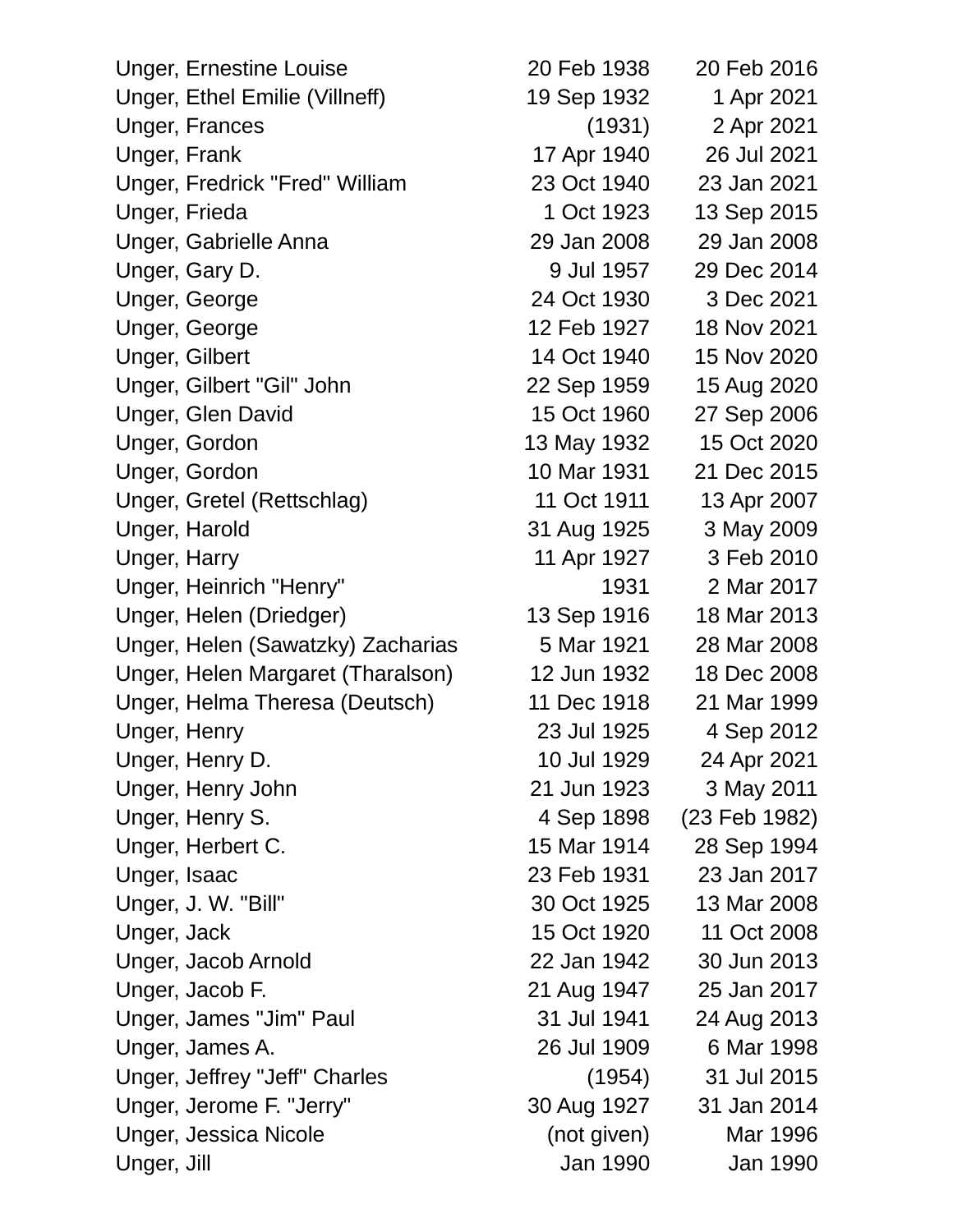| Unger, John                           | 16 Jan 1958 | 17 Sep 2014   |
|---------------------------------------|-------------|---------------|
| Unger, John                           | 29 Dec 1925 | 29 Jun 2014   |
| Unger, John                           | 26 Jan 1954 | 28 May 2006   |
| Unger, John                           | Feb 1836    | Jun 1912      |
| Unger, John                           | (1924)      | 8 Aug 2008    |
| Unger, John                           | 6 May 1892  | 16 Jun 1986   |
| Unger, John                           | (1944)      | 30 May 1999   |
| Unger, John                           | (1903)      | 15 Jan 1985   |
| Unger, John B.                        | 19 Sep 1926 | 5 Jul 2015    |
| Unger, John J.                        | 13 May 1921 | 31 May 2011   |
| Unger, John J.                        | 20 Mar 1941 | 18 Apr 1996   |
| Unger, Julie (Krook)                  | 17 Jan 1965 | 29 Dec 2020   |
| Unger, Justina "Jessie"               | 30 Jan 1913 | 11 Jun 2000   |
| Unger, Katarina "Katherine" (Siemens) | 18 Nov 1907 | 16 Apr 2000   |
| Unger, Katharina "Teen"               | 23 Oct 1914 | 17 May 2008   |
| Unger, Katherine (Berg)               | 16 Apr 1932 | 4 Nov 2013    |
| Unger, Kay                            | (1913)      | 4 May 2007    |
| Unger, LaRissa Marie                  | 5 Jun 1991  | 1 Feb 2020    |
| Unger, Laura Jane Gidget (Kelley)     | 2 Nov 1961  | 30 Oct 2019   |
| <b>Unger, Leonard George</b>          | 4 Apr 1929  | 17 Nov 2011   |
| Unger, Lloyd                          | 17 Sep 1923 | 21 Jul 2010   |
| Unger, Lorna Beatrice (Bluhm)         | 1937        | 19 Apr 2021   |
| Unger, Louise M. (Isaak)              | 28 Dec 1906 | 27 May 1998   |
| Unger, Lydia (Toews)                  | 5 May 1938  | 23 Mar 2008   |
| Unger, Magda (Sckerl)                 | 15 Jan 1898 | 14 Sep 1992   |
| Unger, Magdalene (Martens) Born       | (1933)      | 18 Feb 2016   |
| Unger, Magnus "Max"                   | 1 Apr 1953  | 5 Aug 2013    |
| Unger, Margaret                       | 3 Oct 1932  | 20 Mar 2021   |
| Unger, Maria "Tiny" Madonna (Falcon)  | 25 Oct 1931 | 9 Dec 2020    |
| Unger, Marie                          | 6 Sep 1890  | (9) Feb 1973  |
| Unger, Marie (Dyck)                   | 18 Jan 1928 | 13 Feb 2020   |
| Unger, Marion (Hinz)                  | 17 Sep 1945 | 11 Feb 2020   |
| Unger, Mary                           | 19 Nov 1932 | 26 Jan 2021   |
| Unger, Mary (Long) Heiss              | 22 Mar 1827 | 24 Mar (1914) |
| Unger, Mary (Penner)                  | 2 Jan 1919  | 28 Dec 2004   |
| Unger, Melvin "Mel"                   | 30 Nov 1943 | 23 Dec 2007   |
| Unger, Michael H.                     | (not given) | 1997          |
| Unger, Mildred E. (Hanneman)          | 21 Oct 1917 | 30 Sep 2013   |
| Unger, Myra "Bobbie" ASNQ             | 17 May 1916 | 12 Sep 1990   |
|                                       |             |               |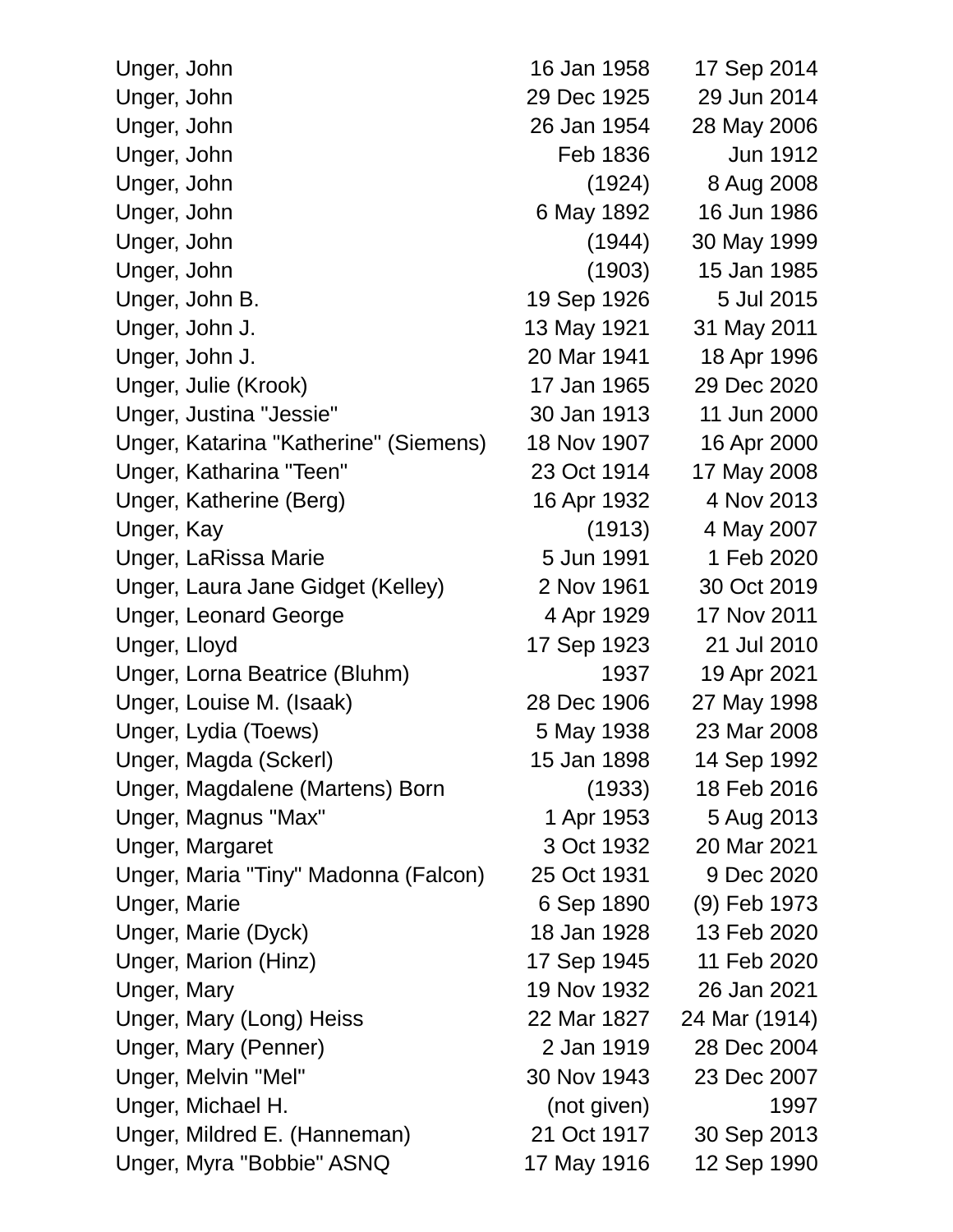| Unger, Nick                       | 26 Sep 1918 | 28 Jun 2010   |
|-----------------------------------|-------------|---------------|
| Unger, Norbert Joseph "Fritz"     | 13 Jul 1926 | 9 Sep 2018    |
| <b>Unger, Norman Bruce</b>        | 5 Feb 1957  | 27 Oct 2020   |
| <b>Unger, Norman Cornelius</b>    | 27 Dec 1944 | 20 Apr 2019   |
| Unger, Orra                       | 5 Dec 1861  | (1950)        |
| Unger, Patricia "Pat" TMKM        | 15 May 1929 | 8 Jun 2021    |
| Unger, Peter                      | 4 Apr 1918  | 26 Jun 2011   |
| <b>Unger, Peter Cecil</b>         | 14 Oct 1938 | 29 Dec 2014   |
| Unger, Renate Emma (Herdlitschke) | 27 Jun 1939 | 8 Jul 2016    |
| Unger, Reynold John               | 22 Jan 1930 | 16 Feb 2010   |
| <b>Unger, Richard Joseph</b>      | 8 Nov 1927  | 26 Nov 2016   |
| <b>Unger, Richard Steven</b>      | 11 Jun 1979 | 21 Jul 2020   |
| Unger, Robert                     | 21 Apr 1924 | 29 Sep 1999   |
| Unger, Robert G.                  | (not given) | Feb 1991      |
| Unger, Robert J.                  | 27 Jan 1925 | 13 Jun 2000   |
| Unger, Roger Ralph                | 1 May 1945  | 29 Apr 2011   |
| Unger, Ronald "Ron" George        | 13 Oct 1949 | 3 May 2009    |
| Unger, Ronald "Ron" James         | 13 Sep 1970 | 25 Jan 2019   |
| Unger, Ruth (Goossen)             | 12 Aug 1930 | 12 Mar 2020   |
| Unger, Steve                      | 4 Sep 1924  | 10 Dec 2020   |
| Unger, Susan (Buechert)           | 5 Mar 1927  | 31 Mar 2014   |
| Unger, Susana                     | (1912)      | 5 Oct 2013    |
| Unger, Susie (Dueck)              | 21 Mar 1920 | 25 Jan 2020   |
| Unger, Tena (Penner)              | 23 Feb 1922 | 20 Oct 2009   |
| Unger, Theodore L.                | 2 May 1905  | 1 May 1996    |
| Unger, Titus J.                   | 17 Oct 1906 | 17 Nov 1990   |
| Unger, Tony                       | 18 Oct 1936 | 1 Sep 2018    |
| Unger, Wally                      | 25 Apr 1931 | 31 May 2020   |
| Unger, Walter                     | 5 Jul 1936  | 9 May 2018    |
| Unger, Walter Herman              | 14 Jan 1927 | 14 Sep 2017   |
| Unger, William "Bill"             | 24 Feb 1931 | 22 Aug 2018   |
| Unger, William C.                 | 1 Jun 1907  | 16 Nov 1995   |
| Ungerecht, Allen                  | 17 Jan 1920 | (6 Apr 1977)  |
| Ungerecht, Bertha (Schatz)        | 24 Oct 1905 | 9 Dec 1998    |
| Ungerecht, Gary                   | 20 Mar 1954 | 11 Feb 1995   |
| Ungerecht, Ivy A. (Waechter)      | 18 Feb 1922 | 7 Nov 2011    |
| Ungerecht, James "Jim" Wayne      | 5 Nov 1948  | 25 Nov 2020   |
| Ungerecht, Lena                   | 19 Sep 1892 | (31 Oct 1998) |
| Ungerecht, Paul R.                | 3 Feb 1912  | 25 Jun 1975   |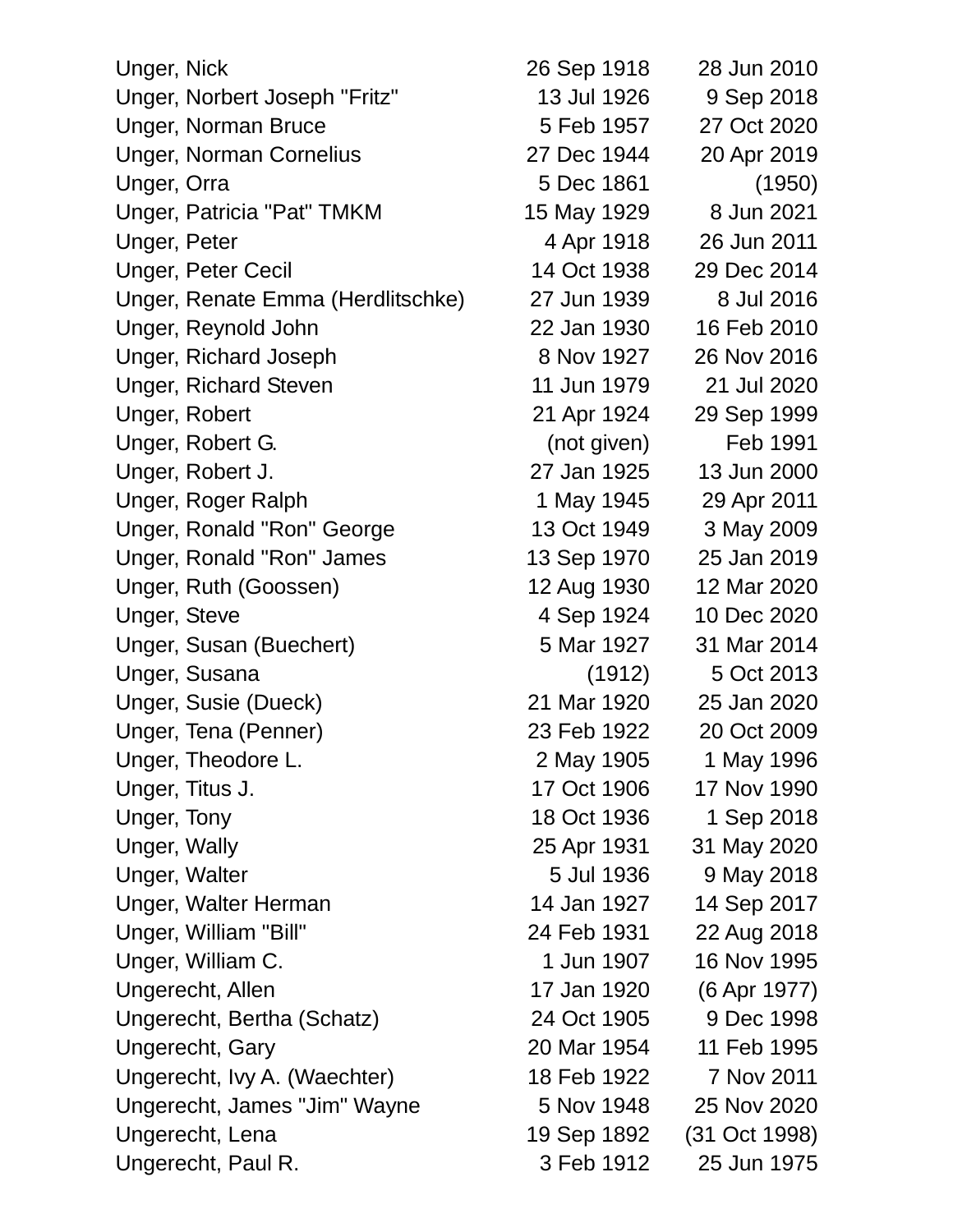| Ungerecht-Olijnuk, Ione                 | 29 Jul 1922 | 21 Feb 2000  |
|-----------------------------------------|-------------|--------------|
| Ungerman, Donald "Donie"                | 3 Oct 1985  | 23 Jul 2021  |
| Unglaub, Vinnie Elizabeth Mary (LaFave) | 1 Jan 1898  | 21 Dec 1999  |
| Ungrue, Anne E.                         | 7 Nov 1887  | 16 Jul 1995  |
| Unhjem, Michael Bruce "Mike"            | 22 Aug 1953 | 13 Sep 2010  |
| Unke, Elizabeth (Lyons)                 | 14 Aug 1914 | 15 Dec 1995  |
| Unke, Emelie "Millie" (Reichert)        | 10 Apr 1908 | 3 Nov 1987   |
| Unke, Evelyn (Baker)                    | 25 Aug 1922 | (Aug 1984)   |
| Unke, Walter Edward                     | 5 Jul 1912  | 13 Sep 1990  |
| Unkenholz, Carol                        | 12 Jul 1919 | 1 Jun 1992   |
| Unkenholz, Elizabeth "Bessie" DA        | 6 Mar 1907  | 7 Jan 1996   |
| Unkenholz, Esabelle Mae (Binnie)        | 21 Apr 1900 | 16 Dec 1993  |
| Unker, Bernice Anna (Byrne)             | 5 Oct 1901  | 4 Apr (1972) |
| Unker, William P. "Bill"                | 22 Jun 1926 | 4 Dec 1999   |
| Unkrur, Arthur "Art" T.                 | 4 May 1925  | 7 Feb 2000   |
| Unmacht, Sharon Elizabeth (Thorvilson)  | 8 Nov 1938  | (Sep 2005)   |
| Unrath, Albert                          | (1917)      | 9 Dec 2005   |
| Unrath, August F.                       | 24 Mar 1912 | (Sept 1964)  |
| Unrath, Cecelia C. (Neubauer)           | 2 Nov 1923  | 16 Sep 1985  |
| Unrath, Charlene Karen Elizabeth        | 21 Jun 1954 | 27 May 2014  |
| Unrath, DeLoris (Kienzle)               | 17 Jan 1944 | 6 Aug 2016   |
| Unrath, Elizabeth Lorene (Bentz)        | (1909)      | 19 May 1990  |
| Unrath, Ella (Kohls)                    | 18 Oct 1919 | 26 Jan 2007  |
| Unrath, Emil                            | 15 Jun 1913 | 3 Nov 1983   |
| Unrath, Eugene                          | 27 Dec 1922 | 19 Nov 1998  |
| Unrath, Friedrich                       | 7 Mar 1907  | 22 Jun 1986  |
| Unrath, Gathore Gene                    | 21 Mar 1942 | 1 Aug 1998   |
| Unrath, Gilbert Norman                  | 3 May 1938  | 30 Sep 2011  |
| Unrath, Gottfried                       | 24 Feb 1882 | 30 Jan 1953  |
| Unrath, Gust E.                         | 14 Mar 1920 | 2 Apr 1981   |
| Unrath, Leah C. (Mettler)               | 3 Nov 1918  | 29 Aug 1999  |
| Unrath, Martha                          | 7 Apr 1917  | 11 Apr 2016  |
| Unrath, Martin Fredrick                 | (1920)      | 31 Dec 2003  |
| Unrath, Olga                            | 29 Nov 1922 | 4 Oct 2012   |
| Unrath, Pauline (Mattheis)              | 13 May 1912 | 20 Feb 1996  |
| Unrath, Reinhold "Ray"                  | 23 Jan 1910 | 28 May 1996  |
| Unrath, Ronald G.                       | 13 Dec 1928 | 25 Apr 2002  |
| Unrath, Salame (Sommerfeld)             | 12 Feb 1888 | 21 Aug 1959  |
| Unrau, Abe                              | 15 Jan 1944 | 5 Apr 2005   |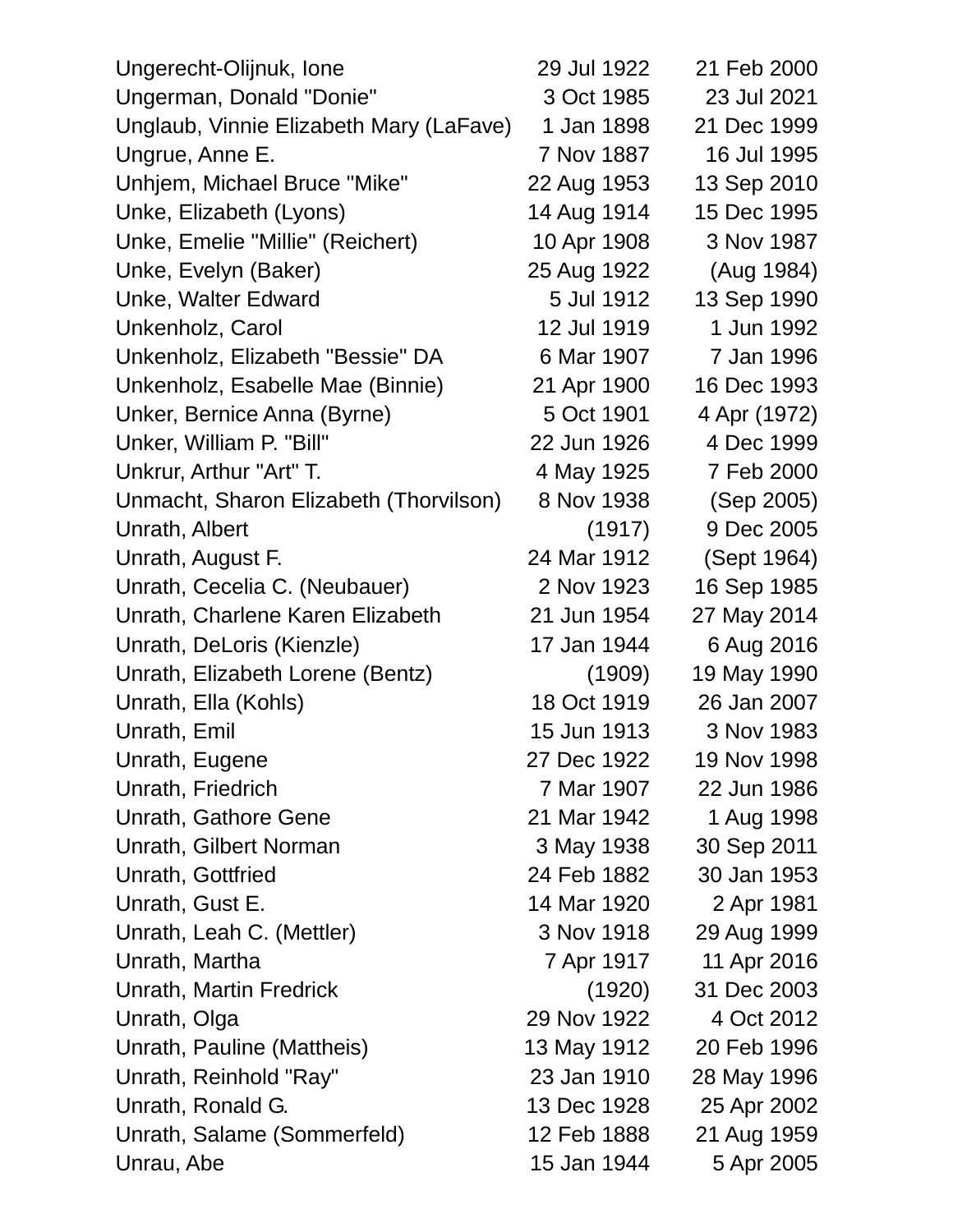| Unrau, Abraham "Abe"           | 27 Sep 1945 | 27 Oct 2016     |
|--------------------------------|-------------|-----------------|
| Unrau, Abram                   | 23 Apr 1932 | 30 Dec 2016     |
| Unrau, Abram                   | 1923        | 23 Jan 2007     |
| Unrau, Abram "Abe"             | 24 Mar 1928 | 28 Feb 2014     |
| Unrau, Alfred "Alf"            | 6 Mar 1928  | 19 Nov 2002     |
| Unrau, Allan Samuel            | 24 Mar 1941 | 30 Apr 2020     |
| Unrau, Anna (Unger)            | 1911        | 20 Sep 2009     |
| Unrau, Anne (Wiebe)            | 13 May 1935 | 22 Sep 2018     |
| Unrau, Arnold                  | 9 Jun 1968  | 5 Sep 2010      |
| Unrau, Barry Marlin            | 14 May 1971 | 8 Aug 2013      |
| Unrau, Ben                     | 17 Jan 1915 | (Dec 2015)      |
| Unrau, Bernhard "Ben"          | 12 Oct 1931 | 10 Sep 2021     |
| Unrau, Brian "Bri"             | 1 Mar 1948  | 9 Dec 2013      |
| Unrau, Cheryl Lynn             | 3 Sep 1952  | 10 Feb 2020     |
| Unrau, Cody Ryan Scott         | 14 Jul 1994 | 19 Mar 2018     |
| Unrau, Conelius                | 14 Aug 1923 | 30 Oct 2014     |
| Unrau, Cornelius "Barny"       | 10 Sep 1935 | 21 Oct 2012     |
| Unrau, David "Dave"            | 27 Jul 1938 | 14 Sep 2011     |
| Unrau, David "Dave" F.         | 29 Jan 1927 | 11 Mar 2017     |
| Unrau, David D.                | 2 Apr 1906  | 28 Jan 2000     |
| Unrau, Diedrich "Dick"         | 24 Dec 1926 | 3 Feb 2013      |
| Unrau, Ed                      | 4 Jul 1933  | 22 Jul 2013     |
| Unrau, Edward George           | 1944        | 5 Apr 2004      |
| Unrau, Edward George           | 1970        | 28 Jun 2012     |
| Unrau, Elma Ruth (Dyck)        | 7 Jun 1933  | 17 Jun 2015     |
| Unrau, Ernest "Ernie" Walter   | 9 Nov 1954  | 19 Feb 2021     |
| Unrau, Ernie                   | 9 Nov 1954  | 19 Feb 2021     |
| Unrau, Ferd                    | 10 Oct 1966 | 26 Oct 2007     |
| Unrau, Gerald James            | 24 Jul 1966 | <b>Jul 2018</b> |
| Unrau, Gerhard W. "George"     | 3 Oct 1915  | 29 Jul 2007     |
| Unrau, Gertrude "Trudie"       | 17 Apr 1919 | 19 Mar 2011     |
| Unrau, Gladwin O.              | 24 Feb 1928 | 12 Apr 2010     |
| Unrau, Gloria Kathleen (Olson) | 15 Sep 1941 | 4 Jul 2021      |
| Unrau, Gordon Kenneth          | 12 Mar 1937 | 9 Jun 2015      |
| Unrau, Harold Leonard          | 10 Mar 1961 | 15 Sep 2020     |
| Unrau, Harvey James            | 22 Jul 1965 | 6 Jun 2007      |
| Unrau, Helen                   | 14 Jun 1927 | 31 May 2021     |
| Unrau, Helena (Hein)           | (1912)      | 11 Dec 2003     |
| Unrau, Henry D.                | 14 Jul 1914 | 10 May 1990     |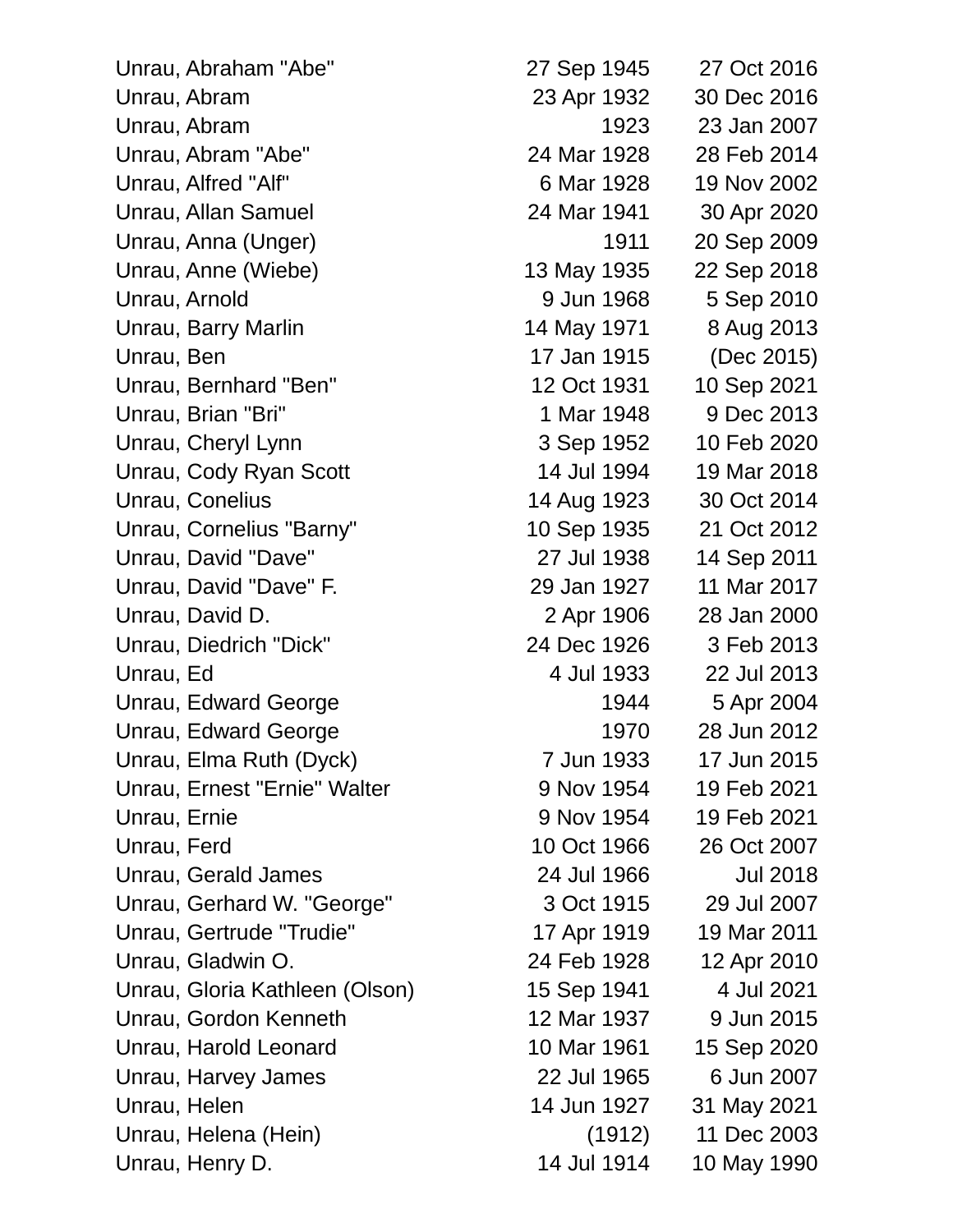| Unrau, Irvin                      | 31 Mar 1959 | 24 Sep 2011 |
|-----------------------------------|-------------|-------------|
| Unrau, Isaac R. "Ike"             | 9 Jun 1921  | 3 Jul 2004  |
| Unrau, Jacob                      | (1921)      | 30 Nov 2011 |
| Unrau, Jacob                      | 1 Aug 1920  | 14 Sep 2007 |
| Unrau, Jacob "Jake"               | 3 Aug 1966  | 20 Oct 2010 |
| Unrau, Jake                       | 1 Sep 1943  | 5 Jan 2021  |
| Unrau, Jason Lee                  | 25 Jan 1980 | 27 Jan 2021 |
| Unrau, Joachim "Joe" Wilhelm      | 16 Jan 1930 | 15 Jun 2018 |
| Unrau, Johanna                    | (1920)      | 28 Mar 2009 |
| Unrau, John                       | 1926        | 7 Jun 2011  |
| Unrau, John                       | (not given) | 16 Nov 2010 |
| Unrau, John                       | 9 Jul 1919  | 8 May 2007  |
| Unrau, John J.                    | 13 Jun 1920 | 2002        |
| Unrau, John N.                    | 1924        | 20 Aug 2012 |
| Unrau, John Neustaeter            | (Feb 2010)  | 31 Oct 2010 |
| Unrau, Justina (Dyck)             | 1 Oct 1922  | 29 May 2012 |
| Unrau, Katharina "Tina" (Klassen) | 1933        | 12 May 2015 |
| Unrau, Katharina "Tina" (Wolfe)   | 2 Feb 1929  | 4 Aug 2015  |
| Unrau, Katharina (Teichrob)       | 28 Feb 1919 | 19 Mar 2014 |
| Unrau, Katie                      | (1902)      | 15 Feb 1986 |
| Unrau, Katy Marie (Dyck)          | 29 Jul 1959 | 26 Dec 2002 |
| Unrau, Lena Joyce (Klassen)       | (1939)      | 18 May 2011 |
| Unrau, Lydia (Pavka)              | (1930)      | 26 Dec 1984 |
| Unrau, Margaret "Margo"           | 1926        | 11 Nov 2020 |
| Unrau, Margaret (Decker)          | 14 Apr 1920 | 15 Jan 2016 |
| Unrau, Margaret (Nickel)          | 18 Sep 1914 | 21 Jan 2013 |
| Unrau, Margaretha (Hiebert)       | 17 Jun 1956 | 6 Oct 2015  |
| Unrau, Marie D. (Olfert)          | 13 Nov 1906 | 29 Mar 2007 |
| Unrau, Mary (Friesen)             | 1930        | 24 Mar 2016 |
| Unrau, Mary (Thiessen)            | 1916        | 5 Feb 2010  |
| Unrau, Maxine May (Little)        | 19 Dec 1927 | 28 Aug 2018 |
| Unrau, Nick "Opa"                 | 19 Aug 1921 | 13 Dec 2017 |
| Unrau, Norman Barney              | (1928)      | 25 Dec 1991 |
| Unrau, Norman Eldon               | (1917)      | 14 Nov 1997 |
| Unrau, Olga Julia (Penner)        | 1930        | 19 Nov 2008 |
| Unrau, Paul B.                    | 3 Feb 1934  | 14 May 2007 |
| Unrau, Peter                      | 1933        | 5 Aug 2003  |
| Unrau, Peter "Pat"                | 1937        | 7 Oct 2003  |
| Unrau, Ron                        | 15 Apr 1974 | 2 Jun 2017  |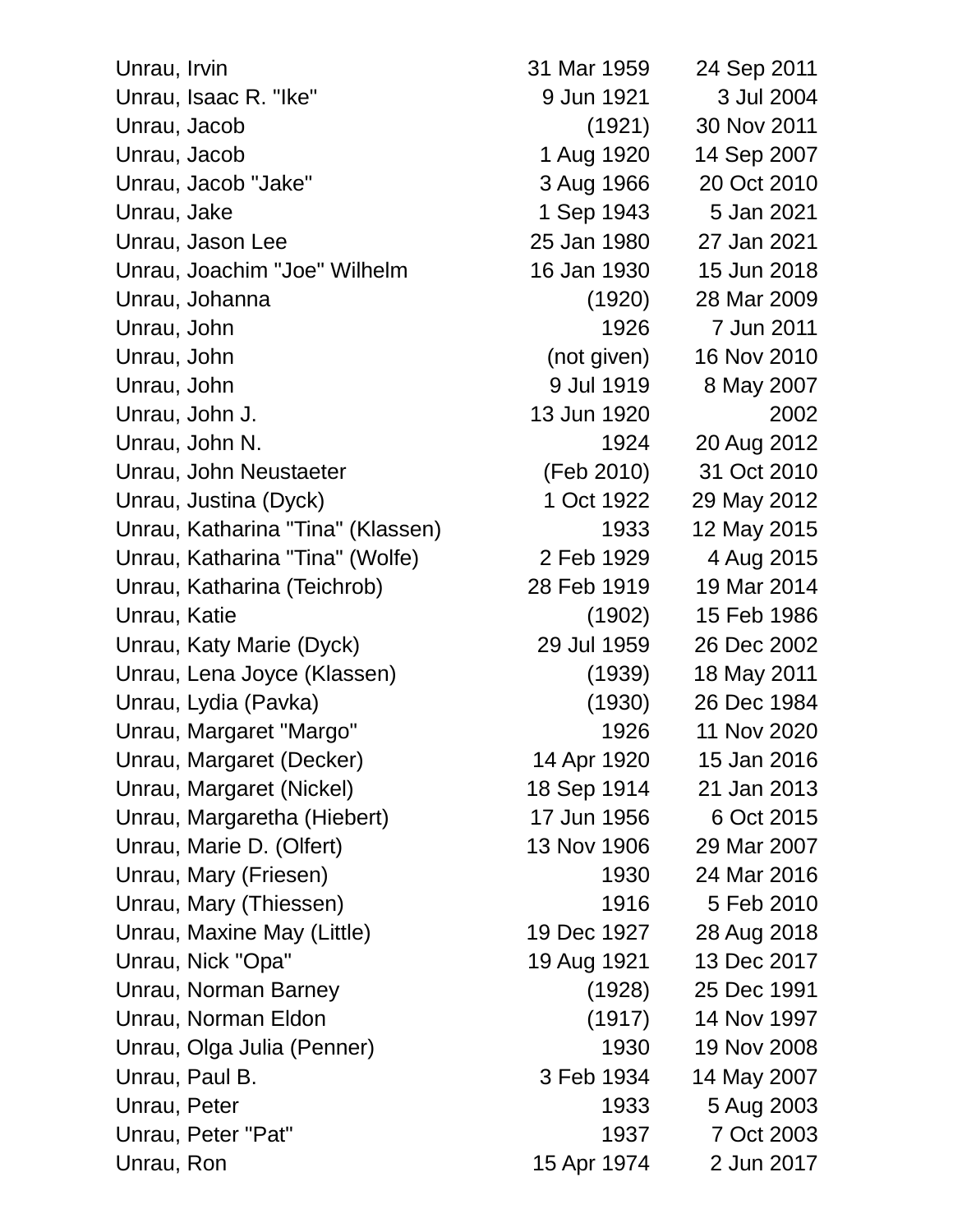| Unrau, S. Jean (Walker)              | 13 Apr 1936 | 15 Mar 2021 |
|--------------------------------------|-------------|-------------|
| Unrau, Sally Ann (Gilchrest) Beaudry | 16 Feb 1951 | 18 Feb 2015 |
| Unrau, Sara (Froese)                 | 1921        | 17 May 2002 |
| Unrau, Shirley Irene (Irwin)         | 22 Dec 1939 | 27 Jul 2017 |
| Unrau, Titus Myles                   | 22 May 2011 | 22 May 2011 |
| Unrau, Toby                          | 1 Jan 1911  | 27 Dec 2006 |
| Unrau, Trina                         | 1950        | 9 May 2021  |
| Unrau, Vivian May (Currie)           | 23 May 1935 | 14 Aug 2020 |
| Unrau, William                       | 11 Jul 1927 | 1 Dec 2010  |
| Unrau, William "Bill"                | 11 Sep 1931 | 3 Apr 2021  |
| Unrau, William "Bill"                | 14 Jul 1929 | 29 Nov 2017 |
| Unrau, William George                | 16 Aug 1933 | 23 Jun 2010 |
| Unrau, Zachary "Zach" Jon            | 12 Mar 1997 | 8 Aug 2013  |
| Unrein, Ernest "Ernie" Joseph        | 9 Sep 1941  | 15 May 2019 |
| Unrein, Erwin                        | (not given) | 29 Jun 2002 |
| Unrein, Hedwig (Brungardt)           | 10 Apr 1921 | 17 Oct 2010 |
| Unrein, Josephine (Stecklein)        | 16 Feb 1921 | 13 Oct 1995 |
| Unrein, Larry "Butch" Gerald         | 4 Nov 1941  | 14 Sep 2016 |
| Unrein, Paul A.                      | 4 Jun 1923  | 18 Feb 2010 |
| Unrein, Vincent Joseph "Vince"       | 23 Sep 1955 | 3 Nov 1997  |
| Unreiner), Laura Lynn Christine      | (1985)      | 8 Sep 2013  |
| Unreiner, Catherine "Kay" MT         | 17 Dec 1919 | 13 Feb 2008 |
| Unreiner, Elizabeth Mathilda (Resch) | (1920)      | 22 Jun 1982 |
| Unreiner, Eva Marie (Schlachter)     | 1935        | 9 Jun 2019  |
| Unreiner, George Louis               | 18 Apr 1908 | 17 Dec 1993 |
| Unreiner, Jacob "Jack"               | (1932)      | 6 Sep 2009  |
| Unreiner, Larua Lynn Christine       | (1986)      | 8 Sep 2013  |
| Unreiner, Leo                        | 29 Mar 1933 | 10 Apr 2014 |
| Unreiner, Lottie Eva                 | (1909)      | 31 Dec 1990 |
| Unreiner, Peter Joseph               | (1935)      | 12 Jan 2010 |
| Unreiner, Phillip Joseph             | (1960)      | 15 Apr 2010 |
| Unreiner, Ralph A.                   | 10 Dec 1902 | 9 Sep 1983  |
| Unreiner, Timothy Mark "Tim"         | 2 Aug 1967  | 16 Sep 2016 |
| Unruh, Abraham "Abe"                 | 31 May 1915 | 25 Feb 2010 |
| Unruh, Abram "Abe"                   | 13 May 1929 | 25 Dec 2014 |
| Unruh, Adeline (Schrag) Schwartz     | 9 May 1910  | 17 Sep 2014 |
| Unruh, Adeline Florence (Martin)     | 11 Mar 1916 | 28 Mar 2011 |
| Unruh, Albert                        | 2 Sep 1902  | 27 May 1996 |
| Unruh, Albert                        | 10 Aug 1893 | 3 Aug 1984  |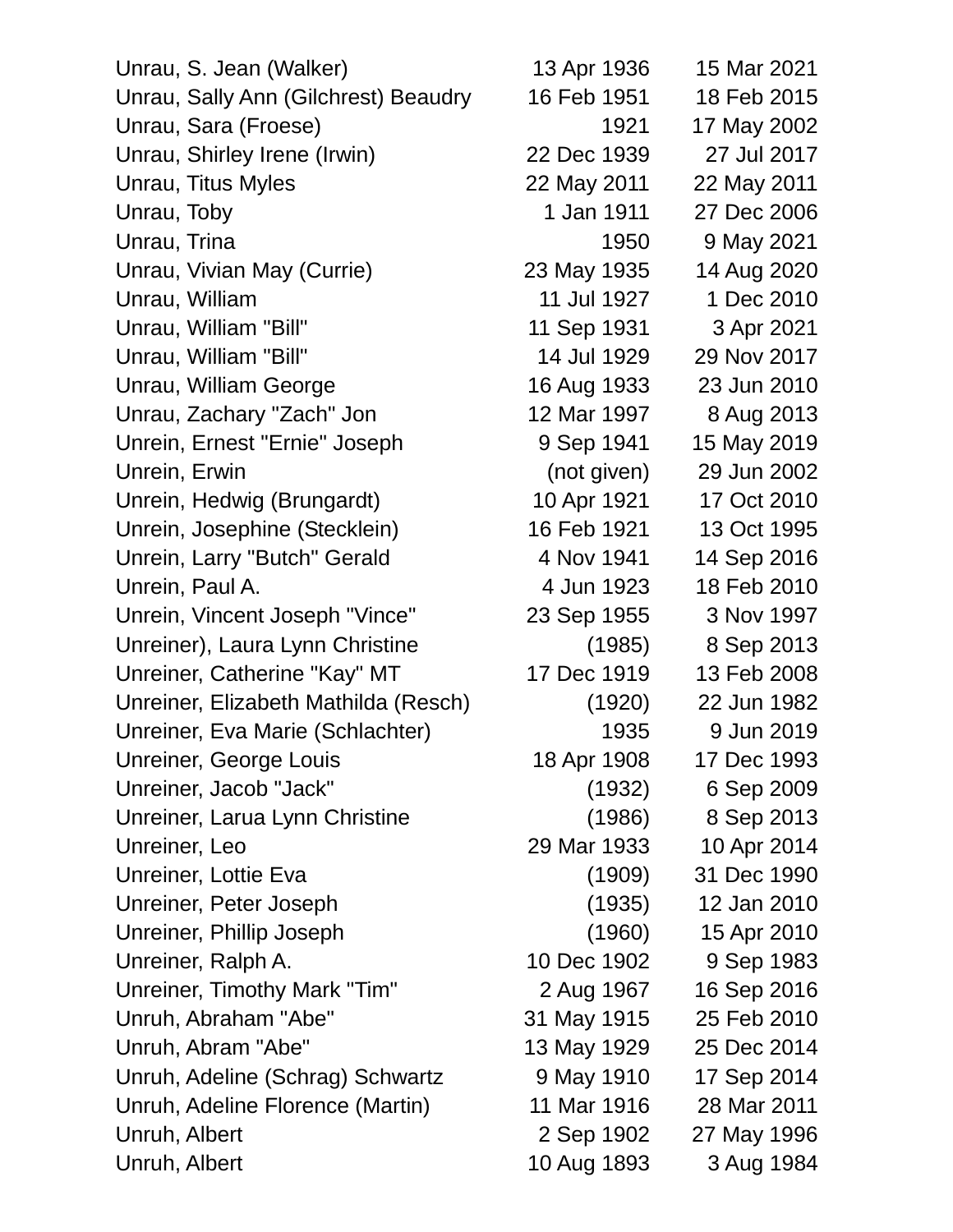Unruh, Albina (Schmidt) 9 Jul 1915 (Oct 1967) Unruh, Alfred J. 26 Mar 1909 29 Oct 1980 Unruh, Alice (1912) 14 Nov 1988 Unruh, Alvin 15 Jan 1924 23 Apr 2000 Unruh, Alvin 16 Nov 1911 Mar 1990 Unruh, Alvin Henry (1912) 9 Mar 1990 Unruh, Alvina (Huber) 28 Jul 1921 (20 Nov 1949) Unruh, Alvina (Sauter) 18 Oct 1903 12 May 1995 Unruh, Alvina L. (Bitz) 16 Mar 1925 23 Apr 1996 Unruh, Amie K. (Gropp) (1967) 24 Nov 2017 Unruh, Andrew 1867 (7 Nov 1953) Unruh, Angela Gail (Ensz) 22 Oct 1976 4 Apr 2010 Unruh, Ann Nora (Harder) 20 May 1930 27 May 2021 Unruh, Anna 17 Sep 1897 23 Mar 1994 Unruh, Anna (Harder) 29 May 1924 1 Apr 2021 Unruh, Anna Maria (Voegele) 22 Nov 1892 (20 Apr 1957) Unruh, Anne Marie (Wedel) 1930 1 Sep 2007 Unruh, Annie (Warkentin) 5 Jul 190528 Jul (not given) Unruh, Anthony J. "Tony" 17 May 1913 8 May 1984 Unruh, Anthony Peter 27 Sep 1983 16 May 2016 Unruh, Armin "Tex" 2 May 1934 6 Jan 1997 Unruh, Arnold 19 Aug 1920 (20 Jul 1989) Unruh, Arthur 3 Mar 1917 24 Feb 1977 Unruh, Arthur C. 11 May 1928 Jan 1976 Unruh, Arthur Jay 4 Jun 1939 13 Jan 2009 Unruh, Arthur R. 31 Mar 1907 (1 Oct 1979) Unruh, Arvid "Arvie" Eugene (1936) 28 Jan 2006 Unruh, August C. 6 Oct 1897 10 Apr 1986 Unruh, Belva E. (Waltner) 1 Sep 1924 20 Nov 2018 Unruh, Ben 25 Sep 1924 12 Nov 2010 Unruh, Ben 19 Jun 1914 30 Jun 2006 Unruh, Bernice E. (Hanson) 26 Jan 1921 30 Jan 1998 Unruh, Bernice Rebecca (Rutschman) 18 Aug 1928 27 Jul 2010 Unruh, Betty M. (Christiansen) 10 Apr 1925 5 Jul 2017 Unruh, Blaze Kenny 1 Mar 1990 21 Mar 2014 Unruh, Bonnie (Carroll) 25 Nov 1936 17 May 2012 Unruh, Burdia "Bert" James (not given) In 9 Jul 2002 Unruh, C. Ramsy (1962) 29 Sep 2011

Unruh, Cameron Forrest 5 Oct 1991 14 Sep 1998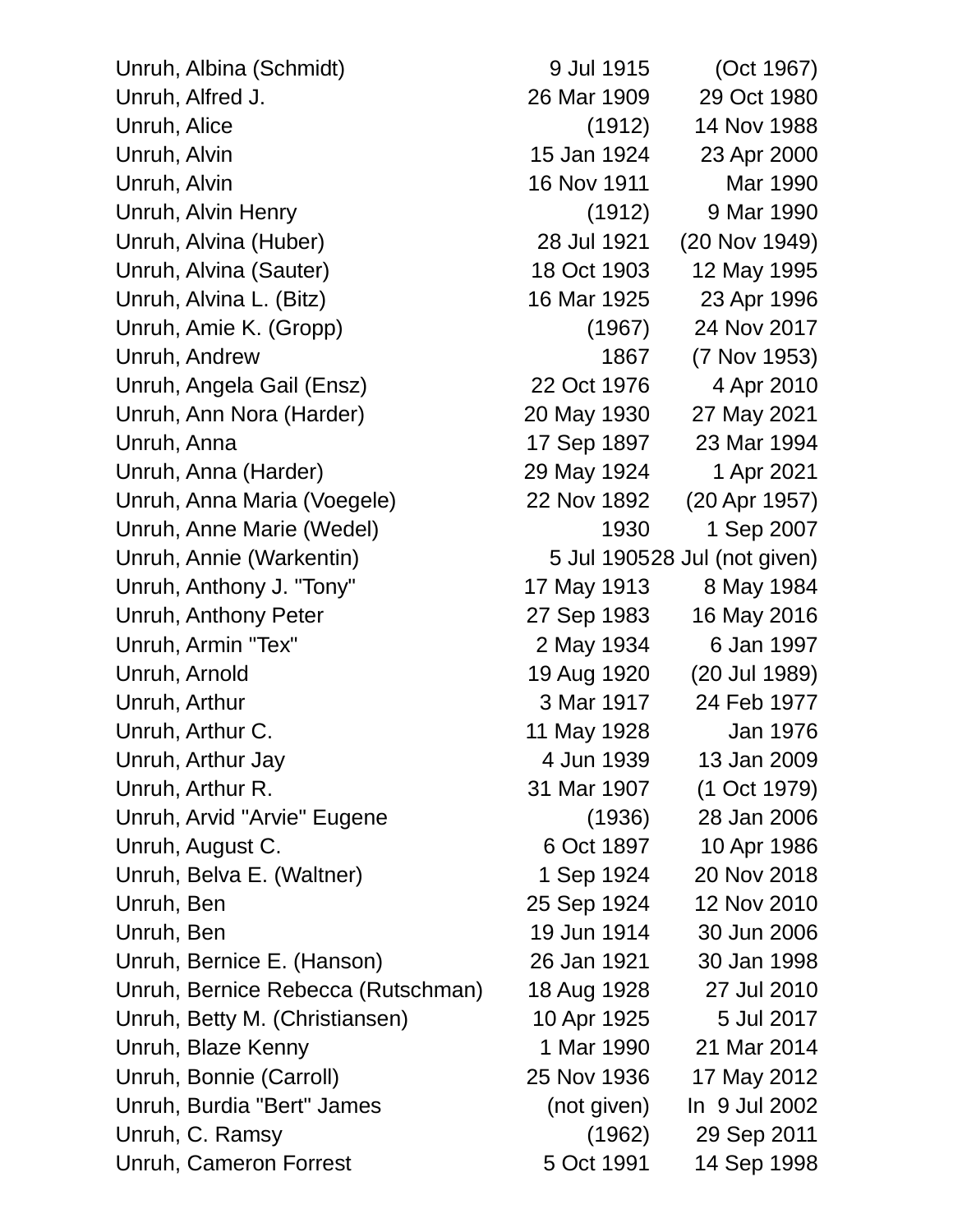| Unruh, Carrie B (Wilhelm) Colbert | 30 Jul 1908 | 9 Oct 2003      |
|-----------------------------------|-------------|-----------------|
| Unruh, Charles D.                 | 5 Jul 1894  | 7 Mar 1992      |
| Unruh, Chester J.                 | 21 Sep 1923 | 20 Nov 2010     |
| Unruh, Christ                     | 19 Sep 1886 | (1972)          |
| Unruh, Christian                  | 2 Jul 1871  | <b>Jun 1941</b> |
| Unruh, Christian "Christ"         | 27 Jul 1902 | 30 Apr 1994     |
| Unruh, Christina (Huber)          | 18 Jun 1908 | 18 Mar 1992     |
| Unruh, Christina (Schilling)      | 9 Apr 1904  | Apr 1978        |
| Unruh, Christine (Flemmer)        | 26 Jul 1902 | 3 Dec 1975      |
| Unruh, Clara Angela (Cowee)       | 27 Apr 1942 | 5 Jul 2020      |
| Unruh, Clara M. (Goff)            | 1917        | 7 Apr 2005      |
| Unruh, Clarence                   | 22 Mar 1914 | 14 Mar 2010     |
| Unruh, Clarence A.                | 2 Mar 1941  | 2 May 1996      |
| Unruh, Clifford                   | 31 Jan 1925 | 31 Dec 2009     |
| Unruh, Cornelius                  | 1 Aug 1929  | 13 Aug 2015     |
| Unruh, Cornelius A.               | 22 Sep 1900 | Aug 1990        |
| Unruh, Cornelius J.               | 1928        | 7 Apr 2003      |
| Unruh, Craig Wayne                | 27 May 1971 | 7 Sep 2010      |
| Unruh, Dale Duane                 | 8 Jul 1934  | 30 Jun (2014)   |
| Unruh, Dallas Reagan              | 17 Jun 1982 | 3 Nov 2017      |
| Unruh, Daniel Melvin              | 12 Oct 1942 | 20 Aug 2003     |
| Unruh, Darlene A.                 | 1932        | 26 Apr 2003     |
| Unruh, Darrel L.                  | (1941)      | 25 Nov 2015     |
| Unruh, David                      | 24 Jan 1924 | 7 Nov 2010      |
| Unruh, David                      | 4 May 1917  | 17 Jun 1996     |
| Unruh, David                      | 10 Jul 1925 | 6 May 1994      |
| Unruh, David Russell              | 8 Jun 1952  | 27 Jul 2021     |
| Unruh, Deeny (Jansen)             | 9 Dec 1958  | 17 Jan 2006     |
| Unruh, Della M.                   | 1910        | 28 Mar 2005     |
| Unruh, Dellamay (Ballensky)       | 12 Nov 1934 | 3 Jan 2019      |
| Unruh, Delmar Roy                 | 20 Jul 1929 | 3 May 2007      |
| Unruh, Dewey                      | 18 Mar 1934 | 7 Feb 2019      |
| Unruh, Dietrich                   | 18 Mar 1916 | <b>Jul 1991</b> |
| Unruh, Donald F.                  | 15 Nov 1934 | 2 Jun 1997      |
| Unruh, Donna J. (Esch)            | 10 Jan 1953 | 19 Jan 2011     |
| Unruh, Donna M. (Schuessler)      | 10 May 1928 | 27 Jun 2021     |
| Unruh, Donna R. (Sadey) Becker    | 23 Apr 1944 | 24 Aug 2016     |
| Unruh, Doris J. (Mortenson)       | 4 Mar 1925  | 31 Aug 2001     |
| Unruh, Doris Lucille (Mastre)     | 19 Feb 1931 | 15 Mar 2000     |
|                                   |             |                 |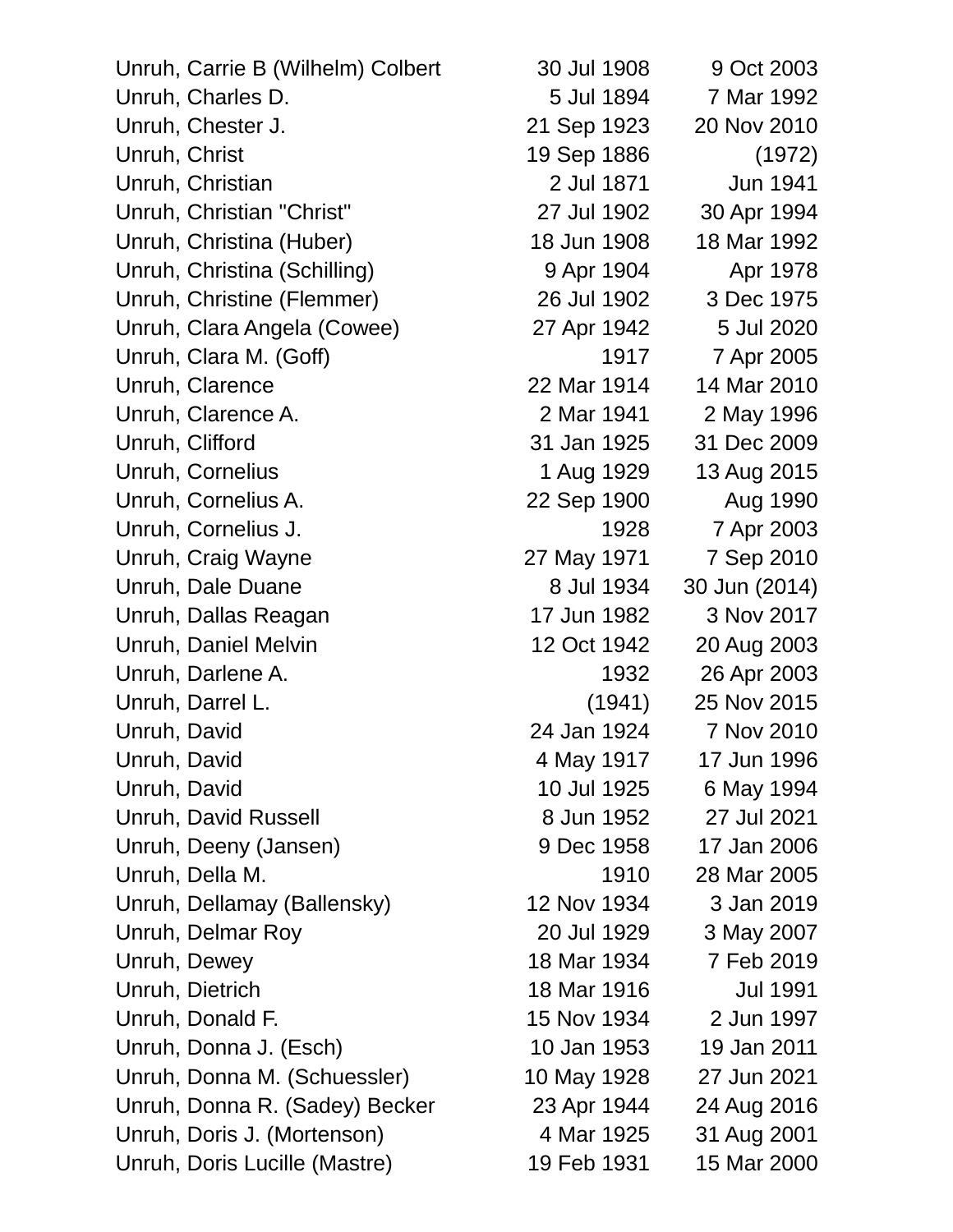Unruh, Doris Ruth (Schultz) 11 Feb 1924 25 Dec 2007 Unruh, Dwyla H. (Feely) (1924) 1999 Unruh, Ed 14 Aug 1919 14 Feb 2008 Unruh, Edith Marie (Jantz) 7 Feb 1916 22 Sep 2014 Unruh, Edmund "Ed" 23 Nov 1935 23 Aug 2014 Unruh, Edna (Streiff) 9 Oct 1925 1 Aug 2009 Unruh, Edward Henry (1899) 29 Jul 1991 Unruh, Edwardine (Duppenthaler) 2 Dec 1920 7 Nov 2010 Unruh, Edwin 17 Nov 1919 25 Jan 2010 Unruh, Edwin Jerry 25 Mar 1944 5 Feb 2010 Unruh, Elaine L. (Berg) 1 Mar 1922 31 Jan 2001 Unruh, Eli W. 19 Mar 1924 (1999) Unruh, Elizabeth (Riediger) 24 Oct 1898 29 Mar 1999 Unruh, Elizabeth Hazel BGBK 8 Aug 1923 21 Jul 2010 Unruh, Elizabeth R. (Busenitz) 8 Mar 1924 24 Dec 2014 Unruh, Elmer 10 Nov 1926 26 Oct 2016 Unruh, Elsa 8 Dec 1926 20 Apr 2016 Unruh, Elsie 17 Jun 1923 7 Jul 2011 Unruh, Elsie (Senner) 18 Sep 1899 30 Nov 1998 Unruh, Elva Dora "Swede" (Heidel) 4 Jan 1925 8 Nov 2017 Unruh, Emma (1903) 20 Jan 2002 UnRuh, Erica Johanna (Block) 22 Mar 1934 5 Sep 2016 Unruh, Erma Christine (Olesen) 21 Aug 1918 28 Jul 2001 Unruh, Erna R. (Winkler) 27 May 1921 29 Mar (1977) Unruh, Ernest A. "Ernie" 28 Apr 1920 20 Dec 2008 Unruh, Erwin 7 Dec 1900 3 May 1991 Unruh, Esther (Handel) 7 Oct 1910 12 Aug 2003 Unruh, Esther (Kroeker) 8 Sep 1916 8 Apr 2011 Unruh, Esther (Veil) 6 Dec 1927 19 Feb 2017 Unruh, Esther Lenore 26 Jan 1913 5 Mar 2005 Unruh, Eugene E. 15 Jan 1934 Mar 1978 Unruh, Eva 26 Sep 1923 3 Jan 2015 Unruh, Eva Verna (1906) 31 Aug 1978 Unruh, Faye Ione (Kirkvold) 23 May 1945 5 Nov 2007 Unruh, Floyd L. 8 May 1944 31 Mar 2006 Unruh, Fred 15 Dec 1914 21 May 1996 Unruh, Freda (Wiege) 4 Oct 1908 25 Apr 2001 Unruh, Frieda H. (Schmidt) 14 Nov 1906 25 May 1993 Unruh, Gano Hoover 7 Nov 1928 22 Mar 2019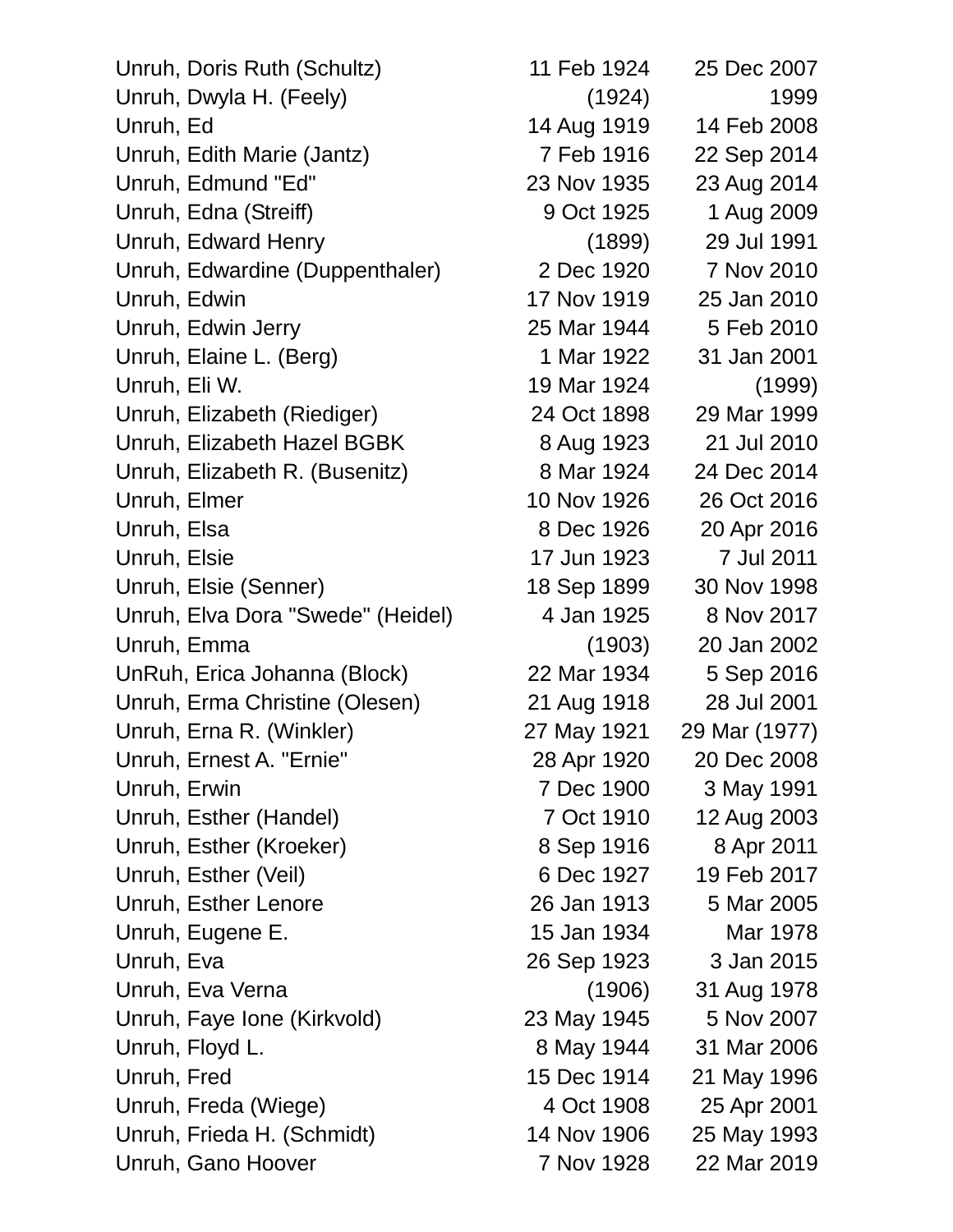| Unruh, Garold                 | 25 Jun 1947 | 19 Mar 2010 |
|-------------------------------|-------------|-------------|
| Unruh, Gary A.                | 16 Aug 1938 | 18 Sep 1994 |
| Unruh, Genevieve (Nix)        | 19 Aug 1925 | 25 Mar 2017 |
| Unruh, Georg Jakob            | 4 Mar 1834  | 16 Nov 1917 |
| Unruh, George                 | 10 Oct 1907 | 3 Oct 1998  |
| Unruh, George                 | (1942)      | 10 Sep 1995 |
| Unruh, George                 | 11 Mar 1899 | 28 Oct 1979 |
| Unruh, George M.              | 10 Sep 1920 | 4 Jan 1997  |
| Unruh, Gertrude "Gertie" EW   | 22 Aug 1926 | 7 Nov 2021  |
| Unruh, Ginter                 | 30 May 1945 | 6 Dec 2018  |
| Unruh, Gladys S. (Goosen)     | 9 Mar 1927  | 27 Jun 2016 |
| Unruh, Grace                  | 8 Feb 1905  | 7 Apr 1986  |
| Unruh, Gust                   | (1912)      | 28 Sep 1999 |
| Unruh, Harold                 | 5 Jan 1927  | 12 Mar 2020 |
| Unruh, Harriet G. (Hanson)    | 24 Aug 1914 | 1987        |
| Unruh, Harvey Lee             | 24 Oct 1940 | 29 Dec 2015 |
| Unruh, Helen (Bueckert)       | 9 Nov 1928  | 3 Jan 2021  |
| Unruh, Helen B. (Elmer)       | 6 Jan 1918  | 24 Jun 1993 |
| Unruh, Helen Louise (Mowbray) | 1925        | 17 Jul 2005 |
| Unruh, Henry A.               | 4 Feb 1919  | 26 Jul 2008 |
| Unruh, Henry C.               | 15 Feb 1957 | 27 Apr 2020 |
| Unruh, Henry Dave             | 2 Sep 1933  | 16 Jan 2019 |
| Unruh, Henry H.               | 9 Sep 1900  | 12 Mar 1984 |
| Unruh, Henry Herman           | 5 Sep 1902  | 19 Mar 1991 |
| Unruh, Howard D.              | 4 Mar 1943  | 6 Feb 2010  |
| Unruh, Isaac                  | 18 Jan 1943 | 9 Jun 2019  |
| Unruh, Iva I. (Hett)          | 2 Jun 1912  | 11 Sep 2010 |
| Unruh, Ivy W. (Goosen)        | 2 Jun 1924  | 11 Aug 2010 |
| Unruh, J. Waldo               | 7 Mar 1917  | 20 Apr 2003 |
| Unruh, Jacob                  | 7 Sep 1873  | (1953)      |
| Unruh, Jacob A.               | 20 Feb 1897 | 28 Jun 1986 |
| Unruh, Jacob David "Jake"     | 10 Jan 1939 | 8 Dec 2014  |
| Unruh, Jacob J.C.             | 5 Sep 1899  | 12 Oct 1985 |
| Unruh, Jake                   | 9 Feb 1907  | 24 Sep 2001 |
| Unruh, Jake                   | (1929)      | 18 Aug 1998 |
| Unruh, Jake                   | 28 Jan 1897 | 15 Oct 1992 |
| Unruh, Jakob A.               | 22 Dec 1860 | 23 Jul 1927 |
| Unruh, James A. "Jim"         | 24 Jan 1934 | 8 Nov 2009  |
| Unruh, James Henry            | 16 Oct 1921 | 22 Oct 2009 |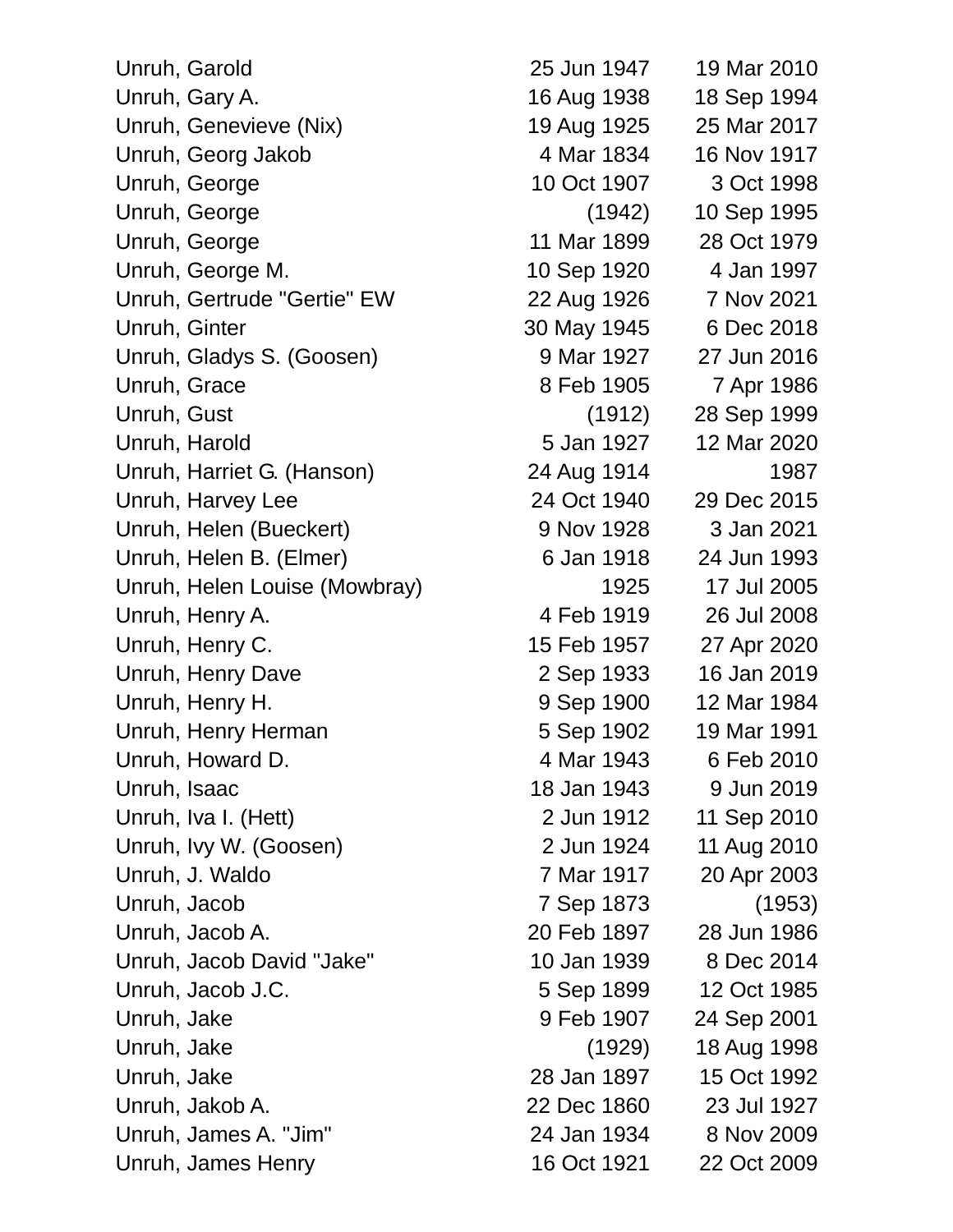Unruh, James L. "Jim" Unruh, Jenna Marie Unruh, Jessica Lynn Unruh, Joan J. Unruh, JoAnn Marie (Brinkman) Unruh, Joe A. Unruh, Johann Unruh, John Unruh, John Unruh, John Unruh, John Unruh, John Unruh, John D. Unruh, John E. Unruh, John F. Unruh, John H. Unruh, John J. Unruh, John J. Unruh, John J. Unruh, John M. Unruh, Joyce (Balzer) Unruh, Joyce Kay (Olson) Unruh, Juanita Meree Unruh, Justin Neil Unruh, Katharina "Katie" Unruh, Katharina (Dyck) Unruh, Katharine (Hofmann) Unruh, Katherina (Voegele) Unruh, Katherine (Kottre) Unruh, Katie (Bender) Unruh, Kenneth Eugene Unruh, Keri Lynn Unruh, Kevin Leroy Unruh, Kristen (Kampen) Unruh, Lacey J. Unruh, Larry Unruh, Larry James Unruh, Laurea (Johnson) Unruh, LaVerna Katherina (Adolf)

| 17 Nov 1923  | 28 Jun 2013   |
|--------------|---------------|
| 27 Feb 2006  | (29 Aug 2006) |
| 26 Jul 1982  | 4 Oct 1982    |
| (1930)       | 4 Jan 2016    |
| 6 Apr 1934   | 10 Oct 2018   |
| 5 Nov 1929   | 28 Sep 2010   |
| 20 Feb 1930  | 3 Feb 2003    |
| 11 Feb 1915  | 23 Apr 2014   |
| 28 Sep 1950  | 30 Jun 2004   |
| 5 Jul 1893   | 18 Jan 1982   |
| 31 Jan 1881  | 24 Feb 1963   |
| 29 Aug 1912  | 2 Jan 1980    |
| 1932         | 21 Feb 2015   |
| 18 Nov 1906  | 18 Feb 1998   |
| 17 Oct 1866  | 13 Mar 1930   |
| 25 Nov 1900  | 8 Oct 1983    |
| 31 Oct 1925  | 17 Nov 2005   |
| 3 Apr 1895   | Apr 1987      |
| 16 Dec 1905  | 22 Mar 1973   |
| 13 Aug 1950  | 18 Mar 2009   |
| 27 Jan 1931  | 14 Dec 2015   |
| 5 Jul 1944   | 24 Oct 2005   |
| 14 Jul 1982  | 15 Jul 1982   |
| 12 Nov 1983  | 18 Nov 2013   |
| (2 Dec 1903) | (8 Jun 1927)  |
| 7 Mar 1933   | 7 Jun 2020    |
| 25 Nov 1896  | 19 Nov 1974   |
| 16 Nov 1893  | (21) Aug 1956 |
| 26 Mar 1921  | 21 Apr 1974   |
| 4 Jan 1895   | 12 May 1969   |
| 8 Mar 1931   | 12 Jun 2021   |
| 14 May 1967  | 27 Jun 2018   |
| 18 Nov 1949  | 18 Oct 2014   |
| 13 Oct 1943  | 14 Sep 2017   |
| 21 May 1925  | 18 Jul 2010   |
| 9 Sep 1946   | 25 Aug 2014   |
| 4 Jul 1935   | 7 Nov 2005    |
| 22 Aug 1897  | 11 Sep 1974   |
| (1929)       | 22 Apr 2020   |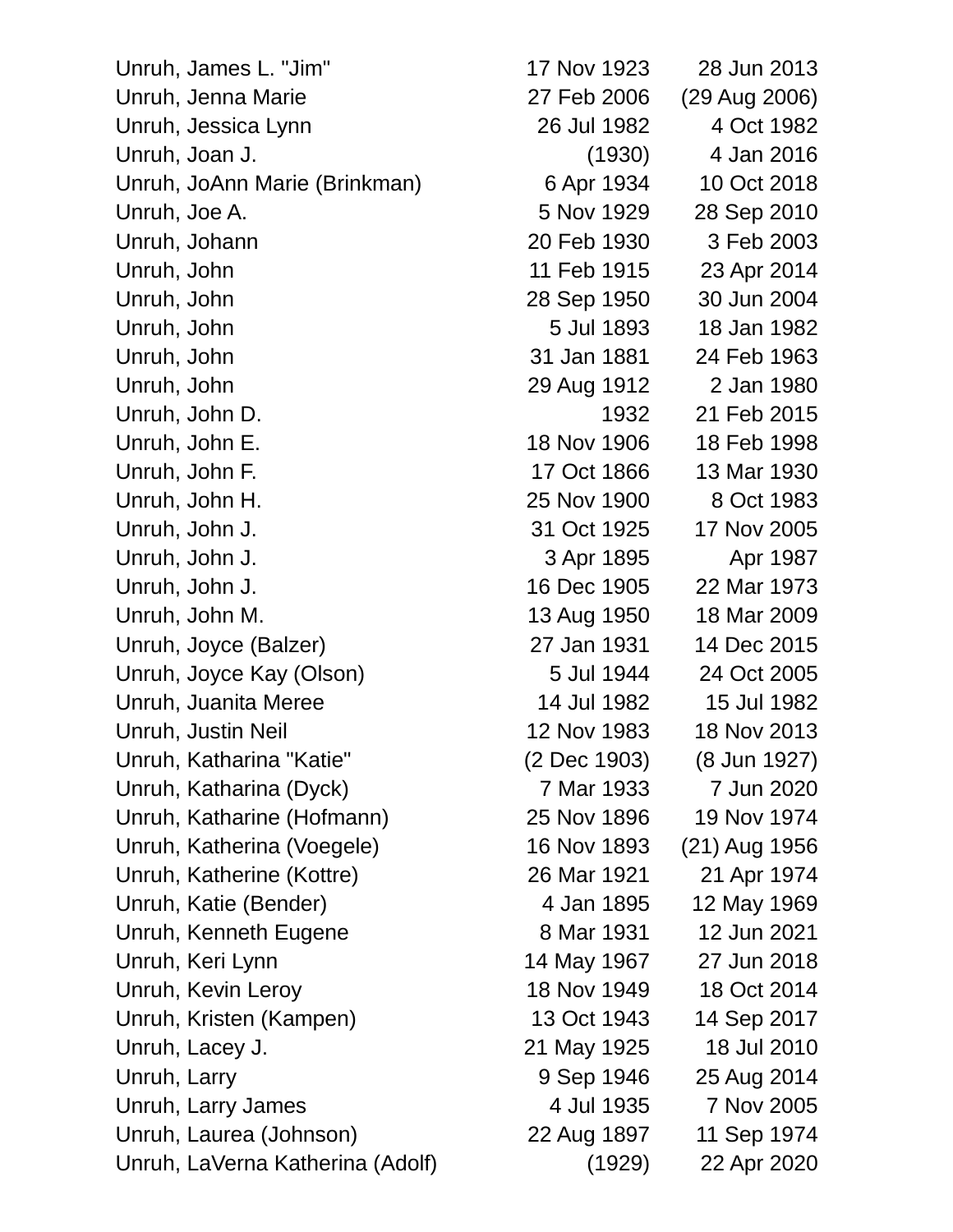Unruh, Leland R. 11 Feb 1918 2 Jul 2006 Unruh, Leonard 20 Feb 1919 10 Jan 2003 Unruh, Leonard "Curly" 27 Oct 1907 30 Oct 1999 Unruh, Leslie "Les" Ray 21 Aug 1926 12 Oct 2018 Unruh, Lester "Gooch" G. 27 Nov 1935 20 Jun 2013 Unruh, Lewis R. 28 Nov 1902 28 Jun 1985 Unruh, Liese (Kroeker) 6 Dec 1941 13 Feb 2021 Unruh, Lillian (Norden) 12 Jul 1906 Aug 1989 Unruh, Lily Kate 16 Jun 2009 25 Aug 2010 Unruh, Linda 22 Apr 1924 8 Mar 2020 Unruh, Lorraine Marie (Phillips) 23 Dec 1941 16 Jul 2015 Unruh, Lou Isla Belle (Cummings) 5 Sep 1922 31 Jul 2008 Unruh, Louisa (Boese) 1 Aug 1901 26 Jan 1999 Unruh, Lucille Irene (Bertsch) 2 Jan 1919 4 Feb 2005 Unruh, Lydia (Haux) 7 Oct 1909 18 Aug 2009 Unruh, Mabel (Budde) 1 Sep 1903 13 Dec 1992 Unruh, Mabel Cora (Ruge) 20 Sep 1900 26 Sep 1996 Unruh, Magdalena 9 Dec 1910 23 Jun 1995 Unruh, Magdalena (Brenner) 15 Dec 1889 Feb 1988 Unruh, Margaret (Friesen) 17 May 1908 10 May 2009 Unruh, Margaret (Heppner) 22 Sep 1907 26 Apr 2001 Unruh, Margaret J. (Rowenhorst) 14 Jan 1920 11 May 1996 Unruh, Margaret Joy (Samuelson) 8 Oct 1958 1 Jan 2020 Unruh, Marie (Fast) 2 Feb 1900 14 Oct 1995 Unruh, Marie Jennie (Oellerman) 14 Jun 1930 13 Jul 2011 Unruh, Mark David 1 Sep 1953 7 Feb 2019 Unruh, Marlene (4 May 1940) (3) Sep 1947 Unruh, Marvin 7 Jun 1921 27 Jan 2013 Unruh, Mary (1922) 11 Aug 2009 Unruh, Mary (Doell) (1925) 11 Dec 2015 Unruh, Mary (Unruh) 8 Jul 1937 8 Sep 2020 Unruh, Mary (Wetzel) 27 Aug 1910 (22 Aug 1959) Unruh, Mary Elizabeth (Frantz) 12 May 1919 9 Mar 2008 Unruh, Mary Jane (Berg) 8 Mar 1939 7 Jun 2016 Unruh, Matthew "Matt" Tyrel 17 Apr 1994 9 Nov 2019 Unruh, Mildred (Goertzen) Martes 25 May 1932 20 Mar 2020 Unruh, Mildred Jean GM 25 May 1932 20 Mar 2020 Unruh, Mildred L. 1 Feb 1928 18 Jun 2016 Unruh, Minnie (not given) (May 1937)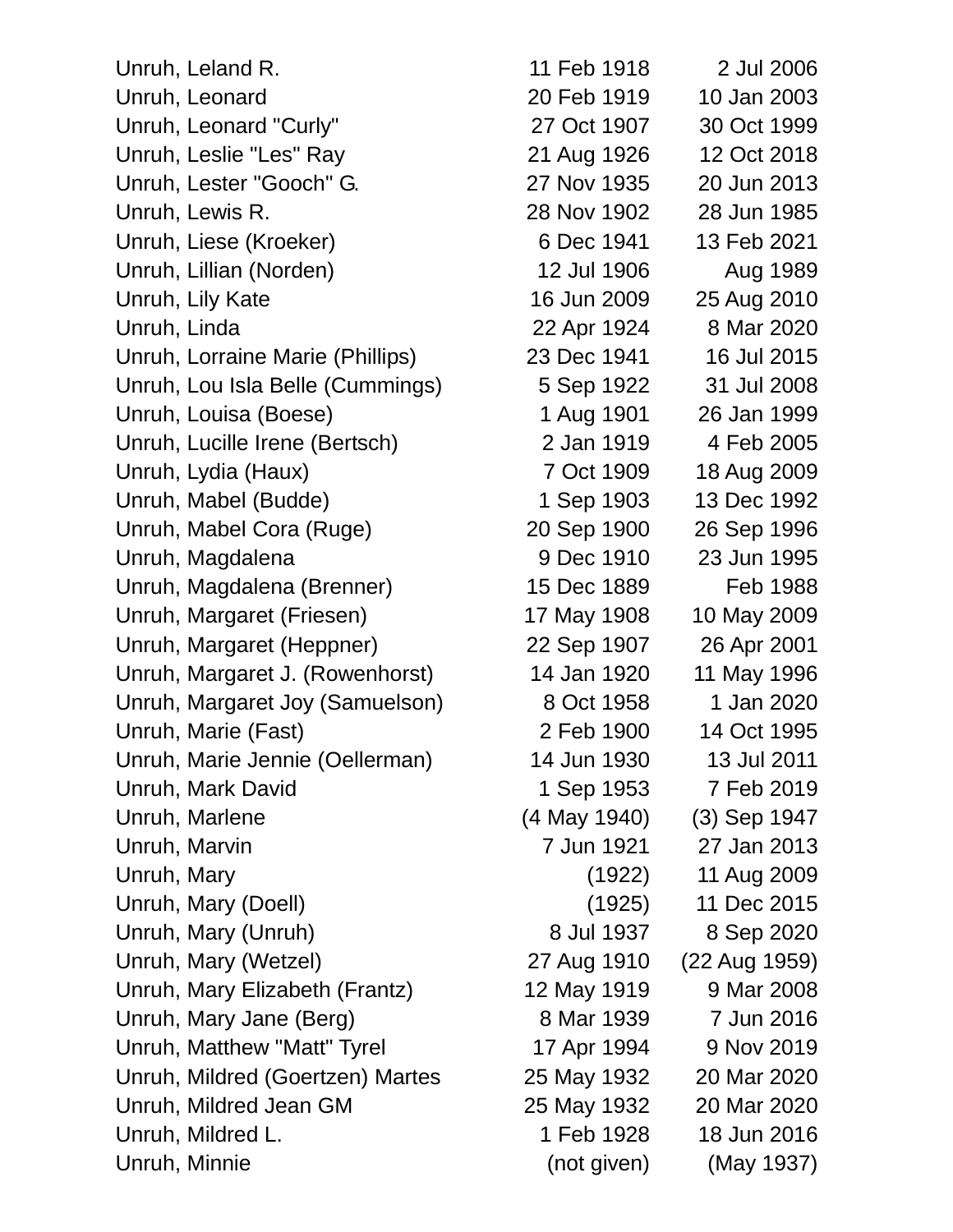Unruh, Mylan J. 7 Aug 2010 9 Aug 2010 Unruh, Naomi Lou (David) 27 Nov 1912 1 Dec 2000 Unruh, Naomi Ruth 14 Mar 1944 28 Sep 2014 Unruh, Nettie (1935) 25 Nov 2017 Unruh, Nickolous 7 Mar 1860 6 Apr 1939 Unruh, Olga (Thiessen 7 Jun 1916 23 Sep 1995 Unruh, Oliver R. 13 Apr 1923 24 Apr 2015 Unruh, Opal Ellen (Murray) 27 Aug 1902 25 Aug 1996 Unruh, Orville (1921) 5 Mar 1993 Unruh, Otis 22 Mar 1921 8 Nov 2020 Unruh, Otto 6 Mar 1911 23 Nov 1988 Unruh, Pansy N. (1907) Jan 1997 Unruh, Peter 10 Nov 1928 10 Sep 2017 Unruh, Peter 16 Mar 1933 4 Nov 2012 Unruh, Peter 1933 5 Aug 2003 Unruh, Peter 1997 Unruh, Peter A. 1 Aug 1902 27 Nov 1992 Unruh, Peter A. 22 Jul 1919 18 Jan 1994 Unruh, Rachel (Dick) 13 Sep 1907 26 Oct 1981 Unruh, Raymond Joseph 7 Sep 1945 19 Apr 2012 Unruh, Reinhart 26 Nov 1920 11 Jan 2003 Unruh, Reuben 9 Oct 1929 29 May 2014 Unruh, Reuben "Chip" B. 5 Mar 1925 25 Sep 2013 Unruh, Reuben C. 12 Mar 1932 19 Aug 2000 Unruh, Rex Allen Mar 1957 Mar 1957 Mar 1957 Unruh, Richard Cornelius "Dick" 27 Jun 1918 18 Feb 2014 Unruh, Roane 22 Aug 1958 Aug 1975 Unruh, Robert 18 Jul 1931 13 Apr 2017 Unruh, Robert "Bob" E. 11 Apr 1929 31 Mar 2016 Unruh, Robert "Bob" F. 30 Apr 1931 6 Apr 2014 Unruh, Robert D. 31 Jul 1933 4 Feb 2010 Unruh, Robert Todd 18 Nov 1957 30 Jun 2011 Unruh, Roberta Mary (Warren) 16 Oct 1918 15 Feb 2019 Unruh, Rodney Ray 28 Feb 1937 23 Oct 2021 Unruh, Roger 1 Jul 1925 4 Oct 2017 Unruh, Roger E. (1961) 23 Jun 2010 Unruh, Ruby Kathleen (Schrag) 20 Sep 1935 30 May 1992 Unruh, Rudolph "Rudy" Kurt 12 Nov 1932 20 Nov 2017

Unruh, Sally (Loewen) Bergen 12 Jan 1923 10 Sep 2005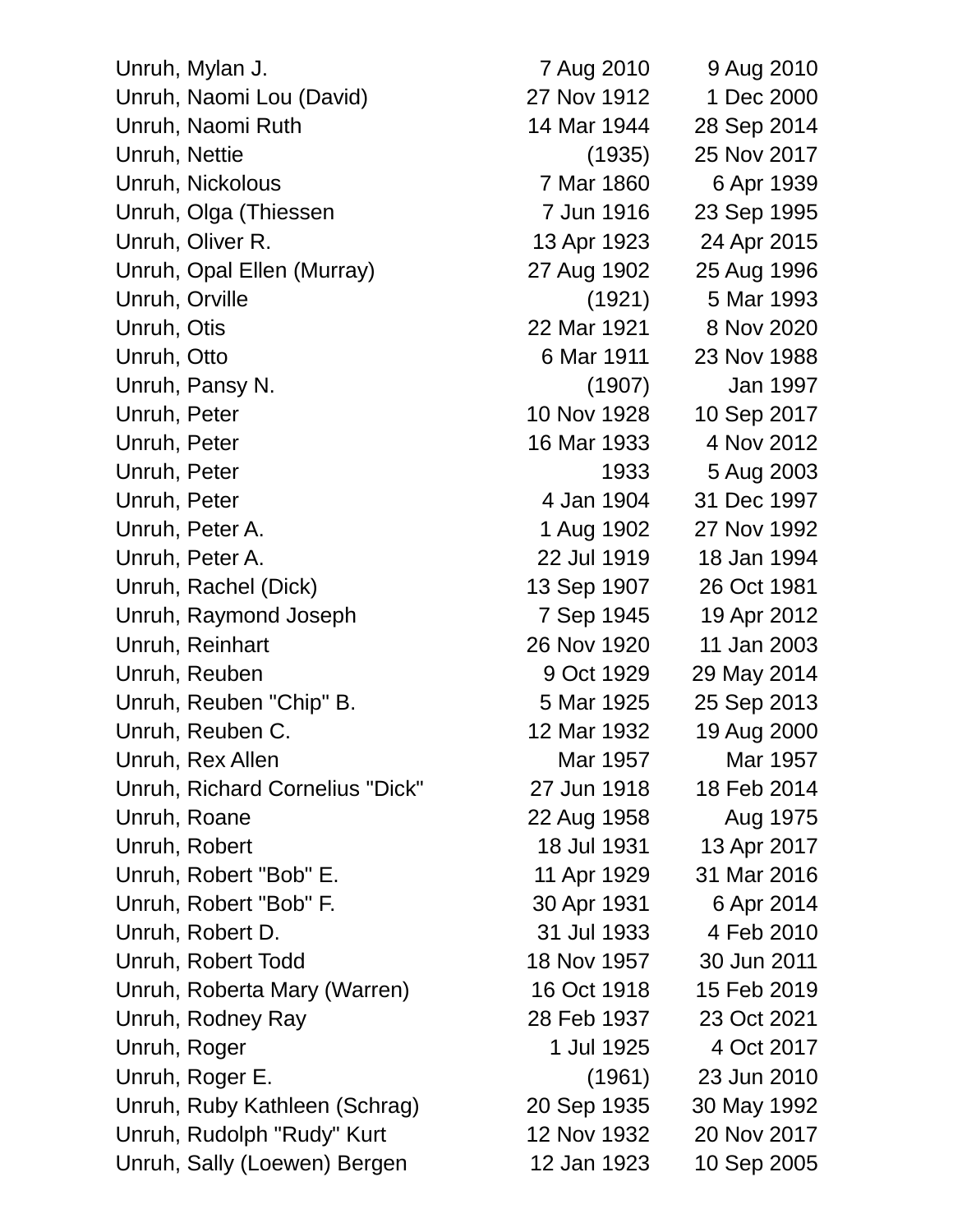| Unruh, Sidney                      | 25 Nov 1952 | 19 Mar 2010  |
|------------------------------------|-------------|--------------|
| Unruh, Sylvania (Tiehm)            | 24 Nov 1911 | 19 Nov 2006  |
| Unruh, Sylvester                   | (1928)      | 26 Jan 2007  |
| Unruh, V. Maxine (Giffin)          | 28 Feb 1926 | 27 Mar 2016  |
| Unruh, Vera C. (Matthies)          | 3 Feb 1920  | 7 Nov 2013   |
| Unruh, Verna R.                    | 1912        | 26 May 2005  |
| Unruh, Viola "Ole" Marie (Richert) | 19 May 1924 | 26 Aug 2014  |
| Unruh, Viola (Soft)                | 11 Apr 1919 | 11 Jul 2014  |
| Unruh, Vivian (Hofer)              | 2 Dec 1921  | 9 Aug 1998   |
| Unruh, Waldemar "Wally" R.         | 8 Nov 1931  | 28 Sep 2012  |
| Unruh, Walter Henry                | 14 Jun 1926 | 7 Apr 2011   |
| Unruh, Wayne Eugene                | 4 Mar 1960  | 27 Jan 2018  |
| Unruh, Wesley                      | 5 May 1910  | (5 Jun 1980) |
| Unruh, Wilfred                     | 11 Sep 1923 | 20 Mar 2017  |
| Unruh, William                     | 13 Oct 1912 | 23 May 1992  |
| Unruh, William                     | 22 Aug 1912 | 11 Jan 1994  |
| Unruh, William "Bill"              | 20 Jul 1925 | 26 May 2019  |
| Unruh, William Ellsworth           | 27 Oct 1946 | 5 Oct 2021   |
| Unruh, Wilma Edith (Lyne)          | 14 Nov 1921 | 4 Jan 2009   |
| Unruh, Wilma R. (Schmidt)          | 18 Sep 1908 | 25 Dec 2009  |
| Unruh, Wynona I. (Dick)            | 11 Jun 1920 | 8 Sep 2012   |
| Unser, Adeline (Schafer)           | 31 Aug 1931 | 16 Jun 1996  |
| Unser, Alex                        | (1915)      | 16 Aug 1999  |
| Unser, Anna (Doll)                 | 13 Feb 1917 | 24 Jun 2002  |
| Unser, Anthony "Tony"              | 1944        | 24 Apr 2006  |
| Unser, Anton                       | (1910)      | 22 May 1999  |
| Unser, Anton "Tony"                | 25 Aug 1912 | 13 Feb 1995  |
| Unser, Anton J.                    | 31 May 1912 | 5 Aug 1990   |
| Unser, Brian Lee                   | 12 Jan 1970 | 10 Aug 2019  |
| Unser, Carl                        | 6 Nov 1914  | 16 Jan 1993  |
| Unser, Casper J.                   | 3 Mar 1917  | 18 Feb 1993  |
| <b>Unser, Casper Paul</b>          | 3 May 1908  | 22 Oct 1995  |
| Unser, Catherine Rose (Schaffer)   | (1899)      | 23 Sep 1984  |
| <b>Unser, Clarence Anthony</b>     | (not given) | 18 Jul 1955  |
| Unser, Conrad                      | 10 Mar 1876 | Dec 1951     |
| Unser, David Lee                   | 12 May 1955 | 18 Oct 2015  |
| Unser, Dean Michael                | 24 Oct 1947 | 17 Jun 2015  |
| Unser, Fay                         | 1932        | 22 Jan 2005  |
| Unser, Florian "Flory"             | 24 Aug 1924 | 26 Mar 2005  |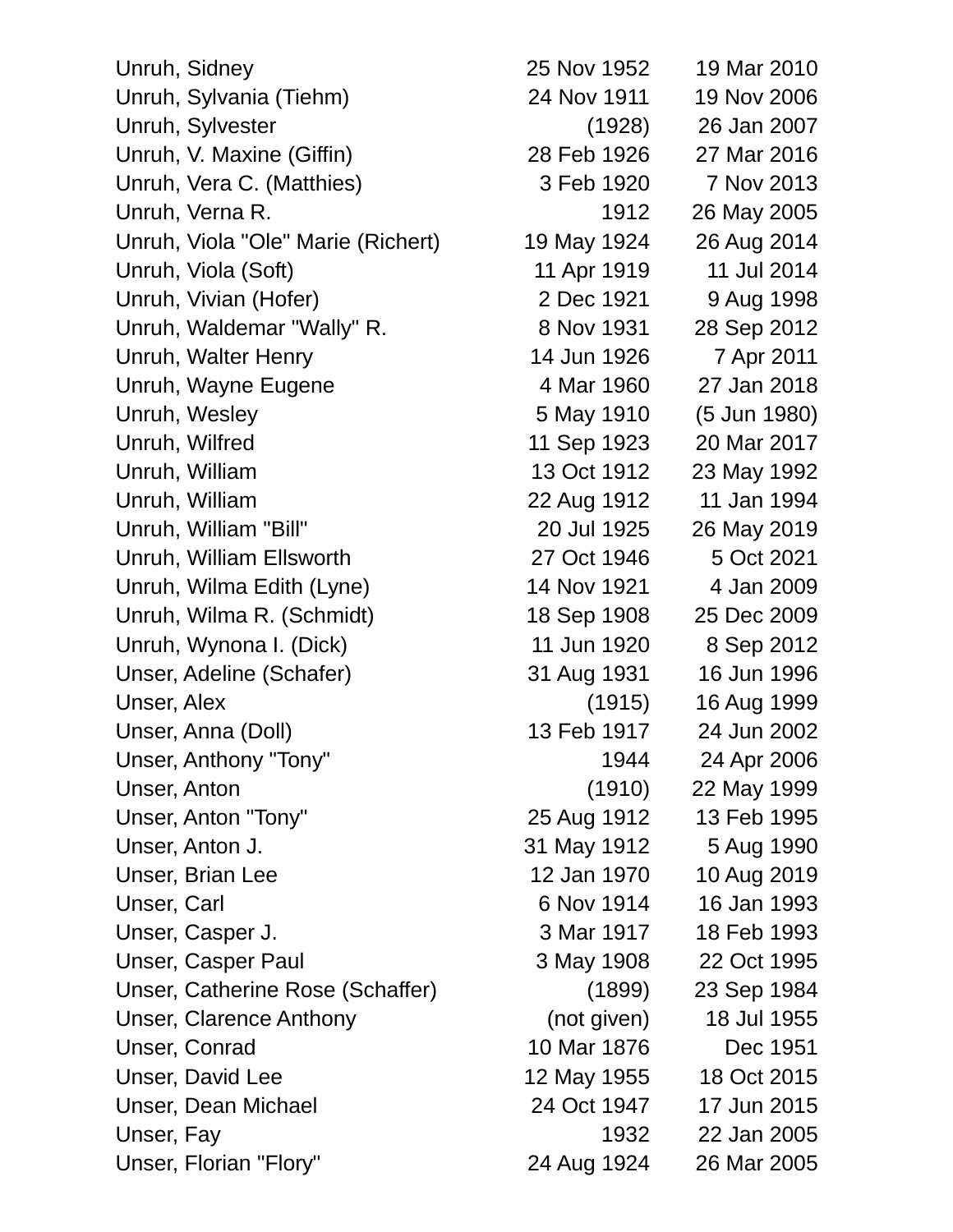Unser, Frank 1926 16 Dec 2001 Unser, Frank 3 Aug 1931 4 Feb 1998 Unser, Frank Casper 4 Aug 1933 18 May 2014 Unser, George M. 20 Sep 1913 6 Jan 1998 Unser, Heather Louise (McGruder) 3 Sep 1983 28 Apr 2012 Unser, Henry (1917) 27 Mar 2006 Unser, Isabelle Elizabeth (Brilz) 3 Jan 1923 22 Sep 2009 Unser, Johanna (Reinbold) 18 Feb 1919 24 Aug 2000 Unser, John 1941 30 May 2008 Unser, John 22 Jun 1905 10 Nov (1968) Unser, John Frank (1924) 12 May 2003 Unser, John Martin 14 Apr 2005 Unser, Joseph A. 10 Jan 1920 1 Dec 1986 Unser, Kasper 19 Mar 1883 11 Jan (1952) Unser, Kasper "Kap" C. 14 Oct 1948 19 Mar 2018 Unser, Kenegunda (Baumstarck) 28 Oct 1923 31 Aug 2014 Unser, Klementine (Roms) 22 Mar 1911 4 Sep 2011 Unser, Leo 12 Jun 1920 28 Jun 2016 Unser, Leta (Beattie) 3 Jul 1932 19 Dec 2000 Unser, Lloyd Anthony 19 May 1943 11 Nov 2019 Unser, Magdalena (Richter) 3 Apr 1887 4 Nov (1961) Unser, Magnus 14 May 1924 31 Dec 2012 Unser, Margarete (Zerr) 9 Sep 1922 21 Jan 2000 Unser, Mary (Gross) (1911) 10 Aug 2003 Unser, Mary (Weisbeck) (not given) 29 Sep 2003 Unser, Mary Ann (not given) 1 Aug 2000 Unser, Michael 21 Apr 1954 9 Jul 1991 Unser, Mike 9 Jul 1929 (17 May 1983) Unser, Patricia (1925) 12 Feb 1998 Unser, Paul Robert 22 Oct 1934 7 Aug 2008 Unser, Pauline (Gross) (1915) 30 Oct 1976 Unser, Tillie (Jahner) 20 Nov 1921 30 Nov 2013 Unser, Xavier Joseph (1918) 10 Apr 2006 Unsworth, Doris "Thelma" (Borrows) (1913) 24 Sep 1990 Unsworth, Robert Frederick (1910) 1 Jun 1990 Unterberger, Patricia Faye (Callaghan) 16 Oct 1945 5 Dec 2010 Unterbrunner, Eleanor (Grassel) 26 Dec 1919 25 Jun 2017 Unterbrunner, Robert 9 Oct 1917 11 Jul 1991 Untereiner, Frank James 18 May 1924 31 May 1999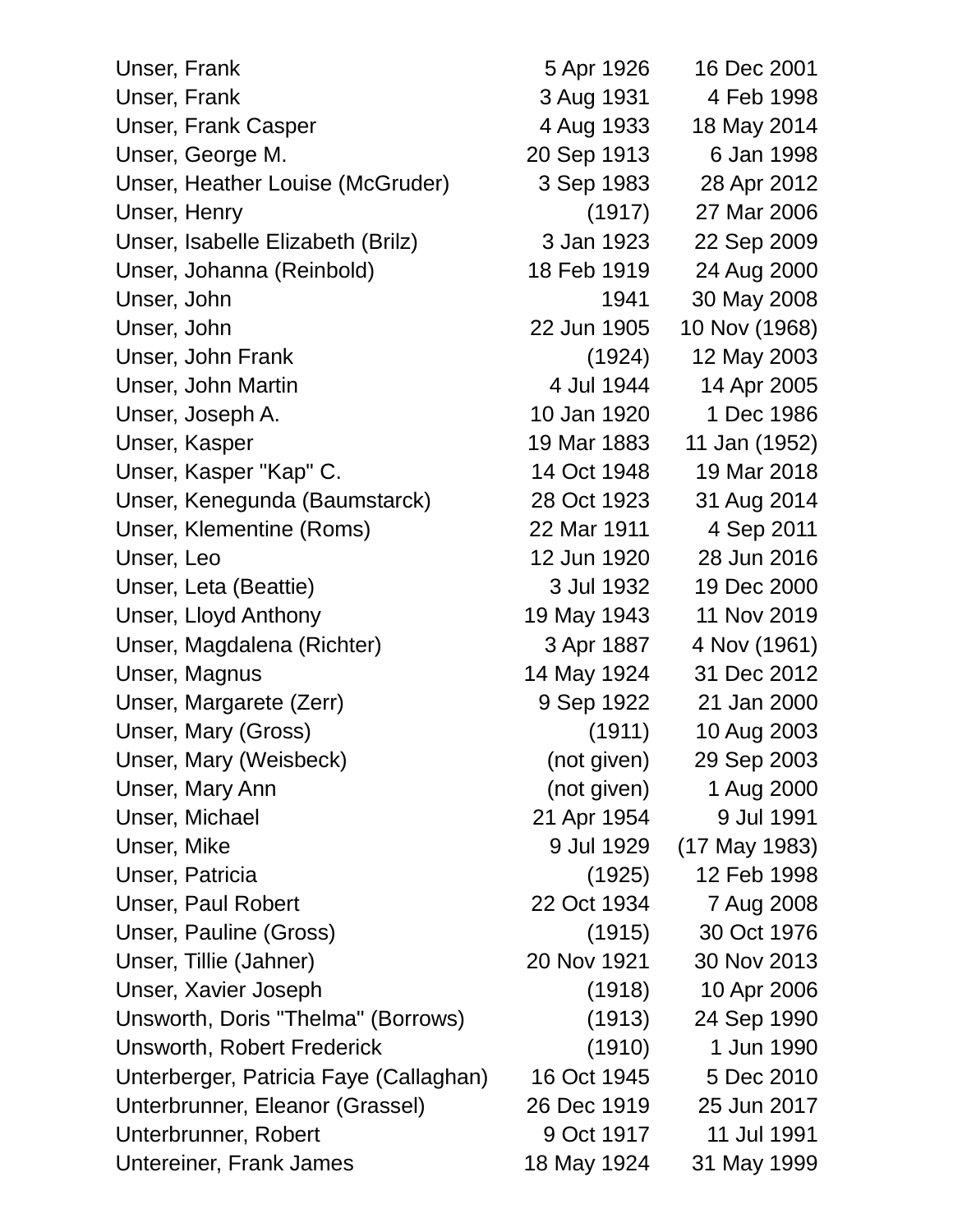| Untereiner, Geneveive Louise (DeVocht)   | 10 Oct 1931 | 28 Aug 2016  |
|------------------------------------------|-------------|--------------|
| Untereiner, Irene M. (Wisner)            | 7 Nov 1929  | 22 Aug 2013  |
| Untereiner, Josephine (Gilson)           | 11 Mar 1894 | 21 Oct 1986  |
| Untereiner, Larry Adam                   | 22 Jul 1941 | 18 Nov 2019  |
| Untereiner, Leo Aloysius                 | 9 Jan 1928  | 15 Dec 2000  |
| Untereiner, Winnifred "Winnie"           | (1920)      | 10 Nov 2018  |
| Unterhofer, Max Harry                    | 6 Apr 1956  | 6 Mar 2021   |
| Unterholzner, Muriel L. (Ladd)           | 20 Feb 1907 | 25 Nov 1994  |
| Unterieser, Klaus Dieter                 | 25 Aug 1953 | 26 Aug 2021  |
| Unteriner, Aloysius "Al"                 | 2 Aug 1912  | 30 Jul 2005  |
| <b>Unteriner, Andrew</b>                 | 25 Jan 1919 | 31 Aug 2015  |
| Unteriner, John George                   | (1932)      | 21 Jan 2014  |
| <b>Unteriner, Paul George</b>            | (1926)      | 1 Nov 2009   |
| Unterschultz, Elsa "Elsie" (Lahnert)     | 15 Oct 1921 | 23 Oct 2017  |
| Unterschute, Edward                      | 23 Feb 1921 | 1 Aug 2006   |
| Unterschute, Garry Brian                 | 29 Sep 1950 | 6 Oct 2003   |
| Unterschute, Herbert Ludwig              | 13 Nov 1928 | 26 Jul 2010  |
| Unterschute, Margery Ruth MR             | 22 Jun 1944 | 17 Jun 2007  |
| Unterschute, Martha Marie (Hahn)         | 5 Feb 1933  | 19 Dec 2015  |
| Unterschütz, Christian                   | 1 Feb 1901  | 26 Jan 1985  |
| Unterschutz, Irene Ruby (Schweitzer)     | 30 Jan 1927 | 27 Oct 2003  |
| Unterschutz, Jacob                       | 24 Feb 1917 | 8 Nov 2001   |
| Unterschütz, Martha (Hannemann)          | 27 Aug 1899 | 19 May 1987  |
| Unterseher, Albert H.                    | 6 Nov 1902  | 4 Jan 1956   |
| Unterseher, Alfred Edward                | 7 Jul 1910  | 18 Mar 1993  |
| Unterseher, Alice (Reinhardt)            | 9 Oct 1924  | 25 Feb 2007  |
| Unterseher, Allan Edgar                  | 15 Feb 1936 | 12 Dec 1996  |
| Unterseher, Anna (Gerstenberger)         | 10 Jun 1913 | 12 Mar 2000  |
| Unterseher, Arnold W. "Spike"            | 11 Apr 1925 | 26 May 1999  |
| Unterseher, Arthur L.                    | 3 Dec 1920  | 8 Dec 2014   |
| Unterseher, Barbara Jean (Eiseman)       | 27 May 1927 | 30 Dec 2013  |
| Unterseher, Bonnie Ruth (Pierce) Fiester | 3 Sep 1926  | 21 Jun 2010  |
| Unterseher, Camaie "Cammie" A.           | 27 May 1970 | 8 Mar 2008   |
| Unterseher, Charles K.                   | 3 Jun 1882  | (1960)       |
| Unterseher, Christ                       | 20 Dec 1912 | 19 Jul 2013  |
| Unterseher, Christian                    | 1 Feb 1905  | 9 Feb 1975   |
| Unterseher, Christina (Ackerman)         | 12 Mar 1893 | 1 Jan 1956   |
| Unterseher, Clara D. (Deibert)           | 12 Aug 1913 | 20 Nov 1961  |
| Unterseher, Dallas E.                    | 21 Mar 1923 | (10 Nov1980) |
|                                          |             |              |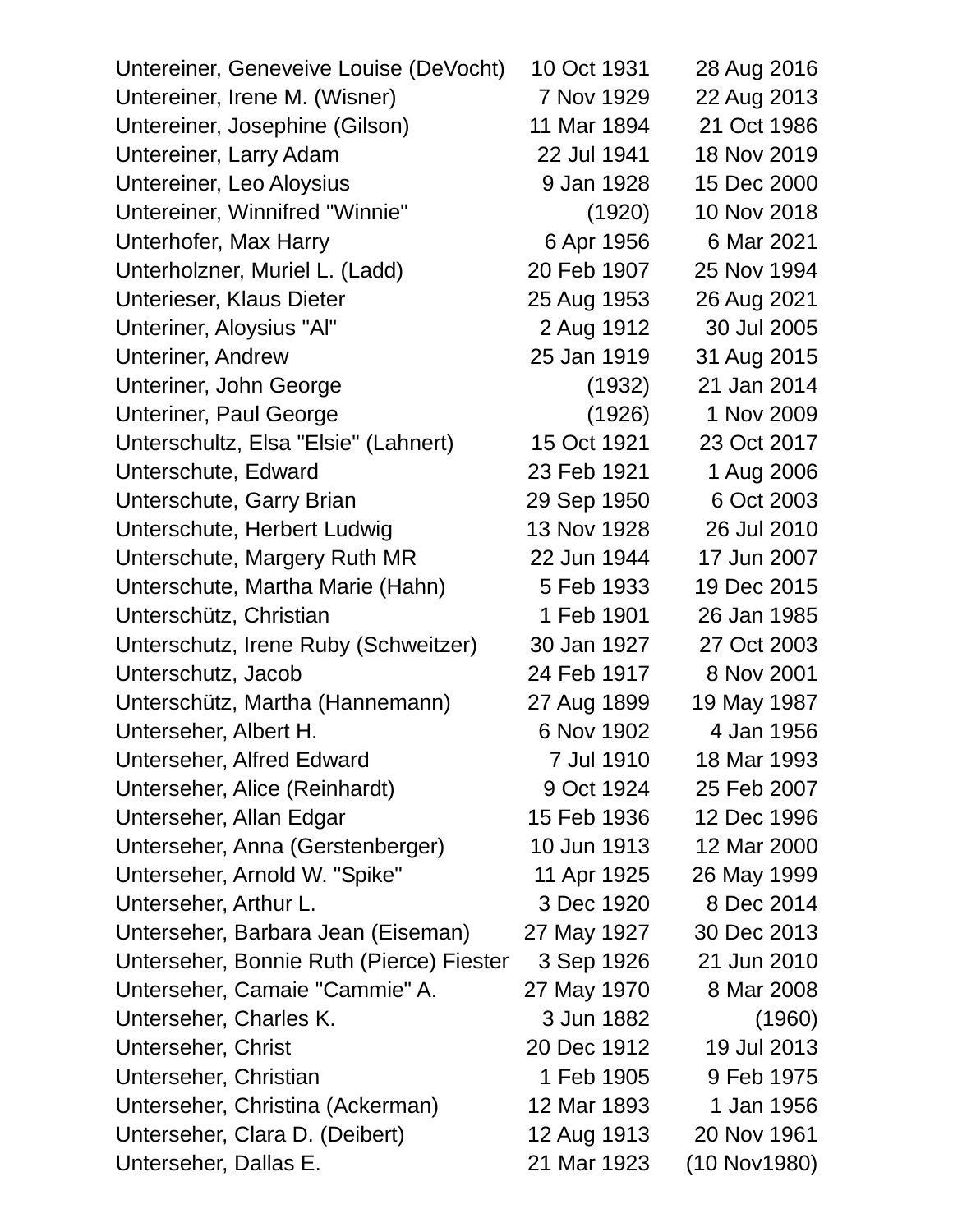Unterseher, Darold H. 15 Apr 1944 16 Aug 2017 Unterseher, David 2 May 1898 (2 Mar 1969) Unterseher, Deborah K. (Heim) 9 Feb 1957 Nov 1989 Unterseher, Dennis Delmar 16 Nov 1940 29 Jul 2015 Unterseher, Duane 15 Feb 1943 25 Apr 2018 Unterseher, Edna (Kilber) 3 Jun 1914 7 Feb 2001 Unterseher, Edward 17 Oct 1912 28 Feb 1988 Unterseher, Edwin F. 28 Mar 1923 (22 Oct 1955) Unterseher, Eleanora (Schuh) 27 Aug 1922 5 Dec 2001 Unterseher, Ella A. (Wilk) (1925) 9 Jan 1983 Unterseher, Elmer Vernon 17 Apr 1928 23 Jul 2014 Unterseher, Emanuel M. 6 Feb 1877 5 Oct (1937) Unterseher, Emelie (1905) 26 Feb 2004 Unterseher, Emil (1916) 9 Sep 2008 Unterseher, Ervin E. 7 Jul 1922 29 Jul 2000 Unterseher, Erwin "Butch" 31 Jan 1927 26 Nov 2003 Unterseher, Eugenia Susanna G 13 Dec 1879 21 Nov 1940 Unterseher, Eva (1909) 11 Apr 1995 Unterseher, Eva (Weisz) 6 Aug 1907 26 Dec (1977) Unterseher, Florence (Siostrom) 2 Sep 1921 13 Jan 2016 Unterseher, Fred 5 Mar 1911 12 Oct 1998 Unterseher, Frederick 6 Feb 1879 (16 Aug 1954) Unterseher, Fredrick John 4 Jul 1882 (30 Dec 1950) Unterseher, Gottlieb Ludwig 29 Jul 1877 28 Nov 1957 Unterseher, Gottlob 9 Jan 1889 2 Jan (1979) Unterseher, Gustav (1917) Sep 1987 Unterseher, Harold C. 19 Oct 1914 15 Oct 1995 Unterseher, Helen L. (Baxter) (4 Apr 1914) (10 Sep) 1957 Unterseher, Henry 29 Nov 1880 8 Nov 1957 Unterseher, Herbert G. 10 Nov 1912 7 Jun 2007 Unterseher, Herbert N. 1 Jun 1929 22 Dec 1982 Unterseher, Hilda Beatrice (Wacker) 5 Jan 1929 18 May 2007 Unterseher, Hulda 14 Apr 1920 (18 Jun 1935) Unterseher, Hulda (Baier) 26 Nov 1909 12 Feb 1977 Unterseher, Ione (Wegner) 23 May 1919 2 Aug 1987 Unterseher, Irene (Grosz) 7 Sep 1917 6 Sep 2014 Unterseher, Iver C. 13 Jul 1924 27 Oct 2015 Unterseher, Jacob 22 Oct 1909 14 Nov 1996 Unterseher, Jacob J. (2008) 7 Jun 1885 5 Mar (1951)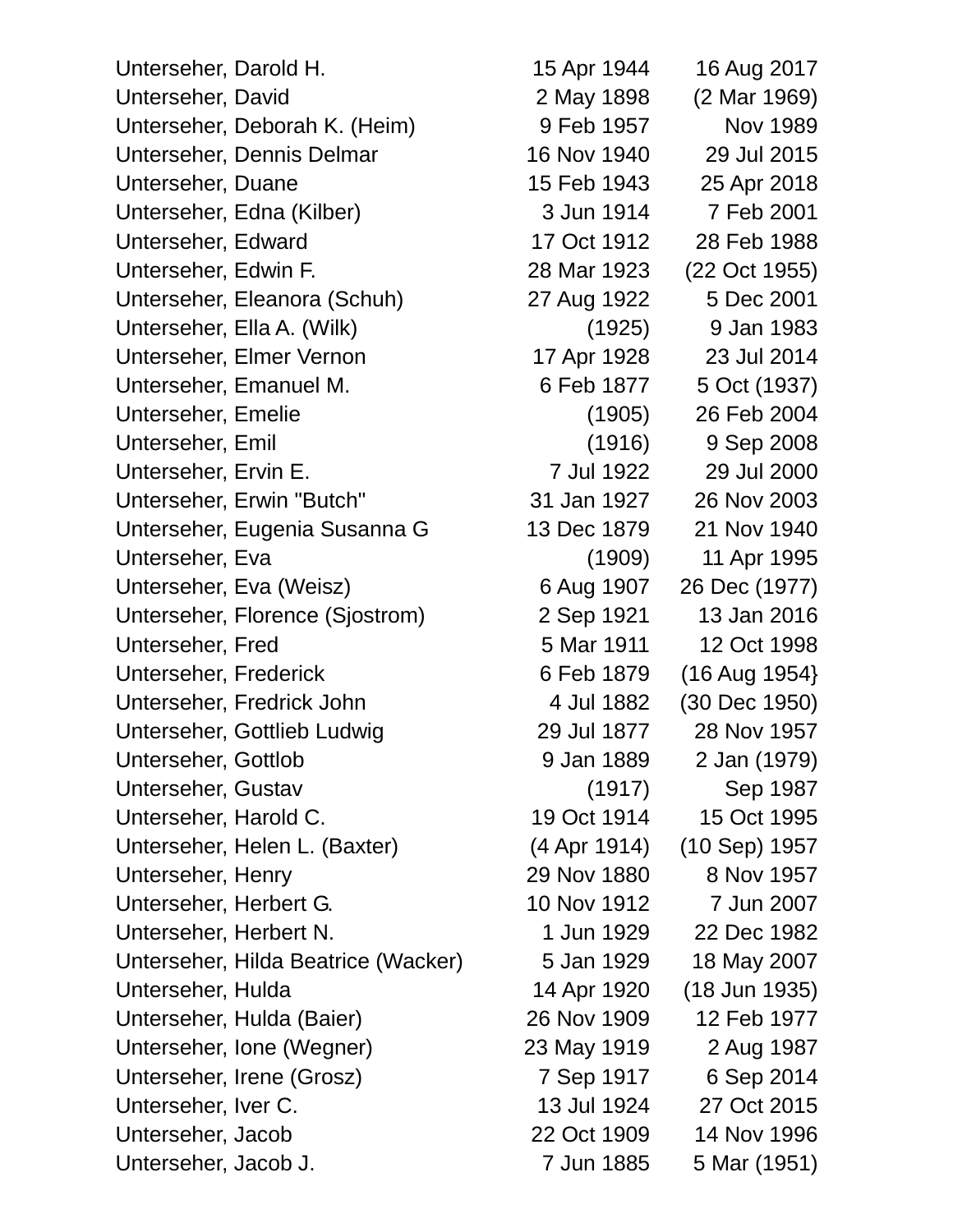Unterseher, Jakob 6 Mar 1910 30 Jan 1986 Unterseher, Jenny Magdolene (12 Jul) 1952 (10 Sep) 1957 Unterseher, Joel B. 25 Mar 1945 29 Jun 2003 Unterseher, John 24 Mar 1891 26 Dec 1966 Unterseher, John Adam 6 Mar 1884 14 Aug 1966 Unterseher, Jonathan David 20 Jul 1908 21 Sep 2007 Unterseher, Joseph 14 Aug 1901 13 Apr 1956 Unterseher, Katherine (Baszler) 3 Feb 1893 (5 Jan 1974) Unterseher, Katherine (Miller) 7 Feb 1886 10 Oct 1971 Unterseher, LeRoy "Lee" 26 Feb 1944 17 May 2016 Unterseher, Lester Edward 22 Jul 1937 20 Jul 2006 Unterseher, Loren Albert 21 Jul 1928 8 Jan 2014 Unterseher, Lorine (Wegerle) 23 Oct 1920 11 Jan 2015 Unterseher, Lorraine (Tesky) 26 Jan 1929 (22 Oct 1955) Unterseher, Louie J. 28 May 1886 18 Nov 1957 Unterseher, Maria (Ruge) (1901) 1987 Unterseher, Maria (Seegar) 1 Oct 1903 14 Oct 1978 Unterseher, Maria (Wildermuth) 14 Apr 1890 8 Nov 1980 Unterseher, Mark Lee 25 Apr 1966 16 Mar 2017 Unterseher, Martha (Brenner) 23 Jun 1888 (1981) Unterseher, Melodie R. 20 Sep 1954 Aug 1982 Unterseher, Oscar O. (3 Aug 1917) 6 Jul 2001 Unterseher, Otto 11 Sep 1904 16 Nov (1959) Unterseher, Otto T. 3 Dec 1920 5 Oct 2012 Unterseher, Pamela "Pam" AK 13 Oct 1955 28 Sep 2013 Unterseher, Paul (1921) (30 Dec 1983) Unterseher, Paulina (Maas) 11 Aug 1897 28 Oct (1959) Unterseher, Regina (Schlender) 21 Dec 1894 (17) Mar 1955 Unterseher, Reinhold "Reiny" 30 Jul 1918 16 Dec 1997 Unterseher, Reuben B. 3 May 1923 (17 Sep 1982) Unterseher, Richard F. 4 Apr 1916 6 Sep 1983 Unterseher, Ricky Ray 6 Jan 1954 (22 Oct 1955) Unterseher, Roland J. 30 Jun 1920 17 Jan 1983 Unterseher, Rosina "Rose" (Heine) 2 Sep 1910 7 Dec 1995 Unterseher, Selma Emma (Isaak) 15 May 1923 23 Nov 2006 Unterseher, Shirley Ann (Buchmiller) 15 Mar 1932 20 Jun 2012 Unterseher, Theophil "Ted" 10 May 1928 (22 Oct 1955) Unterseher, Violet Lorraine (Schrum) 21 Nov 1932 8 Nov 2018

Unterseher, W. L. 11 Dec 1919 7 Jan 2001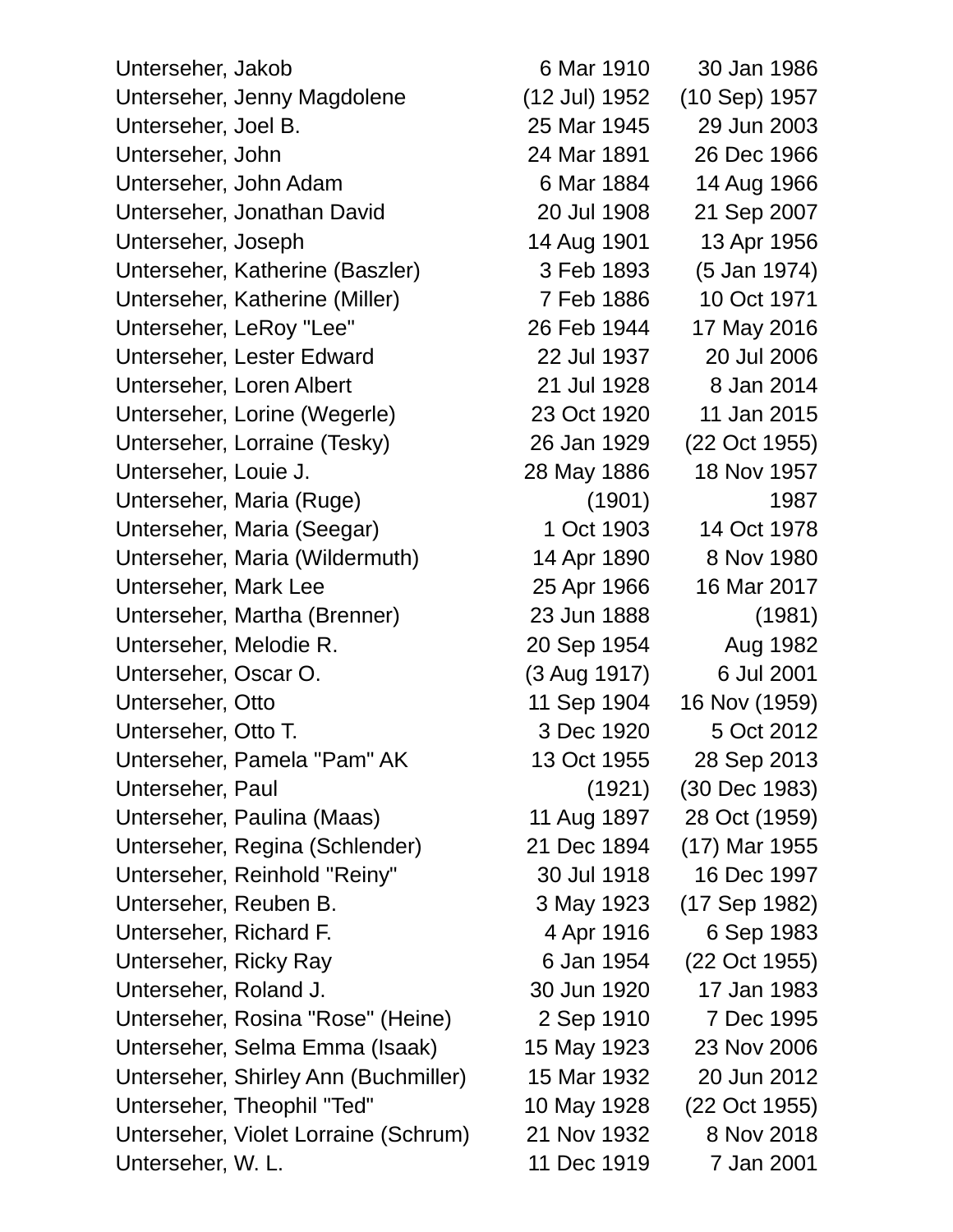Unterseher, Wade A. 20 Feb 1959 25 Dec 2007 Unterseher, Wallace G. (1929) 2 Dec 1971 Unterseher, Wilhelm 9 Jun 1910 30 Sep 2000 Unterzuber, Howard Roy 7 Oct 1890 (16 Apr 1969) Unterzuber, William H. (1914) (5 Apr 1987) Untiedt, Johanna (Rosenberg) 21 May 1902 1988 Unverferth, George 26 Sep 1932 22 Mar 2011 Unverricht, Katherine (Hoffman) 15 Dec 1905 7 Jul 1997 Unverzagt, August (Mrs.) (Fischer) (not given) 2 Sep 1908 Unverzagt, Ernest 28 Aug 1905 16 Jun 1993 Unverzagt, Mabel A. (Johnson) 1 Feb 1902 1991 Unverzagt, Otto (1900) (24 Oct 1987) Unverzagt, Pearl (Thompson) 12 Dec 1916 12 Mar 2014 Unwin, Amanda Fawn 22 Nov 1976 Aug 1996 Unwin, Grace Marian 1 Aug 1919 18 Aug 1991 Unwin, Margaret Ellen (May) 15 May 1918 8 Jul 2004 Unzelman, Beverly "Bev" ADB 17 Mar 1938 12 Mar 2018 Unzelman, Gladys V. 29 Apr 1904 Apr 1979 Unzelman, Mildred E. (Nicholson) 12 Dec 1909 17 Aug 2003 Unzelman, Norma Jean (Caylor) 9 Oct 1935 28 Sep 2020 Unzelman, Phyllis (Coventry) 31 May 1909 2 Nov 2010 Unzelman, Volney "Bud" 20 Mar 1914 (1990) Unzen, Suzanne Kay (Thaden) 20 Jan 1948 12 Oct 2021 Unzicker, Ellen LaVaun (Austin) 30 Apr 1926 23 Jun 2018 Unzicker, Idamae (Gere) 29 May 1929 12 Sep 2009 Unzicker, James L. 15 Jul 1932 4 Dec 1998 Unzicker, Lowell 14 Jun 1925 3 Oct 2005 Unzicker, Sharon "Shar" (Doane) 12 Nov 1935 25 May 1993 Updegraff, Pearl (Scholten) 1 May 1922 Feb 1990 Updike, Leila G. (Corpian) Lenz 17 Jan 1905 20 Nov 1994 Updike, Robert (1984) 8 Feb 2004 Upgren, Harold T 19 Nov 1905 11 May 1991 Upgren, Ismey L. 12 Feb 1912 21 Jul 2001 Upham, Arthur James 31 Jan 1885 24 Jul 1967 Upham, Elizabeth L. (Boehm) 24 Mar 1933 5 Feb 2006 Upham, Emily (Wolfe) 25 Nov 1916 12 Nov 2011 Upham, Eugene 2012 2022 31 Mar 1910 Aug 1980 Upham, Helena (Fischer) 27 Jun 1896 9 Oct 1985 Upham, Kenneth Wayne 25 Aug 1923 Sep 1998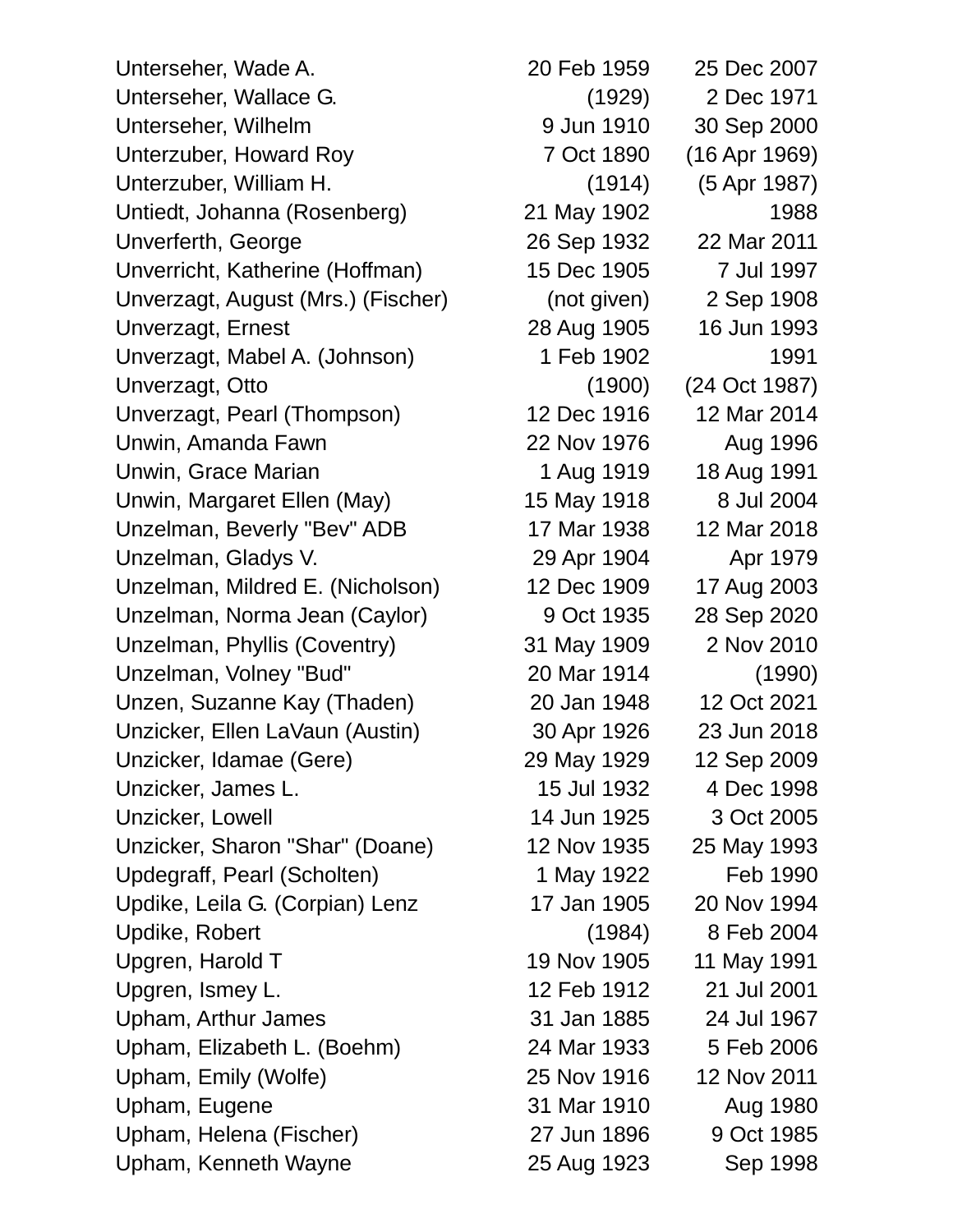Upham, Leland "Lee" O. 10 Sep 1932 21 Jan 2008 Upham, Mary (Dahl) 1 Dec 1912 26 Dec 1990 Upham, Stanley Dean 17 Jul 1936 7 Mar 2016 Upham, Wayne "Buzzy" Eugene 3 Apr 1939 26 Dec 2005 Uphaus, Grace (Vought) Craig 16 Mar 1915 12 Aug 1994 Uphaus, Richard 18 Sep 1913 (Feb 1999) Uphoff, Helen D. (Swan) 21 Jun 1910 29 May 1993 Uphoff, Marian A. (1912) 8 Sep 1995 Uphoff, Marva Lou (Kruckenberg) 26 Apr 1935 24 Jul 2016 Uphus, Delia (Campbell) 15 Dec 1899 18 Feb 1992 Upp, Edward A. 12 May 1926 (1999) Upp, Helen (Dye) (1882) (Mar 1966) Upp, Jacqueline L. (Hervey) 3 Sep 1947 16 Sep 1991 Uppena, Helen Kathryn (Esser) (1907) 11 Nov 1994 Uppendahl, Margarette L. (Wohl) (1930) 11 Jul 2003 Upshall, Patricia Gail (Resch) 22 Apr 1936 27 May 2016 Upson, Charlotte E. (Gray) 1 Nov 1936 2 Dec 2010 Uptagrafft, Eleanor H. (not given) 16 Dec 1992 Uptigrove, Stanley H. (1890) 26 May 1986 Upton, Clara May (Ross) Uppy (1878) 3 Feb 1985 Upton, Don G. (not given) (not given) (not given) Upton, Francis Newell (1909) 1997 Upton, Harold J. 28 Jan 1912 (1984) Upton, Michael Beale 16 Oct 1947 12 Jan 2011 Upton, Oscar D. (1914) (Mar 1996) Upward, Dale L. 25 Nov 1919 7 Mar 1992 Uralcher, Florian 13 Dec 1929 24 May 2017 Uran, Joan Ruth (Johnson) 30 Aug 1936 7 Jun 2019 Uran, Lloyd Lee 14 Dec 1935 16 Dec 2017 Uran, Louise Mary (Vorderbruggen) 12 Nov 1917 12 Nov 1994 Uran, Pam (Johnson) 2 Sep 1948 2 Nov 2018 Uran, Pearl M. 26 Jul 1905 23 Oct 1999 Urang, Ruth (Reis) 19 Feb 1923 21 Jan 2006 Urang, Selzer 22 Jun 1898 Mar 1990 Urann, Rosina (Randecker) 3 Mar 1899 16 Feb 1994 Uravich, Andrew 21 Mar 1924 27 Apr 2015 Uravich, Anton 28 May 1894 24 Jun 1956 Uravich, Laurence A. (1939) 2 Mar 1994

Urbach, Andrea (Bruns) 13 Aug 1946 (Jun 2003)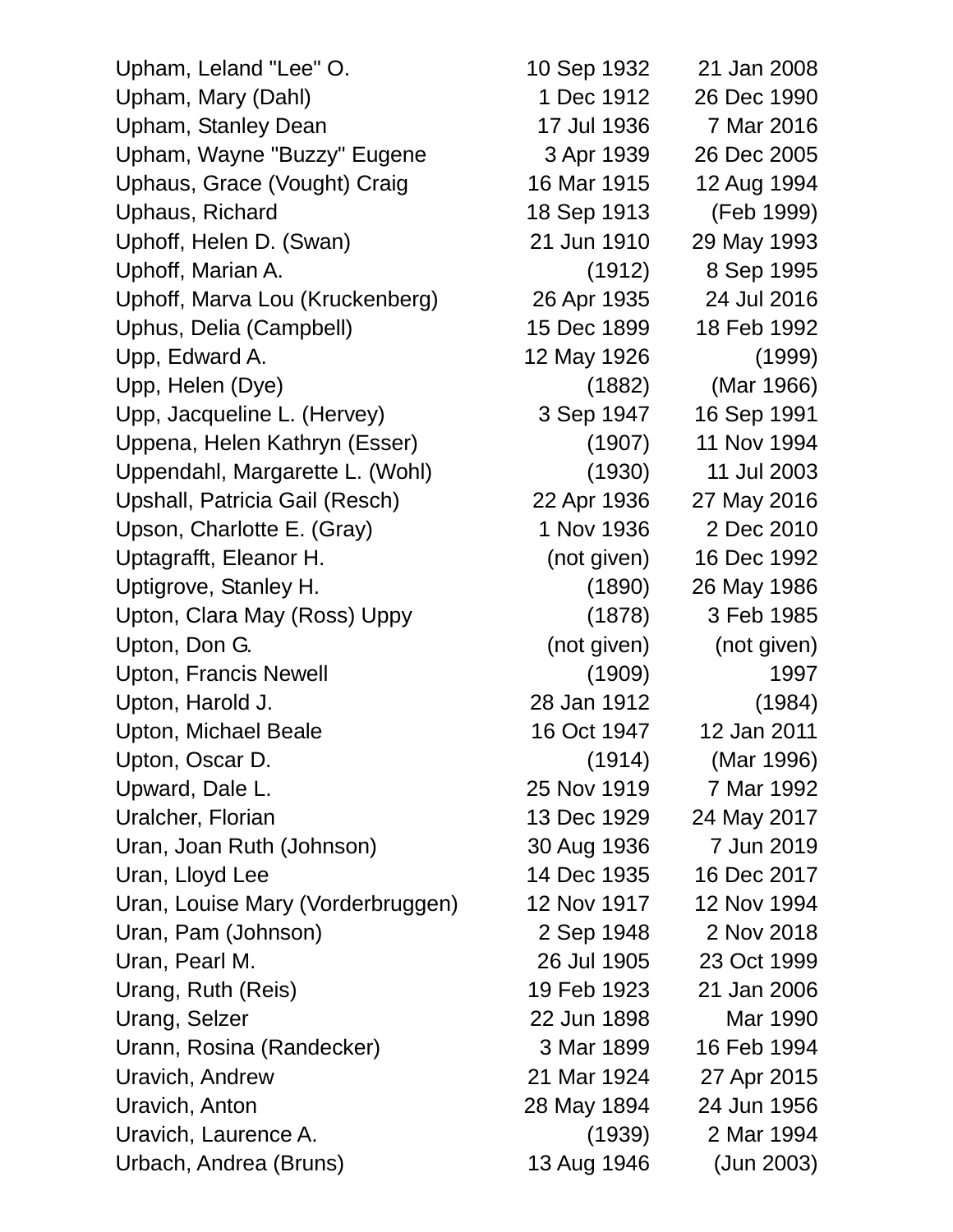Urbach, Anna (Dick) 11 Jun 1887 1 Nov 1971 Urbach, Arthur Benjamin 18 Mar 1916 2010 Urbach, Cheryl Elizabeth 5 Dec 1951 8 Jan 2016 Urbach, Christie (McMahon) 12 Oct 1943 1 Nov 2021 Urbach, Conrad 8 Jul 1874 27 Dec 1963 Urbach, Dorothy M. (Moore) 8 Apr 1917 21 Feb 2003 Urbach, Elmer Henry Jacob 11 Oct 1916 7 Sep 2007 Urbach, Eulalia W. (Martinson) 16 Dec 1915 13 Dec (2006) Urbach, Evelyn K. 28 Jan 1924 18 Mar 2002 Urbach, George A (1927) 27 Jun 1996 Urbach, George W. (not given) 1996 Urbach, Georgiea A. (Krchnavy) 30 Jun 1919 11 Sep 1995 Urbach, Gerald "Jerry" 8 Jan 1937 10 Jun 2019 Urbach, Harry Herman Aug 1906 27 Nov 1992 Urbach, Heinrich 11 Oct 1852 13 Nov 1938 Urbach, Heinrich 11 Sep 1853 (4 Feb 1930) Urbach, Herman J 3 Mar 1921 (30 Jul 1980) Urbach, Juanita H. (Killough) 19 Apr 1922 12 Oct 1996 Urbach, Kate (Rasby) 2 Dec 1907 Dec 1955 Urbach, Lary Wanne 31 Mar 1941 31 Mar 1941 Urbach, Leslie H. 24 May 1906 1 Jan 1997 Urbach, Mabel Venice (Kruger) 20 Jan 1927 17 Sep 2002 Urbach, Maemie E. (Swanson) 28 Jan 1914 25 Jan 2001 Urbach, Margaret Anne 13 Jun 1941 17 Mar 1942 Urbach, Phyllis E. (Alinder) 14 May 1924 22 Mar 2005 Urbach, Ralph Lawrence 21 May 1917 16 May 2005 Urbach, Raymond A. 26 Feb 1914 11 Sep 1995 Urbach, Raymond Gene 23 Jan 1952 24 Mar 2000 Urbach, Sally (McCall) 31 Aug 1943 25 Mar 2020 Urbach, Shirley M. Lattimore 21 May 1926 10 Oct 2004 Urbach, Theodore H. 15 May 1915 Nov 1990 Urbach, Thomas A 5 Nov 1922 13 Mar 1995 Urban, Adeline Frances (Hauger) 3 Mar 1928 17 Apr 2014 Urban, Albert G. (1911) (28 Mar 1982) Urban, Aric 2 Dec 1955 6 Nov 1989 Urban, Armin 23 Feb 1911 31 Dec 1983 Urban, Bertha (Johnson) 6 Dec 1903 (7 Dec 1976) Urban, Brian Keith 14 Aug 1984 31 May 2021 Urban, Carol ValDonna (Finch) 1 Jul 1935 18 Jun 2018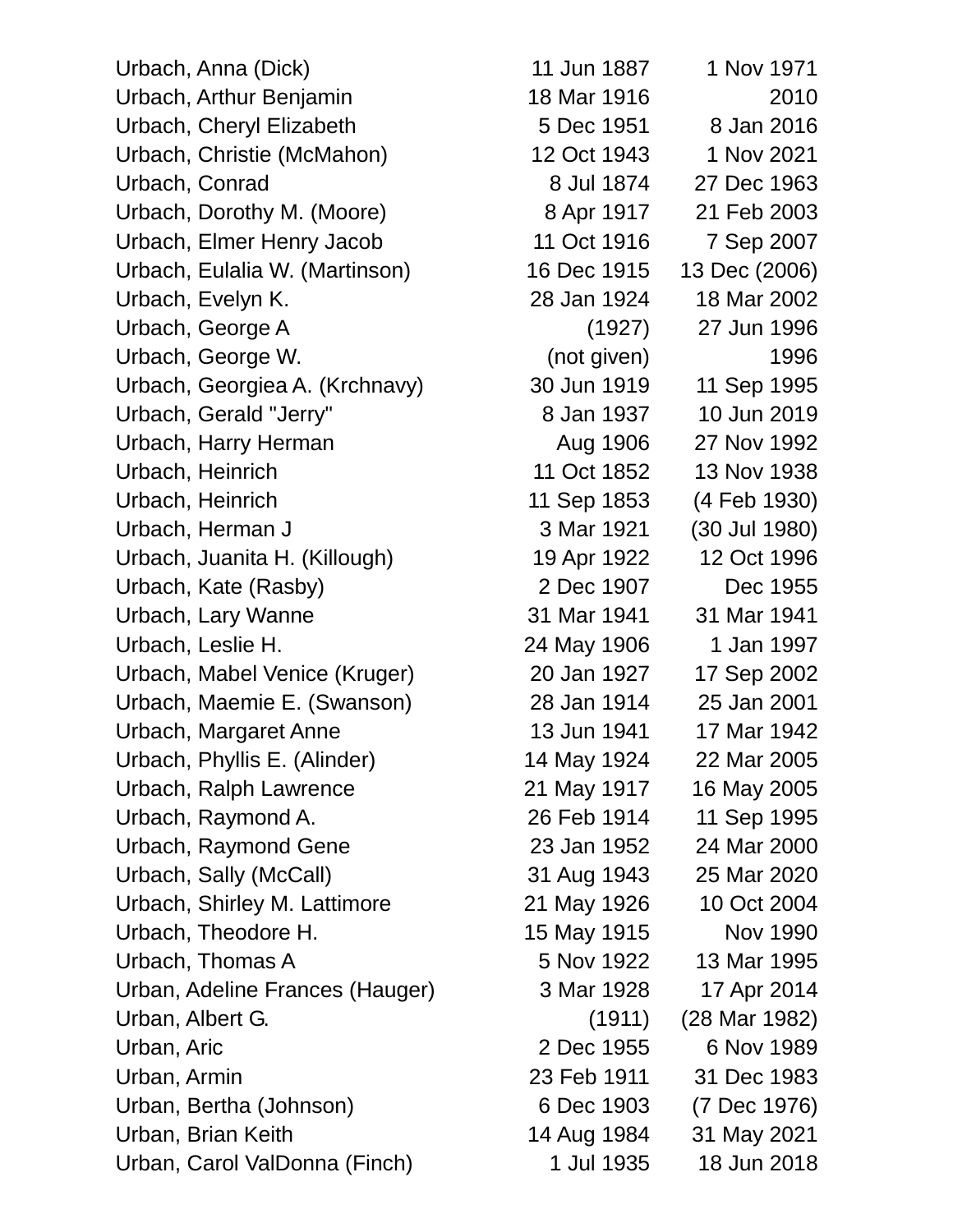Urban, Cecil Adolph 21 Nov 1914 23 Feb 1997 Urban, Clarence Arthur 11 Sep 1913 12 Jun 1991 Urban, Clyde J. 19 Jul 1947 22 Nov 2004 Urban, Conrad J. (not given) Nov 2000 Urban, Delores Ann (Ridl) 27 Sep 1940 23 Nov 2018 Urban, Dolores A. (Keegan) 19 Apr 1938 (Dec 1999) Urban, Doris Ella (Williamson) 5 Dec 1914 11 Nov 2003 Urban, Dorothy A. (Pletsch) 22 Mar 1914 10 Apr 2014 Urban, Dorothy Jeanne (White) 25 Sep 1918 30 Jan 2016 Urban, Dorothy Marie (Geppert) 4 Jul 1924 16 Jan 2021 Urban, Douglas "Doug" L. 26 Jul 1936 19 Jun 2016 Urban, Edgar A. 20 Dec 1916 (11 Jan 1986) Urban, Edward "Eddy" Ray 1 Nov 1989 25 Jul 2006 Urban, Ellen A. (Brennan) 10 Sep 1924 30 Oct 2010 Urban, Elsie C. (Bakker) 17 Sep 1917 30 Dec 2015 Urban, Evelyn L. (Schwartz) 31 Jan 1918 24 May 1992 Urban, Fortuna Rufina (Kruckenberg) 15 Oct 1919 14 Aug 2004 Urban, Frank 2 Apr 1908 23 Apr 1987 Urban, Gary Lee (1959) 17 Apr 1992 Urban, George 10 Aug 1914 21 Jul 1990 Urban, George M. (not given) May 2000 Urban, Gerald "Jerry" Lee 3 Nov 1948 7 Aug 2021 Urban, Gertrud Frieda (Rittenauer) 6 Jul 1926 15 Sep 2017 Urban, Gilbert 16 Nov 1903 22 Dec 1984 Urban, Gilbert T. 68 Feb 1937 (1974) Urban, Helen Edith May (Peterson) 8 May 1914 24 Feb 2004 Urban, Hilda (Schroeder) 16 Jan 1926 28 Jan 1986 Urban, Ida Dena (Bakker) 8 Jun 1915 25 Nov 1995 Urban, Ida Marie (Kranzler) 4 Oct 1916 24 Feb (1983) Urban, Irene (McGunn) 2 Jan 1908 (22 Jul 1980) Urban, James "Jim" Leland 18 Oct 1942 20 Dec 2007 Urban, Janice E. (Vitko) Wollmuth (1934) 14 Aug 2011 Urban, Jason Christopher (27) Jul 1973 (27) Jul 1973 Urban, Jeannette (Gietz) (not given) 10 Jun 2012 Urban, Jeffery "Jeff" 6 Jan 1954 14 Oct 2013 Urban, John 26 Nov 1887 (31 Oct) 1975 Urban, John 26 Nov 1887 (31 Oct) 1975 Urban, John Allen 3 Jun 1953 26 Mar 2000 Urban, John Louis 27 Jun 1939 25 Feb 2016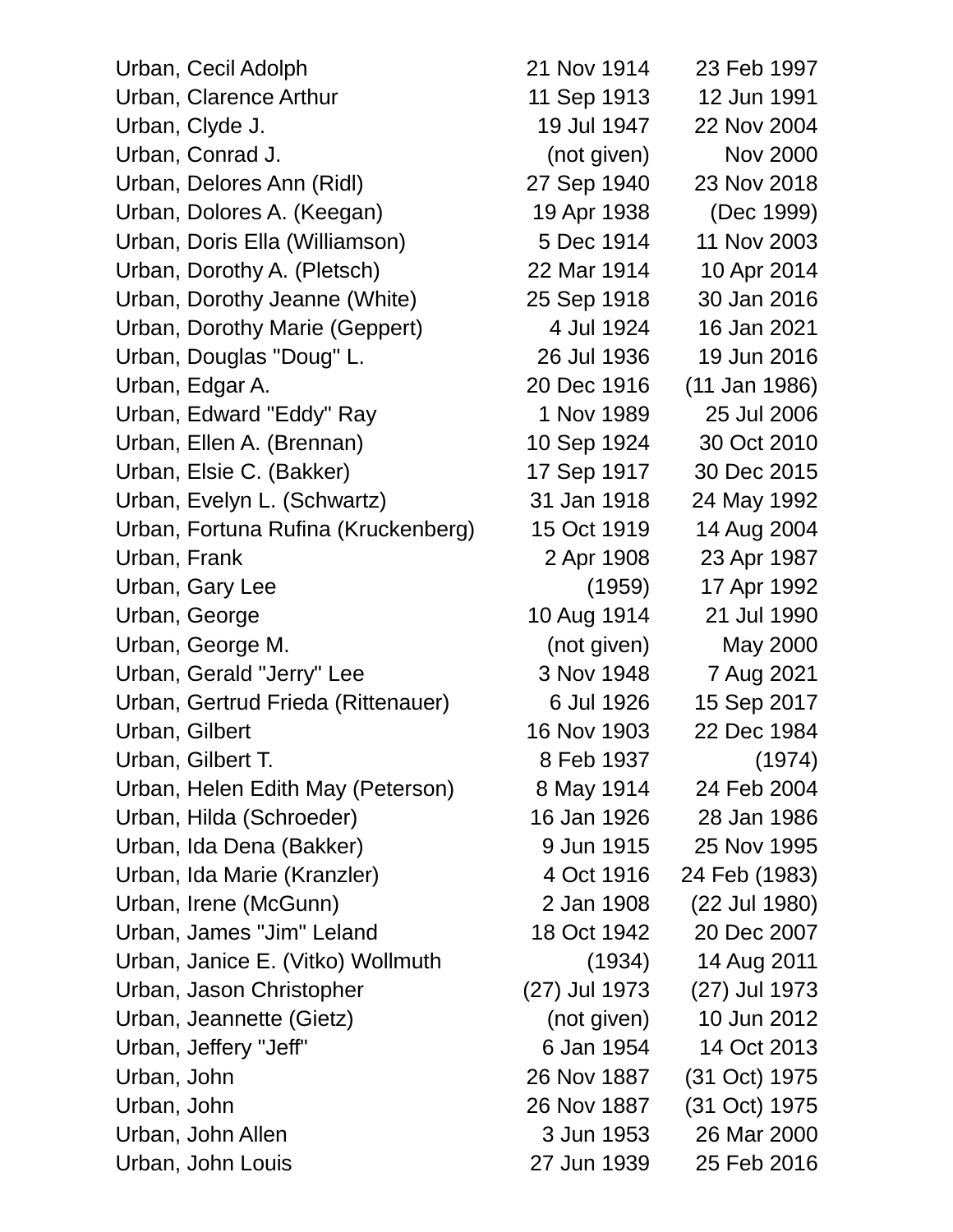Urban, Lucy (Falada) 16 Dec 1889 (10 Oct 1951) Urban, Marie (Poulova) 8 Nov 1881 (6) Feb 1968 Urban, Martha Philamena (Sander) 6 Apr 1939 11 Oct 2008 Urban, Mary S. (Boepple) 18 May 1901 27 Oct 1988 Urban, Nicholas Klaus Dieter (1959) 27 Sep 2012 Urban, Norbert J 12 Nov 1914 1 Feb 1999 Urban, Norval Eugene 16 May 1927 26 Sep 2014 Urban, Paul (1912) Dec 1989 Urban, Raymond "Ray" Joseph 20 May 1957 28 Nov 2015 Urban, Raymond E. 11 Jan 1922 Jan 1973 Urban, Regina (Suer) 26 Jun 1933 11 Apr 2016 Urban, Richard 19 Jul 1932 12 Sep 2011 Urban, Ron 18 May 1948 28 Dec 1999 Urban, Russell D. 17 Jan 1919 26 Oct 1997 Urban, Ruth (Miedema) 17 Mar 1924 25 Aug 2013 Urban, Sandra Jean (Bratland) Nelson 15 Oct 1943 24 Mar 2015 Urban, Sara Jayne 5 Jun 1975 6 Mar 2020 Urban, Steve (1900) 15 Mar 1977 Urban, Thomas J. 4 Apr 1917 2 Jul (2002) Urban, Vickie Jo (Latt) 11 Jan 1951 9 Apr 2017 Urban, Violet L. (Killham) 9 Oct 1927 Dec 2000 Urbanec, Anna (Kostelecky) 12 Jun 1912 13 Dec 2005 Urbanec, Anton 22 Sep 1906 (25 Mar 1981) Urbanec, Charles P. 6 0 1919 1919 18 Feb 2008 Urbanec, Christine (Splichal) 1 Nov 1899 Sep 1975 Urbanec, Clara (Ridl) 15 Oct 1907 9 Nov 1993 Urbanec, Donald E. 26 Feb 1945 4 Oct 2014 Urbanec, Frances 8 Sep 1886 14 Jan 1956 Urbanec, George J. 6 **5 Oct 1920** 22 Nov 2005 Urbanec, Hattie (Nadvornik) 31 Mar 1921 15 Nov 2003 Urbanec, Janice M. (Adamski) (1937) 22 Feb 2004 Urbanec, Joseph 13 Feb 1914 1 Sep 2004 Urbanec, Louie J. 6 Aug 1924 17 Mar 1999 Urbanec, Margaret (Roshau) (1923) 3 Feb 2003 Urbanec, Monica M. (Boespflug) 4 Apr 1926 1 Mar 2008 Urbanec, Penny M. (1963) 4 Feb 2004 Urbanec, Randolph "Randy" George 17 Sep 1942 30 Sep 2017 Urbanec, Robert V. 6 8 Jul 1930 9 Sep 2011 Urbanec, William 30 Oct 1928 31 Oct 1988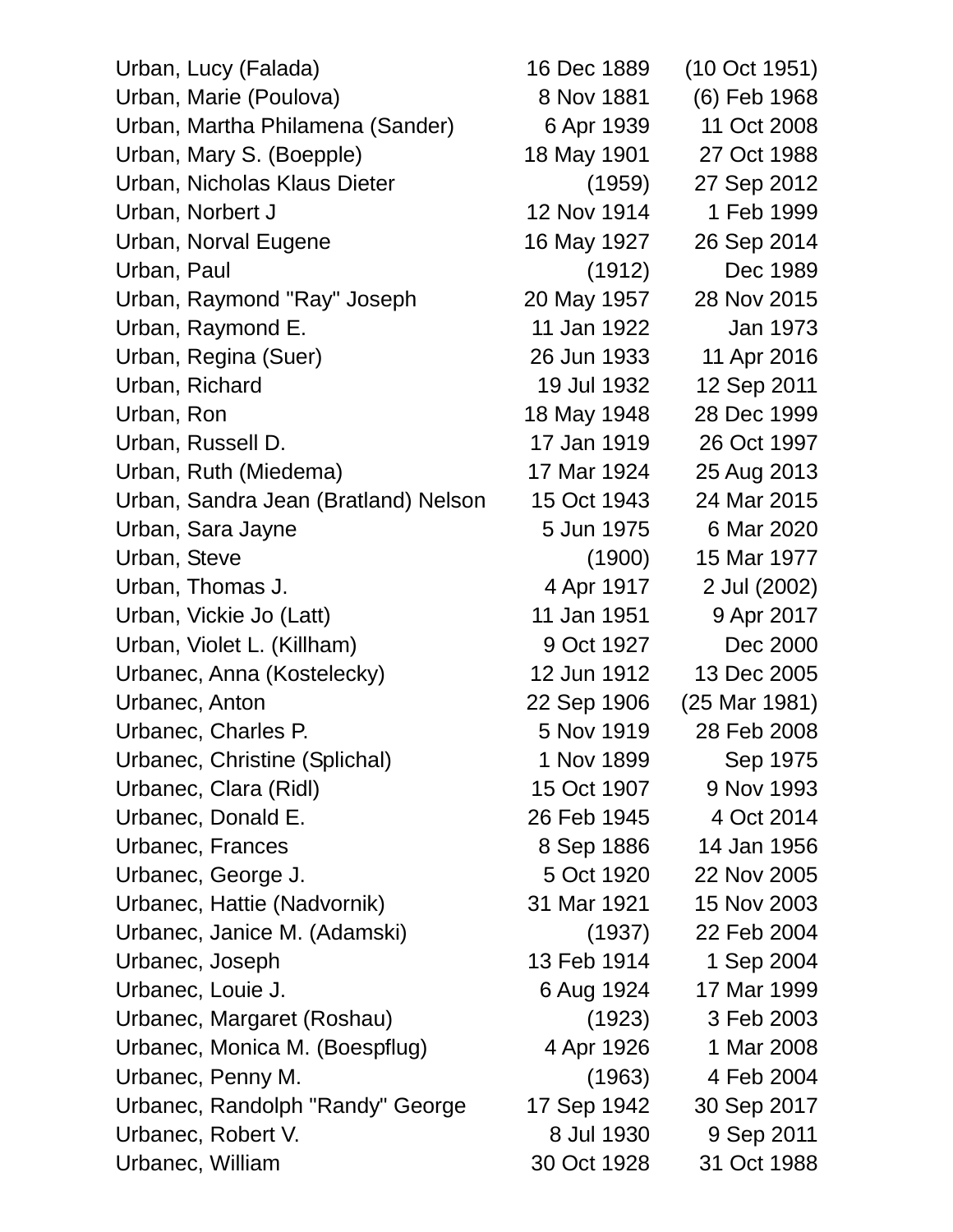Urbanek, Norma Regina (Hecht) 7 Mar 1926 7 Jan 2018 Urbaniak, Donald Andrew 28 Sep 1954 10 Nov 2000 Urbaniak, Martha (Lazar) (not given) 13 Apr 2000 Urbaniak, Richard John 9 Jun 1945 4 Sep 2000 Urbanski, Barbara F. (1916) 9 Jun 2000 Urbanski, Delores E. (1929) 12 Jul 2000 Urbanus, Ida (Krueger) 1873 8 May 1913 Urbanus, Nicholaus 28 Jun 1860 10 Oct 1931 Urbatsch, Dean 24 Oct 1951 3 Oct 2020 Urbatsch, Donald "Don" Irving 29 Oct 1950 11 Jan 2019 Urben, Ernest 6 Jan 1908 15 Dec 1990 Urben, Hazel Hedwig 1 Apr 1924 16 Oct 1995 Urben, Josepha Sophia (Thinglum) 18 Jul 1902 31 May 1991 Urben, Marlene Jeanette (Michael) 4 Jul 1932 6 Jan 2015 Urben, Martha F. (Ruedi) 19 Dec 1904 31 May 1998 Urben, Ottilie Kathryn (Stuessy) 12 Sep 1899 11 Dec 1996 Urbick, Patricia Marie (Coyne) (not given) 12 Aug 1981 Urch, George Edwin 24 Feb 1909 6 Jan 1999 Urch, Mildred "Midge" (Brewer) (1918) 17 Sep 1998 Urdahl, Alice (Olson) 28 May 1911 12 Jul 1995 Urdahl, Kenneth T. 6 Jun 1907 20 Mar 1982 Urdahl, Winona Edna (Nilson) 29 Jun 1913 15 Nov 2001 Ure, Dorothy (Gohner) 24 Mar 1908 12 Jan 1993 Ure, Edna (Burr) 1 Sep 1884 (not given) Uren, Alvine 1991 (1899) 1991 Urenn, Harold W. (1914) 17 May 2000 Urevig, Arthur Anthony "Tony" 1 Nov 1935 25 Aug 2020 Urevig, Eleanor (Johnson) 9 May 1904 28 Jul (1980) Urevig, Iver Julius 12 Mar 1903 10 Oct 1982 Uribe, Helen (Huether) Sieler 5 Nov 1919 17 Nov 2008 Urich, Adolph 13 Mar 1892 19 Oct 1918 Urich, Amalia (Klein) 16 Feb 1896 10 Sep 1972 Urich, Cäcilia (Högele) 9 Nov 1906 20 Dec 2001 Urich, Dorothy Ruth (Schnorr) 2 Sep 1935 14 Oct 2019 Urich, Erna Pauline EJH 21 Oct 1910 14 Oct 2009 Urich, Eugen 9 Jul 1930 21 Aug 2001 Urich, Frank 29 Jun 1907 Sep 1997 Urich, George 18 Oct 1884 1 Mar 1954

Urich, Johannes 10 Aug 1896 27 Feb 1973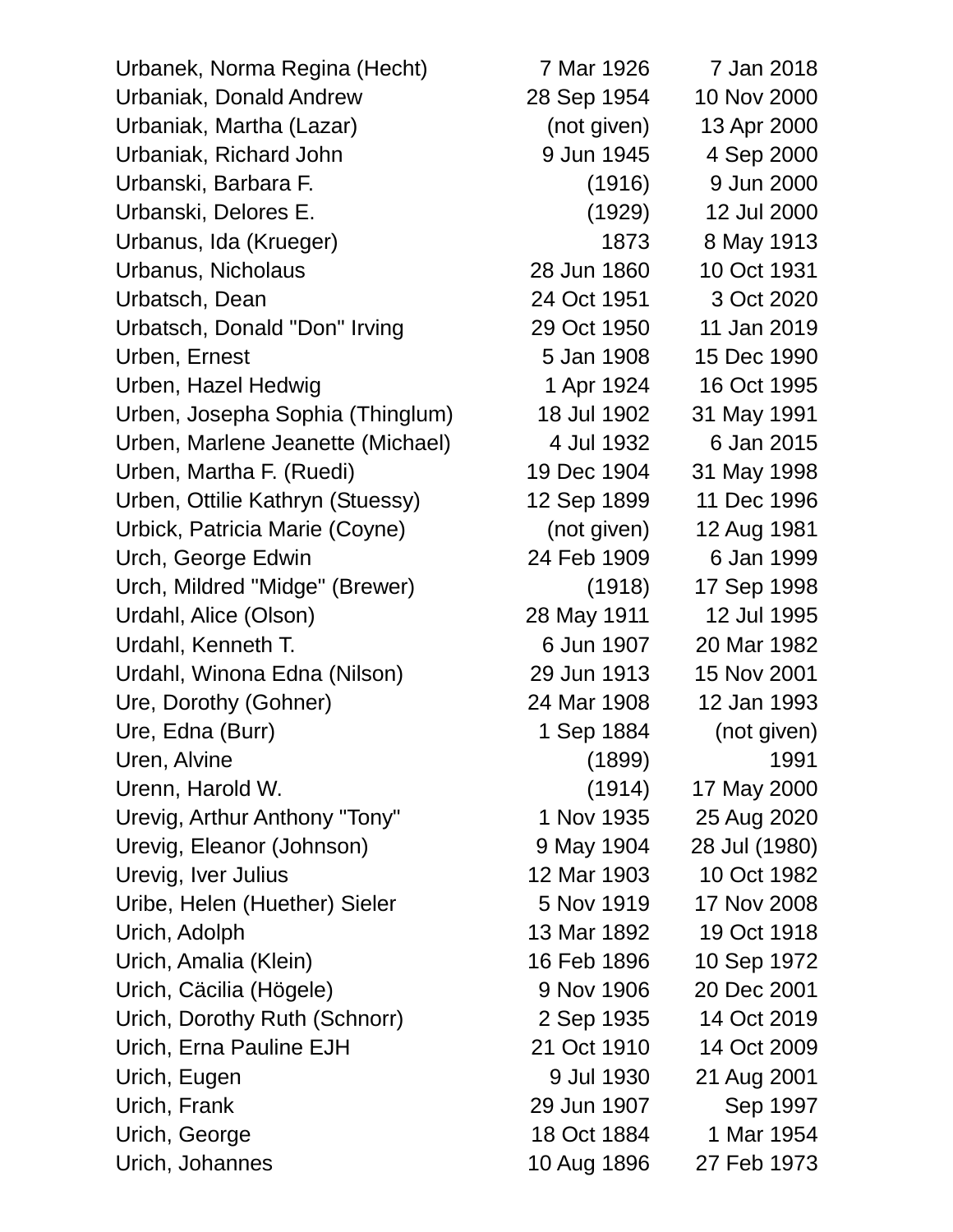| Urich, John                                | 2 Feb 1906  | 11 Dec 1999   |
|--------------------------------------------|-------------|---------------|
| Urich, Lydia (Hoffmann)                    | 28 Apr 1882 | 10 Jan 1956   |
| Urich, Margaret Jane (Galligan)            | 11 Mar 1917 | 1 Jun 1995    |
| Urich, Maria Katharina (Grünwaldt)         | 17 Jan 1863 | 24 Nov 1942   |
| Urich, Marie                               | 4 Sep 1916  | 22 Jun 1991   |
| Urich, Michael                             | 26 Mar 1906 | 1 Aug 1982    |
| Urich, Oren Duane                          | 7 Oct 1935  | 21 Jul 2016   |
| Urich, Richard "Doc"                       | 10 Sep 1928 | 28 Apr 1997   |
| Urich, Richard Lester                      | 20 Nov 1943 | 18 Nov 2007   |
| Urich, Richard Vinson                      | 12 Nov 1947 | 10 Mar 2018   |
| Urich, Ronald E.                           | (1941)      | (2015)        |
| Urichuk, Maxine B. (Day)                   | (1946)      | 14 Jun 2000   |
| Urick, Frank T.                            | (1923)      | (10 Dec 2003) |
| <b>Urick, Fred Michael</b>                 | 12 Dec 1921 | 7 Jan 2019    |
| Urick, Irene (Roettger)                    | 14 Apr 1928 | 28 Nov 2017   |
| Urick, Joseph "Joe" John                   | (1921)      | (2005)        |
| Urick, Marjorie "Marge" Lucille (Anderson) | (1915)      | (2004)        |
| Urick, Vivian (Maki)                       | (1931)      | 14 Jan (2006) |
| Uriell, Alicia Marie (Burdick)             | 30 Jun 1983 | 12 Jun 2009   |
| Urig, Evelyn Louise (Altman)               | 14 Nov 1915 | 25 Feb 2000   |
| Uritam, Alide (Seld)                       | 15 Mar 1902 | (18 Feb 1982) |
| Urlab, Leonard Joseph SLJ                  | 10 May 1896 | 18 Jun 1996   |
| Urlacher, Adam                             | 1920        | 1970          |
| Urlacher, Alice (Vossler)                  | 18 Jun 1922 | 18 Jun 2001   |
| Urlacher, Ambrose                          | 1877        | 13 Oct 1944   |
| Urlacher, Andrew                           | 1907        | 1965          |
| Urlacher, Anna Mary (Walter)               | 2 Feb 1903  | 5 Aug 1989    |
| Urlacher, Annie (Wormsbeckder)             | 29 Sep 1900 | 2 Oct 1984    |
| Urlacher, Anton                            | 10 Feb 1877 | 21 Apr 1960   |
| Urlacher, Anton                            | 10 Nov 1843 | 5 Dec 1913    |
| Urlacher, Anton                            | 12 Feb 1890 | 18 Sep 1970   |
| Urlacher, Anton                            | 2 Apr 1849  | 2 Mar 1937    |
| Urlacher, Anton                            | 20 May 1905 | 14 Mar 1989   |
| Urlacher, Anton "Tony"                     | 1922        | 30 Nov 2007   |
| <b>Urlacher, Anton Thomas</b>              | 26 Apr 1927 | 19 Jan 2016   |
| Urlacher, Appolona (Kaster)                | 15 Apr 1855 | 27 Feb 1924   |
| Urlacher, Barbara                          | 1884        | 1963          |
| Urlacher, Barbara M.                       | 1878        | 3 Jun 1963    |
| Urlacher, Bridget Marie (Splichal)         | 13 Jun 1931 | 30 Jul 2017   |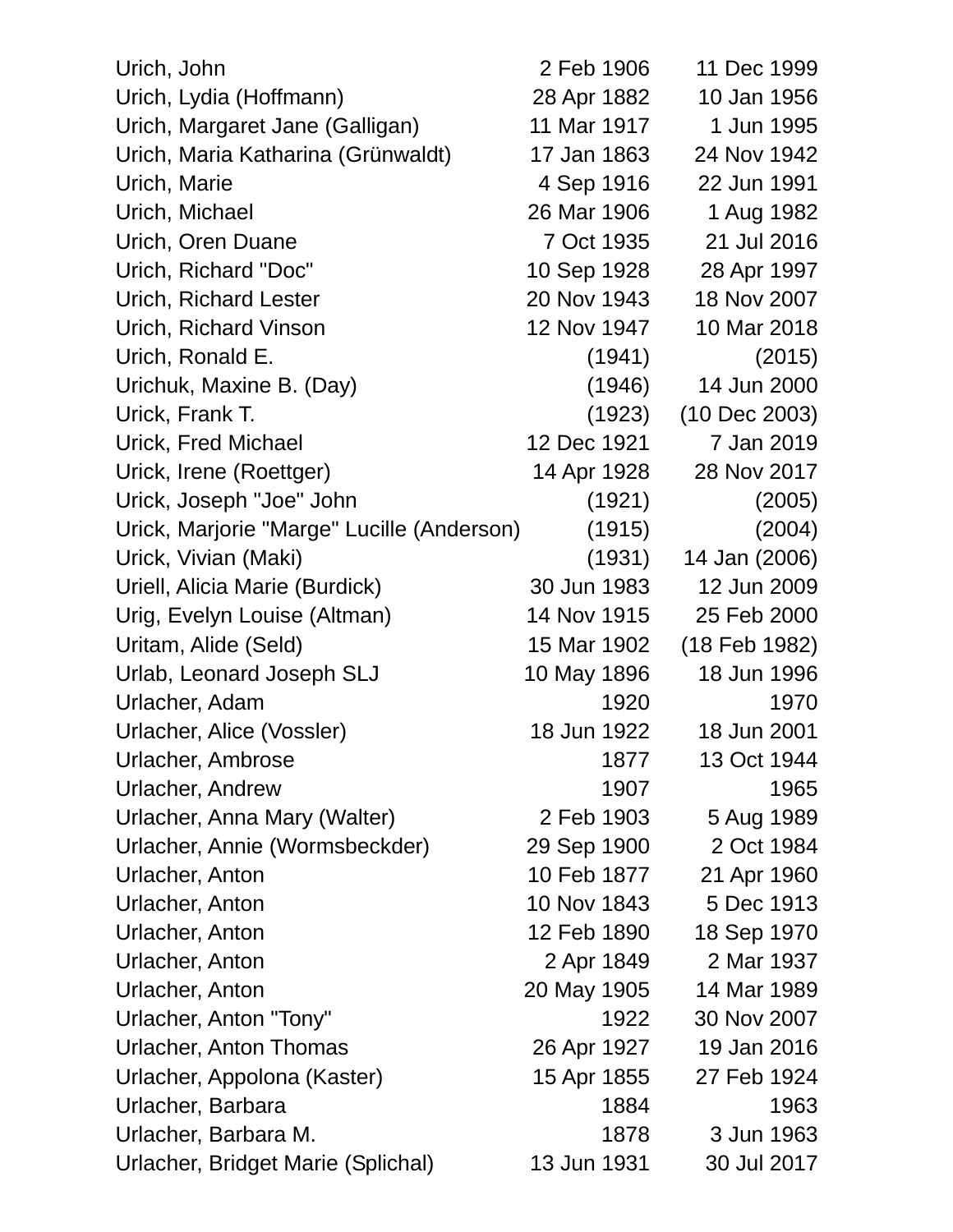| Urlacher, Carl                       | 1876        | 1933          |
|--------------------------------------|-------------|---------------|
| Urlacher, Catherine (Dressler)       | 3 Mar 1901  | 2 Feb 1964    |
| <b>Urlacher, Celestine</b>           | 25 May 1906 | 27 Apr 1998   |
| Urlacher, Christina                  | 1907        | 1999          |
| Urlacher, Clarine Marie (Dassinger)  | 13 Jan 1932 | 11 Sep 2015   |
| Urlacher, Clement                    | 13 Aug 1910 | 14 Dec 1988   |
| Urlacher, Clementine F. CS           | 16 Oct 1929 | 8 Apr 2015    |
| Urlacher, Dale Joseph                | 26 Aug 1948 | 11 May 2012   |
| Urlacher, Debra "Debbie" Ann (Maser) | 1955        | 2 Jan 2001    |
| Urlacher, Dominic                    | 22 Mar 1909 | 10 Mar 1993   |
| Urlacher, Dorothy (Hellman)          | 7 Oct 1935  | 5 Dec 2012    |
| Urlacher, Elizabeth                  | 1907        | 1988          |
| Urlacher, Elizabeth M.               | 1932        | (not given)   |
| Urlacher, Ethel                      | 8 Sep 1904  | (16 Nov 1978) |
| Urlacher, Eva (Segmiller)            | 2 Feb 1843  | 11 Dec 1917   |
| Urlacher, Felicia                    | 10 Mar 1890 | 12 Oct 1982   |
| Urlacher, Frances "Francie"          | 17 Apr 1944 | 21 Mar 2010   |
| Urlacher, Frances T. (Benz)          | 28 Dec 1929 | 20 Jan 2010   |
| Urlacher, Frank                      | 8 Jul 1910  | 8 Jul 1910    |
| Urlacher, Frank                      | 24 Jun 1928 | 20 Apr 2016   |
| Urlacher, Frank George               | 29 Jan 1924 | 7 Mar 2013    |
| Urlacher, Frank J.                   | 1914        | 1992          |
| Urlacher, Gary Raymond               | 26 Jan 1951 | 28 Jun 2020   |
| Urlacher, George                     | 1905        | Nov 1973      |
| Urlacher, George                     | 24 Sep 1902 | (1980)        |
| Urlacher, George A.                  | 18 Dec 1916 | 31 Jan 2009   |
| Urlacher, George Edward              | 18 Dec 1930 | 5 Dec 1931    |
| Urlacher, Gertie J. (Adler)          | 4 Aug 1924  | 22 Dec 2002   |
| Urlacher, Jacob Joseph               | (1897)      | 30 Apr 1977   |
| Urlacher, Jacqueline (Reisenauer)    | 2 Jun 1938  | 10 Apr 2002   |
| Urlacher, James "Jim"                | 22 Dec 1935 | 16 May 2009   |
| Urlacher, Jeffrey Leo "Jeff"         | 21 Apr 1955 | 13 Nov 2018   |
| Urlacher, Jesse Allen                | 5 Apr 1982  | 1 Nov 2018    |
| Urlacher, John                       | 1928        | 2012          |
| Urlacher, John                       | 12 Jun 1936 | 3 Feb 2014    |
| Urlacher, John                       | 28 Nov 1910 | (11 Feb 1982) |
| Urlacher, Johnny                     | 1932        | 20 Dec 1933   |
| Urlacher, Joseph                     | 1913        | 1979          |
| Urlacher, Joseph                     | (not given) | 8 Feb 1953    |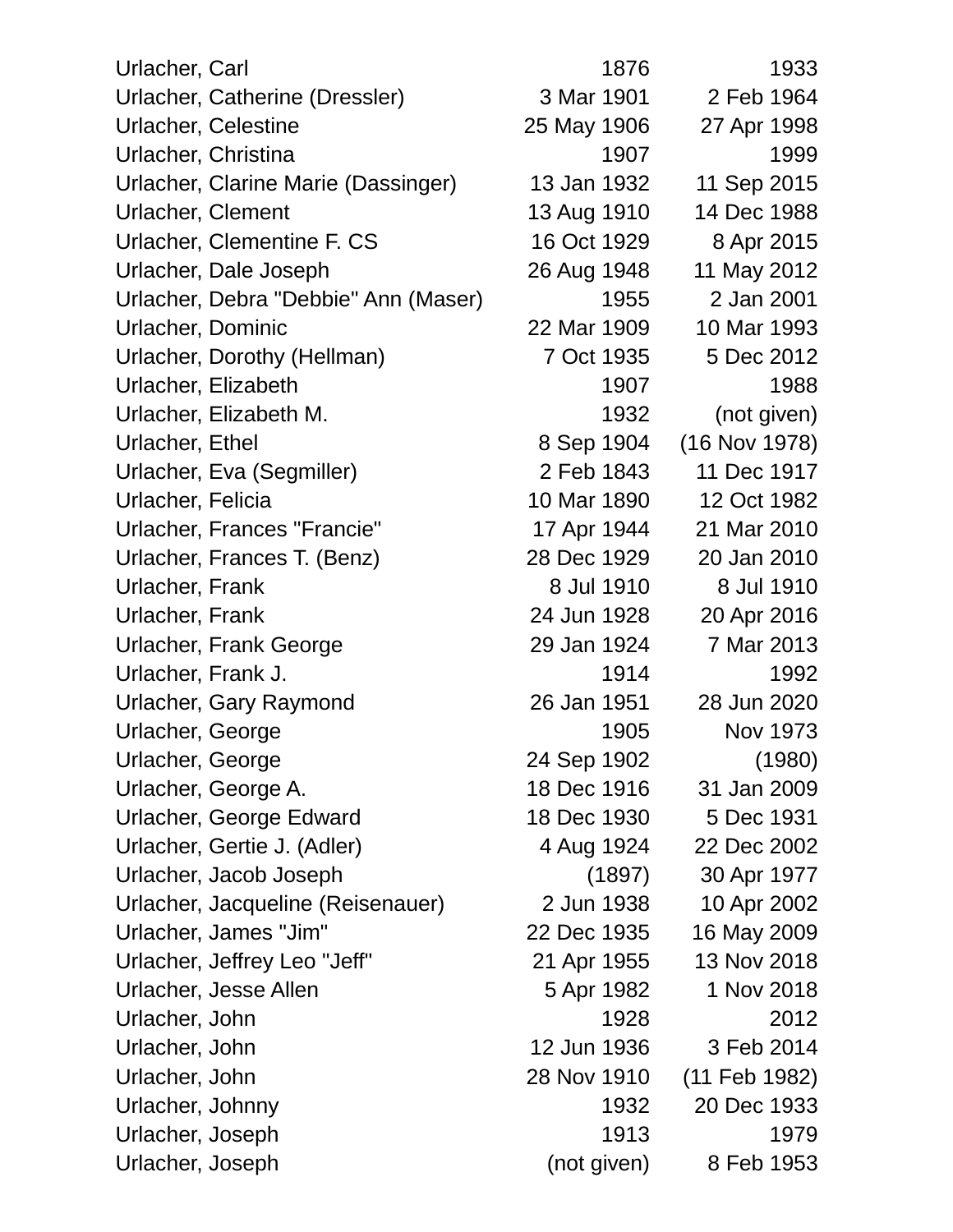| Urlacher, Joseph                       | 13 Sep 1939 | 19 Jul 2010   |
|----------------------------------------|-------------|---------------|
| Urlacher, Joseph                       | 21 May 1925 | 20 Aug 2011   |
| Urlacher, Joseph A.                    | 1904        | 1996          |
| Urlacher, Joseph John                  | 20 Mar 1928 | 29 Mar 2004   |
| Urlacher, Karl                         | 1849        | 1928          |
| Urlacher, Katharina                    | 11 Nov 1924 | 10 Nov 2006   |
| <b>Urlacher, Katherine</b>             | 1911        | 1980          |
| Urlacher, Kathryn M. (Klein) Kilwein   | 23 Oct 1922 | 27 Mar 2014   |
| Urlacher, Lavern "Vern" S.             | 26 Dec 1952 | 23 Sep 2019   |
| Urlacher, Leo                          | 14 Sep 1931 | 30 Jul 2007   |
| Urlacher, Leo Joseph                   | (1909)      | 11 Jun 2010   |
| Urlacher, Leonard                      | 1885        | 1885          |
| Urlacher, Ludwig                       | 1929        | 1969          |
| Urlacher, Margaret                     | 1918        | 1988          |
| Urlacher, Margaret (Staudinger)        | 25 Nov 1879 | 15 Jul 1952   |
| Urlacher, Marie Elizabeth              | 26 May 1945 | 7 Mar 2011    |
| Urlacher, Marjorie "Marge" H. (Hanses) | 27 Sep 1937 | 20 Oct 2000   |
| Urlacher, Mary (Zimmer)                | 31 Oct 1899 | 3 May 1976    |
| Urlacher, Mary Ann (Kuntz)             | 15 Nov 1909 | 17 Feb 1990   |
| Urlacher, Mary C. (Messer)             | 24 Jun 1914 | 13 Sep 1988   |
| Urlacher, Matthew J.                   | 10 Nov 1972 | 12 May 2015   |
| Urlacher, Michael                      | 1931        | 26 Oct 1931   |
| Urlacher, Michael "Mike" Anton         | 29 May 1963 | 1 Mar 2020    |
| Urlacher, Michael R.                   | 6 Aug 1942  | 14 Feb 2018   |
| Urlacher, Opal A.                      | 28 Mar 1917 | 26 Jul 1993   |
| Urlacher, Otilia Hildegard (Messer)    | 4 Jun 1915  | 3 Jul 2010    |
| Urlacher, Ottilia "Tillie" (Olheiser)  | 10 Apr 1919 | 19 Sep 1999   |
| Urlacher, Peter                        | 29 Mar 1930 | 5 Jan 2018    |
| Urlacher, Peter J.                     | 1900        | 1990          |
| Urlacher, Philip                       | 11 Aug 1917 | 6 Feb 1966    |
| Urlacher, Philip P.                    | 12 Jul 1913 | (14 Dec 1976) |
| Urlacher, Ralph                        | 24 Mar 1930 | 24 Oct 2004   |
| Urlacher, Regina (Brinster)            | 21 Aug 1881 | (31 Dec 1955) |
| Urlacher, Rosa                         | 1885        | 1959          |
| Urlacher, Rosa                         | (not given) | 23 Jan 1957   |
| Urlacher, Rudolph "Rudy"               | 11 Apr 1931 | 10 Jan 2006   |
| Urlacher, Sylvester "Vets" Ernest      | 5 Aug 1936  | 5 Dec 2015    |
| Urlacher, Theodore C.                  | 21 Jul 1952 | 22 Jul 1952   |
| Urlacher, Valentine                    | 14 Dec 1933 | 26 Nov 2003   |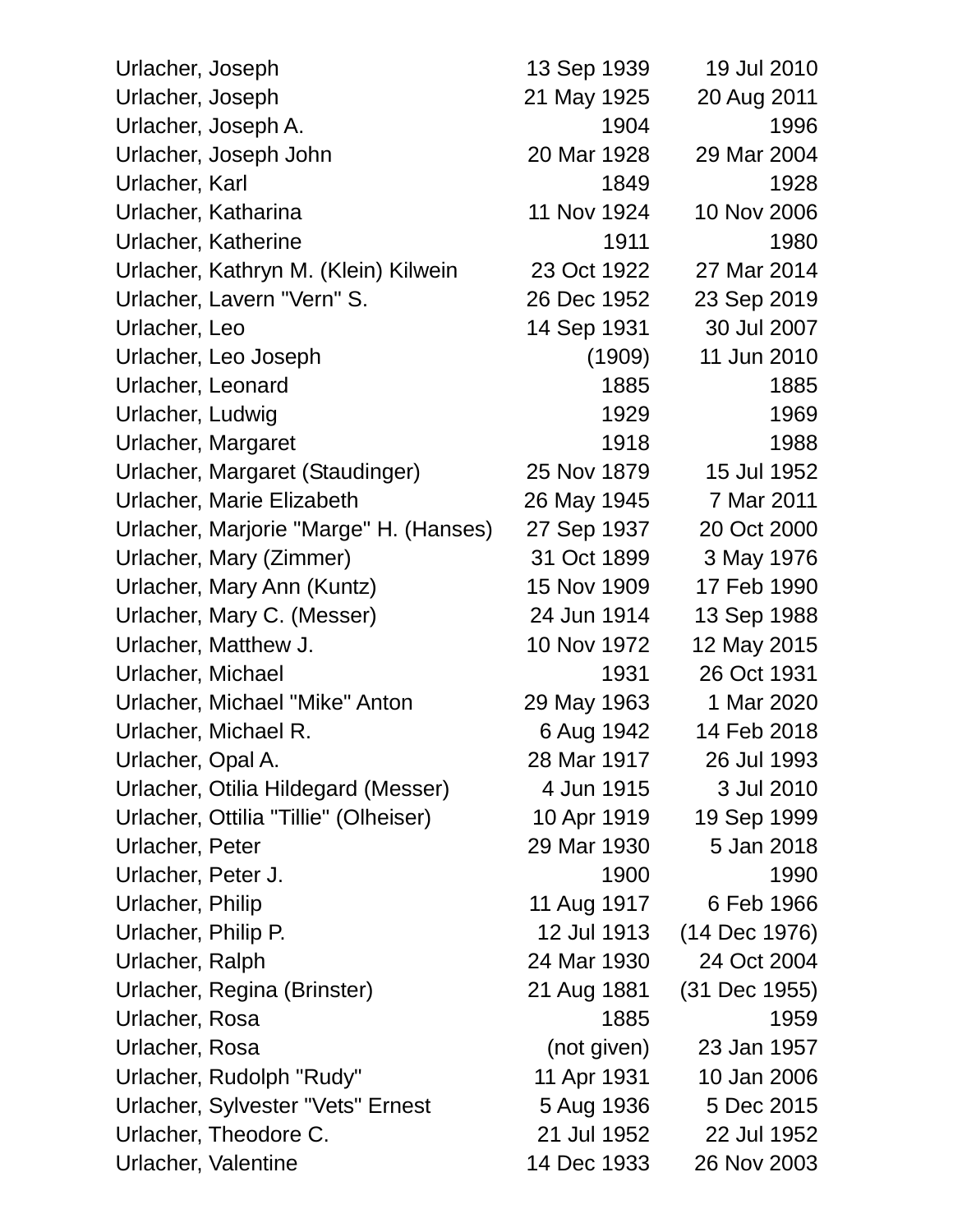Urlacher, Valentine "Val" 23 Jan 1926 31 Dec 2013 Urlacher, Verena A. 30 Dec 1923 4 Oct 1978 Urlacher, Vincent F. 1954 1963 Urlacher, Wilhelm "Bill" 20 Nov 1901 19 Aug 1979 Urlacher, Wilhelmina (not given) 1912 Urlacher, William "Bill" 7 Oct 1921 19 May 2007 Urlacher, William "Bill" Andrew 27 Mar 1956 21 Mar 2019 Urlaub, Christel (Frank) 17 Feb 1974 18 Mar 2020 Urlaub, Donald Joseph 1 Apr 1939 8 Jan 1987 Urlaub, Edward M. 17 Jan 1911 9 Mar 1992 Urlaub, Ella A. (Davis) 25 Oct 1903 12 Mar 1993 Urlaub, Henry 2008 10 Oct 1992 Urlaub, James Louis 5 Feb 1902 27 Apr 1993 Urlaub, Marcella M. (Keltgen) 20 Apr 1913 4 Aug 2007 Urlaub, Mayme (Verville) 7 Mar 1902 4 Feb 1996 Urlaub, Ray C. "Dooley" 30 Apr 1904 24 Dec 1995 Urling, Edwin Arthur (1960) 24 Apr 1997 Urmann, Theresia (Millner) 16 Oct 1906 29 Nov 1986 Urness, Clara Christine (Wahl) 18 Apr 1908 4 May 2003 Urness, Daryl B. 29 Nov 1927 12 Nov 1997 Urness, Elsie (Wolf) 15 Jan 1911 5 Feb 2008 Urness, Esther Marie (Weigle) 6 Feb 1903 22 Feb 1985 Urness, Frances Jean (Fox) 27 Oct 1904 7 Apr 1997 Urness, Harlan A. 27 Dec 1928 6 Jun 2016 Urness, Helen V. (Mohn) 15 Aug 1908 27 May 1998 Urness, Herman 6 Oct 1926 18 Apr 2001 Urness, Lana M. (1908) 18 Dec 1992 Urness, Lawrence E. 17 Jun 1908 27 Apr (1977) Urness, Leon O. 30 Oct 1914 Apr 1983 Urness, Melvin J. (2008) 1984 May 1895 May 1983 Urness, Myrtle A. (Kroken) 23 Apr 1912 20 Nov 2000 Urness, Ruth (Myer) 6 Dec 1930 8 Aug 2003 Urness, Sharon Lee 25 May 1936 6 Apr 2009 Uroda, John G (1923) 8 Aug 2000 Urquhart, Barbara (not given) 23 Feb 2016 Urquhart, Bruce Douglas 13 Apr 1903 27 Oct 1995 Urquhart, Cecil J. 12 Feb 1917 16 Jul 2012 Urquhart, Claire (not given) 25 Dec 2009 Urquhart, David William 9 Feb 1941 28 Oct 2010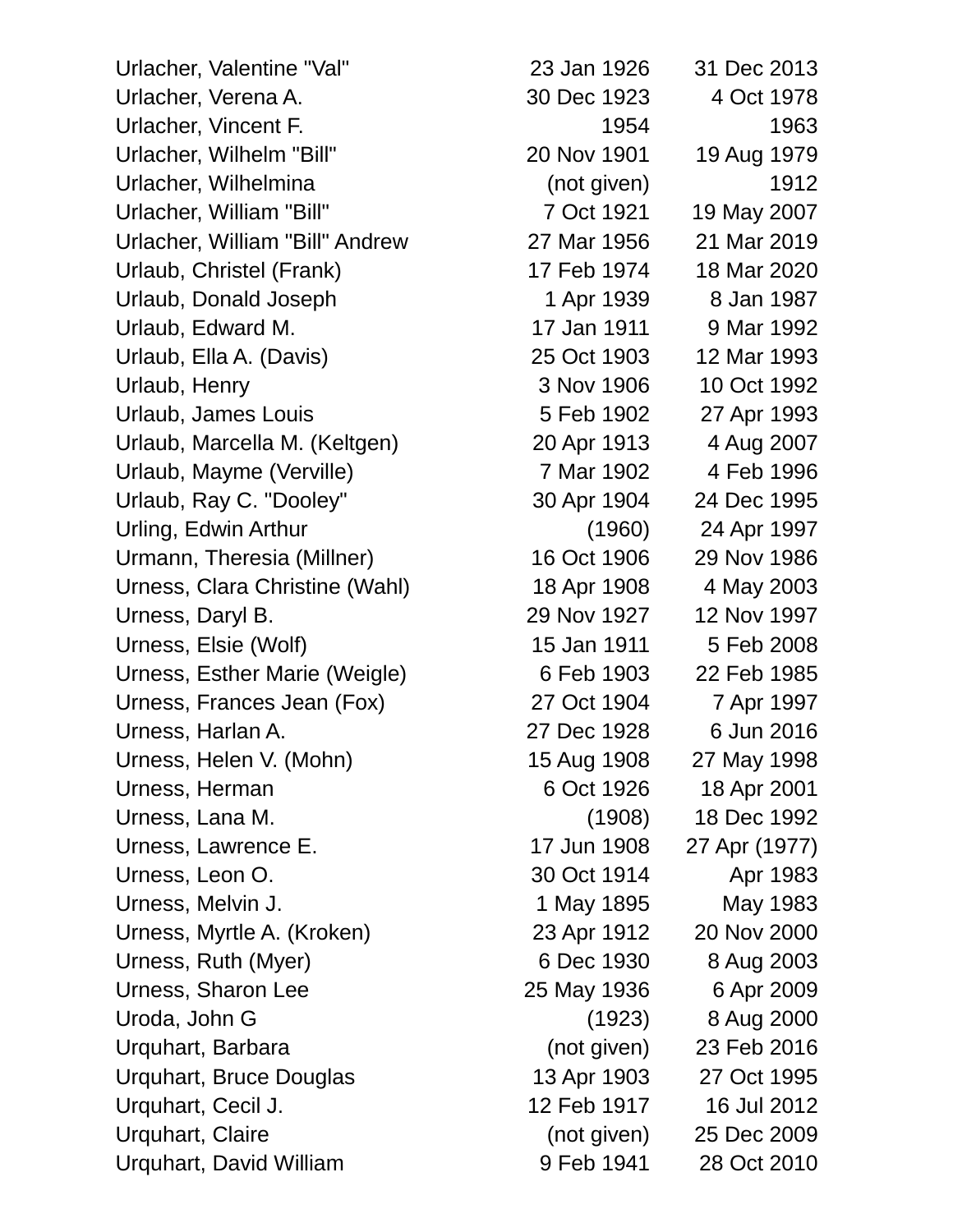| Urquhart, Debra Frances "Deb" (Senger) | 2 Aug 1958  | 30 Jul 2011  |
|----------------------------------------|-------------|--------------|
| Urquhart, Donald Francis "Don"         | (1959)      | 10 Dec 2018  |
| Urquhart, Doug                         | 15 Dec 1950 | 24 Feb 2013  |
| Urquhart, Emerson L                    | (1912)      | 30 Apr 1985  |
| <b>Urquhart, Frederick Tarry</b>       | 8 Feb 1925  | 21 May 2016  |
| Urquhart, Glenn Edward                 | 9 Jul 1948  | 11 Dec 1996  |
| Urquhart, Helen Ruth (Wills)           | 31 Jul 1918 | 20 Aug 2015  |
| Urquhart, James "Fred"                 | 4 Nov 1930  | 31 Jul 2020  |
| Urquhart, James D.                     | 9 Jul 1911  | 19 Feb 1992  |
| Urquhart, Jean Bell (Dozer)            | (not given) | 7 Jan 2001   |
| Urquhart, John                         | (1863)      | (1925)       |
| Urquhart, Judy (Sandstrom) Roberts     | 1920        | 14 Oct 2016  |
| Urquhart, Kathryn Blanche (Jorgensen)  | 11 Feb 1923 | 9 Jan (2015) |
| Urquhart, Kenneth John                 | 15 Jan 1942 | 1 Oct 2009   |
| Urquhart, Leroy G.                     | 1926        | 23 Dec 2015  |
| Urquhart, Lois                         | 17 Mar 1957 | 27 Sep 2015  |
| Urquhart, Lydia B. (Ramm)              | 12 Apr 1912 | 29 Mar 2012  |
| Urquhart, Maxine Marie (Cosgrove)      | 27 Sep 1930 | 21 Aug 2018  |
| Urquhart, Patricia "Pat" Ann           | Jun 1929    | 27 Feb 2020  |
| <b>Urquhart, Peter Grant</b>           | 16 Nov 1959 | 27 Nov 2013  |
| Urquhart, Robert                       | (1929)      | 15 Aug 2000  |
| Urquhart, Robert "Bob" William         | 9 Apr 1925  | 9 Sep 2021   |
| Urquhart, Roy Keith                    | 22 Jul 1931 | 11 Jan 2017  |
| Urquhart, Steve                        | 11 May 1955 | 1 Nov 2020   |
| Urquhart, Vera F. (Carmack)            | 19 Mar 1890 | (7 Dec 1961) |
| Urquhart, Wendy Sharon (Excell)        | 12 Jul 1941 | 15 Jun 2021  |
| Urs, Byrnece (Anderson)                | 7 Apr 1913  | (2000)       |
| Ursaki, Amelia "Emily" (Sandeski)      | (1922)      | 13 Nov 1999  |
| Ursaki, Eva (Heisler)                  | (1909)      | 29 May 1996  |
| Ursaki, Frank Joseph                   | (1921)      | 14 Aug 2010  |
| Ursaki, George Alexander               | (1906)      | 22 Oct 2000  |
| Urschel, Adelaide Alma (Wegwitz)       | (1919)      | 2 May 2000   |
| Urschel, Edith Minnie                  | (1920)      | 28 Sep 2010  |
| Urschel, George William                | 25 Oct 1917 | 1 May 2014   |
| Urschel, Josephine Elisabeth (Klein)   | 13 Jul 1926 | 6 Jun 2019   |
| Urschel, Maxine (Mullen)               | 29 Apr 1920 | 18 Feb 2005  |
| Urschel, Otto William                  | 2 Nov 1895  | 10 Feb 1986  |
| Urscheler, Erwin                       | 4 Jun 1928  | 5 Jul 2018   |
| Ursenbach, Charles                     | (1903)      | 24 Mar 1985  |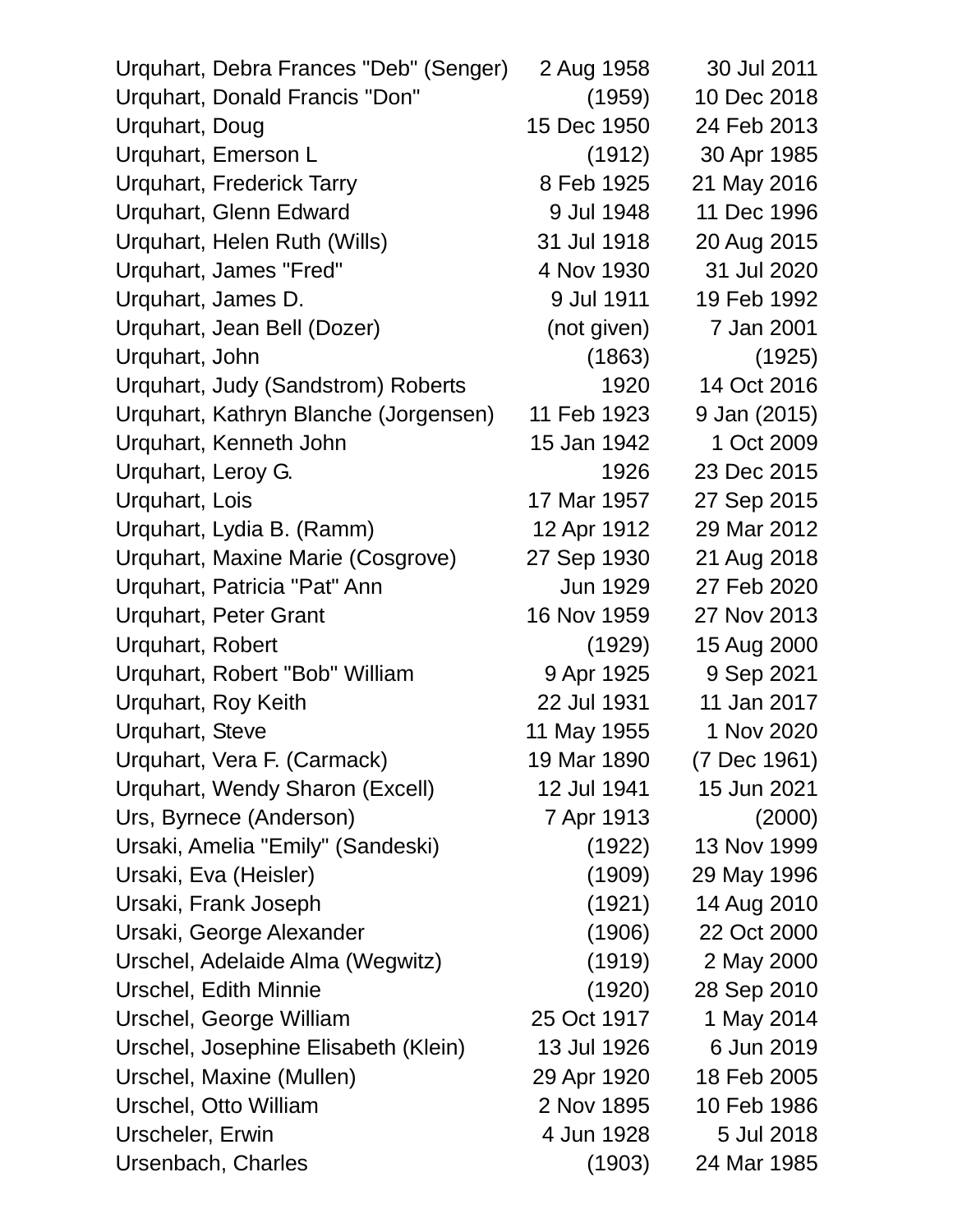| Ursness, Elsie (Miller) Wolf              | 15 Jan 1911     | 5 Feb 2008      |
|-------------------------------------------|-----------------|-----------------|
| Urso, Bernard "Ben"                       | (1919)          | Aug 2000        |
| Urso, Mildred M. "Millie" (Fillner)       | 2 Jul 1913      | 18 Aug 1995     |
| Ursu, Dona Lorna (Gackle)                 | (1956)          | 5 Sep 2020      |
| Ursu, James G.                            | (1956)          | Dec 2000        |
| Ursulan, Steve                            | 8 Aug 1925      | 28 Nov 2019     |
| Urton, Harold Thomas                      | 7 Jun 1932      | 14 Jan 2000     |
| Urvand, Lorraine Marie (McAllister)       | 26 Nov 1946     | 20 Oct 1999     |
| Urvina, Lora Jeanne (Smith)               | 19 Aug 1938     | 26 Sep 2010     |
| Ury, Kenneth Frederic "Tex"               | 26 Oct 1939     | <b>Nov 1998</b> |
| Useldinger, Barbara Ann "Barb" (Lorz)     | 3 Feb 1930      | 23 Nov 2016     |
| Useldinger, William                       | 12 Jan 1939     | 1983            |
| Uselman, John J.                          | 9 Aug 1895      | 1 Dec 1993      |
| Uselman, Valentine Frank                  | 19 Mar 1860     | (2 May 1937)    |
| Uselmann, Anna                            | $(18$ May 1868) | (9 May 1927)    |
| Uselmann, Anton                           | 10 Aug 1919     | 20 Aug 1998     |
| Uselmann, Elisabeth (Baumann)             | 15 Oct 1916     | 16 Oct 1993     |
| Uselmann, Harold N.                       | (1919)          | 4 Jul 1994      |
| Uselmann, Jakob                           | 9 Sep 1937      | 26 Dec 1986     |
| Uselmann, Maria (Liebham)                 | 29 Jan 1920     | 15 Oct 2005     |
| Uselmann, Paul J.                         | (1933)          | 1 Jan 1996      |
| Uselmann, Thomas                          | 14 Jul 1939     | 8 Jun 2007      |
| Uselton, William Kenny                    | (1920)          | (1 Dec 1987)    |
| <b>Usgaard, Peter</b>                     | 3 Oct 1884      | (27 Oct 1980)   |
| Usher, John Robert "Bob"                  | 28 Aug 1921     | 26 Oct 1997     |
| Usher, Mary (Linden)                      | 4 Feb 1920      | 7 Apr 1995      |
| Usher, Nellie (Jones)                     | 2 Sep 1909      | 28 Sep 1993     |
| Usher, Richard A                          | (not given)     | 12 Apr 2000     |
| Usher, Vivian (Schmitz)                   | 28 Sep 1928     | 17 May 2019     |
| Usick, Frank                              | 13 Oct 1918     | Dec 1996        |
| Usina, Mabel P. (Steen)                   | 13 Mar 1918     | 7 Jun 2014      |
| Usiondek, Gerald V.                       | (not given)     | 18 Oct 2000     |
| Uskoski, Everett P.                       | 9 Aug 1921      | 22 Feb 2006     |
| Uskoski, Flossie Ann Elizabeth (Sarkinen) | 17 Jul 1932     | 24 Feb 2017     |
| Uskoski, Reuben B.                        | 3 Sep 1919      | 14 Mar 2006     |
| Ussatis, August                           | 10 Feb 1904     | 1983            |
| Ussatis, Esther Eileen (Becker)           | 1 Mar 1922      | 3 Mar 1996      |
| Usselman, Alexander F.                    | 2 Dec 1948      | 5 Feb 2002      |
| Usselman, Amaus                           | 25 Apr 1915     | 11 Mar 1998     |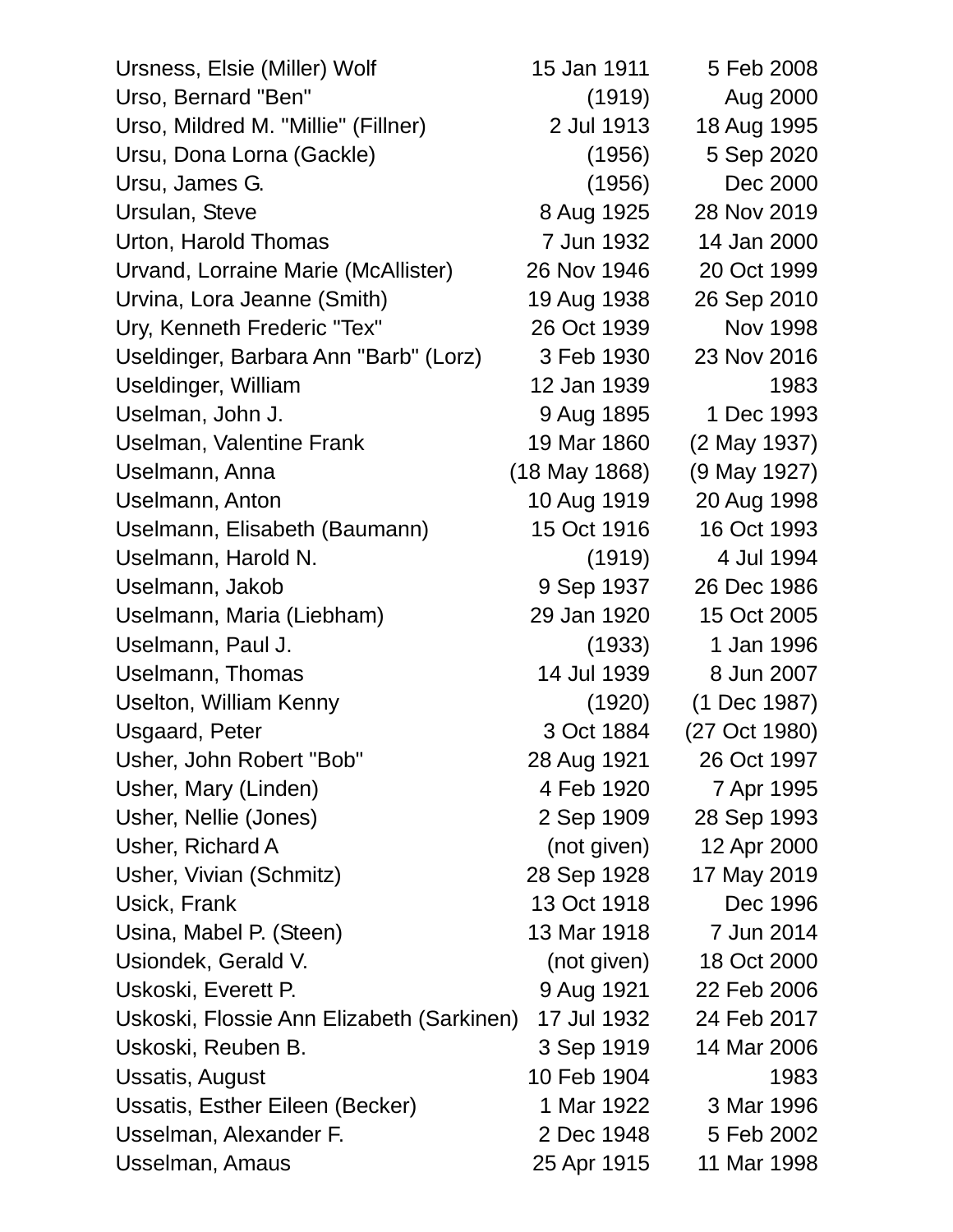| Usselman, Angela                     | 20 Jan 1990 | 20 Jan 1990   |
|--------------------------------------|-------------|---------------|
| Usselman, Angeline "Angie" (Schmidt) | 23 Aug 1936 | 17 Feb 2020   |
| Usselman, Anthony J.                 | 30 May 1928 | 1 Apr 1990    |
| Usselman, Anton                      | (1910)      | 26 Oct 1983   |
| <b>Usselman, Anton Martin</b>        | 9 Mar 1922  | 5 Jun 2013    |
| Usselman, Arnold                     | 16 Sep 1942 | 26 Apr 2013   |
| Usselman, Bernard "Bernie" P.        | 23 Sep 1921 | 10 Mar 2009   |
| Usselman, Bertha (Froescher)         | 20 Feb 1912 | 8 Feb 2003    |
| Usselman, Brandon J.                 | 25 Feb 1984 | 13 Jun 2004   |
| Usselman, Cecelia (Eckroth)          | 17 Nov 1925 | 18 Apr 2016   |
| Usselman, David                      | (not given) | 30 Nov 1964   |
| Usselman, Dean                       | 1964        | 2 Feb 2021    |
| Usselman, Delbert "Del"              | 25 Mar 1932 | 8 Mar 2006    |
| Usselman, Dwinia (Bridger)           | 11 Nov 1935 | 7 Sep 1998    |
| Usselman, Ed                         | 4 Jan 1937  | 5 Apr 2018    |
| Usselman, Edgie                      | 25 May 1924 | (5 Oct 1983)  |
| Usselman, Edward "Ed"                | 23 Feb 1935 | 11 Jun 2004   |
| Usselman, Edwin James "Ed"           | 14 Apr 1948 | 23 Aug 2020   |
| Usselman, Emma (Weber)               | 28 Mar 1911 | 4 Jan 1997    |
| Usselman, Erma Grace (Sherlock)      | 19 Aug 1926 | 16 May 2016   |
| Usselman, Eva (Beck)                 | 1 May 1912  | 15 Feb 1977   |
| Usselman, Frances (Martian)          | 29 Jun 1905 | 19 Aug 1986   |
| Usselman, Frances (Volk)             | 27 Sep 1906 | 8 Sep 1991    |
| Usselman, Frank J.                   | 28 Mar 1900 | 20 May 1982   |
| Usselman, Frank J.                   | 14 Feb 1923 | 21 Sep 1993   |
| Usselman, George                     | (not given) | 31 Oct 2020   |
| Usselman, George Thomas              | 25 Feb 1913 | Dec 1985      |
| Usselman, Harold                     | 29 Nov 1949 | 5 Jul 1986    |
| Usselman, Helen (Case)               | 16 Jan 1909 | 28 Aug (1982) |
| Usselman, Irene (Tesky)              | 5 Jan 1939  | 14 Jan 2002   |
| Usselman, James                      | (1935)      | 26 May 2012   |
| Usselman, John A.                    | (1901)      | 16 Jul 1983   |
| Usselman, John Joseph                | 20 Mar 1912 | 28 Sep 1999   |
| Usselman, John M.                    | (1917)      | 17 Nov 1988   |
| Usselman, John Nick                  | (1915)      | 16 Mar 1987   |
| Usselman, Joseph "Joe" Alfred        | 5 Sep 1932  | 11 Aug 1989   |
| Usselman, Joseph "Joe" James         | 22 Nov 1921 | 10 May 2004   |
| Usselman, Joseph "Joe" Keith         | 13 Apr 1945 | 2 May 2018    |
| Usselman, Leo                        | (1911)      | 28 May 1980   |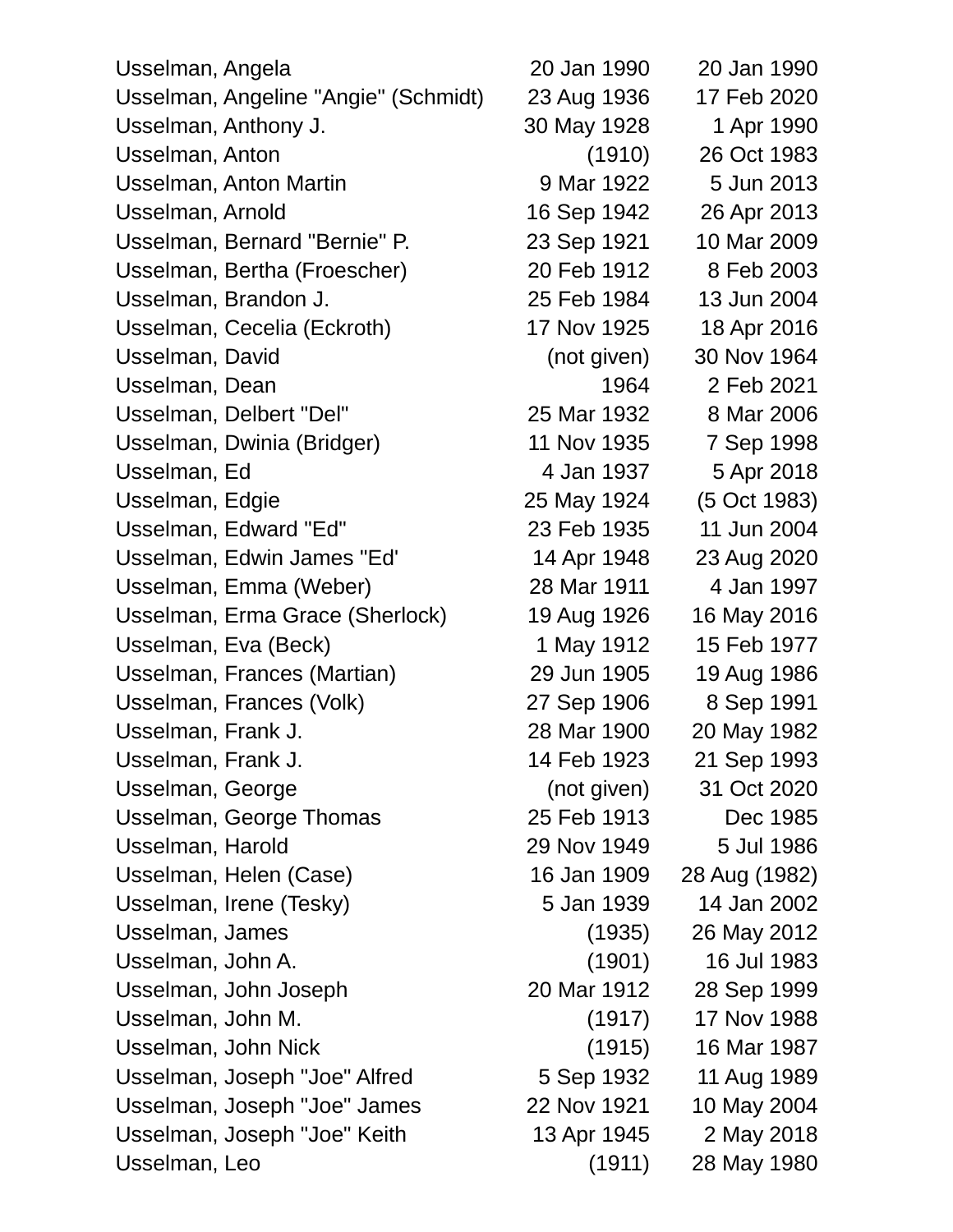| Usselman, Leo W.                       | 17 Jun 1930   | 28 Aug 2017   |
|----------------------------------------|---------------|---------------|
| Usselman, Linus                        | (1927)        | 31 Mar 2010   |
| Usselman, Lorraine (Senger)            | 13 Aug 1939   | 9 Feb 2018    |
| Usselman, Louis J.                     | 27 Jul 1906   | 11 Jul 1984   |
| Usselman, Louise R. (Ginther)          | 19 Jan 1926   | 4 Jul 1996    |
| Usselman, Margaret (Ereth)             | 17 Oct 1899   | 23 Apr (1985) |
| Usselman, Margaret (Geisinger)         | 5 Oct 1896    | (15 Sep 1978) |
| Usselman, Marguerite (Selzler)         | 8 Aug 1917    | 12 May 2009   |
| Usselman, Marion Barbara (Roshaw)      | (1889)        | 9 Apr 1981    |
| Usselman, Martin J.                    | (1903)        | 18 Jan 1986   |
| Usselman, Mary Ann (Blando)            | 18 Jun 1912   | 26 Jan 2002   |
| Usselman, Peter                        | (1917)        | 13 Dec 1999   |
| Usselman, Pius                         | 19 Oct 1918   | 10 May 1988   |
| Usselman, Pius                         | 1 Nov 1888    | (9 Sep 1982)  |
| Usselman, Ralph Paul                   | 30 May 1939   | 8 Apr 2020    |
| Usselman, Stanley "Stan" Gordon        | 8 May 1954    | 17 Apr 2019   |
| Usselman, Tresa Elizabeth (Payer)      | 3 Aug 1960    | 28 Jul 2016   |
| Usselman, Verla (Martian)              | (1915)        | 5 Nov 1987    |
| Usselman, Veronica "Ronnie" (Steckler) | 9 Jun 1934    | 16 Jun 2010   |
| Usselman, Veronica (Boechler)          | (1937)        | 9 Apr 1983    |
| Usselman, Wendel Eugene                | 11 May 1924   | 24 Mar 2011   |
| Usselman, William "Bill" A.            | 29 Nov 1943   | 15 Nov 2013   |
| Usselmann, Adam                        | 22 Jul 1906   | 19 Nov 1937   |
| Usselmann, Alexander                   | 16 Apr 1919   | 21 Apr 2005   |
| Usselmann, Alexius "Aleck"             | (5 Jul 1845)  | 28 Jun 1927   |
| Usselmann, Anna (Usselmann)            | (18 May 1868) | (9 May 1927)  |
| Usselmann, Anna (Wenninger)            | 1 Jan 1913    | 7 Oct 1992    |
| Usselmann, Anna Maria (Gabriel)        | 20 Nov 1917   | 2 Jul 1989    |
| Usselmann, Delores (Pitts)             | 12 May 1928   | 27 Sep 2006   |
| Usselmann, Elisabeth (Schmidtgal)      | 4 Jan 1909    | 15 Jan 2007   |
| Usselmann, Emma (Goldade)              | 12 Apr 1921   | 16 Feb 2001   |
| Usselmann, Georg Jakob                 | 6 Aug 1867    | 21 Jun 1936   |
| Usselmann, Josef                       | 24 Apr 1910   | 15 Mar 1980   |
| Usselmann, Josef                       | 15 Mar 1930   | 23 Oct 2005   |
| Usselmann, Josef                       | 22 Apr 1925   | 23 Feb 2000   |
| Usselmann, Josef                       | 28 Aug 1908   | 5 Apr 2000    |
| Usselmann, Katharina (Reis)            | 1 Sep 1928    | 21 Sep 1995   |
| Usselmann, Katherina (Most)            | 27 Jul 1903   | 19 May 1989   |
| Usselmann, Lydia (Kessler)             | 21 Jun 1909   | 12 Sep 1989   |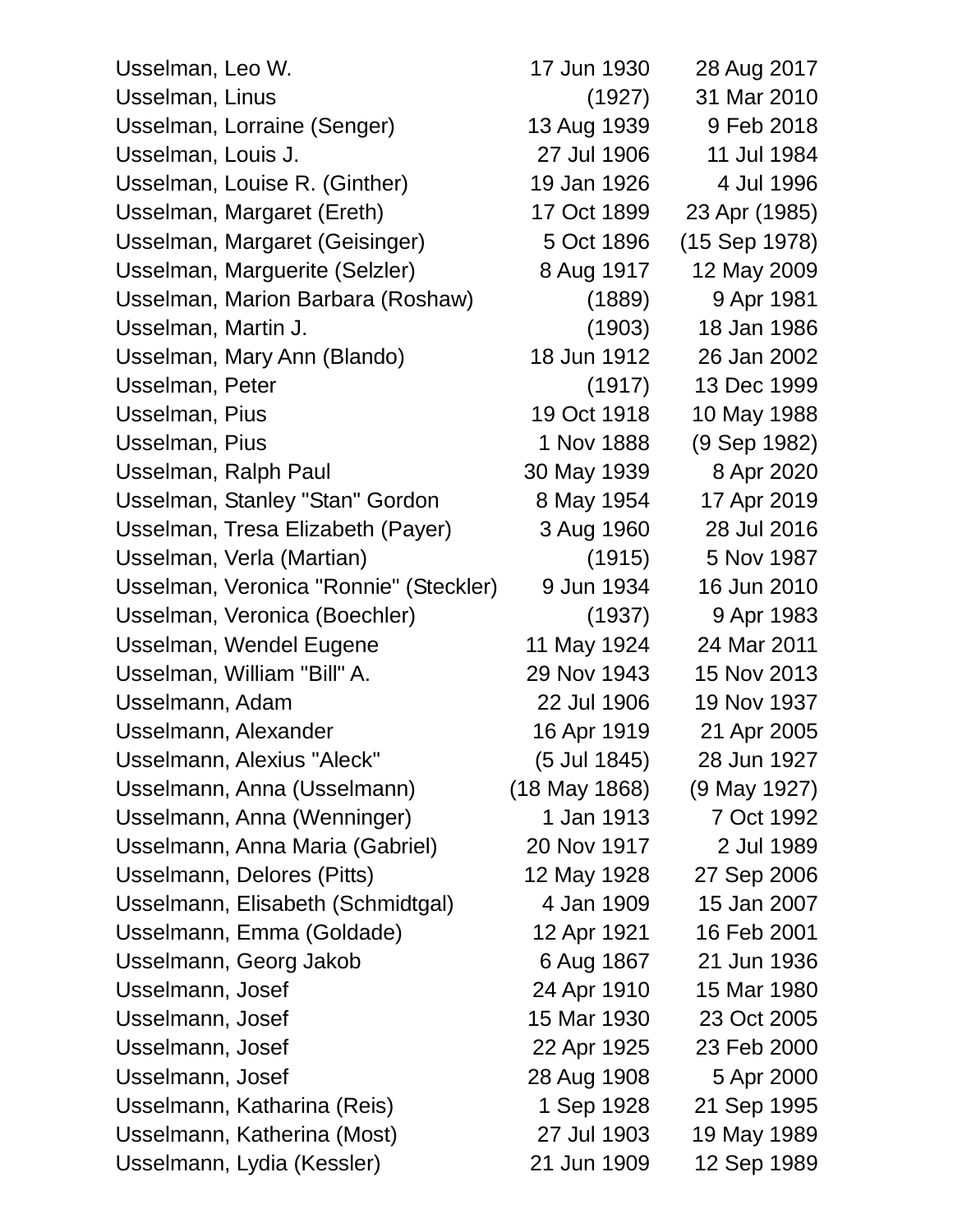| Usselmann, Margaret (Zentner) Dilger | (Oct 1864)  | 21 Mar (1960)   |
|--------------------------------------|-------------|-----------------|
| Usselmann, Margareta (Engelhardt)    | 13 Mar 1908 | 4 Mar 1998      |
| Usselmann, Margarita (Kessler)       | 15 Jun 1846 | 5 Oct 1928      |
| Usselmann, Markus                    | 31 Dec 1914 | 18 Feb 1988     |
| Usselmann, Otto                      | 28 Mar 1929 | 28 Jun 1994     |
| Usselmann, Paulina (Selensky)        | 13 Oct 1929 | 17 Oct 1978     |
| Usselmann, Pius                      | 14 Jan 1919 | 2 Jan 1990      |
| Usselmann, Pius G.                   | 18 Mar 1905 | 23 Jan 1980     |
| Usselmann, Stefan                    | 6 Feb 1937  | 20 Jun 2004     |
| Usselmann, Thomas                    | 6 Feb 1931  | 12 Jun 2010     |
| Usselmann, Wendelin                  | 3 Jul 1929  | 9 Jun 2003      |
| Usselmann, Wendelin                  | 20 Oct 1910 | 11 Nov 1994     |
| Ussin, Edna Clara                    | 1906        | 3 Mar 2000      |
| Ust, Alfred Erwin                    | 30 Aug 1913 | 5 Mar 2003      |
| Ustad, Ida Mae                       | 24 May 1949 | 29 Nov 1999     |
| Ustad, Louisa (Bratt)                | 29 Sep 1912 | <b>Jul 1988</b> |
| Ustanko, David H.                    | 17 Jan 1951 | 2 Dec 2020      |
| Ustanko, George G.                   | 18 Oct 1946 | 6 Sep 1998      |
| Ustanko, James "Jim" Richard         | 18 Feb 1956 | 8 Feb 2011      |
| Ustanko, Joseph                      | 24 May 1919 | 8 Dec 1992      |
| Ustanko, Marsha Yvette (Hammer)      | 6 Sep 1971  | 17 Feb 2020     |
| Uster, Ida                           | (not given) | Aug 1996        |
| Ustintschenko, Grigori               | 4 Nov 1919  | 5 Dec 2000      |
| Ustintschenko, Rosa (Herzog)         | 22 Mar 1925 | 17 Jan 2012     |
| <b>Ustrud, Gordy Vance</b>           | 1 Aug 1926  | 23 Oct 1998     |
| Uszynski, Alex Stanley               | (1928)      | <b>Jun 2000</b> |
| Utech, Lawrence                      | (1916)      | 8 Feb 2000      |
| Utecht, Albert                       | 6 Mar 1921  | 10 Aug 1981     |
| Utecht, Alma (Mintz)                 | 15 Oct 1922 | 3 Jun 2018      |
| Utecht, Alma F. (Mellenthin)         | 23 Jun 1896 | 3 Aug 1986      |
| Utecht, Augusta                      | (1856)      | 3 Oct 1943      |
| Utecht, Christina (Junkert)          | 10 Sep 1896 | 19 Mar 1986     |
| Utecht, Everett E.                   | 9 Nov 1911  | Sep 1988        |
| Utecht, Harold                       | 9 May 1926  | 16 May 1999     |
| Utecht, Jean C. (Grudzinski)         | (1916)      | Jan 2001        |
| Utecht, Jerome "Jerry" Charles       | 19 Aug 1954 | 28 Jan 2019     |
| Utecht, Krassimira Joy               | 26 Jan 1989 | 4 Oct 2021      |
| Utecht, Leona M. (Pfaff)             | 25 Oct 1934 | 28 Nov 1986     |
| Utecht, Lloyd W.                     | 11 Jul 1926 | 23 Aug (2001)   |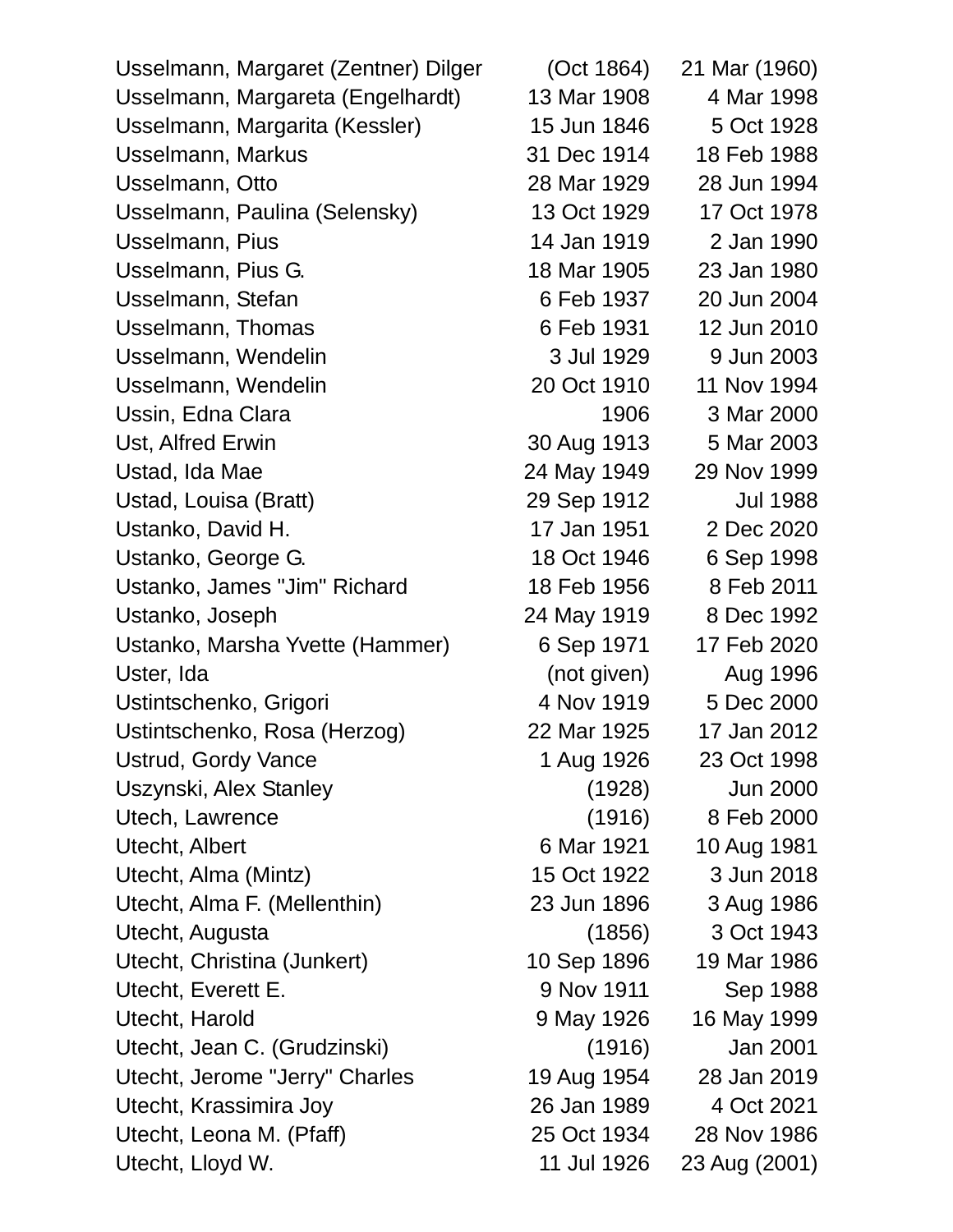| Utecht, Luella                         | 1909        | 29 Aug 2004     |
|----------------------------------------|-------------|-----------------|
| <b>Utecht, Milton LeRoy</b>            | 26 May 1917 | 11 Mar 1988     |
| Utecht, Nola (DeVries)                 | 6 Jan 1960  | 28 May 2016     |
| Utecht, Ray                            | 3 Sep 1909  | 4 Apr 1997      |
| <b>Utecht, Shirley Darlene</b>         | 2 Jul 1934  | 3 Aug 1997      |
| Utesch, Dolly Mae (Sharp)              | 3 Jan 1901  | 6 May 1993      |
| Utesch, Gladys Rose (Judd)             | 28 Nov 1892 | 12 May 1991     |
| Utgaard, Adeline (Flint)               | 15 Feb 1905 | 21 Dec 1993     |
| Utgaard, Lora Ann (King)               | 19 Oct 1922 | 5 Dec 2009      |
| <b>Utgaard, Sigurd Byron</b>           | 30 Aug 1895 | 26 Aug 1997     |
| Uthe, Brent                            | 28 Mar 1974 | 3 Feb 1998      |
| Uthe, Eelbert R. "Pete"                | 23 Mar 1935 | 15 Jul 1999     |
| Uthe, Fern (Brown)                     | 19 Nov 1906 | 21 Mar 1992     |
| Uthe, Mathella "Tillie" (Sundsbak)     | 24 May 1899 | 1 Oct 1995      |
| Uthe, Myrtle Joan (Orr)                | 28 Jan 1936 | 9 Dec 2013      |
| Uthe-Brinckmeyer, Curtis A.            | 24 Jan 1959 | 4 Jul 2000      |
| Uthke, Martin "Marty" Jocke            | 14 Sep 1956 | 28 Nov 2006     |
| Uthmann, Lorine Katharine (Bentzinger) | 9 Aug 1915  | 19 Aug 2011     |
| Uthus, Ida O. (Hoem)                   | 18 Sep 1896 | 22 Aug 1990     |
| Uthus, Katherine Cecelia (Kramer)      | 7 Jul 1907  | 30 Mar 2003     |
| Uthus, Oliver Sherman                  | 21 Jan 1917 | 11 Mar 1998     |
| Utke, Adeline (Schoessow)              | 15 Jun 1911 | 6 Jul 2000      |
| Utke, Agnes (Redman)                   | 14 Nov 1903 | (2 Nov 1980)    |
| Utke, Albert                           | 21 Aug 1907 | 7 Feb 1993      |
| Utke, Audrey (Card)                    | 29 Feb 1920 | 10 Apr 2000     |
| Utke, Daniel "Dan"                     | 8 Oct 1937  | 20 Nov 2020     |
| Utke, Doris Edith Lillian (Lindemann)  | 2 Apr 1914  | 9 Jul 2004      |
| Utke, Eileen Genevieve (Johnson)       | 6 Dec 1914  | 18 Oct 2005     |
| Utke, Eleanor A. (Elster)              | 20 Sep 1902 | 13 Apr 1992     |
| Utke, Elmer                            | 22 Nov 1915 | 11 Sep 1990     |
| Utke, Erwin E.                         | 18 Oct 1907 | 22 Jan 1994     |
| Utke, Francis                          | 3 May 1910  | 18 Dec 2005     |
| Utke, Freada A (Luther)                | 26 Aug 1901 | 14 Apr 1995     |
| Utke, Helen Esther (Grondale)          | 26 May 1927 | 7 Oct 2005      |
| Utke, Herbert                          | 9 Nov 1909  | 27 Dec 1992     |
| Utke, J. Jonathon                      | 10 Sep 1941 | Sep 1988        |
| Utke, Jerome M.                        | 1 Jun 1933  | 10 Aug 2003     |
| Utke, John Ernest                      | 24 Jun 1930 | 26 Jul 2009     |
| Utke, Laura (Krueger)                  | 19 Oct 1909 | $(13$ Nov 1980) |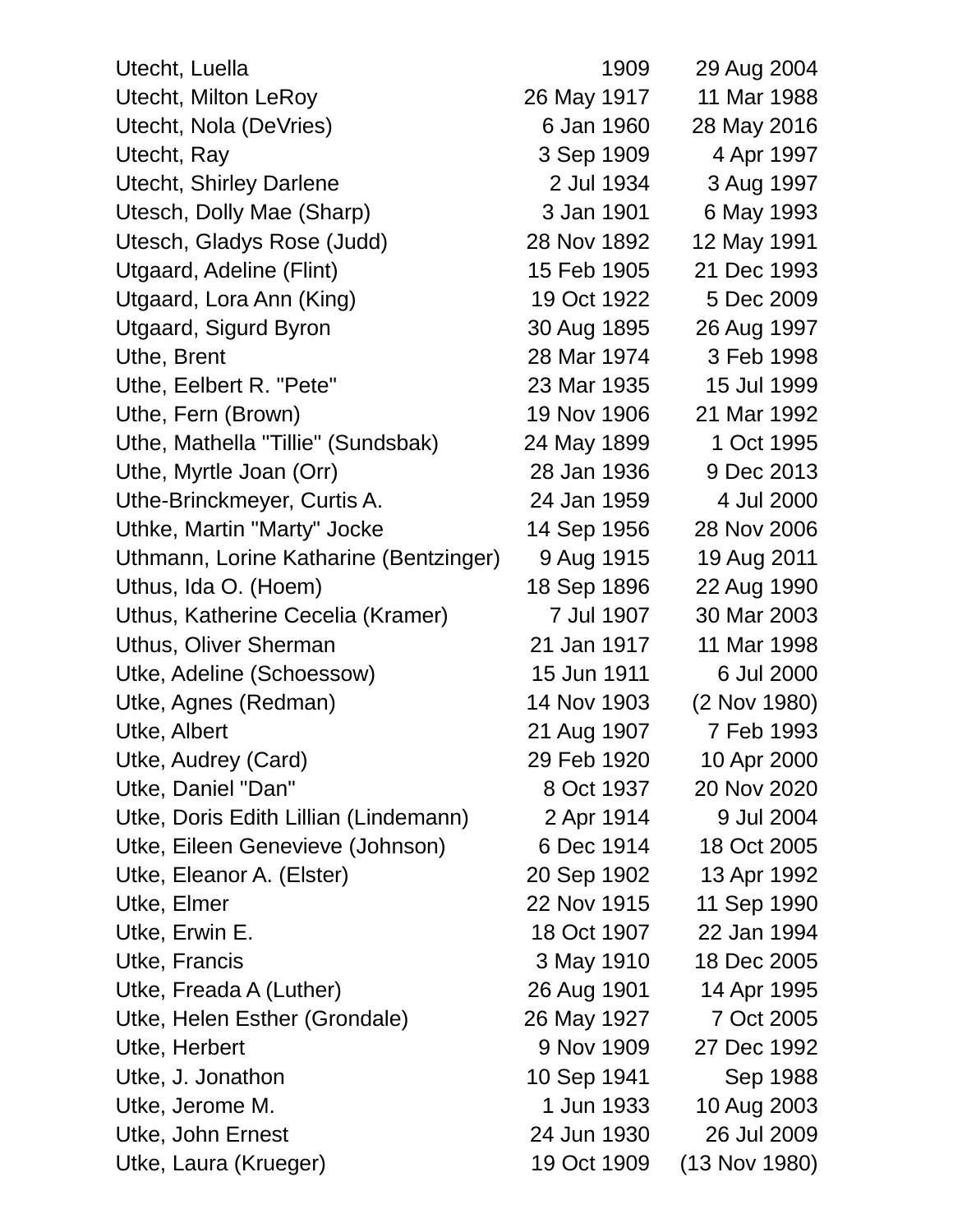| Utke, LaVon M. (McMillin)             | 26 Jul 1910  | 28 Feb 1986     |
|---------------------------------------|--------------|-----------------|
| Utke, Lawrence W.                     | 19 Feb 1914  | 1973            |
| Utke, LeRoy Donald                    | 12 Apr 1931  | 5 Sep 2015      |
| Utke, Loraine L (Buttke)              | 1 Oct 1910   | 26 Apr 1999     |
| Utke, Marvin F.                       | 28 May 1911  | 17 Dec 1989     |
| Utke, Melvin G.                       | 22 Feb 1911  | 19 Mar 1989     |
| Utke, Myrna Marion (Claffey)          | 16 May 1927  | 14 Mar 2002     |
| Utke, Myrtle (Foss)                   | 13 Mar 1909  | 3 Oct 1986      |
| Utke, Otto L.                         | (2 Oct 1901) | 19 Oct 1978     |
| Utke, Raymond                         | 22 Jun 1919  | 22 Jul 2000     |
| Utke, Rebecca "Becky" Jane (Black)    | 1 Aug 1950   | 5 Mar 2021      |
| Utke, Reinhold "Reinie" Emil Robert   | 23 Apr 1916  | 14 Jul 2005     |
| Utke, Reuben F.                       | 9 Sep 1894   | 26 Feb 1993     |
| Utke, Vera Myrtle (Stevens)           | 14 Sep 1914  | 27 Feb 1999     |
| Utke, Wallace G. "Wally"              | 20 May 1932  | 28 Jan 2013     |
| Utke, William "Bill: Dallas           | 16 Aug 1926  | 26 Aug 2021     |
| Utkewicz, Edmond J. "Ukey"            | 10 Jul 1930  | 23 May 1995     |
| <b>Utlaut, Robert Louis</b>           | 27 Aug 1934  | <b>Nov 1990</b> |
| Utley, Annie Rebecca Hyden            | (not given)  | 1998            |
| Utley, Esther M. (Marcella)           | 17 Jan 1912  | 9 Dec 1998      |
| Utley, Theodore "Ted"                 | 7 Nov 1908   | 13 Mar 1992     |
| Utne, James "Jim"                     | 23 Jun 1942  | 8 Aug 2018      |
| Utoft, Ella H. (Trager)               | 20 Dec 1905  | 20 Aug 1997     |
| Utoft, Henry "Hank" N.                | 30 Aug 1899  | 28 Oct 1992     |
| Utsch, Frieda (Tetz)                  | (not given)  | 19 May 1992     |
| Utsinger, Ellen Jane "Nellie" (Lewis) | 12 Jun 1895  | 1 Jul 1987      |
| Uttech, Arvid E.                      | 10 Oct 1926  | 1 May 1990      |
| Uttech, Bernice                       | (1911)       | 28 Dec 1997     |
| Uttech, Herbert                       | 15 Mar 1912  | 24 Sep 1986     |
| Uttech, Max A.                        | 6 Dec 1930   | 5 Dec 1994      |
| Uttecht, Alfred                       | 28 Jan 1903  | 2 Nov 1975      |
| <b>Uttecht, Alton Gustave</b>         | 18 Jan 1943  | 20 Oct 2018     |
| Uttecht, Anna (Priebe)                | Nov 1909     | 19 Nov 1993     |
| Uttecht, Anna Dorothea (Manske)       | 21 Nov 1843  | 1908            |
| Uttecht, Christine                    | 2 Jan 1902   | 1998            |
| Uttecht, Eldora Leona (Winter)        | 3 Jan 1927   | 26 Sep 2015     |
| Uttecht, Elizabeth (Klatan)           | 1871         | 22 Nov 1916     |
| Uttecht, Elmer                        | 1 Jan 1932   | 22 Apr 1991     |
| <b>Uttecht, Ervin Gilbert</b>         | 23 Aug 1922  | 1990            |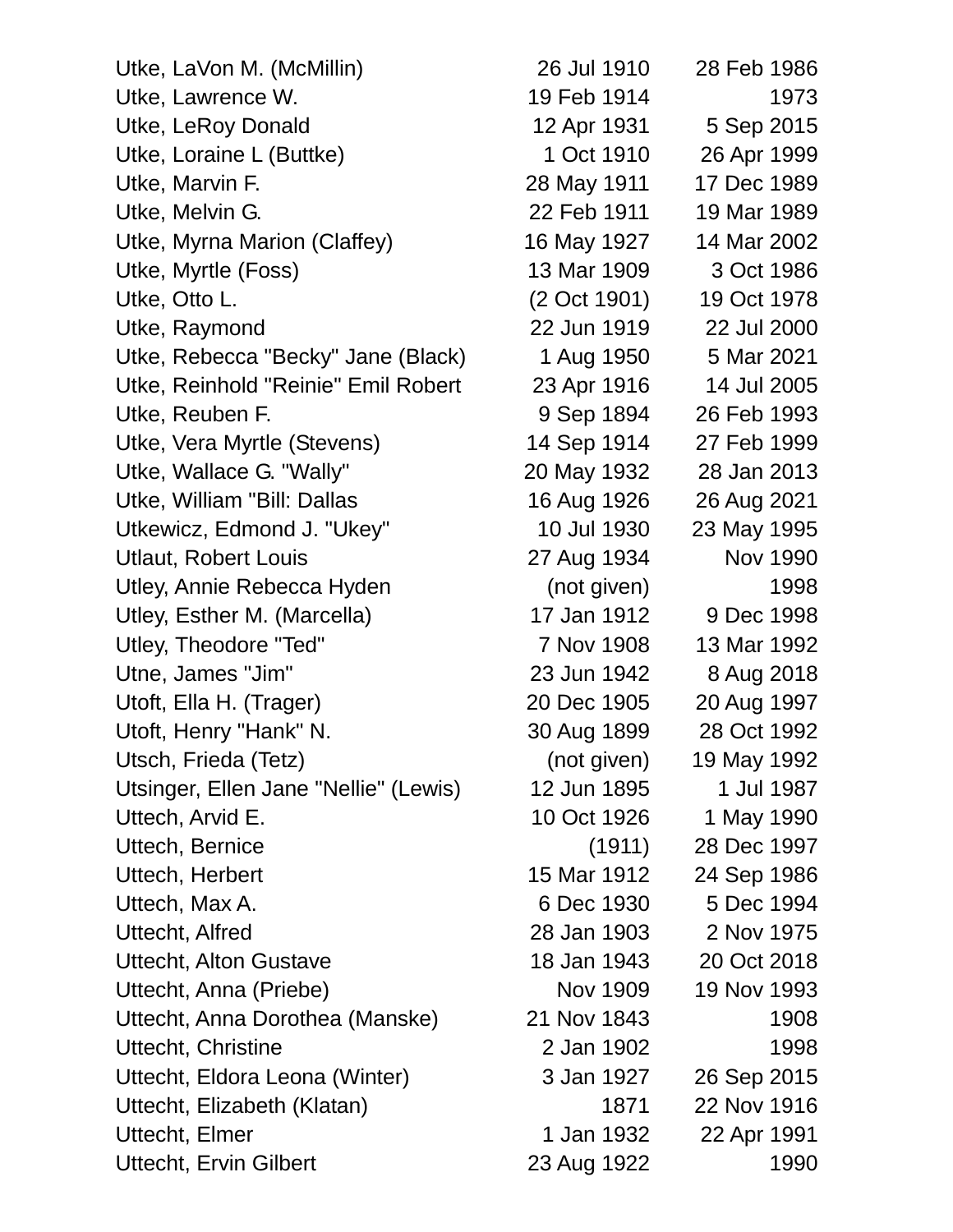Uttecht, Gilbert 5 Jan 1927 19 Apr 2005 Uttecht, Harold Herman 1 Nov 1934 21 Apr 2010 Uttecht, Hattie (Suko) 3 Apr 1910 2 May 2001 Uttecht, Judith "Judy" Lenora (Jay) 16 Aug 1939 25 Sep 2016 Uttecht, Linda Leontine (Maas) 7 Dec 1905 1 Sep (2003) Uttecht, Marie M. (Winter) 28 Aug 1911 10 Nov 2001 Uttecht, Maxine (Miller) 29 Jan 1933 14 Feb 2013 Uttecht, Michael "Mike" 20 Oct 1899 14 Dec 2000 Uttecht, Otto 18 Nov 1905 10 Jan 1983 Uttecht, Pauline Dorthea (Friederich) 24 Sep 1926 2 Dec (2007) Uttecht, Robert 4 Sep 1906 21 Nov (1980) Uttecht, Susanna (Banek) 16 Mar 1869 16 Jul (1939) Uttecht, Velora Selma (Lippert) 10 Dec 1913 15 Aug 2006 Uttecht, Walter J. 6 Apr 1908 18 Jul 1974 Uttecht, Wilmer Edwin 16 Apr 1931 2013 Uttenhove, Arthur "Art" J. 14 Sep 1913 27 Sep 2005 Uttenhove, Evelyn Bernice (Walker) 14 Jul 1923 7 Sep 2001 Uttenhove, Mary C. (Baer) 5 Feb 1924 3 Jun 2005 Uttenhove, Robert James 17 Mar 1969 11 Oct 1996 Utter, Alyce M. (Kopp) 25 Apr 1939 11 Nov 1984 Utter, Arvin C. 14 Jul 1913 5 Mar 1991 Utter, Corey 2012 12 Mar 1970 (1 Sep 1990) Utter, David Carl 10 Oct 1931 7 Dec 2015 Utter, Doris Mae "Dory" 30 Jan 1924 29 Dec 1994 Utter, Ernest S. 11 Sep 1896 2 Apr (1982) Utter, Frances Lee (Lindsey) 13 Aug 1902 1995 Utter, Harold **1 Aug 1921** 1 Feb 1989 Utter, Hugh S. 12 Nov 1925 22 Apr (1982) Utter, Kenneth "Red" 19 Oct 1939 3 Dec 2021 Utter, Kevin Merle 16 Dec 1957 24 Sep 2016 Utter, Lela Eloise (Jameson) Hedlin 14 Apr 1941 22 May 2020 Utter, Lois M. (Pekelder) 14 Dec 1931 30 Dec 2020 Utter, Lorraine (Zeren) (not given) 2 Jul 2013 Utter, Lynn "Luke" Gordon 27 Aug 1936 1 Dec 2002 Utter, Marian (Hom) 2 Apr 1911 31 Jan 2003 Utter, Mary (Glines) 12 Apr 1925 (Sep 2009) Utter, Miles Wayne 26 Apr 1934 18 Jun 2006 Utter, Robert E. 13 Mar 1927 14 Jan 1991 Utter, Robert Eugene 21 Jul 1928 12 Aug 1937